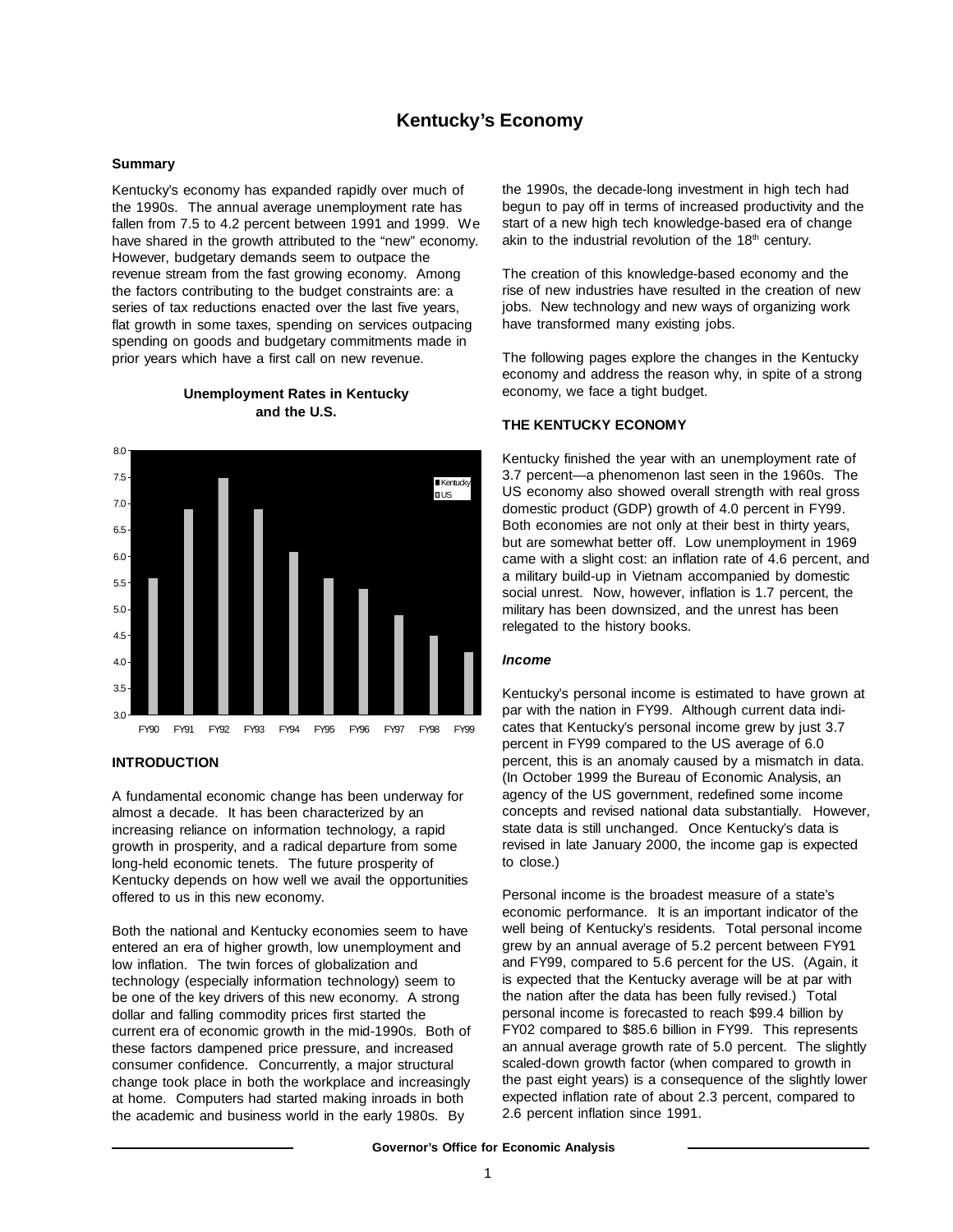### *Employment*

The beginning of this economic expansion began in March 1991. We entered this business cycle with an unemployment rate of 7.5 percent in 1991, compared to the national average of 6.9 percent. Now, in 1999, the Kentucky annual average unemployment rate is at par with the nation at 4.2 percent.

Kentucky's employment base, as measured by nonagricultural employment, grew by a strong 2.3 percent in FY99. The average annual growth rate for the last eight years was also 2.3 percent compared to 2.0 percent nationally. This robust growth occurred in spite of warnings of a slowdown resulting from the Asian crisis in 1997 and 1998. Then, when neither the Kentucky nor the US economies experienced a slowdown, the warnings continued but now were to the effect that too rapid growth would cause an overheating that could trigger wage inflation. Neither of these events has caused Kentucky's employment growth to slow.

Over the expansion period (1991 to 1999) an estimated 299,800 jobs were added to bring nonagricultural employment to 1,771,400. In FY99 alone, nonagricultural employment grew by 39,500 jobs. Growth in the next three years is expected to result in nonagricultural employment increasing to 1,867,600. This translates to an additional 96,200 jobs over a three-year period.



**Kentucky Nonagricultural Employment**

# **Manufacturing**

Kentucky's 18.0 percent of all nonagricultural jobs are in manufacturing compared to 14.3 percent for the U.S. This has been a boon to the state especially with the steady expansion of the transportation equipment sector led by Ford and Toyota. With the steady rise in personal income and an appetite for goods fueled by low interest rates, the durable goods sector has grown rapidly since the beginning of the current economic expansion in March 1991. According to the most recent data, the transportation

equipment sector grew by 4.8 percent in the first half of FY00 compared to the same period a year ago.

A fortuitous set of circumstances, including low labor and utility costs, has caused employment in the durablegoods manufacturing sector to grow by an astonishing 25 percent during the last eight years, compared to a mere 2.0 percent growth nationally. This trend is expected to continue albeit dampened due to external factors like the recovery of the Asian economies. Employment in the durable-goods sector is forecasted to grow by 2.1 percent in the current year followed by a stronger growth rate of 2.3 percent annually in FY01 and FY02.

The nondurable-goods sector in Kentucky has taken a drubbing with a substantial loss of jobs in the apparel and textile sector in the last three years. Overall job loss in nondurables is expected to continue through FY00 with a decline of 4.4 percent. As a consequence, manufacturing jobs as a whole, i.e., the combination of durable and nondurable goods, is forecasted to decline by 0.5 percent in FY00 and FY01, with positive growth in FY02.

### **Service and Transportation**

The service and the transportation, communications, and public utilities (TCPU) sectors are all forecasted to show strong growth in the next few years.

Services added a total of 16,800 jobs in FY99 compared to a growth of just 600 jobs in manufacturing. It must be recognized that the modern services sector cannot be dismissed as the creator of fast food jobs. (In fact, fast food employment falls in the retail trade sector, and not in services.) In Kentucky over one-fifth of services jobs are in business services including computer-related jobs, and another 35 percent of the jobs are in health services. Both these sectors expanded strongly in FY99 with gains of 4.1 percent in business services and 2.5 percent in health services. We believe the service sector will continue to grow strongly with rates of 2.6 percent in FY00, followed by 4.6 and 5.0 percent in FY01 and FY02.

Within TCPU, the largest gain continues to be in the area of air transportation. This sector posted a gain of 4.8 percent in FY99 with the addition of 1,300 jobs. Much of the growth is associated with the continued expansion of the UPS hub in Louisville, and both the Delta Air Lines and Comair hubs in northern Kentucky. The forecast calls for the continued growth of this sector with employment growth averaging 3.4 percent over each of the next three years.

# **TRANSITION INTO THE NEW ECONOMY**

In order to expand and participate in the new economy, Kentucky's labor force has had to restructure itself. Thirty years ago, before the era of high inflation and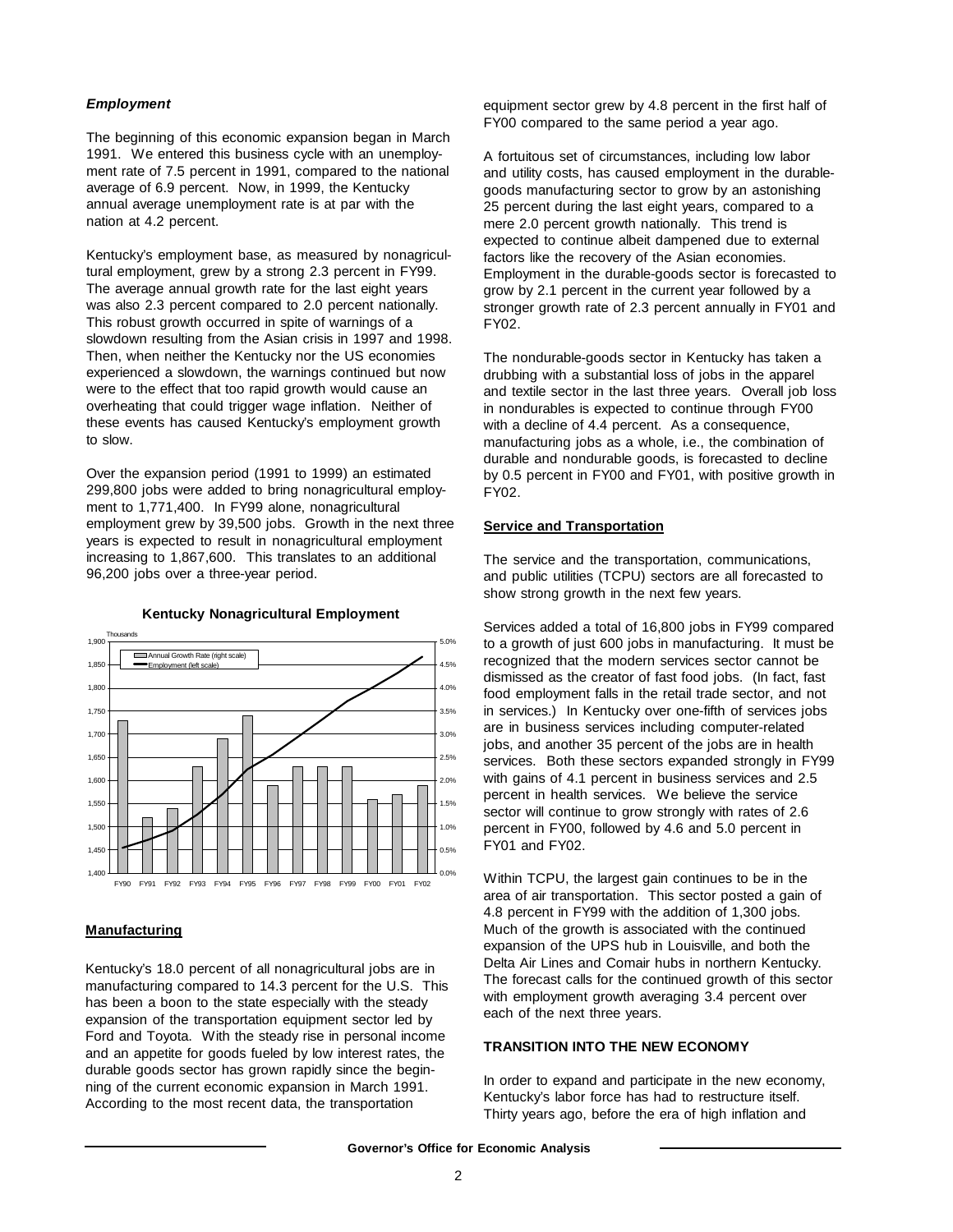high energy prices, both Kentucky and the US had an employment mix that favored the manufacturing sector. About 28.1 percent of Kentucky's nonagricultural employment was in manufacturing and 14.9 percent was in the service sector. The national figures were 27.3 percent manufacturing and 16.3 percent services. Higher energy prices and increased globalization changed the competitive advantage the US enjoyed in the old-style manufacturing economy. Nationally, by 1999 the employment percentage in manufacturing had dropped to 14.3 percent and doubled in services to 30.3 percent. The restructuring affected Kentucky, as well (see table), but not as dramatically. Our lower wage and lower utility cost advantage has allowed us to continue to attract certain manufacturing sectors as we enter the new knowledge-based economy.

# **TIGHT BUDGET DESPITE A STRONG ECONOMY**

A robust economy is usually associated with an increasing revenue stream. Both the individual income tax and the sales tax have combined elasticities that average one. The implication is that as incomes increase, revenue from these two taxes increases at about the same rate. If budgetary demands grow in proportion to the economy, the budget is said to have structural balance. However, a series of factors have contributed to a structural imbalance.

Revenue growth has slowed down relative to growth in the economy due to:

- A series of tax reductions in both the General Fund and in other revenue sources over the last five years. The total reduction in General Fund for FY99 was 3.0 percent, and is expected to be higher still in FY00. The total tax reduction for FY99 is estimated to be more than \$260 million. These include:
	- $\triangleright$  Elimination of the inheritance tax;
	- $\triangleright$  Elimination of income tax on pension income;
	- $\triangleright$  Elimination of the provider tax on physicians;
	- $\triangleright$  Doubled standard deduction on personal income tax;
	- $\triangleright$  Reduction of property tax on vehicles;
	- $\triangleright$  Elimination of the intangible tax on stocks.
- Several taxes which had shown promising growth in the past have flattened out:
	- $\triangleright$  Lottery revenue has slowed down as the market has matured and the lottery faces increasing outof-state competition from other forms of gambling;
	- $\triangleright$  The property tax is constrained by the limits imposed on real property tax by HB 44 enacted in 1970;
- $\geq$  The corporation income tax is currently 5 percent of the General Fund, whereas ten years ago it was almost 8 percent;
- $\triangleright$  The cigarette tax has declined not so much due to change in the consumption pattern, but because the tax has remained at 3.0 cents per pack for almost thirty years. When it was first enacted a packet of cigarette was about 25 cents, and the tax was effectively 14 percent. Now with a pack at \$2.50, the effective rate has dropped to 1.4 percent.
- Both the decline in coal production and the drop in prices have eroded the coal severance tax.
- A change in buying habits has resulted in the erosion of the sales and use tax. When enacted, the tax was levied on tangible goods. However, the consumption of services has become an increasing part of consumer expenditures. These typically go untaxed. Moreover, the taxable goods are no longer purchased just at the local retail merchant on Main Street. Remote sales in the form of both internet and catalog sales have increased rapidly in the last few years and are expected to increase exponentially in the near future. In 1997 internet sales in Kentucky are estimated to have been just \$25.9 million. By 1999 this figure is estimated to have grown to \$120.8 million, and is expected to amount to \$647.7 million by 2003. Catalog sales in Kentucky for 1999 are estimated at \$753.7 million and are forecasted to increase to \$966.8 million by  $2003.$

It has been estimated that by 2001 the loss to the sales and use tax base from just internet sales could be as high as \$18.4 million. By 2003, this would have ballooned to  $$46.4$  billion.<sup>2</sup> The loss from mail order sales is expected to be much higher.

Finally, a series of long-term infrastructure investments were made in 1998 to enable the state to not only bolster current programs but to lay the foundation for the future. Among these programs are:

- The Kentucky Educational Excellence Scholarship (KEES) program. The scholarship allows qualified students to attend participating public or private institutions in Kentucky, including community and technical colleges.
- A series of construction projects for Kentucky's postsecondary institutes ranging from general maintenance to research laboratories.

<sup>2</sup> *Collecting Taxes in the Cyberage: How Online Purchases Could Affect Revenue Collections.* The Kentucky Long-Term Policy Research Center, 1999.

<sup>1</sup> *Economic Impact: U.S. Direct Marketing Today, 1998*. Commissioned by the Direct Marketing Association, conducted by the WEFA Group.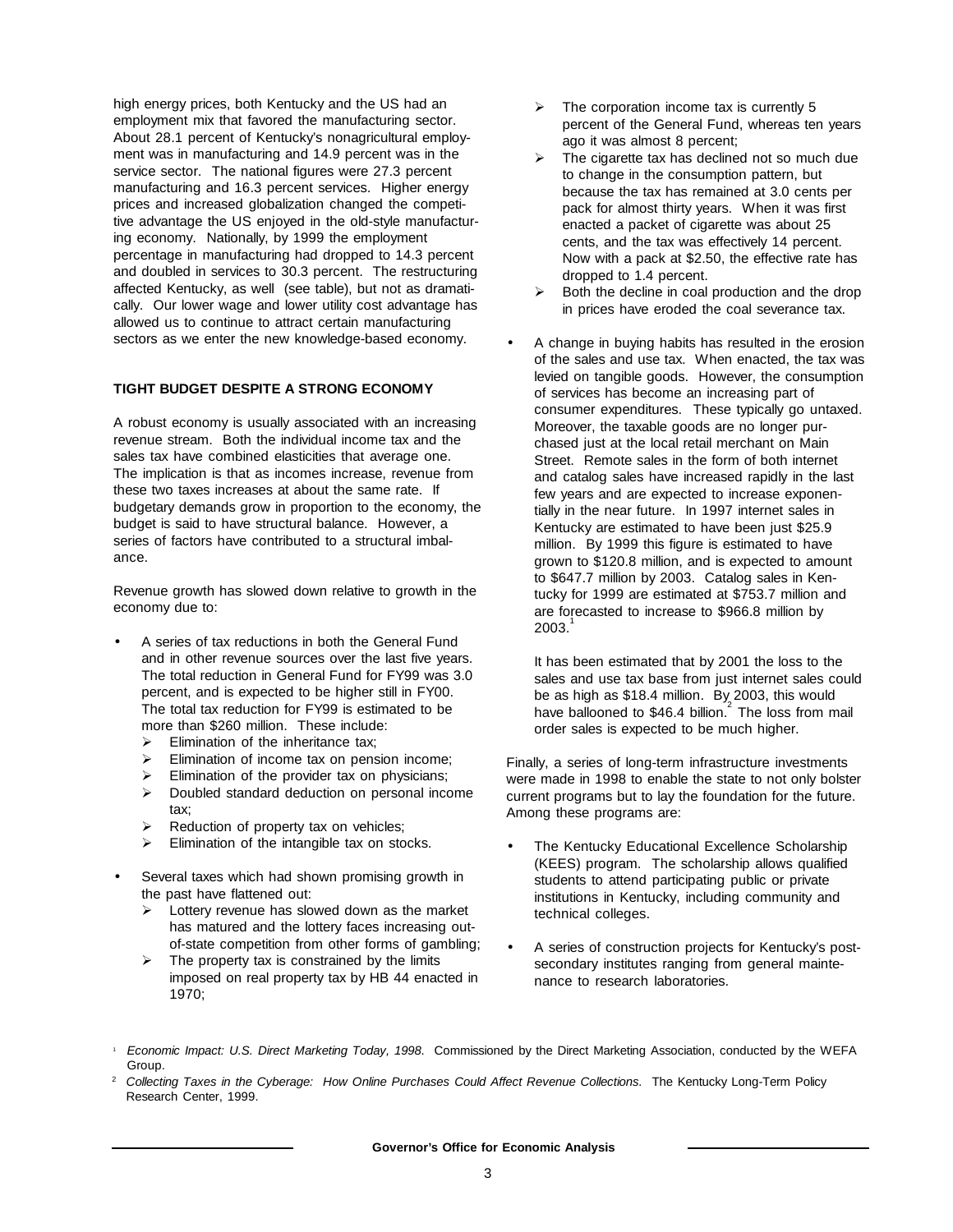# **Tax Reduction Measures (millions of dollars)**

|                                                   | <b>FY96</b> | <b>FY97</b> | <b>FY98</b> | <b>FY99</b> | <b>Total</b> |
|---------------------------------------------------|-------------|-------------|-------------|-------------|--------------|
| <b>Income and Inheritance Taxes</b>               |             |             |             |             |              |
| Private pension & IRA exemption                   | $-27.1$     | $-45.3$     | $-63.5$     | $-72.7$     | $-208.6$     |
| Inheritance tax exemption                         | -           | $-6.0$      | $-21.0$     | $-33.6$     | $-60.6$      |
| Standard deduction increased to \$1,700           |             | $-4.2$      | $-13.8$     | $-24.9$     | $-42.9$      |
| <b>Health Related Taxes</b>                       |             |             |             |             |              |
| Deduction for long term care (reduces income tax) |             |             |             | $-1.5$      | $-1.5$       |
| <b>Automobile Taxes</b>                           |             |             |             |             |              |
| Marcum: Property tax on automobiles               |             | $-9.5$      | $-9.8$      | $-10.3$     | $-29.6$      |
| Automobile property tax cut                       |             |             | $-4.0$      | $-8.0$      | $-12.0$      |
| <b>Agriculture Taxes</b>                          |             |             |             |             |              |
| Sales tax exemption for farm fuel                 |             |             |             | $-1.0$      | $-1.0$       |
| <b>Business Taxes</b>                             |             |             |             |             |              |
| Investment Fund & Training (reduces income tax)   |             |             |             | $-1.0$      | $-1.0$       |
| St. Ledger: Equal treatment of stock              |             | $-1.0$      | $-31.0$     | $-32.6$     | $-64.6$      |
| Bank Franchise Tax: method changed                |             |             |             | $-2.0$      | $-2.0$       |
| <b>Total General Fund Taxes</b>                   | $-27.1$     | -66.0       | $-143.1$    | $-187.6$    | $-423.8$     |
| % of Base General Fund                            | 0.5%        | 1.2%        | 2.4%        | 3.0%        |              |
|                                                   |             |             |             |             |              |
| <b>Non-General Fund</b>                           |             |             |             |             |              |
| Provider tax exemption on physicians              |             | $-10.0$     | $-20.6$     | $-30.9$     | $-61.5$      |
| Reduce taxable value of motor vehicles (use tax)  |             |             |             | $-6.8$      | $-6.8$       |
| Local govt component of auto property taxes       |             | $-19.0$     | $-27.6$     | $-36.6$     | $-83.2$      |
| <b>TOTAL TAXES</b>                                | $-27.1$     | $-95.0$     | $-191.3$    | $-261.8$    | $-575.2$     |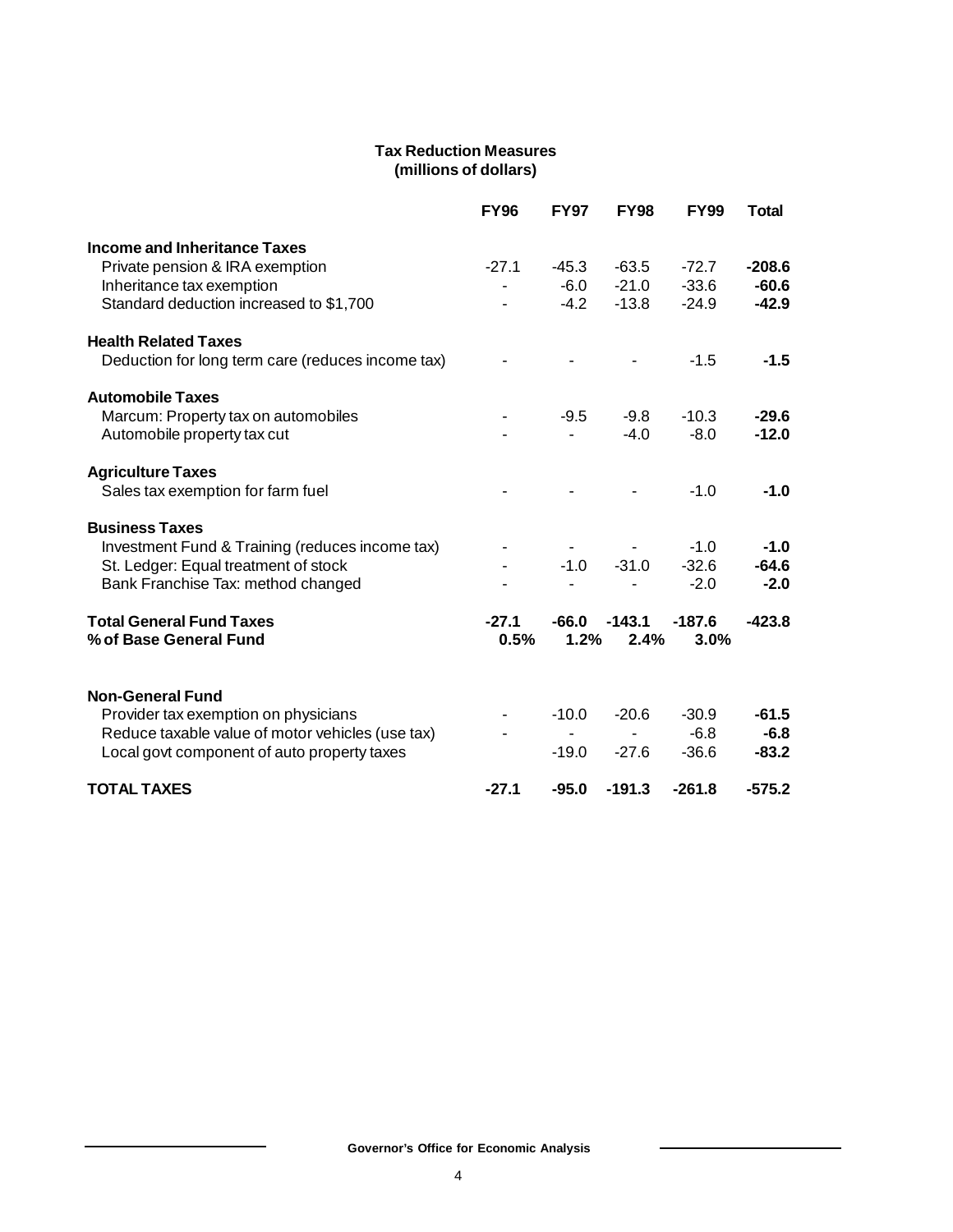# **Notes on Tax Reduction Measures**

| <b>Income Tax and Inheritance</b>                             |                                                                                                                                                                                                                                                                        |
|---------------------------------------------------------------|------------------------------------------------------------------------------------------------------------------------------------------------------------------------------------------------------------------------------------------------------------------------|
| Private pension & IRA exemption                               | Individual income tax exclusion of private pensions and<br>IRAs up to a maximum of \$35,000. Indexes the maximum<br>exclusion based on the consumer price index.                                                                                                       |
| Inheritance tax exemption                                     | Provides for exclusion of Class A beneficiaries. Includes<br>brothers, sisters, half-brothers, and half-sisters.                                                                                                                                                       |
| Standard deduction increased to \$1,700                       | Increases the standard deduction to \$1,700 from \$650<br>over a four-year period.                                                                                                                                                                                     |
|                                                               |                                                                                                                                                                                                                                                                        |
| <b>Health Related</b><br>Provider tax exemption on physicians | Phase out the tax on the provision of physician services.<br>The initial tax was 2.0% of gross revenues. It was<br>phased out in steps of 1.5%, 1.0%, and 0.5%.                                                                                                        |
| Deduction for long term care                                  | Full deduction from AGI.                                                                                                                                                                                                                                               |
| Automobile                                                    |                                                                                                                                                                                                                                                                        |
| Marcum: Property tax on automobiles                           | Property taxes on automobiles assessed at mid-point<br>between average retail and average trade-in value.                                                                                                                                                              |
| Automobile property tax cut                                   | Average trade-in value.                                                                                                                                                                                                                                                |
| Reduce taxable value of motor vehicles                        | Usage tax on most motor vehicles to be based on actual<br>sales value rather than the NADA book value.                                                                                                                                                                 |
| <b>Agriculture</b>                                            |                                                                                                                                                                                                                                                                        |
| Sales tax exemption for farm fuel                             | Exempts fuel for agricultural use from sales tax.                                                                                                                                                                                                                      |
| <b>Property Tax Reduction</b>                                 | This is the composite effect of three bills in the 1998<br>session (HB 65, HB 198, and HB 199). The bills effectively<br>reduce the property tax rates on (a) personal property held<br>in a distribution center; (b) financed inventory; and<br>(c) leased equipment. |
| <b>Business</b>                                               |                                                                                                                                                                                                                                                                        |
| Investment Fund & Training                                    | Creates the Kentucky Investment Funds Program and<br>allows credits for worker training through the Bluegrass<br>State Skills Corporation.                                                                                                                             |
| St. Ledger: Equal treatment of stock                          | Stocks are exempt from property taxes on intangible<br>property.                                                                                                                                                                                                       |
| Bank Franchise Tax: method changed                            | Allows the book value of Kentucky obligations to be<br>excluded from net capital, which is used to determine the<br>bank franchise tax liability.                                                                                                                      |
| Jet fuel tax credit for large carriers                        | Credits sales tax on jet fuel in excess of \$1 million to<br>certified air carriers.                                                                                                                                                                                   |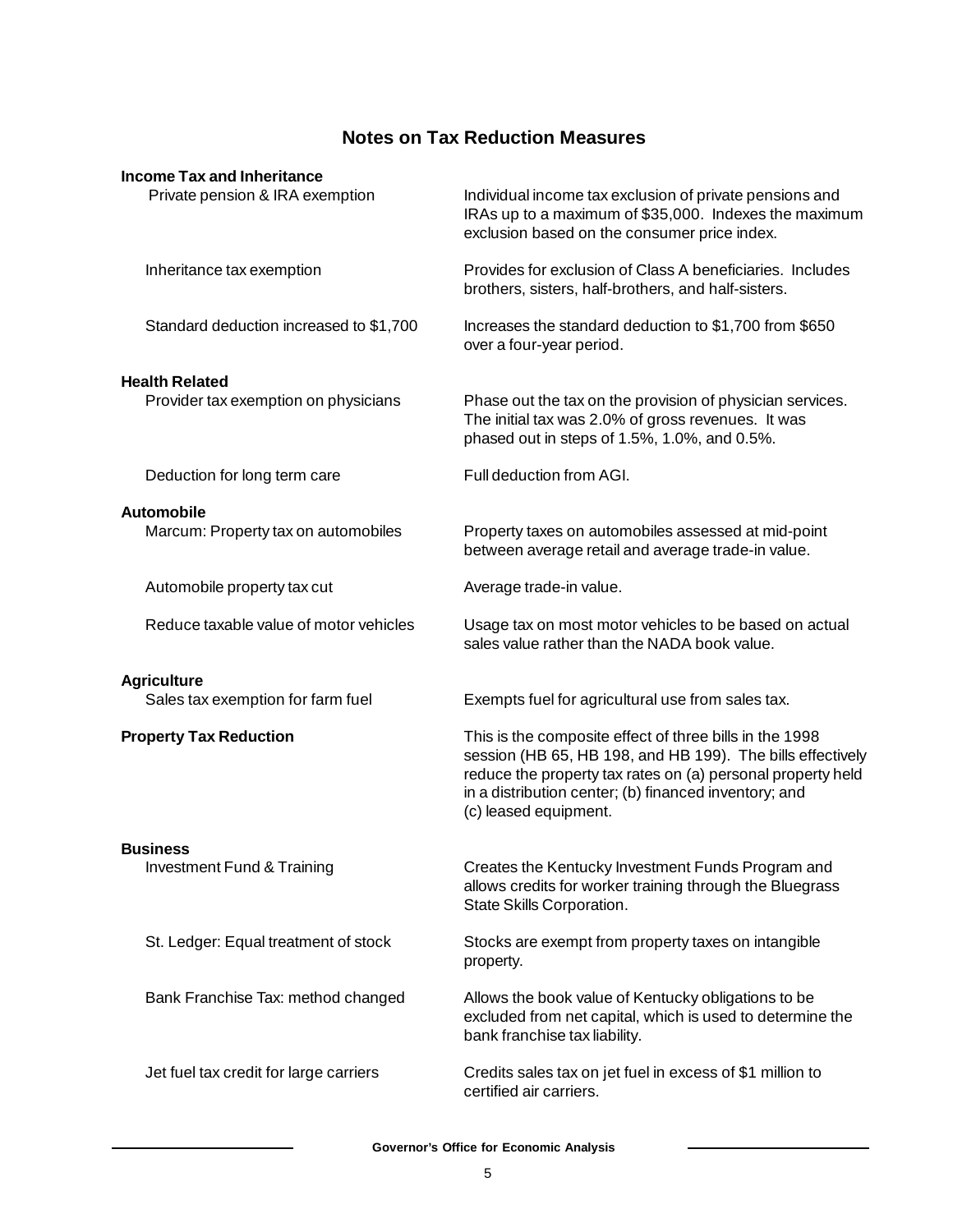**The Changing Tax Mix How the Contribution of Individual Income Tax and Sales Tax Have Increased as Other Taxes Have Declined**



### **Kentucky Employment Mix**

| . .             |         |         |       |       | <b>Projected</b> |       |
|-----------------|---------|---------|-------|-------|------------------|-------|
|                 | 1960    | 1970    | 1980  | 1990  | 1999             | 2004  |
| Mining          | 5.2%    | 3.1%    | 4.4%  | 2.4%  | 1.3%             | 0.9%  |
| Construction    | 5.5%    | 5.2%    | 4.8%  | 4.5%  | 4.7%             | 4.5%  |
| Manufacturing   | 26.5%   | 28.1%   | 22.8% | 19.6% | 18.0%            | 17.1% |
| <b>TCPU</b>     | $7.7\%$ | 6.2%    | 5.7%  | 5.4%  | 5.9%             | 6.4%  |
| Trade           | 21.5%   | 19.9%   | 21.6% | 23.9% | 23.9%            | 23.9% |
| <b>FIRE</b>     | 3.7%    | $3.7\%$ | 4.3%  | 4.2%  | 3.9%             | 3.6%  |
| <b>Services</b> | 13.1%   | 14.9%   | 17.4% | 22.3% | 25.7%            | 26.8% |
| Government      | 16.8%   | 18.9%   | 19.1% | 17.7% | 16.7%            | 16.8% |

# **US Employment Mix**

|               | 1960  | 1970    | 1980    | 1990  | 1999  | 2004  |
|---------------|-------|---------|---------|-------|-------|-------|
| Mining        | 1.3%  | $0.9\%$ | 1.1%    | 0.6%  | 0.4%  | 0.3%  |
| Construction  | 5.4%  | 5.1%    | 4.8%    | 4.7%  | 4.8%  | 4.5%  |
| Manufacturing | 31.0% | 27.3%   | 22.4%   | 17.4% | 14.3% | 12.9% |
| <b>TCPU</b>   | 7.4%  | $6.4\%$ | $5.7\%$ | 5.3%  | 5.2%  | 5.2%  |
| Trade         | 21.0% | 21.2%   | 22.5%   | 23.6% | 23.3% | 23.1% |
| <b>FIRE</b>   | 4.8%  | 5.1%    | 5.7%    | 6.1%  | 5.9%  | 5.9%  |
| Services      | 13.6% | 16.3%   | 19.8%   | 25.5% | 30.3% | 32.0% |
| Government    | 15.4% | 17.7%   | 18.0%   | 16.7% | 15.7% | 16.0% |

**Projected**

TCPU - Transportation, Communication and Public Utilities

FIRE - Finance, Insurance and Real Estate

**Source:** U.S. Department of Commerce, Bureau of Economic Analysis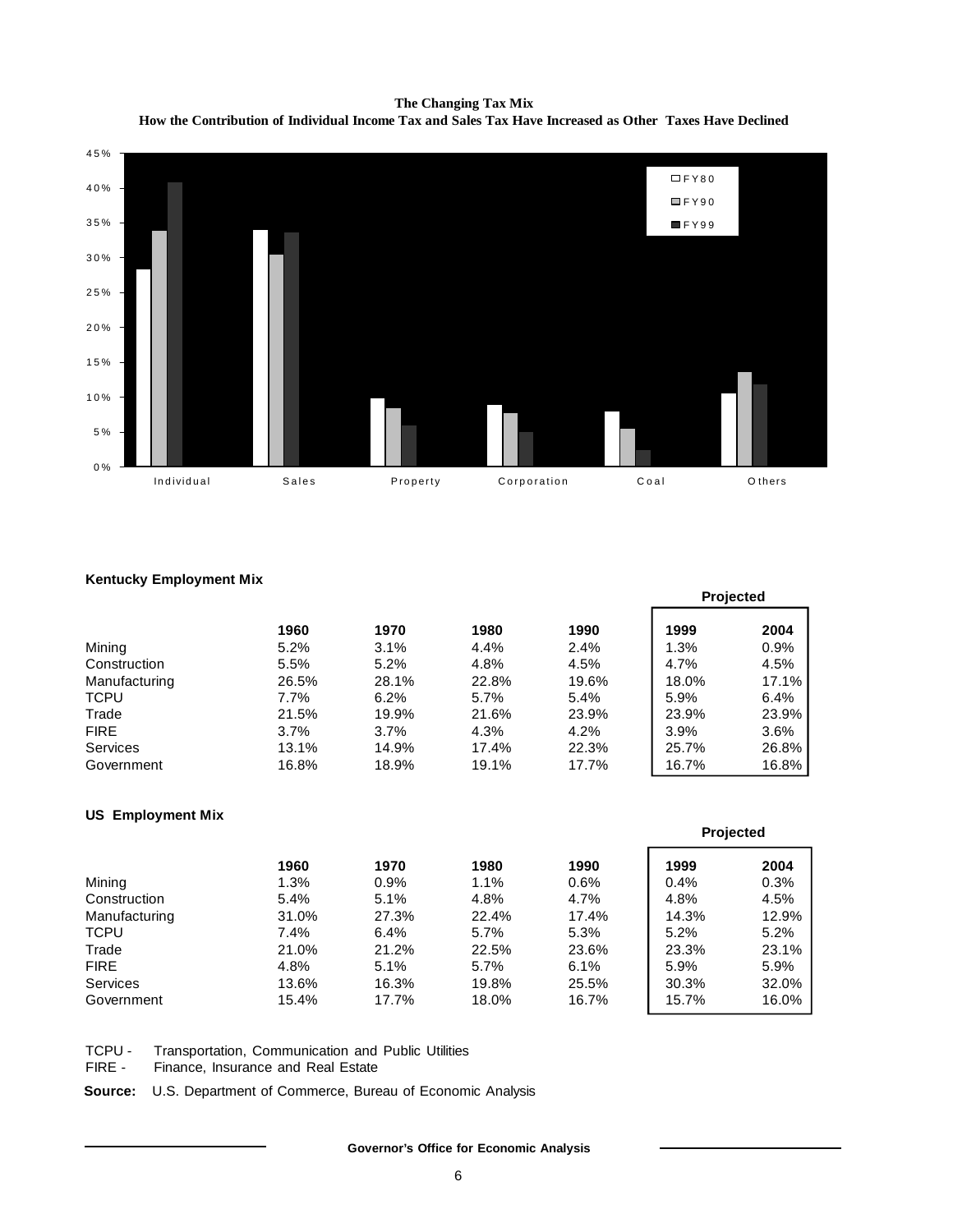January 20, 2000

Dr. James R. Ramsey State Budget Director Room 284, Capitol Annex Frankfort, Kentucky 40601

Mr. Robert Sherman, Director Legislative Research Commission Capitol Building Frankfort, Kentucky 40601

Ms. Cicely Lambert, Director Administrative Office of the Courts 100 Millcreek Park Frankfort, Kentucky 40601

Dear Dr. Ramsey, Mr. Sherman and Ms. Lambert:

Pursuant to Kentucky Revised Statute 48.120, the attached report includes the revised revenue estimates for Fiscal Year 2000 and the detailed revenue estimates for Fiscal Years 2001 and 2002 for the General Fund and Road Fund. The figures below represent the revenue estimates as determined by the Consensus Forecasting Group.

| <b>Fiscal Year</b> | <b>General Fund</b> | <b>Road Fund</b> |  |  |  |
|--------------------|---------------------|------------------|--|--|--|
| 2000               | \$6,431,200,000     | \$1,087,000,000  |  |  |  |
| 2001               | \$6,746,800,000     | \$1,123,200,000  |  |  |  |
| 2002               | \$7,078,000,000     | \$1,163,200,000  |  |  |  |

The detailed revenue estimate by individual accounts for these estimates is attached. These estimates reflect the consensus forecasting process as authorized by KRS 48.115.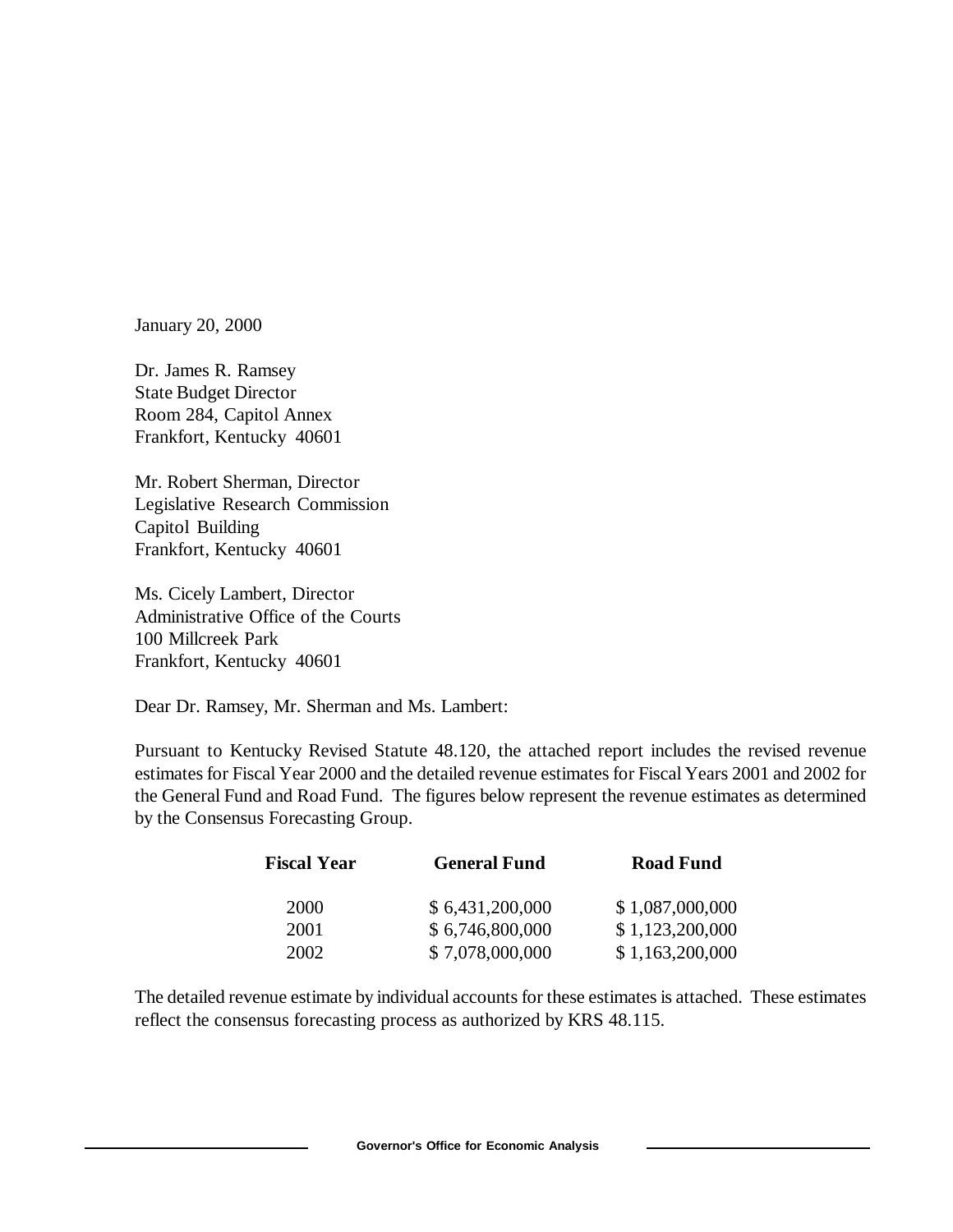Dr. Ramsey, Mr. Sherman and Ms. Lambert January 20, 2000 Page 2

In addition to providing General Fund and Road Fund estimates, the Consensus Forecasting Group was asked by the State Budget Director to provide revenue estimates for the upcoming biennium that the Commonwealth will realize due to the tobacco manufacturers' Master Settlement Agreement (MSA). The figures below represent the MSA revenue estimates, and are not included in either the General Fund or Road Fund totals.

| Fiscal Year 2000 | \$137,800,000 |
|------------------|---------------|
| Fiscal Year 2001 | \$101,100,000 |
| Fiscal Year 2002 | \$121,600,000 |

The Consensus Forecasting Group consisted of Dr. Merl Hackbart, Dr. Charles Haywood, Dr. Lawrence Lynch, Dr. James McCabe, Mr. Terry Jones, and Mr. James Street. Support was provided by Robert Cox, Manoj Shanker, Greg Harkenrider, and Debra Gabbard from the Governor's Office for Economic Analysis. Additional assistance was provided by representatives of the Revenue Cabinet and the Transportation Cabinet.

Sincerely,

John P. McCarty Secretary

Attachment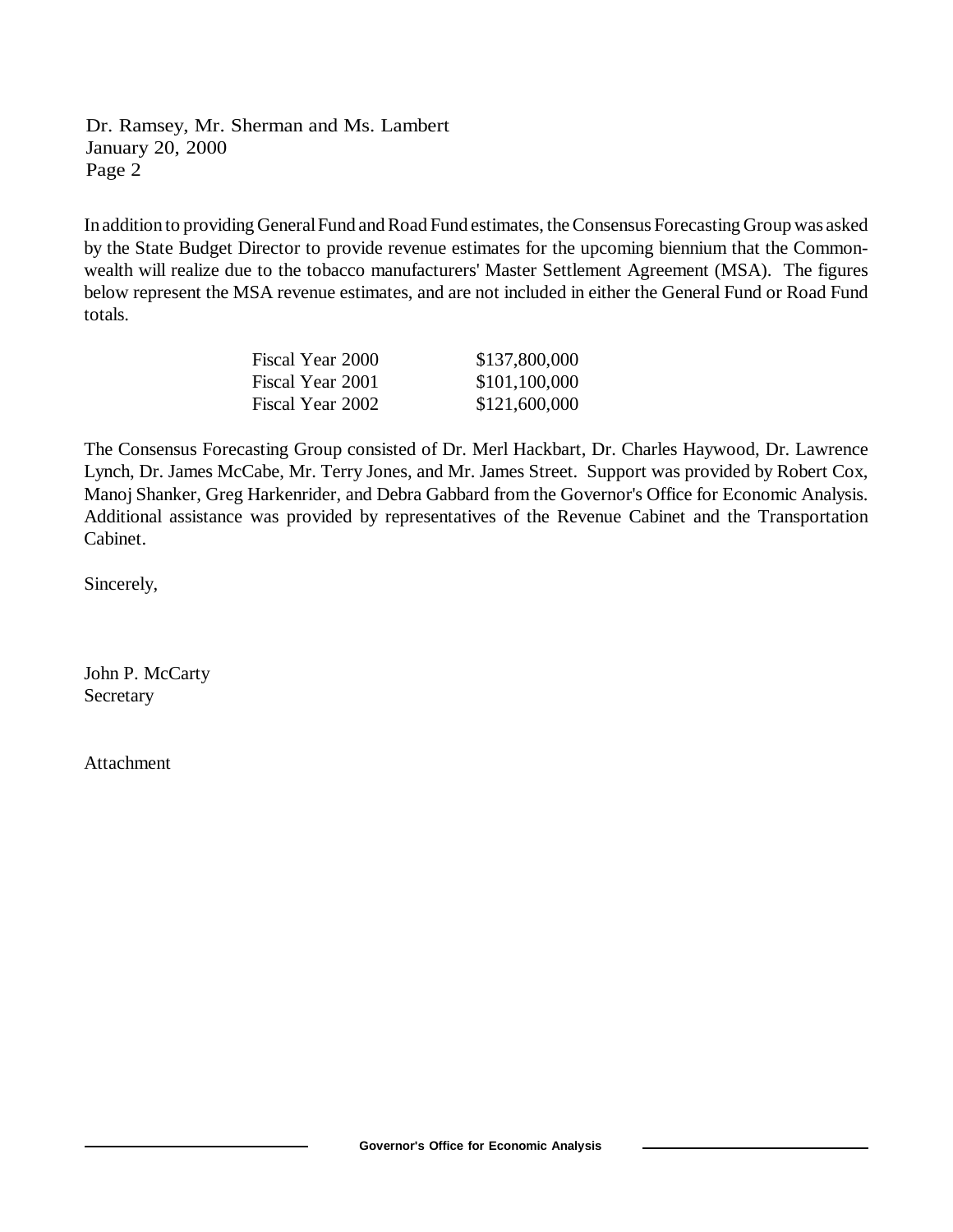**Section I**

# **Executive Summary**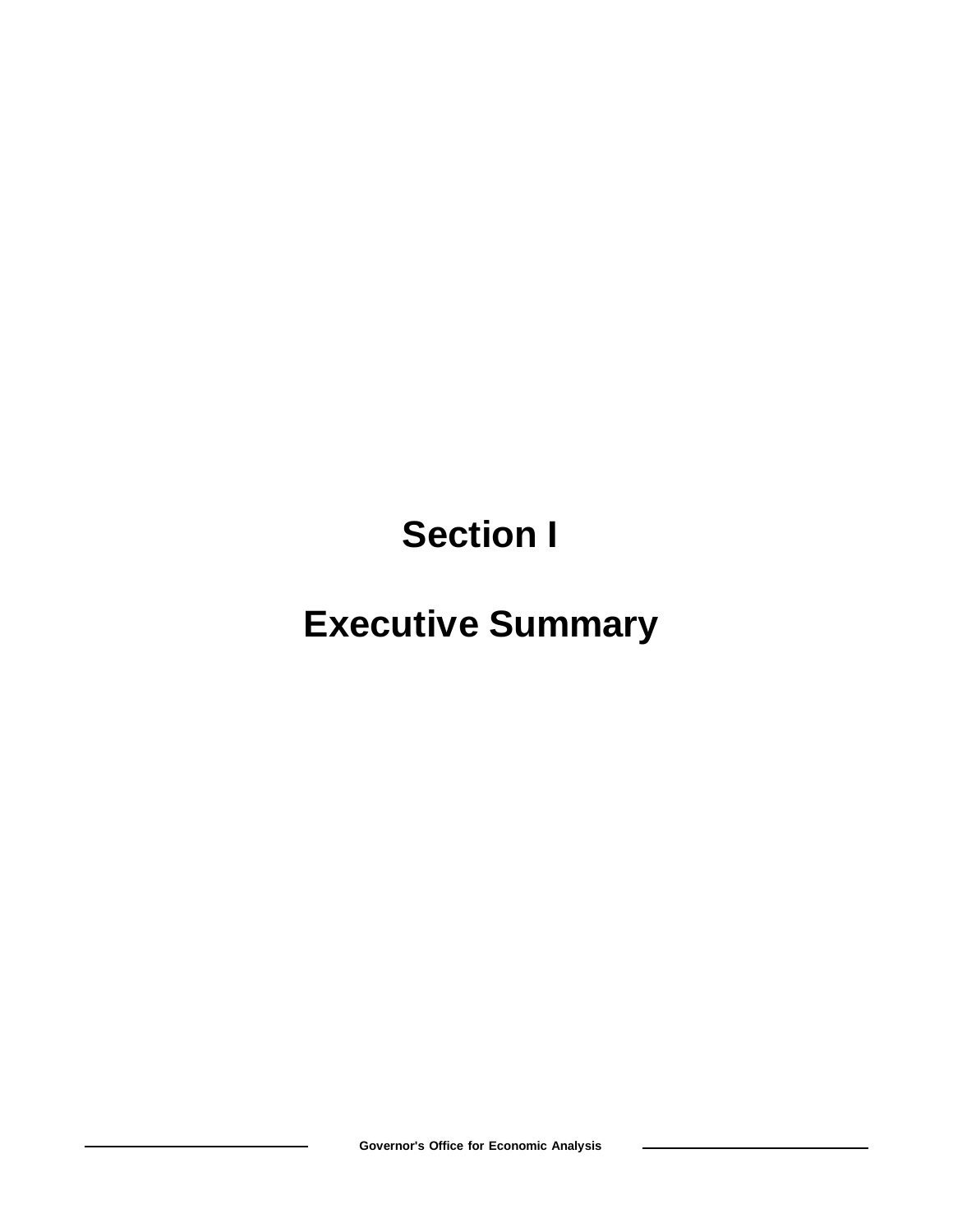Revised revenue estimates for the General Fund and the Road Fund for FY00 and budget estimates for FY01 and FY02 are transmitted by this report.

The General Fund forecast for FY00 was revised downward by \$73.9 million on October 15, 1999, and this report counters that revision slightly by raising it \$11.6 million. The revised estimate for FY00 is now \$6,431.2 million. The budget estimate is \$6,746.8 million for FY01, and \$7,078.0 million for FY02. These estimates include modifications that include EMPOWER Kentucky revenue estimates.

These estimates reflect the consensus forecasting process authorized by Kentucky Revised Statute 48.115. The Consensus Forecasting Group is a joint effort by the Executive and Legislative Branches, assisted by selected academic economists.

Since most General Fund taxes correlate in some way to the performance of the state's economy, the first step in the revenue estimating process is deciding upon a reasonable view of the outlook for the national and state economies. As a preliminary step, GOEA constructed three different outlooks based on possible national economic scenarios detailed by Standard and Poor's DRI, a national economic consulting firm. These scenarios were reviewed by the Consensus Forecasting Group. The group decided that the control scenario was the most probable outcome.

The national economy has expanded steadily for the last eight years. The forecast for the upcoming biennium is that growth will continue but at a slightly lower rate than in the recent past. Real gross domestic product (GDP), which is expected to expand at an annual 3.7 percent rate in FY00, will slow to a growth of 3.5 percent in FY01, and 3.1 percent in FY02. Employment growth is forecasted to be 1.9 percent in FY00, slowing to 1.5 percent in FY01, and 1.2 percent in FY02.

Kentucky's healthy economy is projected to slow slightly during the upcoming biennium. Personal income is estimated to be \$90.1 billion in FY00, for a growth rate of 5.2 percent from FY99. For the upcoming biennium, growth is expected to remain nearly steady at 5.1 percent and 4.9 percent in FY01 and FY02, respectively. Employment in nonagricultural industries is expected to reach 1.8 million workers in the current fiscal year. Growth in FY01 should be 1.7 percent, and the growth rate in FY02 is forecasted to be 1.9 percent. These rates reflect slightly lower expectations when compared to earlier periods.

| Table 1                                               |
|-------------------------------------------------------|
| <b>Economic Assumptions Used in Revenue Forecasts</b> |

|                                            | <b>FY99</b> | <b>FY00</b> | <b>FY01</b> | Y02     |
|--------------------------------------------|-------------|-------------|-------------|---------|
| Kentucky Nonagricultural Employment (thou) | 1.771.4     | 1.800.5     | 1.831.9     | 1.867.6 |
| Percent Change (%)                         | 2.3         | 1 6         | 17          | 1.9     |
| Kentucky Personal Income (\$Bil)           | 85.6        | 90.1        | 94.7        | 99.4    |
| Percent Change (%)                         | 3.7         | 5.2         | 5.1         | 4.9     |

Recent General Fund revenue growth has slowed in relation to the growth in the economy. Revenues expanded by 3.1 percent in FY99, lower than the growth in personal income. But a marginal estimated impact of \$40.7 million in tax cut legislation kept the growth lower than it otherwise would have been.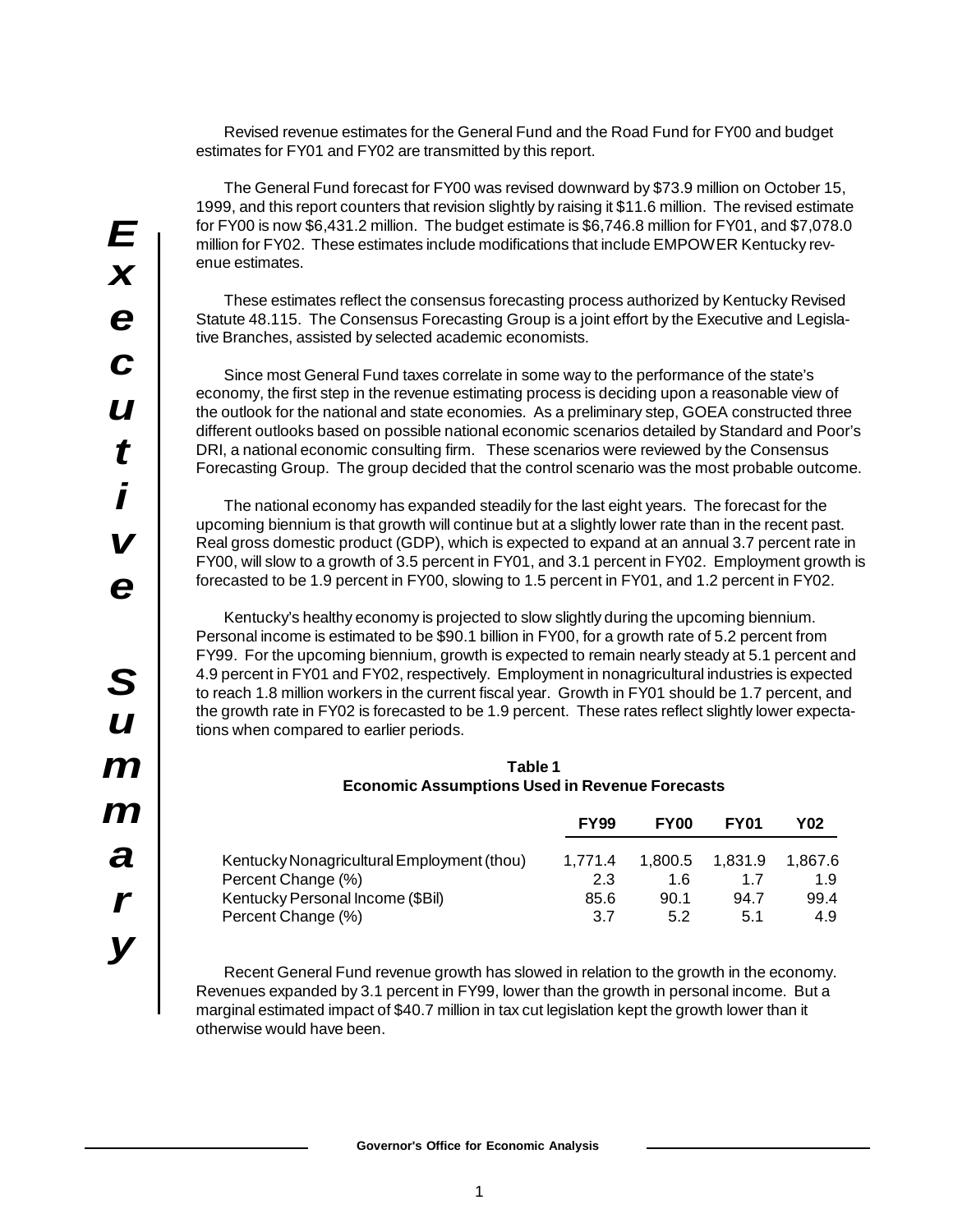The outlook for the remainder of FY00 is for General Fund collections to total \$6,431.2 million, which includes revenues accruing from EMPOWER Kentucky initiatives. This represents a growth rate of 3.9 percent over the previous year. For FY01, General Fund revenues are estimated to be \$6,746.8 million, reflecting a growth rate of 4.8 percent. Growth should continue at nearly the same rate, 4.9 percent in FY02, for General Fund collections for \$7,078.0 million.

The estimates for EMPOWER Kentucky revenue initiatives are included in the total for each revenue account affected.

# **Table 2 General Fund Revenue Estimates FY99 Actual, FY00-FY02 Estimates**

|                       | <b>FY99</b><br><b>Actual</b><br>$(S$ Mil) | <b>FY00</b><br><b>Estimate</b><br>$(S$ Mil) | <b>FY01</b><br><b>Estimate</b><br>$(S$ Mil) | <b>FY02</b><br><b>Estimate</b><br>$(S$ Mil) |
|-----------------------|-------------------------------------------|---------------------------------------------|---------------------------------------------|---------------------------------------------|
| <b>Total Receipts</b> | 6,192.6                                   | 6,431.2                                     | 6,746.8                                     | 7,078.0                                     |
| Percent Change (%)    | 3.1                                       | 3.9                                         | 4.9                                         | 4.9                                         |
| New Dollars           | 187.6                                     | 238.6                                       | 315.6                                       | 331.2                                       |

Road Fund collections are summarized in Table 3. Road Fund revenue should be \$1,087.0 million in FY00. This is forecasted to rise by 3.3 percent in FY01 to yield \$1,123.2 million. In FY02, growth is expected to be 3.6 percent, with revenues equaling \$1,163.2 million. The primary source of growth forecasted in the Road Fund for the FY00 to FY02 period is the motor vehicle usage tax. Growth from this source is offset to some degree by slower motor fuels tax collections.

# **Table 3 Road Fund Revenue Estimates FY99 Actual, FY00-FY02 Estimates**

|                       | <b>FY99</b>   | <b>FY00</b>     | <b>FY01</b>     | <b>FY02</b>     |
|-----------------------|---------------|-----------------|-----------------|-----------------|
|                       | <b>Actual</b> | <b>Estimate</b> | <b>Estimate</b> | <b>Estimate</b> |
|                       | $(S$ Mil)     | $(S$ Mil)       | $(S$ Mil)       | $(S$ Mil)       |
| <b>Total Receipts</b> | 1,056.6       | 1,087.0         | 1,123.2         | 1,163.2         |
| Percent Change (%)    | 4.4           | 2.9             | 3.3             | 3.6             |
| New Dollars           | 44.8          | 30.4            | 36.2            | 40.0            |

In developing Kentucky's General Fund and Road Fund estimates we used a variety of forecasting techniques. These included simultaneous equation econometric models, simple regression models, time-series analysis, straight-line extrapolation, and judgment based on familiarity with the administrative rules governing revenue receipts.

This report also contains estimates of revenues accruing to the Commonwealth due to the Master Settlement Agreement (MSA) reached between tobacco manufacturers and 46 states. Under the MSA, Kentucky stands to realize an estimated \$137.8 million in FY00. The forecast calls for \$101.1 million in FY01 followed by \$121.6 million in FY02.

*Note: The historical total does not match the revenue receipts report because only net investment income from the tax revenue anticipation note (TRAN) is included in these estimates. The receipts report shows \$6,198.4 million for FY99 instead of \$6,192.6 shown above. The difference of \$5.8 million is due to the paying off of maturing debt.*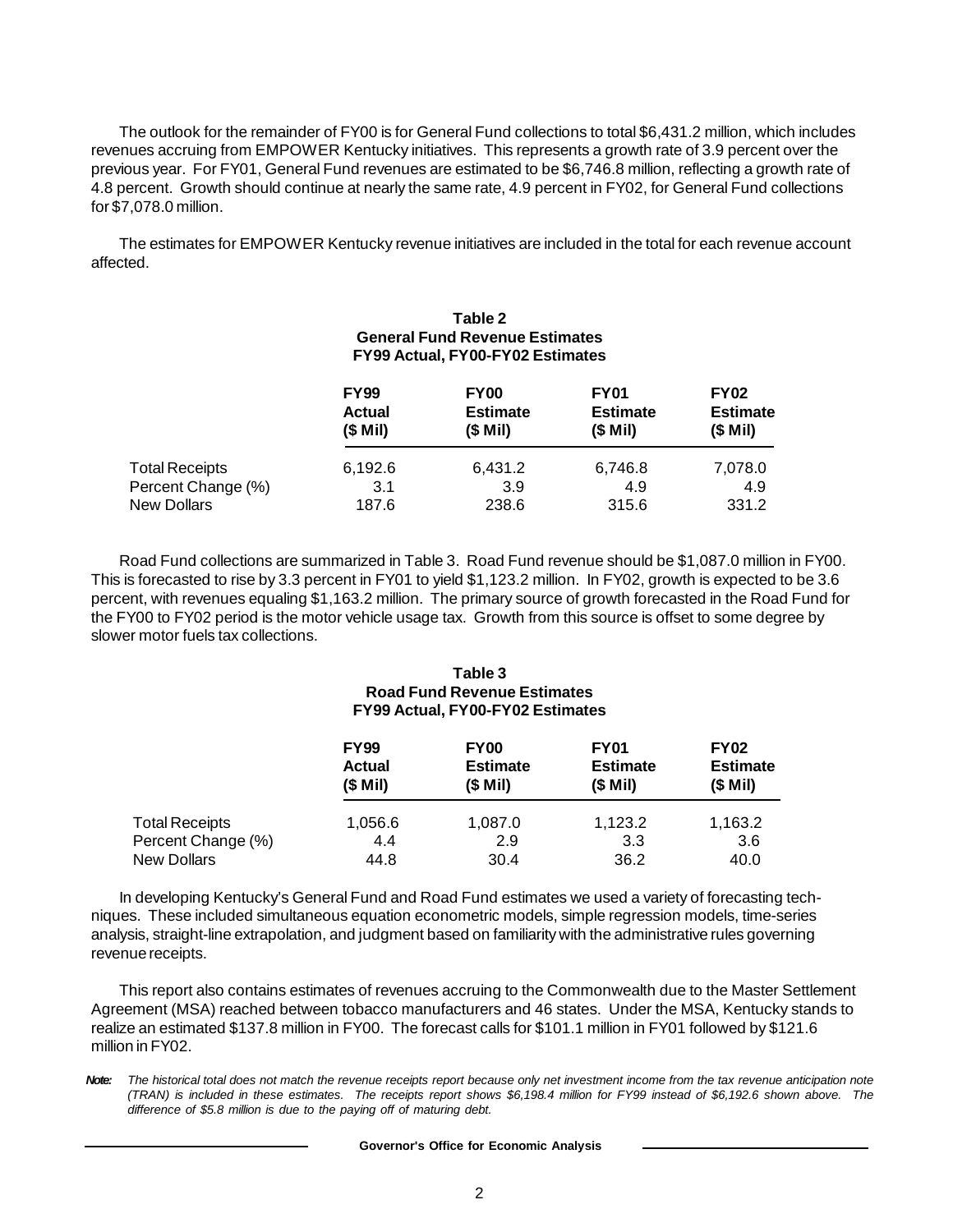**Section II**

# **Economic Outlook**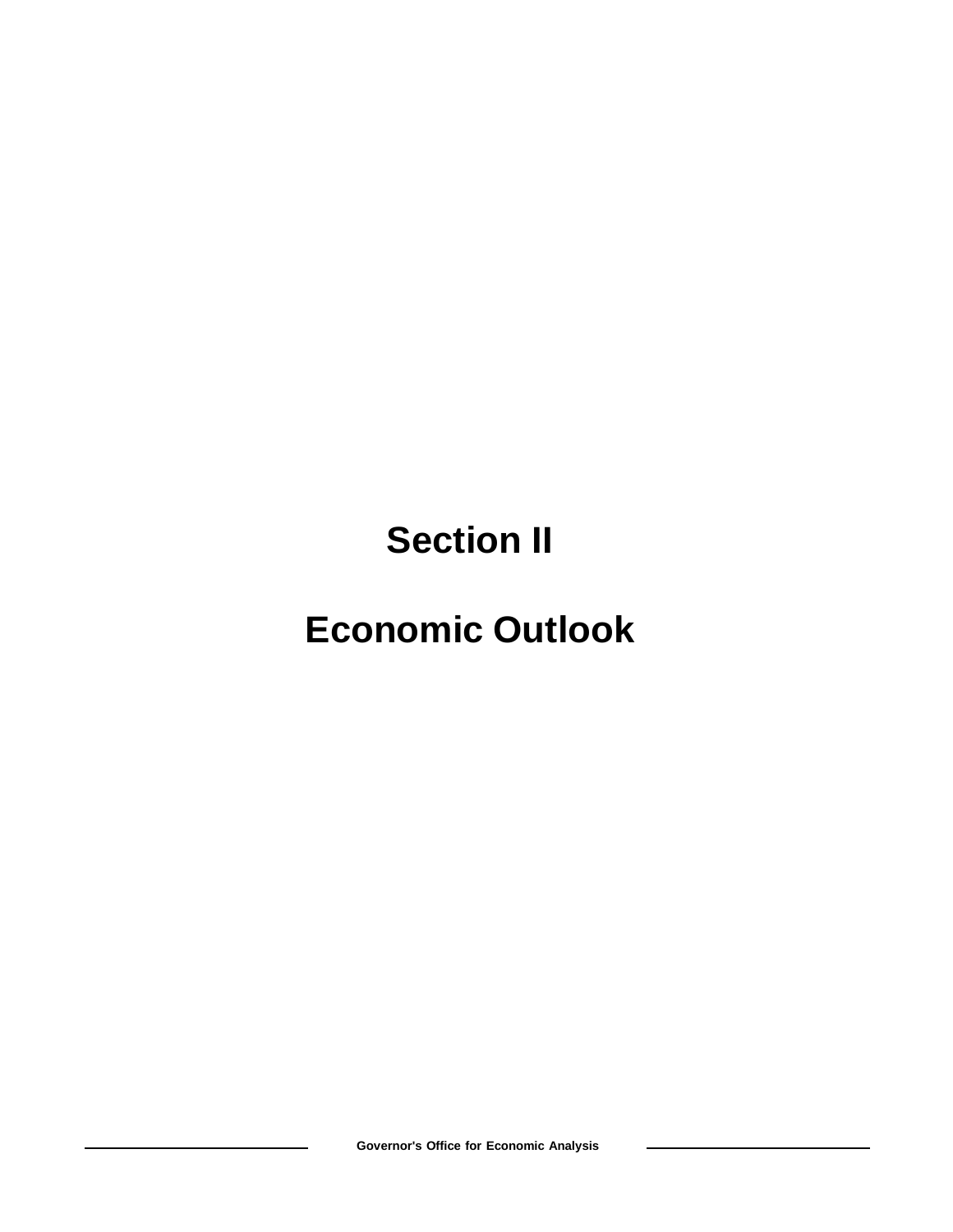# **NATIONAL OUTLOOK**

# *Forecasting Methodology*

In formulating Kentucky's General Fund and Road Fund estimate we used a variety of forecasting techniques. These included simultaneous equation econometric models, simple regression models, time-series analysis, and judgment based on familiarity with the administrative rules governing revenue receipts and tax laws.

The first step in the revenue forecasting process was deciding upon a reasonable view of how the national and state economies will evolve over the forecast period. Broadly, the U.S. economic outlook is provided by Standard and Poor's DRI, a nationally recognized economic consulting firm. Based upon this, an independent forecast for the Kentucky economy is formulated. As a preliminary step, a national economic scenario was agreed upon for the forecast period. The Consensus Forecasting Group reviewed three national scenarios developed by DRI in November 1999. The general agreement was that the control scenario contained the most plausible assumptions about the national economy.

# *Assumptions*

Real GDP in the first quarter of FY00 (July to September 1999) is estimated to have grown at a rate of 5.7 percent. Consumer confidence, low inflation, and relatively low commodity prices are driving the economy. Consumption accounts for about two-thirds of total GDP. Total consumption for the first quarter of FY00 is estimated to have grown by 4.9 percent. Durable goods led the way with a growth of 7.7 percent, much of it in the automobile sector. The available data for the October-to-December quarter also demonstrates the underlying strength of the fundamentals which are expected to sustain this economic growth well into the next biennium.

The leading assumption is that the economy will grow steadily albeit at a slightly slower, but more sustainable rate. Real GDP averaged heady growth rates well above 4.0 percent in the last three years, but is expected to grow at 3.7, 3.5, and 3.1 percent in FY00, FY01, and FY02. Core inflation is expected to increase slightly in response to higher import prices and a tight labor market but is still expected to be below 2.5 percent.

The slight slowdown in the overheated economy is assumed to be achieved by Fed action in the form of increases in the federal funds rate, and a slight decrease in consumer confidence and therefore consumer spending. The dollar is expected to weaken against both the euro and the yen. This factor alone could cause inflationary pressures from the increased cost of imports, but U.S. productivity is assumed to increase, too, thereby putting a damper on wage inflation. The latter is due to massive investment in technology over the last decade which is expected to bear fruit in the form of a further increase in productivity, keeping wage pressures in check. A tax cut has been factored in the model by early FY02, but there will be limited impact of that cut in the final year of the biennium.

# *Forecast*

The current economic expansion is well into its ninth year and shows little sign of ending. In fact, the economy grew with regained vigor in the last fiscal year. The economy has defied most traditional descriptions. Steady growth has been marked by what had once thought to be a contradiction: low unemployment accompanied by low inflation.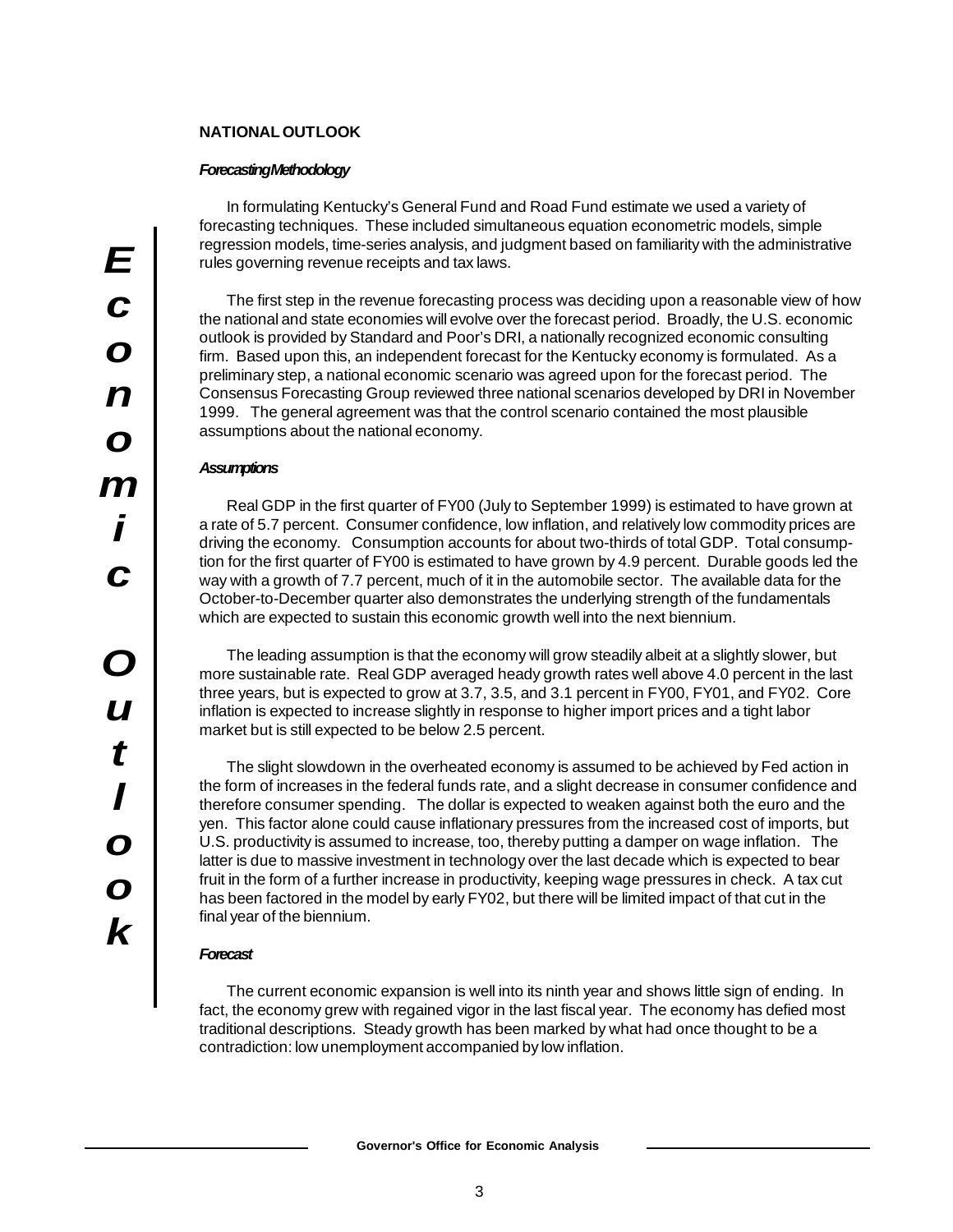The forecast for FY00 and the next biennium is for real output to grow approximately one percentage point higher than the 2.5 percent growth rate that had been once thought of as "normal". For FY00 real GDP is forecasted to grow by 3.7 percent. Then for the two years of the next biennium, growth is expected to moderate with increases of 3.5 and 3.1 percent. During this period, consumption is expected to continue to drive the economy. Growth in real consumption is forecasted to average 3.4 percent during the next three years. Durable goods consumption is expected to be a strong 6.4 percent in FY00, then slow down to 5.0 and 3.6 percent in FY01 and FY02.

Business investment is expected to increase unabated, too. The investment forecast has become stronger than in the past in part because the federal government has redefined investment to include software. This has been one of the most dynamic sectors of the economy and is slated to grow strongly during the forecast period. Nonresidential fixed investment (which includes office and computing equipment as well as software) is expected to grow by 8.0 percent in FY00 and 6.7 and 6.8 percent in FY01 and FY02.

U.S. personal income averaged growths of 6.0 percent during the last three years. Growth during the forecast period is expected to be 5.4, 5.0 and 4.7 percent. This data is based on the recent benchmark revision of the national income and product accounts. Historical data in both income and spending were revised upward. However, the change in data was greater for income and as a consequence the savings rate increased, too. Before the revision, the savings rate for calendar 1998 had fallen to 0.5 percent, but now it has been revised up to 3.7 percent. The impact of these changes is such that personal income has increased in size and is expected to grow slightly faster now than in the October 1999 forecast used for the last Consensus Forecast.

Both inflation and the unemployment rate continue to baffle economists. Consumer price index (CPI) inflation is forecasted to be 2.5 percent in FY00, followed by rates of 2.1 and 2.4 percent in FY01 and FY02. An uptick in the price of crude oil fueled the inflation rate for the current fiscal year. However, with three more major crude oil facilities coming online in the North Sea and Mexico, oil prices are expected to decline in spite of OPEC efforts. Given the historically low unemployment rate of 4.1 percent and substantial increases in health-care benefits, it is baffling to find that the employment cost index has barely inched upwards. Two possible reasons why costs and therefore inflation, are under control are that there have been gains in productivity and compensation practices have changed to allow for more stock options.

# **KENTUCKY OUTLOOK**

# *Forecasting Methodology*

On the advice of the Consensus Forecasting Group, Standard and Poor's DRI's November 1999 control forecast of the U.S. economy was used as the backdrop for forecasting the Kentucky economy for the current fiscal year and the next biennium. At the heart of the revenue estimation process is a dynamic response econometric model that forecasts the economic environment in which revenue collection will occur. The model estimates the effect of changes in the national economic outlook on the Kentucky economy.

# *Economic Forecast*

Kentucky's economy has outperformed the national economy in terms of sheer longevity of the expansion. When much of the nation was hit by a recession in late 1990 and early 1991, the state economy continued to expand unabated in terms of employment and income. During the mid-1990s Kentucky's economy expanded more rapidly than the national average primarily because national recovery was prolonged by states such as California that had felt the brunt of the recession and were plagued by restructuring of the defense industry and the housing market. By about FY97 the national economy started expanding faster than the state due to the payoff from technology investments nationwide, and the massive downsizing of the apparel and textile sector in Kentucky. During the forecast period, Kentucky's economy is expected to perform at par with the U.S.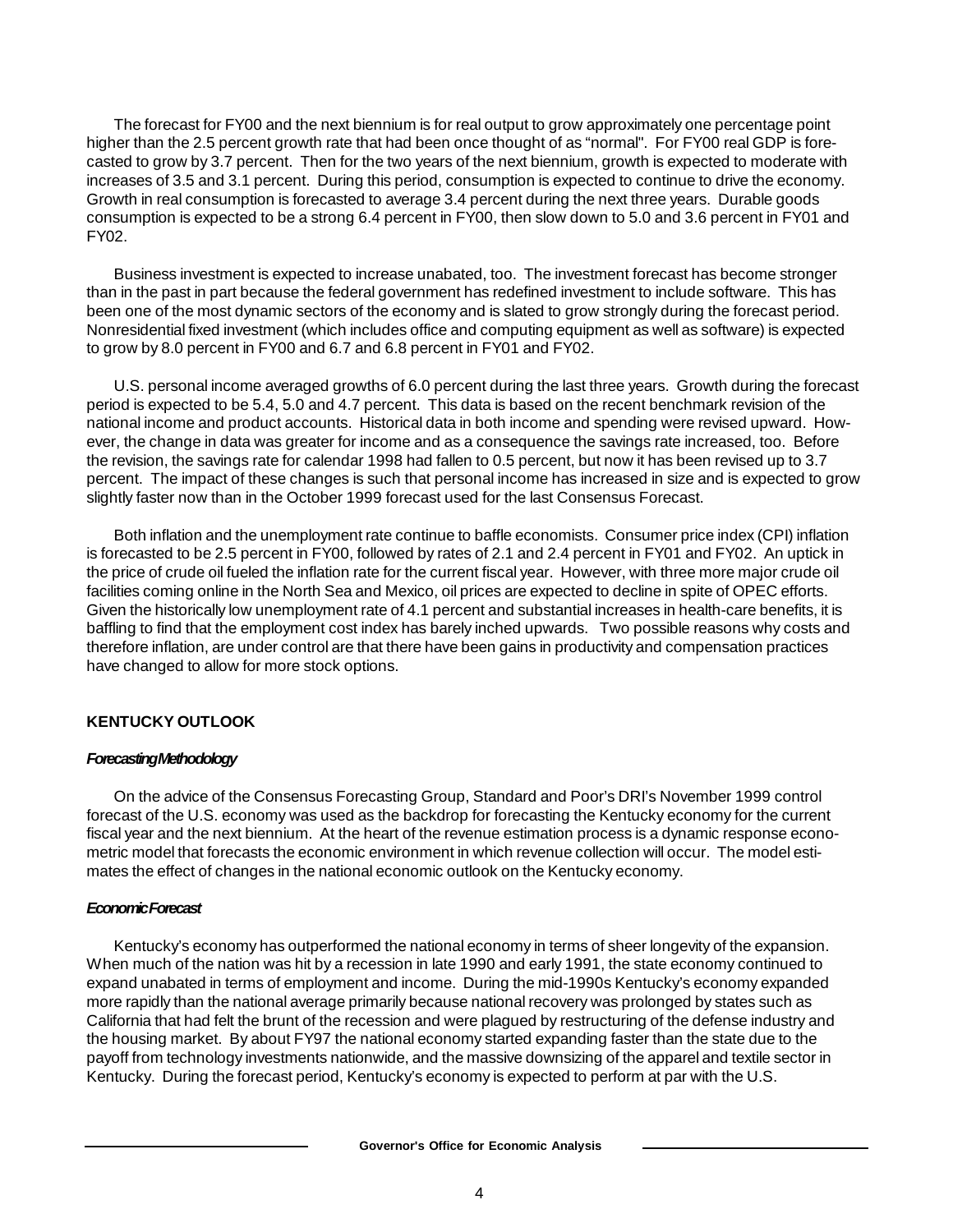Personal income is the broadest measure of a state's economic performance. Kentucky's personal income is estimated to have been \$85.6 billion FY99 for an increase of just 3.7 percent from a year ago. In comparison, U.S. personal income grew by 6.0 percent in the same period. (It must be noted that the historical comparison is inconsistent as revisions in national income and product accounts that caused national figures to increase are not currently available for state personal income. Effectively, Kentucky's personal income is somewhat understated.) Given our current employment mix with a preponderance of manufacturing and air transportation, it is expected that personal income will increase by 5.2 percent in FY00, 5.1 percent in FY01, and 4.9 percent in FY02.

Employment data is commonly used to gauge the strength of the state's economy. Nonagricultural employment in Kentucky is estimated to have increased by 39,500 jobs in FY99, resulting in a growth of 2.3 percent. The corresponding increase in the national economy was also 2.3 percent. During much of the 1990s employment growth in Kentucky has outstripped that in the nation. However, as the current economic cycle has matured, the growth rate has become similar, especially after Kentucky registered huge job losses in the apparel and textile sectors beginning in FY97.

Kentucky's nonagricultural employment is expected to grow by 1.6 percent in FY00, followed by growth rates of 1.7 and 1.9 percent in FY01 and FY02. The strength of the economy lies in the manufacture of durable goods, especially in the transportation equipment industry, which continues to strengthen. Other sectors that showed robust growth include transportation and public utilities with expected growth rates of 3.6, 3.4, and 4.1 percent in FY00, FY01, and FY02; and services (growth rates of 2.6, 4.6, and 5.0 percent). The transportation sector derives its strength from the rapid expansion of air transportation at both Northern Kentucky (Delta, Comair, and DHL) and Louisville (UPS). Given the "new" economy with its reliance on internet commerce, it is expected that this sector will continue to expand.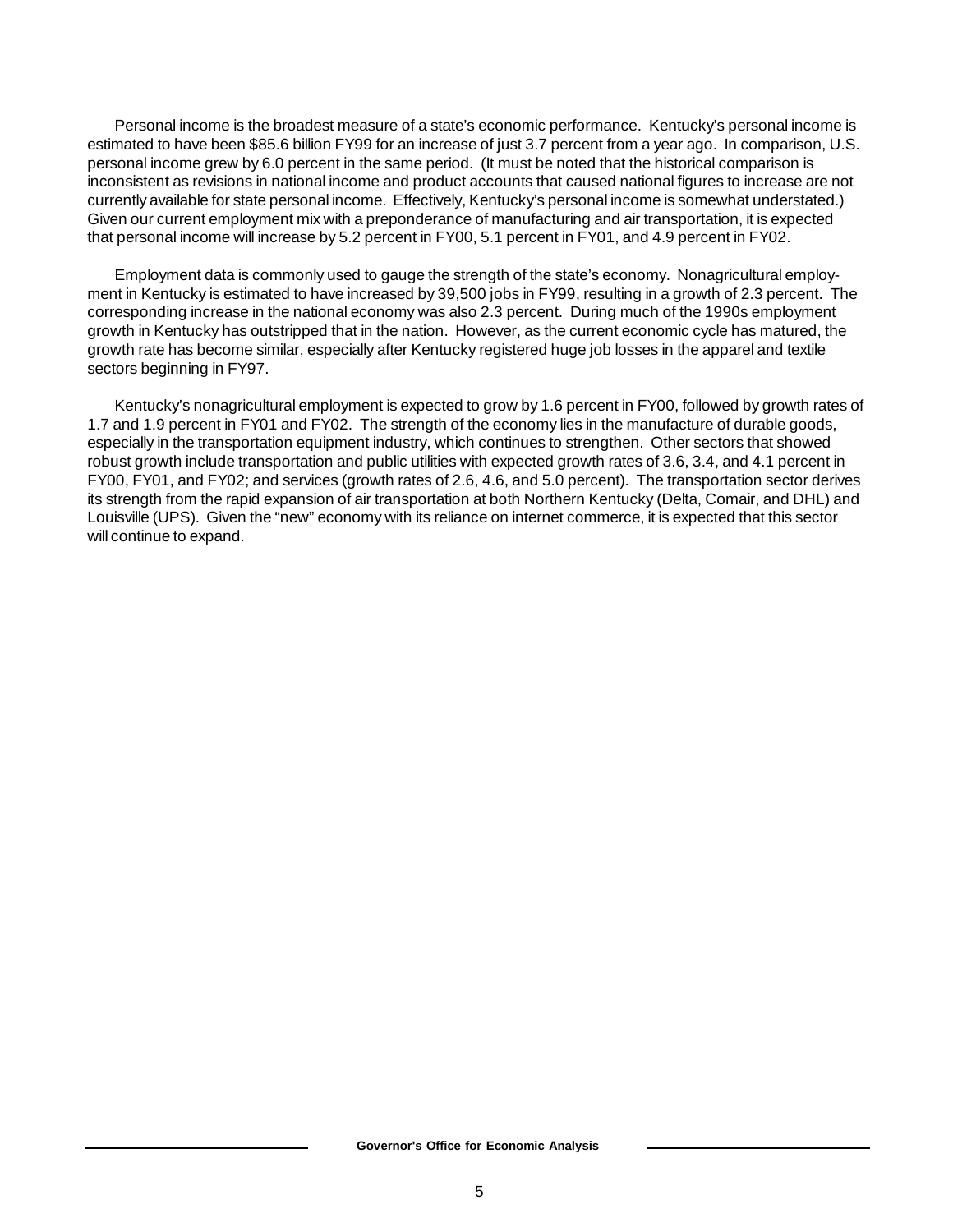|                                       | <b>FY97</b> | <b>FY98</b> | <b>FY99</b> | <b>FY00</b> | <b>FY01</b> | <b>FY02</b> |
|---------------------------------------|-------------|-------------|-------------|-------------|-------------|-------------|
| U.S. Real GDP (Bil 92\$)              | 7,324.5     | 7,648.4     | 7,957.9     | 8,252.0     | 8,537.9     | 8,804.0     |
| % chg                                 | 4.3         | 4.4         | 4.0         | 3.7         | 3.5         | 3.1         |
| KY Personal Income (Mil\$)            | 78,183      | 82,580      | 85,625      | 90,092      | 94,719      | 99,359      |
| % chg                                 | 4.9         | 5.6         | 3.7         | 5.2         | 5.1         | 4.9         |
| KY Per Capita Personal Income (\$)    | 20,088      | 21,082      | 21,721      | 22,710      | 23,739      | 24,753      |
| % of U.S. Per Capital Income          | 79.5        | 79.5        | 77.9        | 77.9        | 78.2        | 78.5        |
| U.S. Personal Income (Bil\$)          | 6,746       | 7,147       | 7,577       | 7,989       | 8,390       | 8,788       |
| % chg                                 | 6.0         | 5.9         | 6.0         | 5.4         | 5.0         | 4.7         |
| U.S. Per Capita Personal Inc (\$)     | 25,267      | 26,529      | 27,882      | 29,151      | 30,360      | 31,540      |
| KY Nonagricultural Emp (Thou)         | 1,693.1     | 1,731.9     | 1,771.4     | 1,800.5     | 1,831.9     | 1,867.6     |
| % chg                                 | 2.3         | 2.3         | 2.3         | 1.6         | 1.7         | 1.9         |
| U.S. Nonagricultural Emp (Mil)        | 121.1       | 124.3       | 127.2       | 129.7       | 131.7       | 133.2       |
| $%$ chg                               | 2.4         | 2.6         | 2.3         | 1.9         | 1.5         | 1.2         |
| KY Manufacturing Emp (Thou)           | 313.3       | 319.7       | 320.3       | 318.6       | 317.1       | 318.9       |
| % chg                                 | 0.1         | 2.0         | 0.2         | $-0.5$      | $-0.5$      | 0.6         |
| U.S. Manufacturing Emp (Mil)          | 18.6        | 18.8        | 18.6        | 18.2        | 18.0        | 17.9        |
| % chg                                 | 0.4         | 1.3         | $-1.2$      | $-1.9$      | $-1.5$      | $-0.1$      |
| Industrial Production Index, Mfg. (%) | 6.3         | 6.1         | 2.7         | 3.3         | 3.6         | 5.2         |
| Industrial Prod Index, Durables (%)   | 9.0         | 9.4         | 5.4         | 5.6         | 4.6         | 7.4         |
| CPI, Rate of Inflation (%)            | 2.8         | 1.8         | 1.7         | 2.5         | 2.1         | 2.4         |
| 3-month Treasury Bill Rate (%)        | 5.0         | 5.0         | 4.5         | 4.9         | 5.0         | 5.0         |
| Oil Price, Avg Composite (\$/barrel)  | 20.97       | 15.77       | 12.59       | 21.66       | 19.46       | 18.67       |

# **Table 4 Selected U.S. and Kentucky Economic Indicators CONTROL Scenario**

MAK: Macromodel of Kentucky, November 1999 Governor's Office for Economic Analysis Commonwealth of Kentucky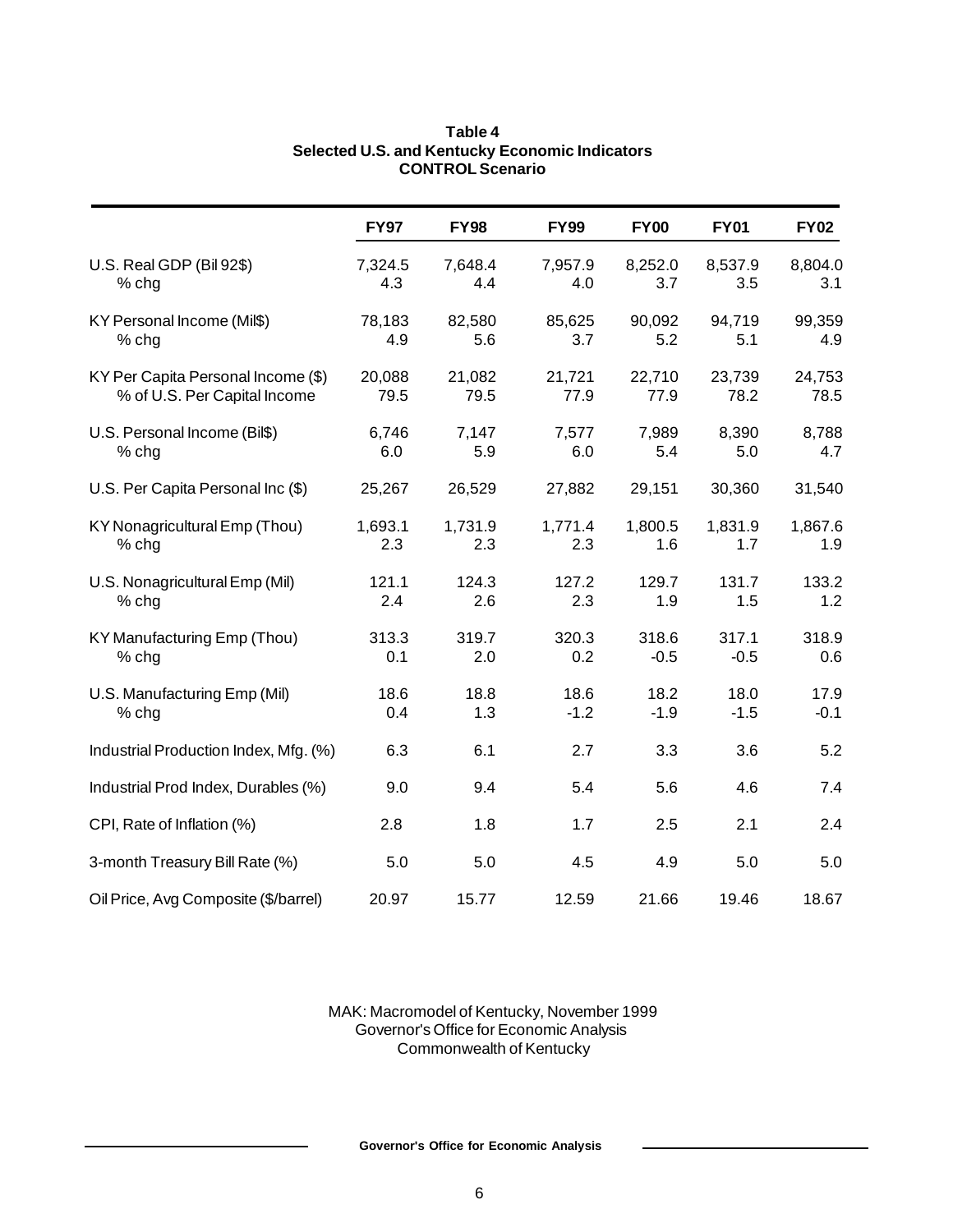|                                     | <b>FY97</b> | <b>FY98</b> | <b>FY99</b> | <b>FY00</b> | <b>FY01</b> | <b>FY02</b> |
|-------------------------------------|-------------|-------------|-------------|-------------|-------------|-------------|
| <b>KENTUCKY</b>                     |             |             |             |             |             |             |
| <b>Total Nonagricultural</b>        | 1,693.1     | 1,731.9     | 1,771.4     | 1,800.5     | 1,831.9     | 1,867.6     |
| <b>Contract Construction</b>        | 80.2        | 82.6        | 85.9        | 84.7        | 81.1        | 79.9        |
| Mining                              | 23.0        | 23.1        | 23.1        | 23.0        | 22.8        | 20.7        |
| Manufacturing                       | 313.3       | 319.7       | 320.3       | 318.6       | 317.1       | 318.9       |
| Nondurable Goods                    | 135.3       | 134.7       | 130.6       | 124.8       | 118.8       | 116.1       |
| Durable Goods                       | 178.0       | 185.0       | 189.7       | 193.7       | 198.2       | 202.7       |
| Transportation & Public Util.       | 96.3        | 98.9        | 103.4       | 107.2       | 110.9       | 115.4       |
| Trade                               | 406.0       | 412.2       | 421.7       | 431.9       | 441.5       | 445.9       |
| Finance/Insurance/Real Estate       | 68.1        | 69.7        | 70.7        | 71.7        | 71.9        | 72.2        |
| Services                            | 416.1       | 433.3       | 450.1       | 462.0       | 483.2       | 507.6       |
| <b>Total Government</b>             | 290.1       | 292.2       | 296.2       | 301.4       | 303.3       | 307.1       |
| <b>Federal Government</b>           | 38.2        | 37.3        | 37.4        | 38.1        | 38.4        | 37.8        |
| <b>State &amp; Local Government</b> | 251.6       | 254.5       | 259.1       | 263.4       | 265.0       | 269.2       |
|                                     |             |             |             |             |             |             |
| <b>UNITED STATES</b>                |             |             |             |             |             |             |
| <b>Total Nonagricultural</b>        | 121.1       | 124.3       | 127.2       | 129.7       | 131.7       | 133.2       |
| <b>Contract Construction</b>        | 5.6         | 5.8         | 6.1         | 6.2         | 6.2         | 6.2         |
| Mining                              | 0.6         | 0.6         | 0.6         | 0.5         | 0.5         | 0.5         |
| Manufacturing                       | 18.6        | 18.8        | 18.6        | 18.2        | 18.0        | 17.9        |
| Nondurable Goods                    | 7.7         | 7.6         | 7.5         | 7.3         | 7.2         | 7.2         |
| Durable Goods                       | 10.9        | 11.2        | 11.1        | 10.9        | 10.7        | 10.7        |
| Transportation & Public Util.       | 6.3         | 6.5         | 6.7         | 6.8         | 7.0         | 7.0         |
| Trade                               | 28.4        | 28.9        | 29.5        | 30.0        | 30.4        | 30.7        |
| Finance/Insurance/Real Estate       | 7.0         | 7.3         | 7.5         | 7.7         | 7.8         | 7.9         |
| <b>Services</b>                     | 35.2        | 36.8        | 38.3        | 39.7        | 41.1        | 42.0        |
| <b>Total Government</b>             | 19.5        | 19.7        | 20.0        | 20.4        | 20.7        | 20.9        |
| <b>Federal Government</b>           | 2.7         | 2.7         | 2.7         | 2.7         | 2.8         | 2.7         |
| <b>State &amp; Local Government</b> | 16.7        | 17.0        | 17.3        | 17.6        | 17.9        | 18.2        |

# **Table 5 Employment in Kentucky and the United States CONTROL SCENARIO**

MAK: Macromodel of Kentucky, November 1999 Governor's Office for Economic Analysis Commonwealth of Kentucky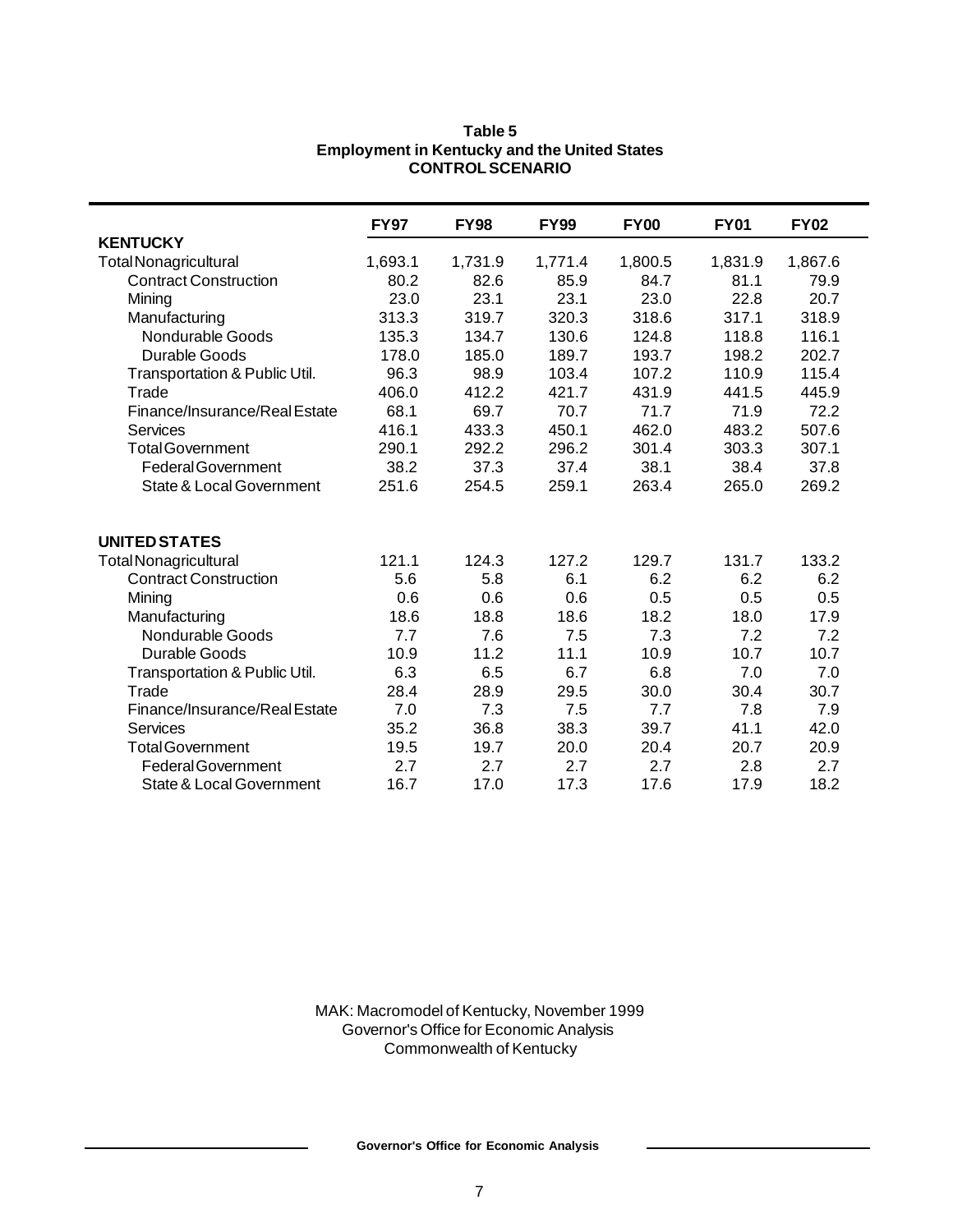|                                     | <b>FY97</b> | <b>FY98</b> | <b>FY99</b> | <b>FY00</b> | <b>FY01</b> | <b>FY02</b> |
|-------------------------------------|-------------|-------------|-------------|-------------|-------------|-------------|
| <b>KENTUCKY</b>                     |             |             |             |             |             |             |
| <b>Total Nonagricultural</b>        | 2.3         | 2.3         | 2.3         | 1.6         | 1.7         | 1.9         |
| <b>Contract Construction</b>        | 7.6         | 3.1         | 3.9         | $-1.3$      | $-4.2$      | $-1.5$      |
| Mining                              | $-2.3$      | 0.4         | $-0.2$      | $-0.5$      | $-0.8$      | $-9.3$      |
| Manufacturing                       | 0.1         | 2.0         | 0.2         | $-0.5$      | $-0.5$      | 0.6         |
| Nondurable Goods                    | $-1.5$      | $-0.5$      | $-3.0$      | $-4.4$      | $-4.8$      | $-2.3$      |
| Durable Goods                       | 1.3         | 3.9         | 2.5         | 2.1         | 2.3         | 2.3         |
| Transportation & Public Util.       | 4.3         | 2.8         | 4.5         | 3.6         | 3.4         | 4.1         |
| Trade                               | 2.1         | 1.5         | 2.3         | 2.4         | 2.2         | 1.0         |
| Finance/Insurance/Real Estate       | 3.0         | 2.3         | 1.3         | 1.4         | 0.4         | 0.4         |
| Services                            | 3.9         | 4.1         | 3.9         | 2.6         | 4.6         | 5.0         |
| <b>Total Government</b>             | 0.8         | 0.7         | 1.4         | 1.8         | 0.6         | 1.2         |
| <b>Federal Government</b>           | $-4.0$      | $-2.6$      | 0.5         | 1.6         | 0.8         | $-1.4$      |
| <b>State &amp; Local Government</b> | 1.5         | 1.2         | 1.8         | 1.7         | 0.6         | 1.6         |
| <b>UNITED STATES</b>                |             |             |             |             |             |             |
| <b>Total Nonagricultural</b>        | 2.4         | 2.6         | 2.3         | 1.9         | 1.5         | 1.2         |
| <b>Contract Construction</b>        | 5.6         | 4.7         | 5.4         | 1.6         | $-0.2$      | $-0.4$      |
| Mining                              | 1.7         | 2.3         | $-6.5$      | $-5.3$      | $-2.3$      | $-7.6$      |
| Manufacturing                       | 0.4         | 1.3         | $-1.2$      | $-1.9$      | $-1.5$      | $-0.1$      |
| Nondurable Goods                    | $-1.0$      | $-0.5$      | $-1.6$      | $-2.4$      | $-1.3$      | $-0.1$      |
| Durable Goods                       | 1.4         | 2.6         | $-0.9$      | $-1.5$      | $-1.7$      | $-0.1$      |
| Transportation & Public Util.       | 2.3         | 2.5         | 3.1         | 2.3         | 1.5         | 0.9         |
| Trade                               | 2.1         | 1.7         | 2.1         | 2.0         | 1.3         | 1.0         |
| Finance/Insurance/Real Estate       | 2.4         | 3.6         | 4.0         | 1.9         | 1.6         | 1.7         |
| Services                            | 4.3         | 4.5         | 3.9         | 3.8         | 3.4         | 2.3         |
| <b>Total Government</b>             | 0.6         | 1.1         | 1.6         | 2.0         | 1.5         | 1.0         |
| <b>Federal Government</b>           | $-2.5$      | $-1.5$      | 0.5         | 2.0         | 0.8         | $-2.1$      |
| <b>State &amp; Local Government</b> | 1.1         | 1.5         | 1.8         | 2.0         | 1.6         | 1.5         |

# **Table 6 Percentage Change in Employment for Kentucky and the United States CONTROL SCENARIO**

MAK: Macromodel of Kentucky Governor's Office for Economic Analysis Commonwealth of Kentucky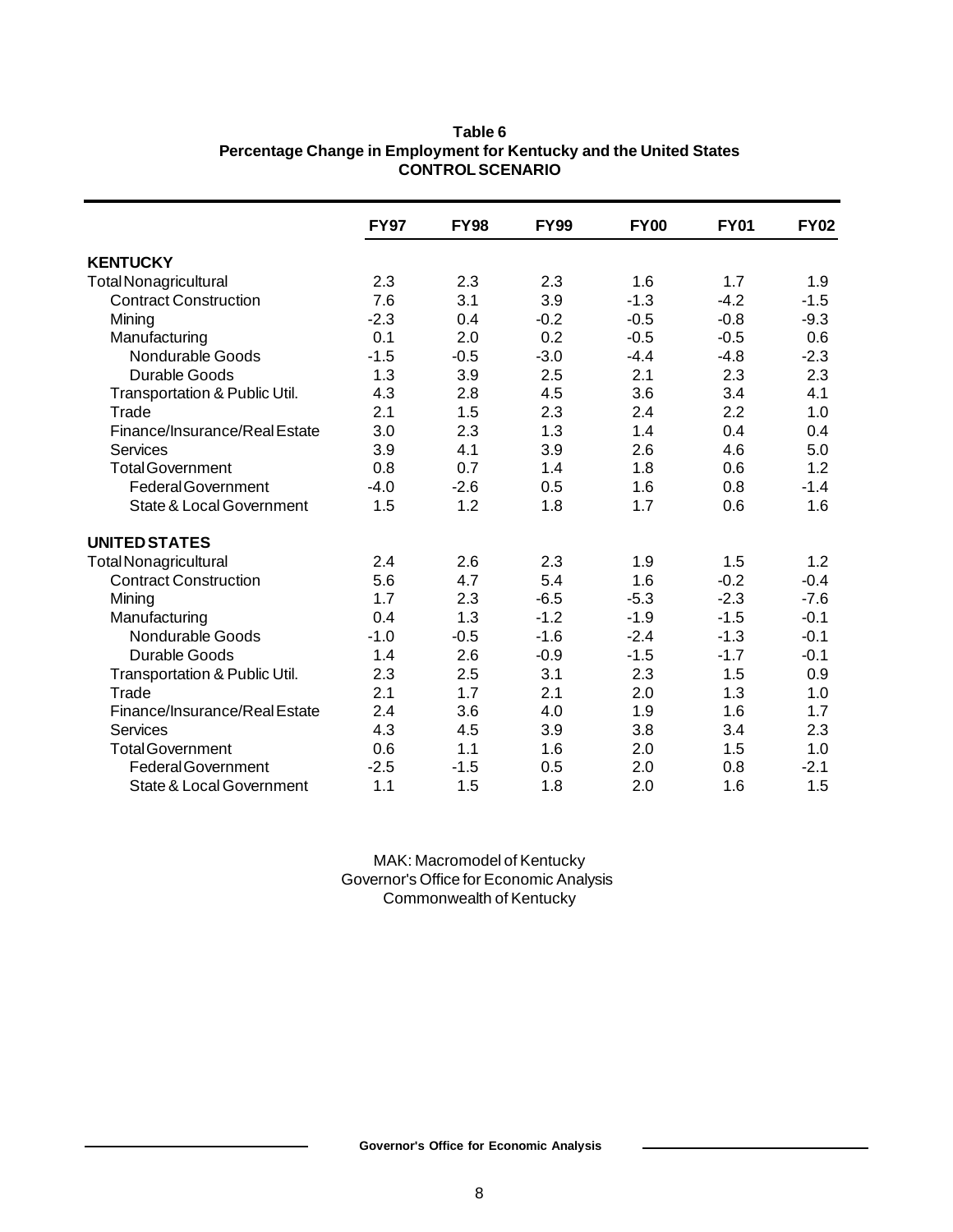# **Section III**

# **General Fund & Road Fund Receipts FY99 & First Half FY00**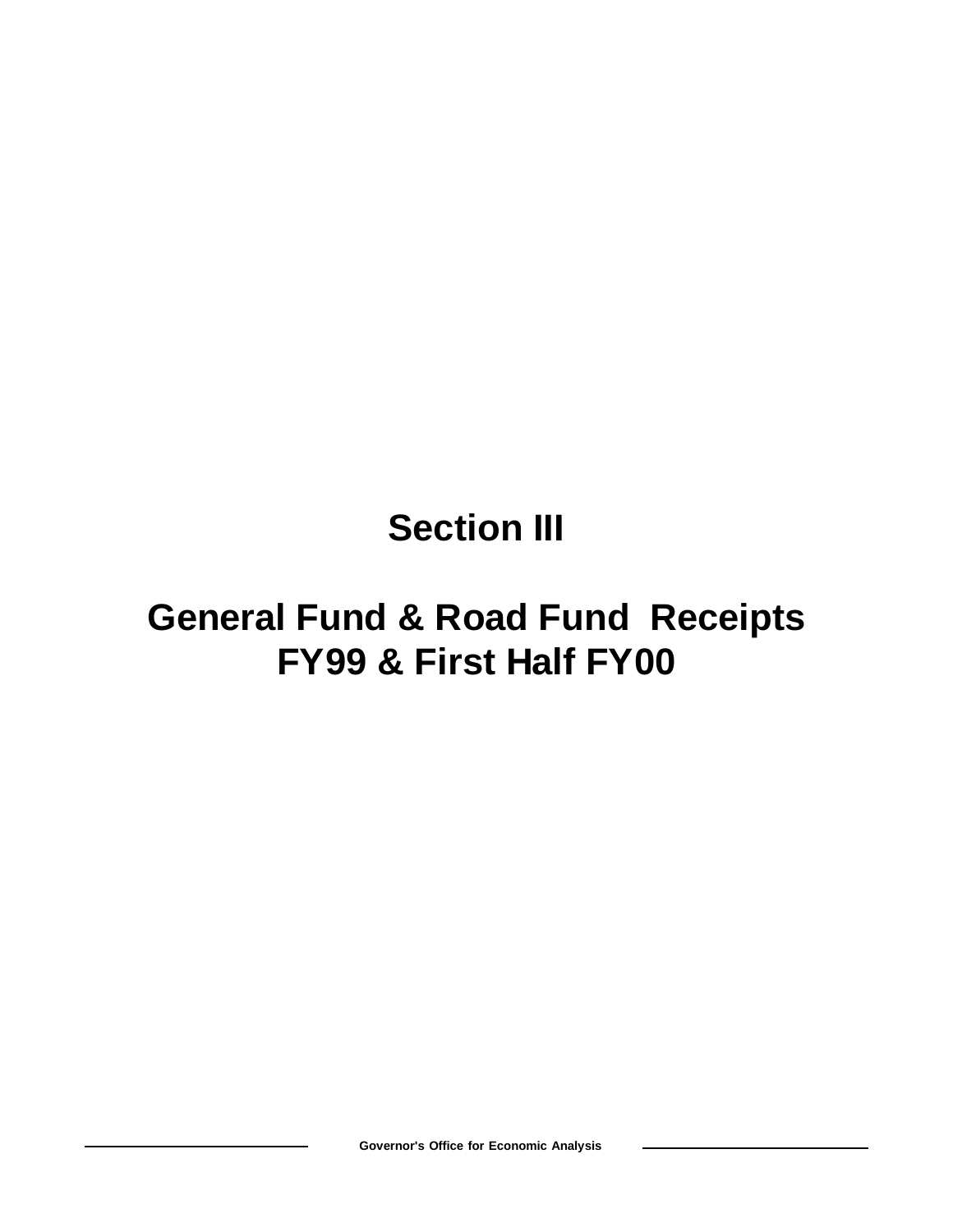# *General Fund and Road Fund*

# *Fiscal Year 1999*

Total receipts for the General Fund and the Road Fund increased by 3.3 percent in FY99 when compared to the prior year. The growth in the General Fund was 3.1 percent. The Road Fund grew at 4.4 percent when compared to FY98. The growth rate and total receipts for both the General Fund and the Road Fund are shown in Table 7.

|                     | Table 7<br><b>Total Receipts</b><br>(SMil) |             |                          |
|---------------------|--------------------------------------------|-------------|--------------------------|
|                     | <b>FY99</b>                                | <b>FY98</b> | <b>Percent</b><br>Change |
| <b>General Fund</b> | \$6,198.4                                  | \$6,011.8   | 3.1                      |
| Road Fund           | 1,056.6                                    | 1,011.8     | 4.4                      |
| <b>COMBINED</b>     | \$7,255.0                                  | \$7,023.6   | 3.3                      |

Within the General Fund, total sales and use tax receipts grew by 5.3 percent with collections of \$2,085.9 million during FY99. This compares to \$1,981.3 million collected in FY98.

The individual income tax generated receipts of \$2,532.0 million during FY99, which is an increase of 4.7 percent over the \$2,418.1 million collected in the previous year.

Corporation income tax receipts declined by 6.5 percent during FY99. A total of \$312.1 million was collected during FY99, compared to \$333.7 million during FY98.

Coal severance collections also declined with a 5.7 percent drop in receipts from FY98 to FY99. Receipts were \$154.5 million for FY99 and \$163.7 million for FY98.

Property tax collections grew by 2.1 percent for FY99. The amounts collected were \$370.4 million for FY99, and \$362.8 million for FY98. This follows a decline of 12.6 percent in FY98 due to the removal of the bank franchise tax from property taxes to license and privilege.

Lottery receipts were up 0.5 percent from the previous year, with collections at \$153.8 million.

Table 8 contains the growth rates for the major tax categories in the General Fund, excluding audits, for the four quarters of FY99 and the year as a whole.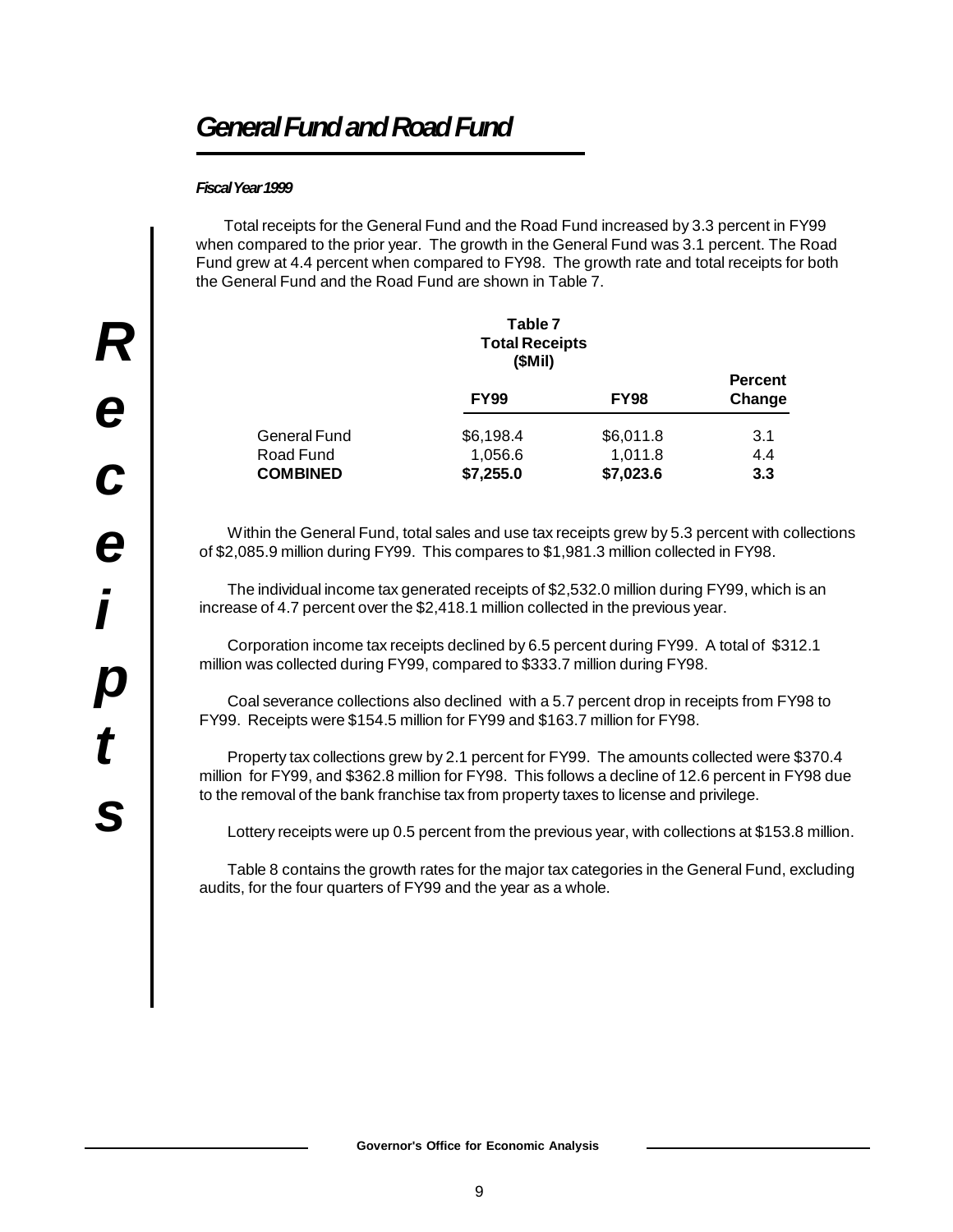| Table 8                                                                        |  |
|--------------------------------------------------------------------------------|--|
| <b>General Fund Growth Rates for the Four Quarters and the Full Year, FY99</b> |  |

|                       | <b>First</b><br>Quarter<br>(%) | <b>Second</b><br>Quarter<br>(%) | <b>Third</b><br>Quarter<br>(%) | <b>Fourth</b><br>Quarter<br>$(\% )$ | <b>FY99</b><br>(%) |
|-----------------------|--------------------------------|---------------------------------|--------------------------------|-------------------------------------|--------------------|
| <b>Total Receipts</b> | 1.7                            | 4.9                             | 2.9                            | 2.8                                 | 3.1                |
| Sales and Use         | 5.1                            | 5.7                             | 6.3                            | 4.0                                 | 5.3                |
| Individual Income     | 3.2                            | 4.4                             | 4.2                            | 6.6                                 | 4.7                |
| Corporate Income      | $-17.5$                        | 12.6                            | $-60.9$                        | 3.4                                 | $-6.5$             |
| Coal Severance        | 2.5                            | $-2.9$                          | $-12.7$                        | $-9.1$                              | $-5.7$             |
| Property              | $-0.7$                         | 4.8                             | 3.9                            | $-7.9$                              | 2.1                |
| Lottery               | 18.9                           | 8.3                             | 8.6                            | $-25.1$                             | 0.5                |
| All Other             | $-9.7$                         | 1.0                             | 4.5                            | $-3.3$                              | $-1.6$             |

Within the Road Fund, most major tax categories continued to exhibit steady growth. Motor fuels taxes grew by a strong 8.0 percent with receipts of \$427.8 million. Motor vehicle usage tax generated receipts of \$375.7 million for a growth rate of 2.4 percent over the \$366.8 million collected in FY98. Weight distance tax receipts increased 5.2 percent, from \$66.7 million in FY98 to \$70.2 million in FY99.

Table 9 contains the growth rates for the major tax categories in the Road Fund for the four quarters of FY99 and the year as a whole.

|                       |                                   | Table 9<br>Road Fund Growth Rates for the Four Quarters and the Full Year, FY99 |                         |                                 |                        |
|-----------------------|-----------------------------------|---------------------------------------------------------------------------------|-------------------------|---------------------------------|------------------------|
|                       | <b>First</b><br>Quarter<br>$(\%)$ | <b>Second</b><br>Quarter<br>(%)                                                 | Third<br>Quarter<br>(%) | <b>Fourth</b><br>Quarter<br>(%) | <b>FY99</b><br>$(\% )$ |
| <b>Total Receipts</b> | 5.2                               | 11.0                                                                            | $-2.0$                  | 4.6                             | 4.4                    |
| <b>Motor Fuels</b>    | 8.8                               | 21.6                                                                            | $-9.2$                  | 16.1                            | 8.0                    |
| Motor Vehicle Usage   | 3.9                               | 10.4                                                                            | $-3.2$                  | $-0.3$                          | 2.4                    |
| Weight Distance       | 5.4                               | 3.8                                                                             | 6.2                     | 5.6                             | 5.2                    |
| Other                 | 0.5                               | $-5.9$                                                                          | 16.6                    | $-6.0$                          | 0.4                    |

# **Table 9**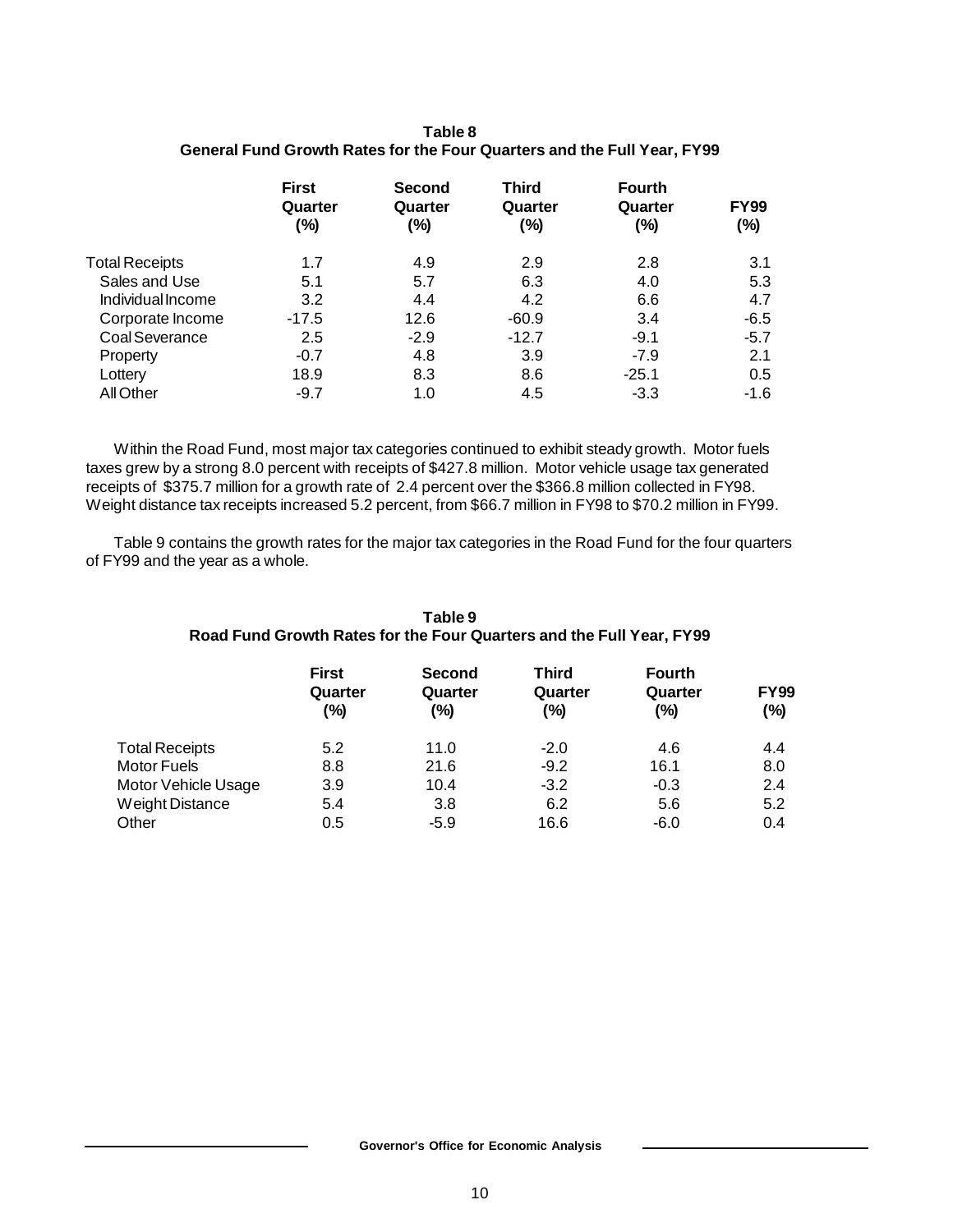# *First Half, Fiscal Year 2000*

Total General Fund receipts for the first half of FY00 were \$3,127.1 million, which is a 3.5 percent increase over the first half of FY99, when \$3,020.6 million was generated.

Sales and use tax collections totaled \$1,089.4 million. This is a 3.8 percent increase over the \$1,049.3 million collected in the first half of FY99.

Individual income tax receipts grew by 5.1 percent during the first half of FY00 with receipts of \$1,270.2 million. Collections for the first half of FY99 were \$1,208.9 million.

Corporation income tax receipts declined by 1.2 percent during the first half of FY00. Collections during the period were \$150.3 million, compared to \$152.1 million during the first half of FY99.

Coal severance receipts declined by 7.7 percent for the first half of the year. Collections for the current period totaled \$74.0 million compared to \$80.2 million for the first half of FY99.

Property tax collections rose strongly by 9.7 percent during the first half of FY00. Collections for the period were \$240.2 million compared to \$218.9 million during the first half of FY99. The robust growth was due primarily to early receipts of tax payments that are normally due in January.

Lottery receipts of \$76.8 million represented a decline of 4.7 percent over the \$80.6 million collected during the first half of FY99. The decline was due to accelerated payments in FY99.

Total Road Fund receipts increased by 4.5 percent to \$524.7 million. Collections for the first half of FY00 were \$502.2 million.

Motor fuels taxes increased by 2.8 percent. Receipts were \$211.5 million during the first half of FY00 compared to \$205.8 million during the same period of FY99.

Motor vehicle usage tax receipts grew by 9.5 percent with collections of \$203.9 million.

During the first half of FY00 the weight distance tax increased by 6.6 percent. Collections for the first half of FY00 were \$37.1 million.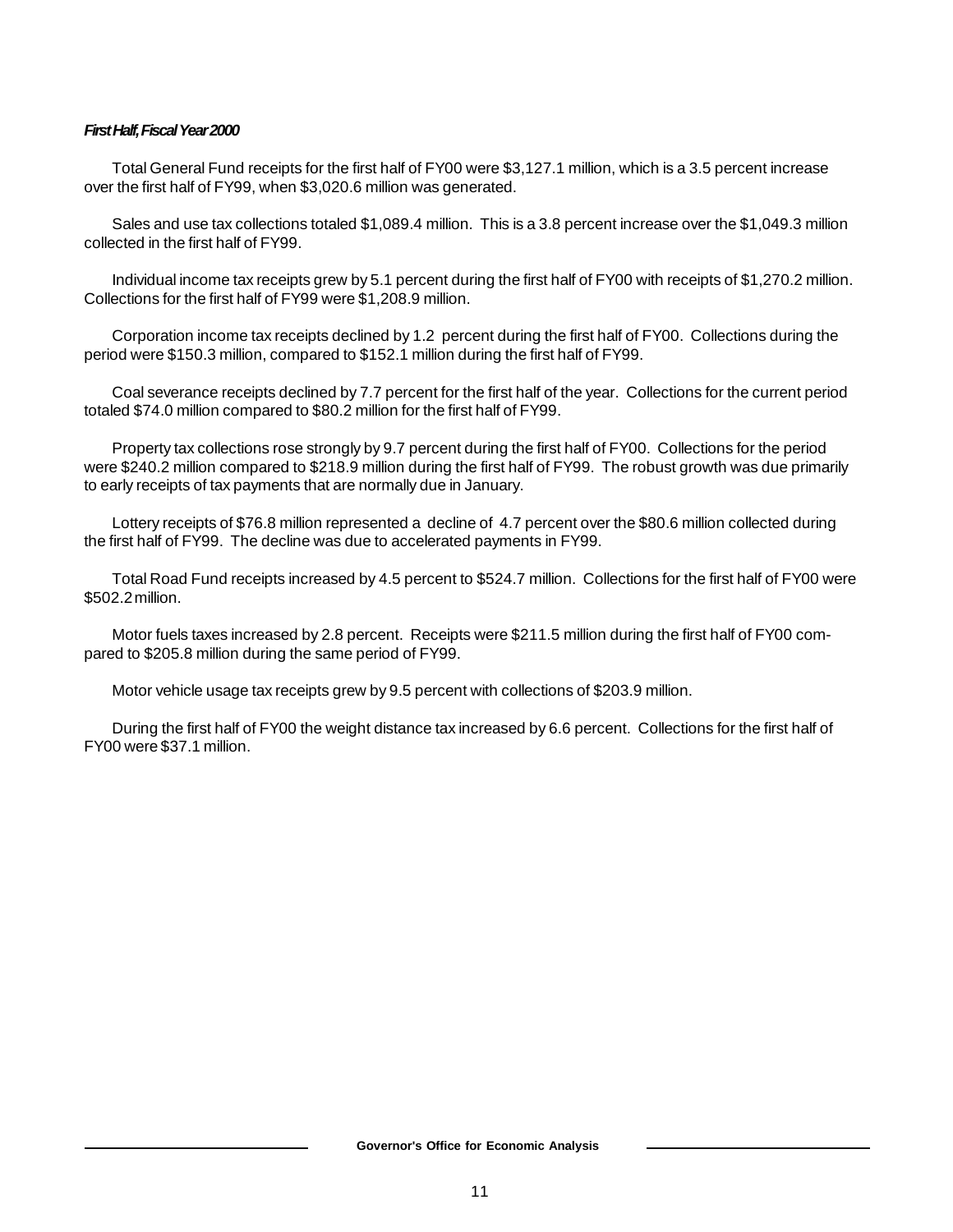# **Section IV**

# **Detailed Revenue Estimates FY00, FY01 and FY02**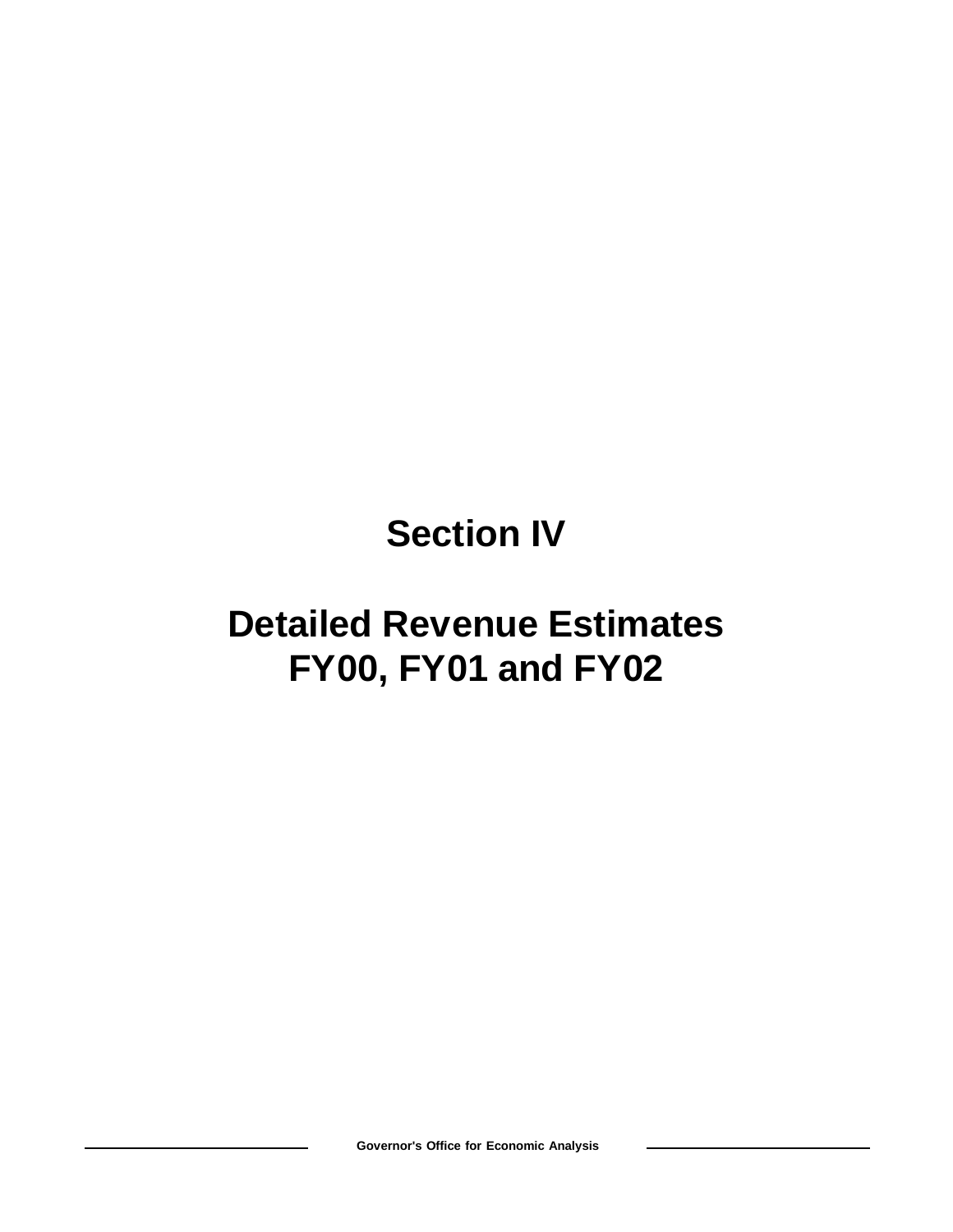The Governor's Office of Economic Analysis (GOEA) has principal responsibility to prepare the revenue estimates for the General Fund and the Road Fund. On October 15 of each oddnumbered year (such as 1999), a preliminary detailed revenue estimate for the upcoming two fiscal years must be presented to the head of the budget agencies for each branch of state government. Then in the following January, by the 15  $<sup>th</sup>$  day of the legislative session, a revised</sup> estimate is required.

To fulfill its mandate to provide accurate and timely revenue forecasts, GOEA utilizes a variety of forecasting techniques, ranging from simple trend models to the latest econometric models. As an input for the various revenue forecasts, GOEA utilizes output from Macroeconomic Model of Kentucky (MAK). MAK is a structural forecasting model of the Kentucky economy that uses the Standard and Poor's DRI forecast for the national economy in its underlying estimation. This model provides, among other things, estimates for future income and employment for the Commonwealth of Kentucky. Since many revenue streams are correlated in some way with economic events, output from MAK is used in the estimation of several revenue sources.

In addition to data from the MAK model, the revenue forecasting models use past values for the various categories of revenue and other economic or financial data. Some revenue forecasts use detailed, highly theoretical estimating techniques with several data inputs. Other forecasts use more intuitive equations with basic data. Regardless of the method or data inputs, each estimate is carefully scrutinized against the forecaster's knowledge of economic events, past revenue trends, and administrative considerations. The expected revenues accruing due to the EMPOWER Kentucky initiatives were included in the total for each tax. When appropriate, GOEA consults with analysts from the Transportation and Revenue Cabinets to gather additional input from the administrators of the various taxes. After GOEA's analysis is completed, the revenue estimates are presented to the Consensus Forecasting Group (CFG) for further consideration and scrutiny. The CFG is a select group of distinguished economists and budgetary experts who examine and modify the estimates based on their vast experience and consideration of the relevant facts. The outcome represents the best, most reasoned approach to estimating the revenues available to the Commonwealth of Kentucky.

# *General Fund: Major Accounts*

The CFG met in November to agree upon an economic outlook that would feed into the revenue estimates. The group reconvened in early December to finalize the economic outlook and consider the preliminary revenue forecast. These preliminary revenue estimates were then scrutinized over the holidays and updated to incorporate the December revenue receipts and other current events or suggestions from the CFG. After these revisions, the group reconvened in January to consider the updated estimates. After examining and discussing the General Fund forecast in great detail, the CFG agreed to accept the forecast as presented.

# *Individual Income Tax*

During the first half of FY00 individual income tax receipts grew by a strong 5.1 percent. Growth during the same period a year ago was 3.8 percent. Withholding constitutes almost 90 percent of individual income tax and grew by 7.0 percent during the first half of FY00. The withholding portion of this tax was first estimated using a vector autoregressive model with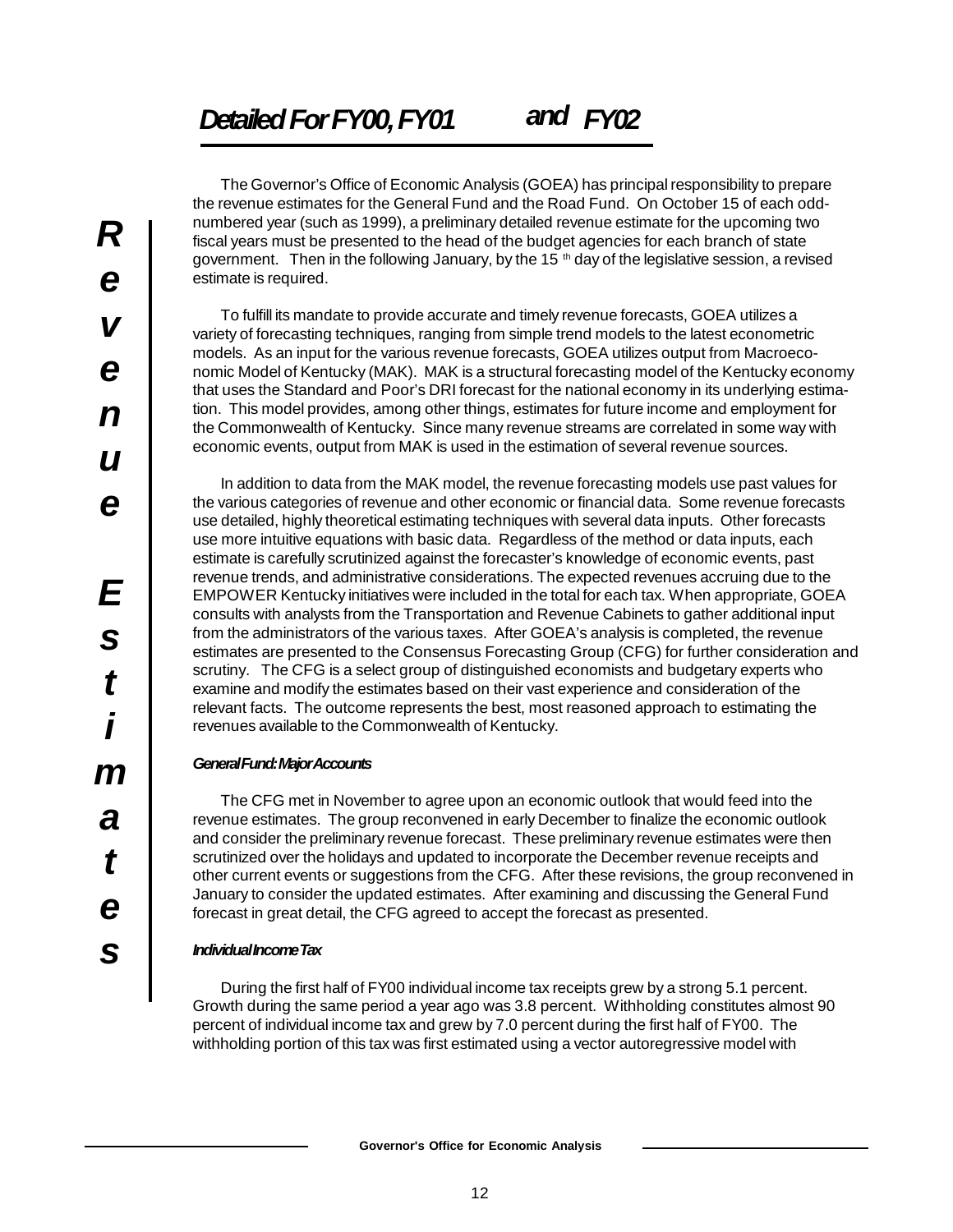consumer price index, personal income, and employment as exogenous factors. The results were perceived to indicate too strong a growth since withholding in December had shown gains of 7.0 percent thereby boosting the estimate. Therefore, it was decided jointly by both the CFG and GOEA that the estimates prepared in the previous month, which were approximately \$7.0 million lower, were more realistic.

Past trends and administrative factors were then used to determine the declaration payments, net returns, and the fiduciary components. For FY00 the growth in declaration payments was assumed to be 3.0 percent, followed by 6.2 percent growth in the subsequent years. The returns component (net of payments and refunds) was changed from minus \$120.0 million in FY99 to minus \$100.8 million in response to a decrease in withholdings due to the issuance of new tax tables. Fiduciary payments have been high because of the strength of the stock market. According to Standard and Poor's DRI, the market will continue to grow, but not as aggressively as in the past. This results in fiduciary being forecast as \$15.2 million in FY00, and \$11.3 million in FY01 and FY02.

For FY00 individual income tax revenues are forecasted to be \$2,678.6 million for a growth of 5.8 percent. In FY01 and FY02 the forecasted amounts are \$2,831.9 and \$2,995.9 million, with corresponding growth rates of 5.7 and 5.8 percent.

# *Sales and Use Tax*

During the first five months of FY00 sales and use tax grew by 5.4 percent. The December 1999 revenues declined by 2.9 percent, bringing growth in the first half of FY00 to 3.8 percent. The slowdown is not substantiated by independent data available for national retail sales and other proxy measures. However, in light of the reduced receipts, the sales tax was re-estimated through a vector autoregressive model with consumer price index, personal income, and employment as exogenous variables.

The current forecast is for sales tax receipts to increase by 4.9 percent in FY00 to \$2,088.1 million. During the next two years growth is estimated at 5.6 percent for each year with receipts of \$2,311.5 million and \$2,441.4 million.

# *Corporation Income Tax*

The corporation income tax revenue model estimated seasonally adjusted declaration payments, refunds, and payments with returns as separate equations. Corporation license tax receipts were also added, since the flow of revenue is correlated. Due to the statistic properties of each payment source, different estimating techniques were employed. Declaration payments and the corporate license tax were estimated with a cointegrated vector autoregression (VEC) model. Refunds and payments with returns were estimated with other time series econometric models.

The corporation income tax is plagued by a somewhat erratic history of receipts. This historical variation makes the estimating process more complicated. The forecast calls for corporate income tax receipts to total \$316.4 million in FY00, up 1.4 percent from the \$312.1 million collected in FY99. Modest growth is expected for the biennium. Revenues are expected to be \$324.3 million and \$329.5 million in fiscal years 2001 and 2002 respectively. The corporation license tax, which is reported in the "Other" category, is expected to tally \$132.1 million in FY00, up 4.9 percent from the previous year. GOEA anticipates collections of \$137.5 million and \$142.5 million for the upcoming biennium.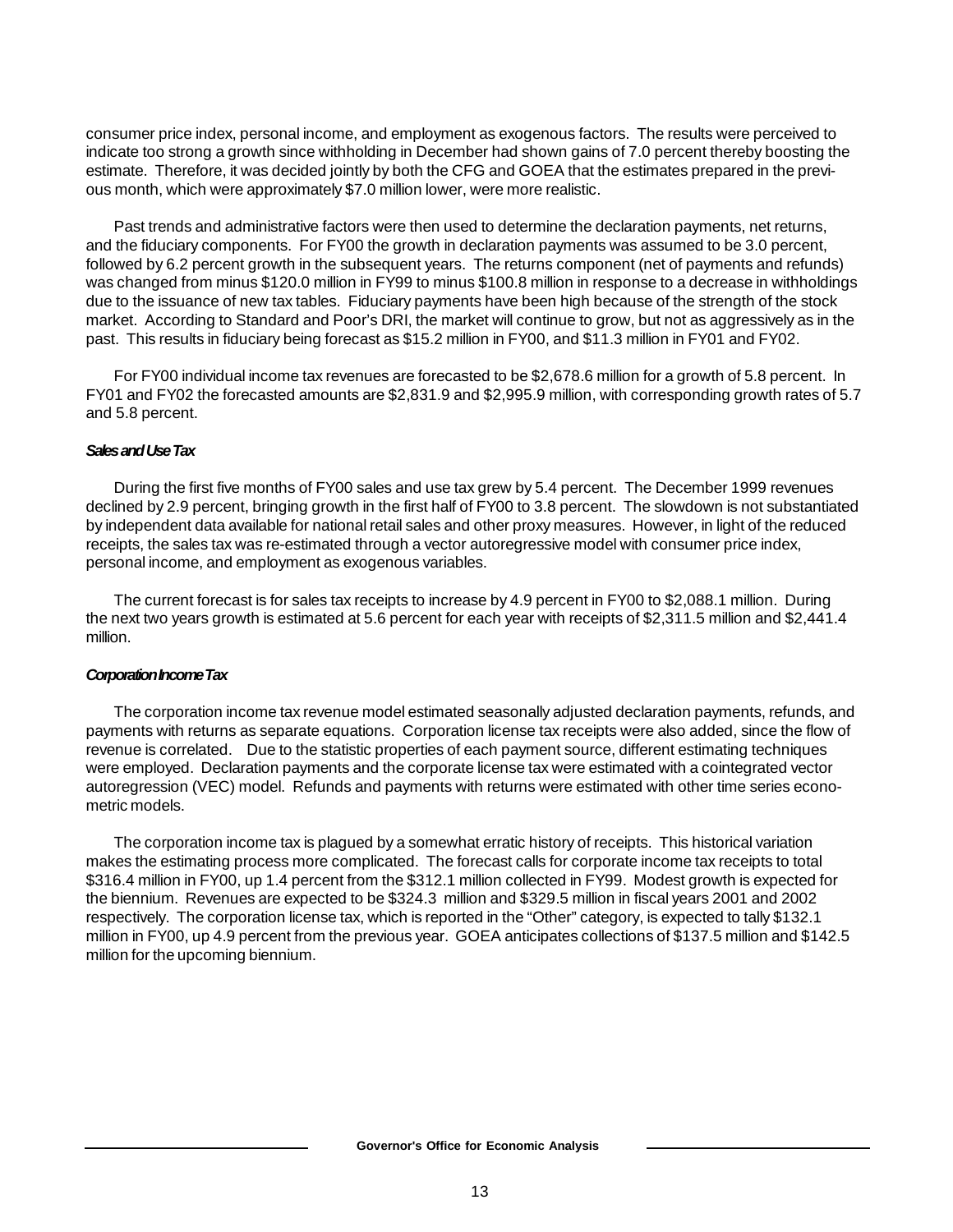# *Coal Severance Tax*

The coal severance tax multiplies forecasts of coal prices and Kentucky output. Due to the complexity and global nature of the coal industry, GOEA obtains price and output forecasts from national consulting agencies. These forecasts were used in conjunction with the recent history of coal severance revenue collections to provide an internally consistent estimate of revenues from this source.

Coal severance revenues have been on a slow but steady decline in recent years. Collections for FY99 totaled \$154.5 million, a 5.7 percent decline compared with FY98. The forecast calls for continued erosion in coal severance receipts, with a leveling off in FY02. FY00 receipts are expected to total \$149.7 million. The biennium forecast predicts receipts of \$146.9 million in both FY01 and FY02.

# *Property Taxes*

Property taxes are forecasted based on historical property tax assessments, the Kentucky economic outlook, statutory and judicial changes, and administrative factors. The last consideration, administrative factors, carries a higher importance in property tax estimation, since House Bill 44 constrains the annual growth in real property assessments to 4.0 percent.

In formulating the forecast, the first step was to examine the detailed forecast prepared by the property tax division of the Kentucky Revenue Cabinet. After careful consideration, the taxes are aggregated and the estimates are considered by the CFG. Collections are expected to total \$383.2 million in FY00, which computes to 3.5 percent growth over FY99. Receipts of \$398.0 and \$410.4 million are predicted for the upcoming biennium.

# *Kentucky Lottery*

In a letter dated August 10, 1999, Senior Vice President of the Kentucky Lottery, Howard B. Kline provided estimates for FY00 and the upcoming biennium. The estimate for FY00 was \$151.2 million, with \$152.03 million and \$153.0 million as the estimates for FY01 and FY02, respectively. These forecasts include the implementation of instant probability games that are scheduled to begin sometime during FY00. The estimates factor in potential risks to Lottery participation, such as competition from increased casino gambling opportunities in neighboring states. The estimates of Mr. Kline were submitted to the CFG in December and approved during the January meeting.

# *Other Revenue Sources*

The capacious "Other" category contains an eclectic collage of over 100 revenue accounts. Despite their aggregation for display purposes, the line items in the "Other" category are estimated separately. In most cases, estimates were derived based on trend analyses of data from FY90 to FY99. In all cases the estimates are scrutinized to ensure a proper accounting for administrative and legal anomalies.

Some of the larger accounts, notably pari-mutuel taxes, inheritance taxes, and investment income were estimated in close consultation with the administrators of each revenue source. The corporate license tax, while reported in the other category, was actually estimated in the corporation income tax model.

After tallying all of the accounts, the forecast calls for revenues of \$564.0 million in FY00, a decline of 3.4 percent compared to FY99. Investment income and inheritance taxes are both expected to fall sharply, more than offsetting modest growth in many of the smaller accounts. In the upcoming biennium, expectations are for collections of \$582.2 million and \$600.9 million.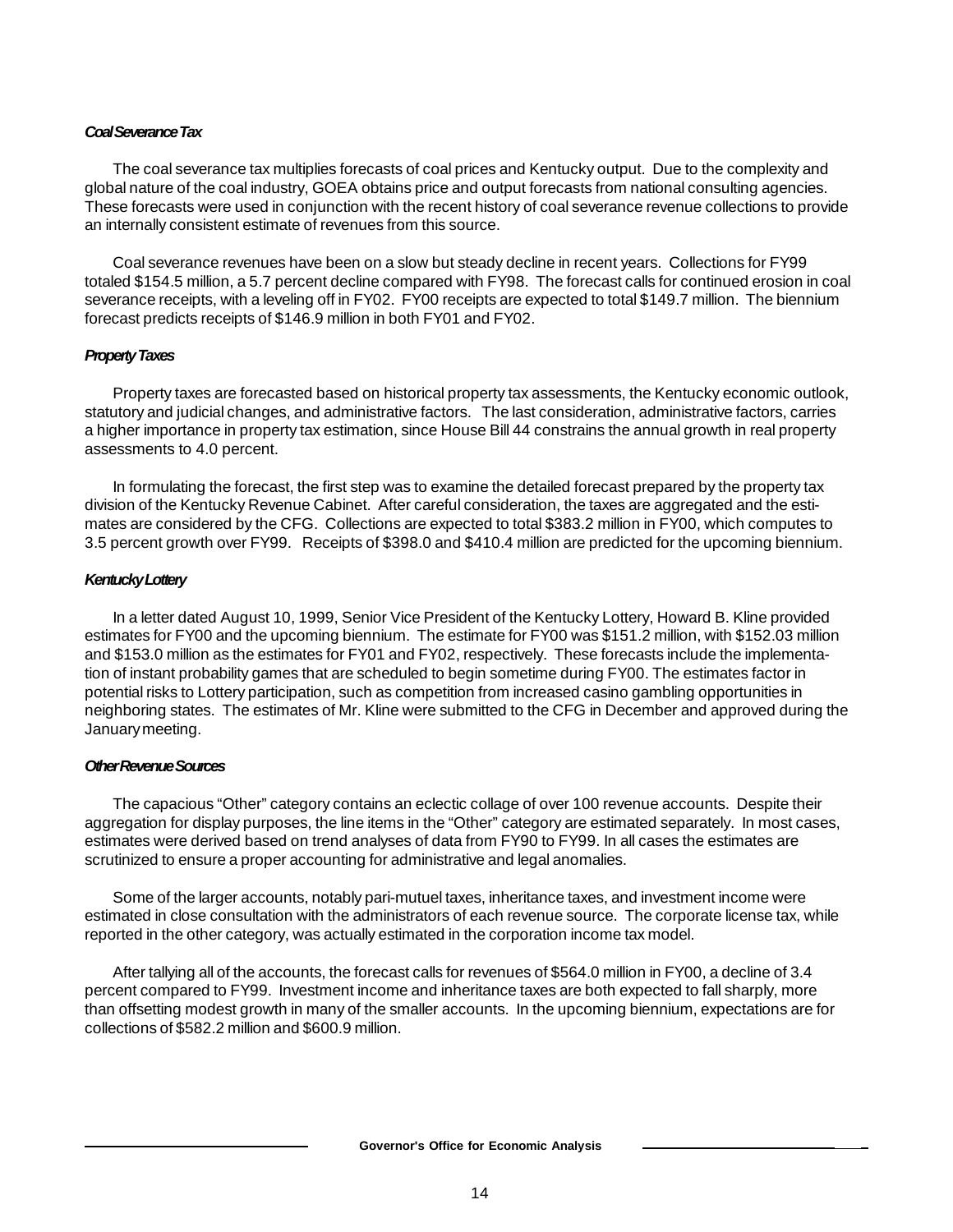# *Road Fund: Major Accounts*

# *Motor Fuels (Normal, Normal Use Tax, and Fuels Surtax)*

Motor fuels taxes are estimated independently by GOEA and the Transportation Cabinet. The estimates are then compared and an agreement between the two entities is reached before the estimates are presented to the CFG. Normal fuels taxes and the surtax are estimated with different equations, since gasoline and diesel fuel consumption are not always congruous. Normal fuels and the surtax are then added after estimation to get the fuels estimate. The FY00 estimate was complicated by overpayments in FY99 and early FY00. To compensate for this, the overpayment was removed from the Road Fund balance in FY00. Consequently, the growth rate for FY00 is –0.7 percent, representing total collections of \$441.7 million. More normal growth rates are expected in the biennium forecast. Collections are expected to total \$450.5 million in FY01 and \$460.4 million in FY02.

# *Motor Vehicle Usage*

Much like the motor fuels taxes, GOEA and the Transportation Cabinet prepare separate forecasts for the motor vehicle usage tax. The GOEA model utilizes a time series vector autoregression model that permits structural predictors. The Transportation Cabinet uses trend analysis in calculating estimates for the usage tax and the motor vehicle rental tax. Motor vehicle usage receipts continue to exceed expectations as the consumer sector increases both the number and value of new car purchases. Receipts in FY00 are expected to total \$413.6 million, which computes to 10.1 percent growth over FY99. Growth is expected to moderate somewhat in the upcoming biennium. The forecast predicts receipts of \$439.2 million and \$465.1 million in FY01 and FY02 respectively.

# *Other Revenue Sources*

The Transportation Cabinet monitors most of these revenue sources. The estimates incorporate historical growth patterns, recent statutory changes, and administrative factors that influence the flow of revenues. The biggest change compared to recent trends was predicted in the area of investment income, as the investment balances are predicted to be lower due to an accelerated schedule of project initiatives. The CFG considered the estimates and accepted them without revision.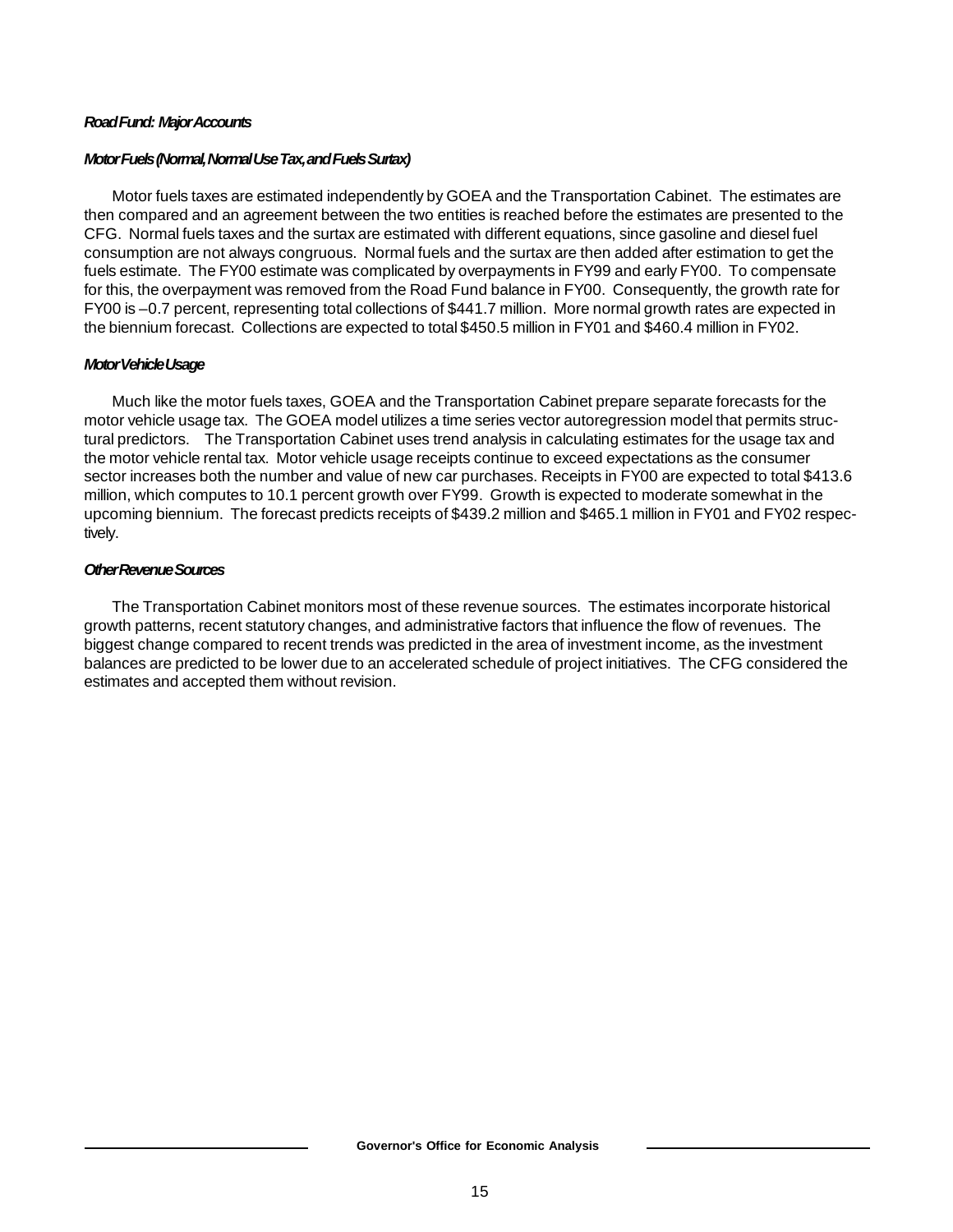| Consensus Forecast for FY00 to FY02, includes updated EMPOWER KY numbe<br>'millions of dollars)<br><b>General Fund</b> |
|------------------------------------------------------------------------------------------------------------------------|
|------------------------------------------------------------------------------------------------------------------------|

| (millions of dollars) | January 2000 |
|-----------------------|--------------|
|-----------------------|--------------|

|                                      | FY99                       |             | FY00     |          | <b>FY01</b> |                                                       | EY02    |        |  |
|--------------------------------------|----------------------------|-------------|----------|----------|-------------|-------------------------------------------------------|---------|--------|--|
|                                      | Actual                     | <b>642%</b> | Estimate | $9/6$ hg | stimate     | $\frac{54}{26}$                                       | stimate | %Chg   |  |
|                                      |                            |             |          |          |             |                                                       |         |        |  |
| Sales & Use                          | 2,085.9                    |             |          |          |             |                                                       |         |        |  |
| Individual Income                    | 2,532.0                    |             |          |          |             | corrosonia - co<br>corrosonia - co<br>corrosonia - co |         |        |  |
|                                      |                            |             |          |          |             |                                                       |         |        |  |
| Corporation Income<br>Coal Severance | 3155656<br>215054<br>21504 |             |          |          |             |                                                       |         |        |  |
|                                      |                            |             |          |          |             |                                                       |         |        |  |
|                                      |                            |             |          |          |             |                                                       |         |        |  |
| Property<br>Lottery<br>Other         |                            |             |          |          |             |                                                       |         |        |  |
| Corporate License                    | 125.9                      |             |          |          |             |                                                       |         |        |  |
| Investment Income                    | 32.5                       |             |          |          |             |                                                       |         |        |  |
| Inheritance                          | 81.5                       |             |          |          |             |                                                       |         |        |  |
| Total General Fund*                  | 6,192.6                    | ್ಲ          | 6,431.2  | ೧        | 6,746.8     | თ<br>4                                                | 7,078.0 | თ<br>4 |  |
|                                      |                            |             |          |          |             |                                                       |         |        |  |

is included in these estimates. The receipts report show \$6,198.4 million for FY99 instead of \$6,192.6 shown above. The difference of \$5.8 million<br>is due to the paying off of maturing debt. is included in these estimates. The receipts report show \$6,198.4 million for FY99 instead of \$6,192.6 shown above. The difference of \$5.8 million \* The historical total does not match the revenue receipts report because only net investment income from the tax revenue anticipation note (TRAN) The historical total does not match the revenue receipts report because only net investment income from the tax revenue anticipation note (TRAN) is due to the paying off of maturing debt.

NOTE: Due to rounding, column totals may not add up to the bold-faced totals. **NOTE:** Due to rounding, column totals may not add up to the bold-faced totals.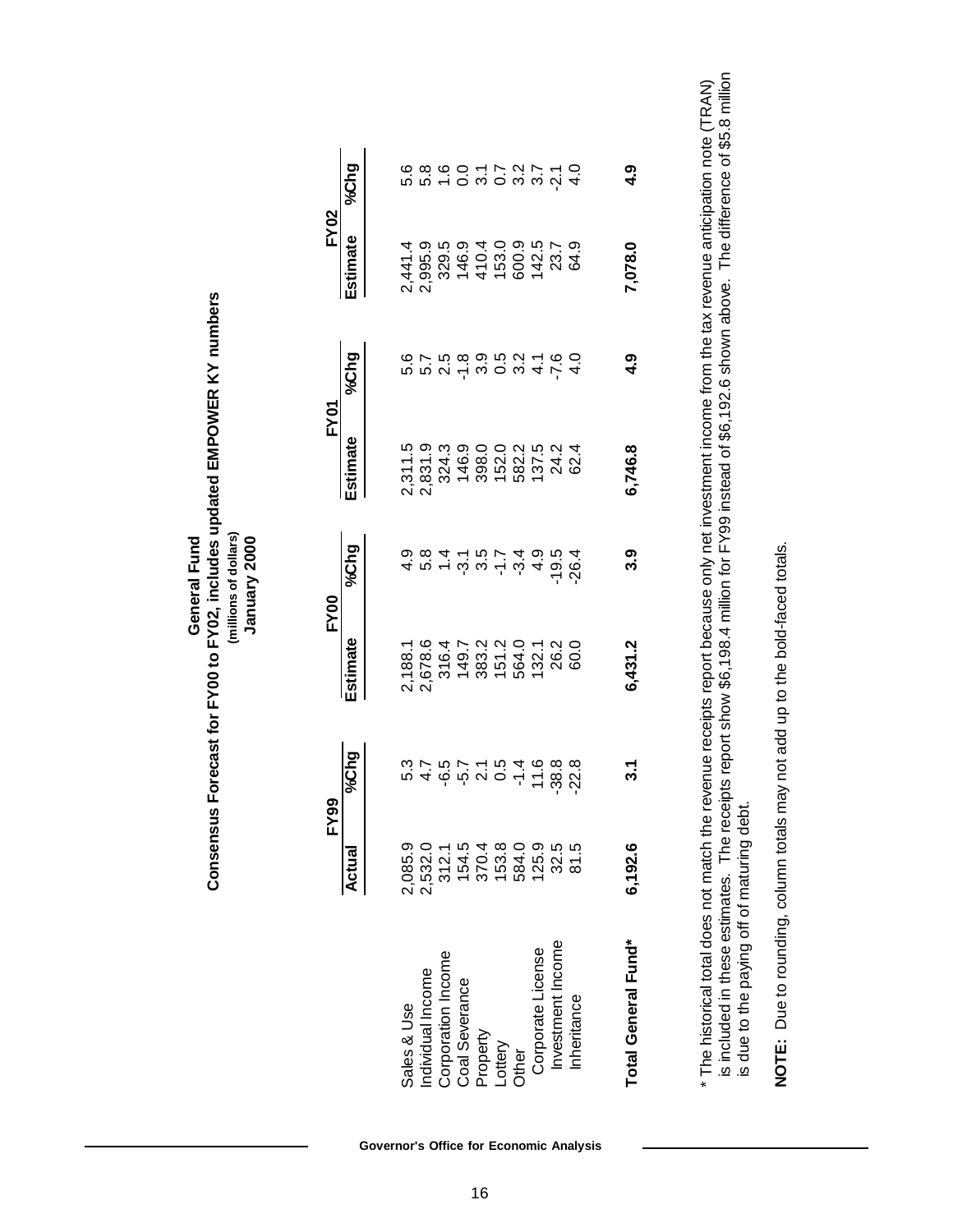**Road Fund**<br>Preliminary Forecast for FY00 to FY02 **Preliminary Forecast for FY00 to FY02**

(millions of dollars) **(millions of dollars)**

January 2000  **January 2000**

|                                                                 |                                 |                 |                                                   |        |                                                     |                                               | FY02                                     |                                              |
|-----------------------------------------------------------------|---------------------------------|-----------------|---------------------------------------------------|--------|-----------------------------------------------------|-----------------------------------------------|------------------------------------------|----------------------------------------------|
|                                                                 |                                 | %Chg            |                                                   |        |                                                     | % Chg                                         |                                          | %Chg                                         |
|                                                                 |                                 |                 |                                                   |        |                                                     |                                               |                                          |                                              |
| Motor Fuels & MF Use/Surtax                                     |                                 |                 |                                                   |        |                                                     |                                               |                                          |                                              |
|                                                                 |                                 |                 |                                                   |        |                                                     |                                               |                                          |                                              |
| Vlotor Vehicle Usage & Rental<br>License & Privilege (excl. WD) |                                 |                 |                                                   |        |                                                     |                                               |                                          |                                              |
| <b>Neight Distance Tax/Surtax</b>                               |                                 |                 |                                                   |        |                                                     |                                               |                                          |                                              |
| <b>Toll Income</b>                                              | 4447<br>3757<br>3767<br>47673.3 | てんこうしんしん しんこうしん | 441.7<br>413.0 0 0 0 1<br>413.0 0 0 0 12<br>441.7 |        | 450.3<br>439.01 4.4.9<br>430.7 4.4.9<br>430.7 4.9.9 | 0 0 1 4 6 0 1<br>0 0 1 4 6 0 1<br>0 1 4 6 0 1 | 460.4<br>465.1<br>467.00.00<br>4 9 00.00 | ci ci ci ci ci ci ci ci<br>ci ci ci ci ci ci |
| <b>Other</b>                                                    |                                 |                 |                                                   |        |                                                     |                                               |                                          |                                              |
| Total Road Fund                                                 | ,056.6                          |                 | ,087.0                                            | ი<br>ა | ,123.2                                              | ვ<br>ა                                        | ,163.2                                   |                                              |

Motor Fuels for FY99 contained an overpayment of \$15.1 million which was removed from Road Fund balance in FY00. Motor Fuels for FY99 contained an overpayment of \$15.1 million which was removed from Road Fund balance in FY00.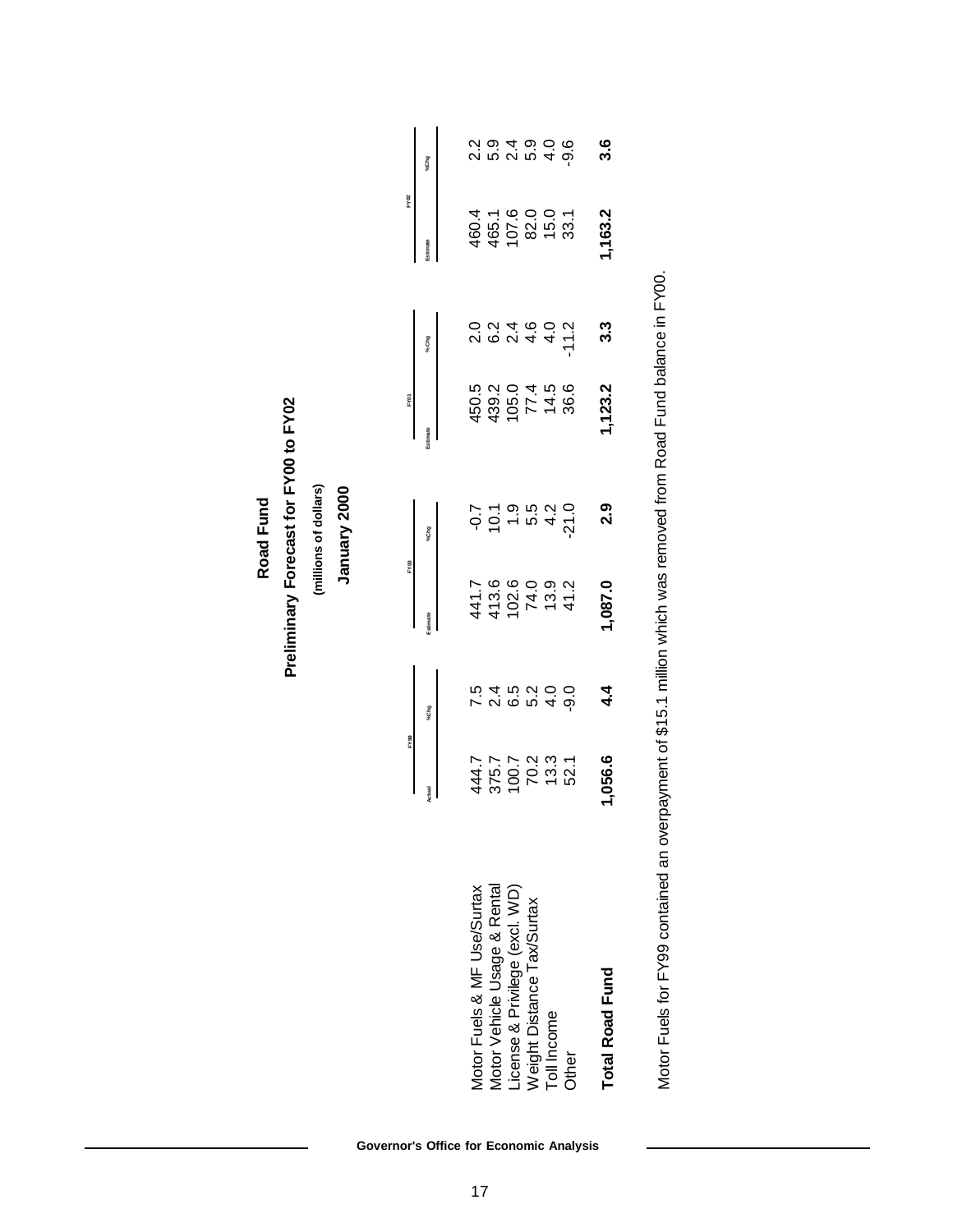| <b>Source</b>                                  | 1997-98<br>Actual | Actual<br>1998-99 | Estimate<br>1999-00 | Estimate<br>2000-01 | Estimate<br>2001-02 |
|------------------------------------------------|-------------------|-------------------|---------------------|---------------------|---------------------|
| <b>Selected Sales and Gross Receipts Taxes</b> |                   |                   |                     |                     |                     |
|                                                |                   |                   |                     |                     |                     |
| Sales & Use                                    | 1,981,297,580     | 2,085,899,677     | 2,188,100,000       | 2,311,500,000       | 2,441,400,000       |
| Cigarette                                      | 15,130,443        | 14,673,839        | 14,100,000          | 13,500,000          | 13,000,000          |
| Distilled Spirits Case Sales                   | 79,120            | 78,333            | 100,000             | 100,000             | 100,000             |
| Insurance Tax Foreign Companies                | 35,116,933        | 33,085,292        | 33,000,000          | 33,100,000          | 33,400,000          |
| Insurance Tax Companies Other Than Life        | 52,600,230        | 54,431,503        | 57,100,000          | 60,000,000          | 62,900,000          |
| Insurance Tax Fire Prevention Fund             | 2,514,029         | 2,654,984         | 2,800,000           | 2,900,000           | 3,000,000           |
| Pari-Mutuel                                    | 4,845,922         | 7,179,163         | 6,700,000           | 6,900,000           | 7,100,000           |
| Race Track Admission                           | 211,759           | 241,307           | 200,000             | 200,000             | 200,000             |
| Beer Consumption                               | 6,149,889         | 6,258,224         | 6,300,000           | 6,400,000           | 6,500,000           |
| Distilled Spirits Consumption                  | 7,926,002         | 7,955,925         | 8,000,000           | 8,000,000           | 8,000,000           |
| Wine Consumption                               | 1,615,634         | 1,625,711         | 1,700,000           | 1,800,000           | 1,900,000           |
| Beer Wholesale                                 | 29,787,991        | 30,612,099        | 31,500,000          | 32,400,000          | 33,300,000          |
| Distilled Spirits Wholesale                    | 12,974,726        | 13,398,478        | 13,700,000          | 14,000,000          | 14,400,000          |
| Wine Wholesale                                 | 4,935,682         | 5,423,425         | 6,000,000           | 6,700,000           | 7,400,000           |
|                                                |                   |                   |                     |                     |                     |
| STAXES<br>TOTAL SEL. SALES AND GROSS RECEIPT   | \$2,155,185,940   | \$2,263,517,960   | \$2,369,300,000     | \$2,497,400,000     | \$2,632,500,000     |
| <b>License and Privilege Taxes</b>             |                   |                   |                     |                     |                     |
| Coal Severance Tax                             | 163,731,038       | 154,476,772       | 149,700,000         | 146,900,000         | 146,900,000         |
| Mineral Severance Tax                          | 11,115,009        | 11,848,098        | 12,800,000          | 13,800,000          | 14,800,000          |
| Natural Gas Severance Tax                      | 9,077,076         | 7,106,785         | 6,800,000           | 6,600,000           | 6,300,000           |
| <b>Oil Production</b>                          | 2,135,212         | 1,344,942         | 1,200,000           | 1,000,000           | 900,000             |
| Corporate License                              | 112,793,160       | 125,912,523       | 132,100,000         | 137,500,000         | 142,500,000         |
| Cigarette License                              | 87,130            | 86,374            | 100,000             | 100,000             | 100,000             |
| Amusement Machine License                      | 0                 |                   |                     |                     | 0                   |
| Race Track License                             | 407,750           | 395,525           | 400,000             | 400,000             | 400,000             |
| Marijuana and Controlled Substance Tax         | 4,135             | 5,809             |                     | $\circ$             | $\circ$             |
| Bank Franchise Tax                             | 35,059,801        | 47,059,959        | 42,000,000          | 42,000,000          | 42,000,000          |
| Corporation Organization                       | 1,001,719         | 500,429           | 500,000             | 500,000             | 500,000             |
| Cir. Ct. Clk. - Driver License Receipts        | 1,832,938         | 619,864           | 500,000             | 500,000             | 500,000             |
| Sand and Gravel License                        | 875               | 7,475             | 0                   | 0                   | $\circ$             |
| Relicensure Fees (Driver' s License)           | 1,168,437         | 97,589            | 100,000             | $\circ$             | $\circ$             |
| Alcoholic Beverage License Suspension          | 229,580           | 87,800            | $\circ$             | $\circ$             | $\circ$             |
| Convention Center Caterer License              | 6,000             | $\circ$           | $\circ$             | $\circ$             |                     |
| TOTAL LICENSE AND PRIVILEGE TAXES              | \$338,964,048     | \$349,549,944     | \$346,200,000       | \$349,300,000       | \$355,000,000       |

General Fund Revenue (Actual and Estimated) Consensus Forecasting Group: January 2000 **General Fund Revenue (Actual and Estimated) Consensus Forecasting Group: January 2000**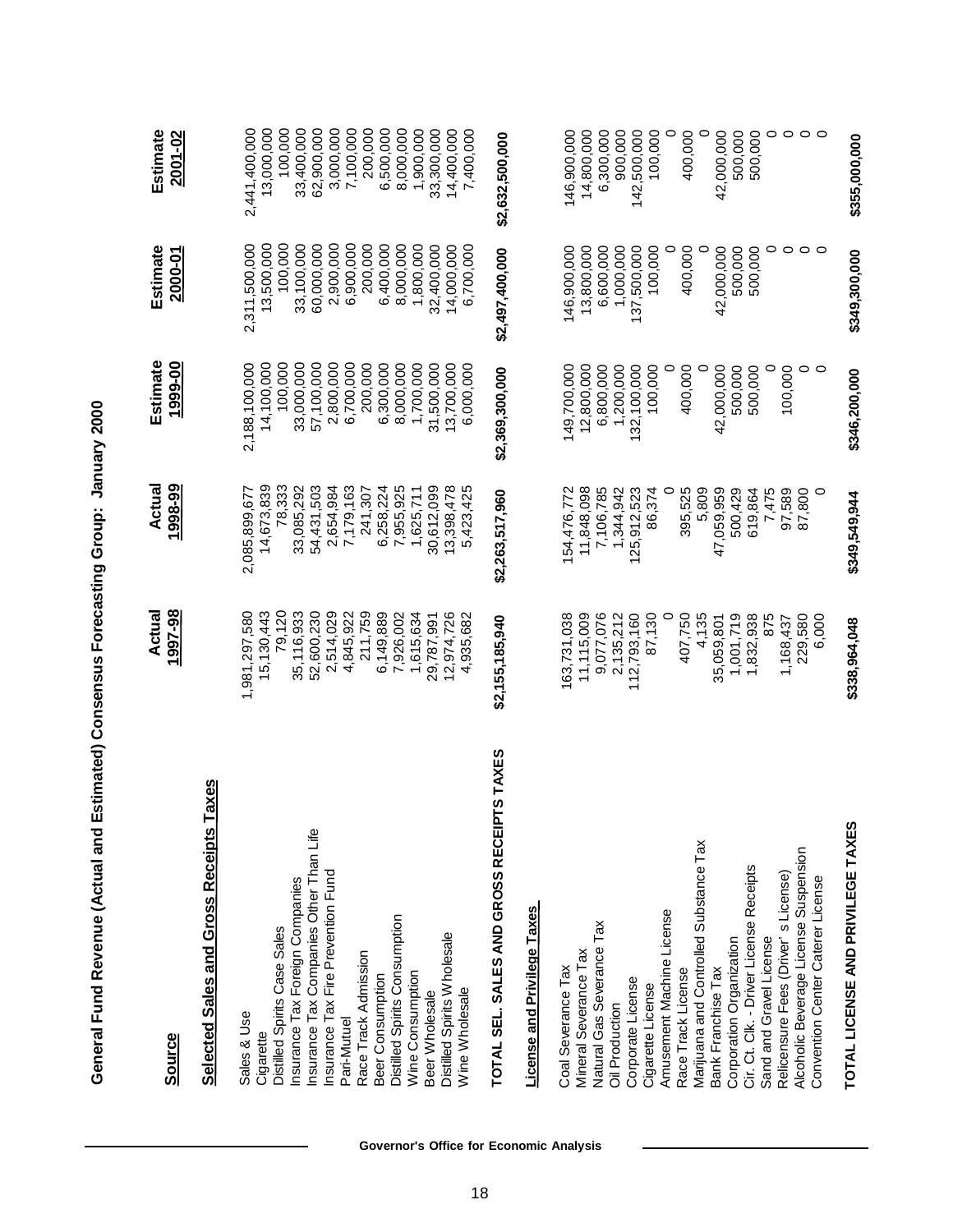| Source                                          | 1997-98<br>Actual            | 1998-99<br>Actual            | Estimate<br>1999-00          | Estimate<br>2000-01          | Estimate<br>2001-02          |
|-------------------------------------------------|------------------------------|------------------------------|------------------------------|------------------------------|------------------------------|
|                                                 |                              |                              |                              |                              |                              |
| Income Taxes                                    |                              |                              |                              |                              |                              |
| Corporation Income Tax<br>Individual Income Tax | 333,666,393<br>2,418,144,438 | 312,066,675<br>2,532,005,348 | 316,400,000<br>2,678,600,000 | 324,300,000<br>2,831,900,000 | 329,500,000<br>2,995,900,000 |
| <b>Total Income Tax</b>                         | \$2,751,810,831              | \$2,844,072,023              | \$2,995,000,000              | \$3,156,200,000              | \$3,325,400,000              |
| <b>Property Taxes</b>                           |                              |                              |                              |                              |                              |
| General - Real                                  | 54,245,454                   | 61,723,137                   | 67,400,000                   | 173,300,000                  | 179,300,000                  |
| General - Tangible Personal                     | 44,791,520                   | 51,877,761                   | 54,300,000                   | 56,800,000                   | 58,500,000                   |
| General - Intangible Personal                   | 21,129,328                   | 18,103,920                   | 20,000,000                   | 20,500,000                   | 21,000,000                   |
| General - Motor Vehicle                         | 78,487,356                   | 73,710,331                   | 76,000,000                   | 78,300,000                   | 80,300,000                   |
| <b>Bank Deposits</b>                            | 324,856                      | 398,666                      | 400,000                      | 400,000                      | 400,000                      |
| Distilled Spirits Ad Valorem                    | 389,838                      | 394,176                      | 400,000                      | 400,000                      | 400,000                      |
| Marginal Accounts                               | 13,229                       | 153,777                      | 100,000                      | 100,000                      | 100,000                      |
| Omitted Property Tax                            | 9,232,245                    | 7,062,744                    | 8,700,000                    | 9,100,000                    | 9,400,000                    |
| Delinquent Tax - Prior Year                     | 3,787,180                    | 4,864,202                    | 5,800,000                    | 5,300,000                    | 5,300,000                    |
| Apportioned Vehicles                            | 2,474,589                    |                              | 500,000                      | 2,500,000                    | 2,600,000                    |
| Public Service Company                          | 43,528,408                   | 50,461,577                   | 48,000,000                   | 49,500,000                   | 51,000,000                   |
| Domestic Life Insurance                         | $-145,183$                   | $-1,392,148$                 | $-500,000$                   | $-300,000$                   | 200,000                      |
| Retirement Plans                                | 363                          | 396                          |                              |                              |                              |
| Building & Loan Assoc. Capital Stock            | 4,533,322                    | 3,046,010                    | 2,200,000                    | 2,200,000                    | 2,000,000                    |
| TOTAL PROPERTY TAXES                            | \$362,792,505                | \$370,404,549                | \$383,200,000                | \$398,000,000                | \$410,400,000                |
| <b>Inheritance Taxes</b>                        |                              |                              |                              |                              |                              |
| Inheritance Tax                                 | \$105,538,130                | \$81,483,083                 | 60,000,000                   | 62,400,000                   | 64,900,000                   |
| TOTAL INHERITANCE TAXES                         | \$105,538,130                | \$81,483,083                 | \$60,000,000                 | \$62,400,000                 | \$64,900,000                 |

General Fund Revenue (Actual and Estimated) Consensus Forecasting Group: January 2000 **General Fund Revenue (Actual and Estimated) Consensus Forecasting Group: January 2000**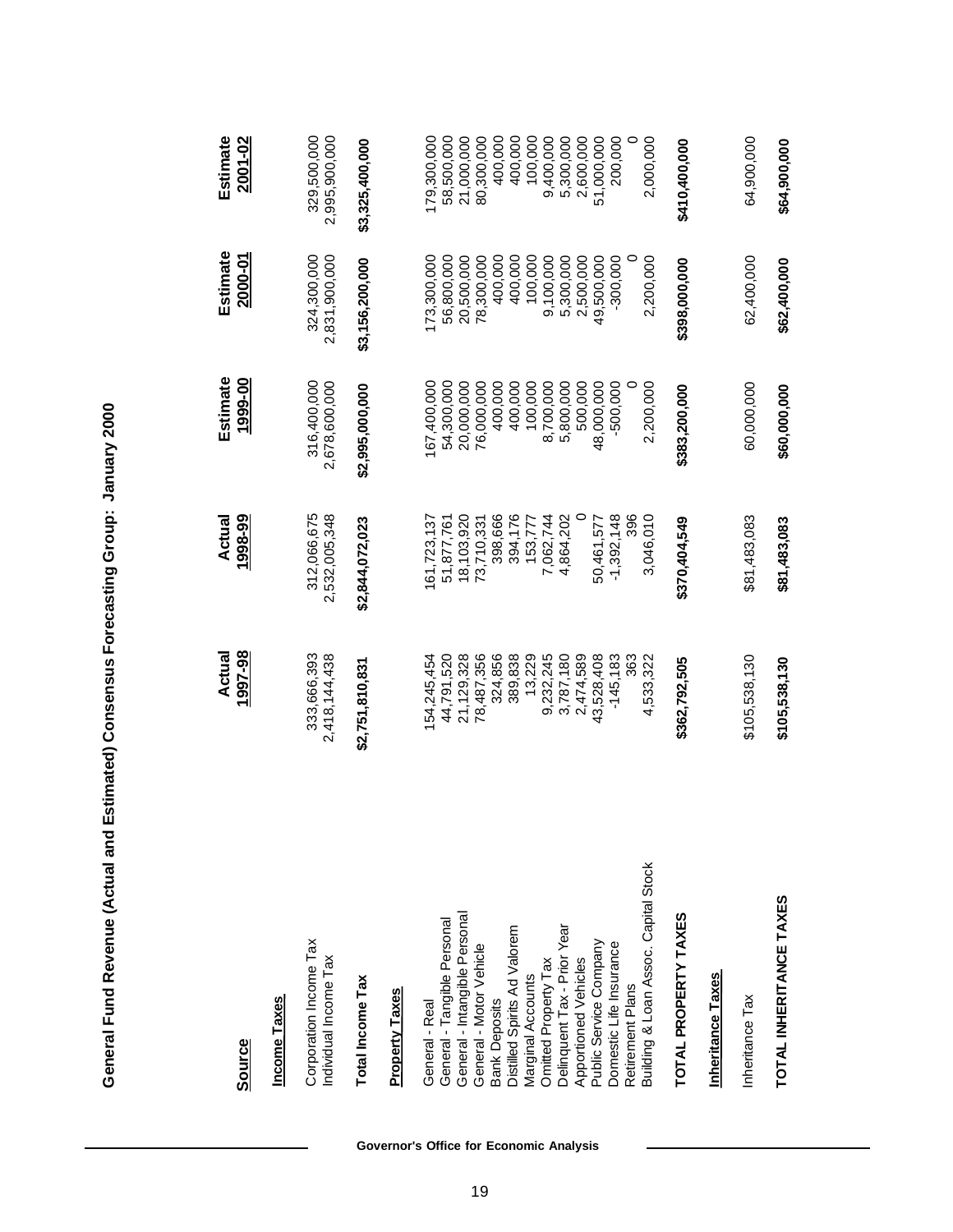| <b>Source</b>                                                                                                                  | 1997-98<br>Actual                  | Actual<br>1998-99                  | Estimate<br>1999-00                | Estimate<br>2000-01                | Estimate<br>2001-02                |
|--------------------------------------------------------------------------------------------------------------------------------|------------------------------------|------------------------------------|------------------------------------|------------------------------------|------------------------------------|
| Departmental Fees, Sales and Rentals                                                                                           |                                    |                                    |                                    |                                    |                                    |
|                                                                                                                                |                                    |                                    |                                    |                                    |                                    |
| ģ,<br>Public Service Commission Assessment                                                                                     | 3,150,625                          | 9,597,723                          | 8,600,000                          | 10,600,000                         | 11,000,000                         |
| nsurance - Retaliatory Taxes & Fees-                                                                                           | 1,268,225                          | 1,034,240                          | 1,100,000                          | 1,200,000                          | 1,300,000                          |
| Sec. of State - Process Agents Fees                                                                                            | 2,448,401                          | 2,379,470                          | 2,400,000                          | 2,500,000                          | 2,500,000                          |
| Circuit Court Clk. - Civil Filing Fee Receipts-                                                                                | 7,229,568                          | 7,459,721                          | 7,700,000                          | 7,900,000                          | 8,100,000                          |
| Circuit Court Clk. - Bond Filing Fee-                                                                                          | 528,409                            | 524,055                            | 500,000                            | 500,000                            | 500,000                            |
| Circuit Court Clk. - 10% Bond Fee-                                                                                             | 528,906                            | 543,991                            | 600,000                            | 600,000                            | 700,000                            |
| Circuit Court Clk. - Receipts for Services-                                                                                    | 2,175,116                          | 2,253,273                          | 2,400,000                          | 2,500,000                          | 2,600,000                          |
| Strip Mining & Reclamation Fees-                                                                                               | 2,346,744                          |                                    |                                    |                                    | $\circ$                            |
| Strip Mining & Reclamation - Fines Coll.                                                                                       | 837,246                            | 783,797                            | 800,000                            | 700,000                            | 700,000                            |
| Master Commissioner Sales-                                                                                                     | 12,447                             | 32,619                             | 0                                  | 0                                  |                                    |
| Miscellaneous - Sales of Assets, etc.-                                                                                         | 8,218                              |                                    | $\circ$                            | $\circ$                            | $\circ$                            |
| <b>AND RENTALS</b><br>TOTAL DEPARTMENT FEES, SALES                                                                             | \$20,533,905                       | \$24,608,889                       | \$24,100,000                       | \$26,600,000                       | \$27,600,000                       |
| <b>Investment Receipts</b>                                                                                                     |                                    |                                    |                                    |                                    |                                    |
| Interest on Investments - Withholding Accounts<br>General Depository Investment Income<br>Circuit Court Clk. - Interest Income | 51,526,423<br>550,000<br>1,091,981 | 603,906<br>30,791,370<br>1,146,801 | 1,300,000<br>600,000<br>24,300,000 | 700,000<br>22,200,000<br>1,400,000 | 1,500,000<br>700,000<br>21,400,000 |
| TOTAL INVESTMENT RECEIPTS                                                                                                      | \$53,168,404                       | \$32,542,077                       | \$26,200,000                       | \$24,200,000                       | \$23,700,000                       |
| Miscellaneous Revenue                                                                                                          |                                    |                                    |                                    |                                    |                                    |
|                                                                                                                                |                                    |                                    |                                    |                                    |                                    |
| Lottery                                                                                                                        | 153,000,000                        | 153,800,000                        | 151,200,000                        | 152,000,000                        | 153,000,000                        |
| Legal Process - Clk. Supreme Court                                                                                             | 154,322                            | 118,975                            | 100,000                            | 100,000                            | 100,000                            |
| Legal Process - Clk. Court of Appeals                                                                                          | 8,872                              | 6,969                              |                                    |                                    | $\circ$                            |
| ð.<br>Dept. of Rev. Legal Process Taxes - Co                                                                                   | 3,310,881                          | 3,440,481                          | 3,500,000                          | 3,500,000                          | 3,600,000                          |
| Judgment Fees for Delinquent Taxes                                                                                             | 847                                | 856                                |                                    |                                    | $\circ$                            |
| TVA - In Lieu of Taxes - State Portion                                                                                         | 4,646,467                          | 4,586,009                          | 4,700,000                          | 4,800,000                          | 4,900,000                          |
| F.H.A. - In Lieu of Taxes                                                                                                      | 44,503                             | 33,272                             |                                    |                                    | $\circ$ $\circ$                    |
| R.E.C.C. and R.T.C.C. In Lieu of Taxes                                                                                         | 320                                | 330                                | $\circ$                            | $\circ$                            |                                    |
| Business Development - In Lieu of Taxes<br>Dept. of Rev. Penalty & Int. of Co. Officials                                       | 267<br>$-5,351$                    | $\circ$<br>$-7,803$                | $\circ$<br>$\circ$                 | $\circ$<br>$\circ$                 | $\circ$<br>$\circ$                 |
| Abandoned Property                                                                                                             | 6,817,011                          | 6,311,672                          | 6,600,000                          | 6,700,000                          | 6,900,000                          |
| Legal Process - Attorney General's Office                                                                                      | 30                                 | 10,000                             |                                    |                                    |                                    |
| Circuit Court Clk. - Fish & Wildlife Fines                                                                                     | 87,747                             | 84,823                             | 100,000                            | 100,000                            | 100,000                            |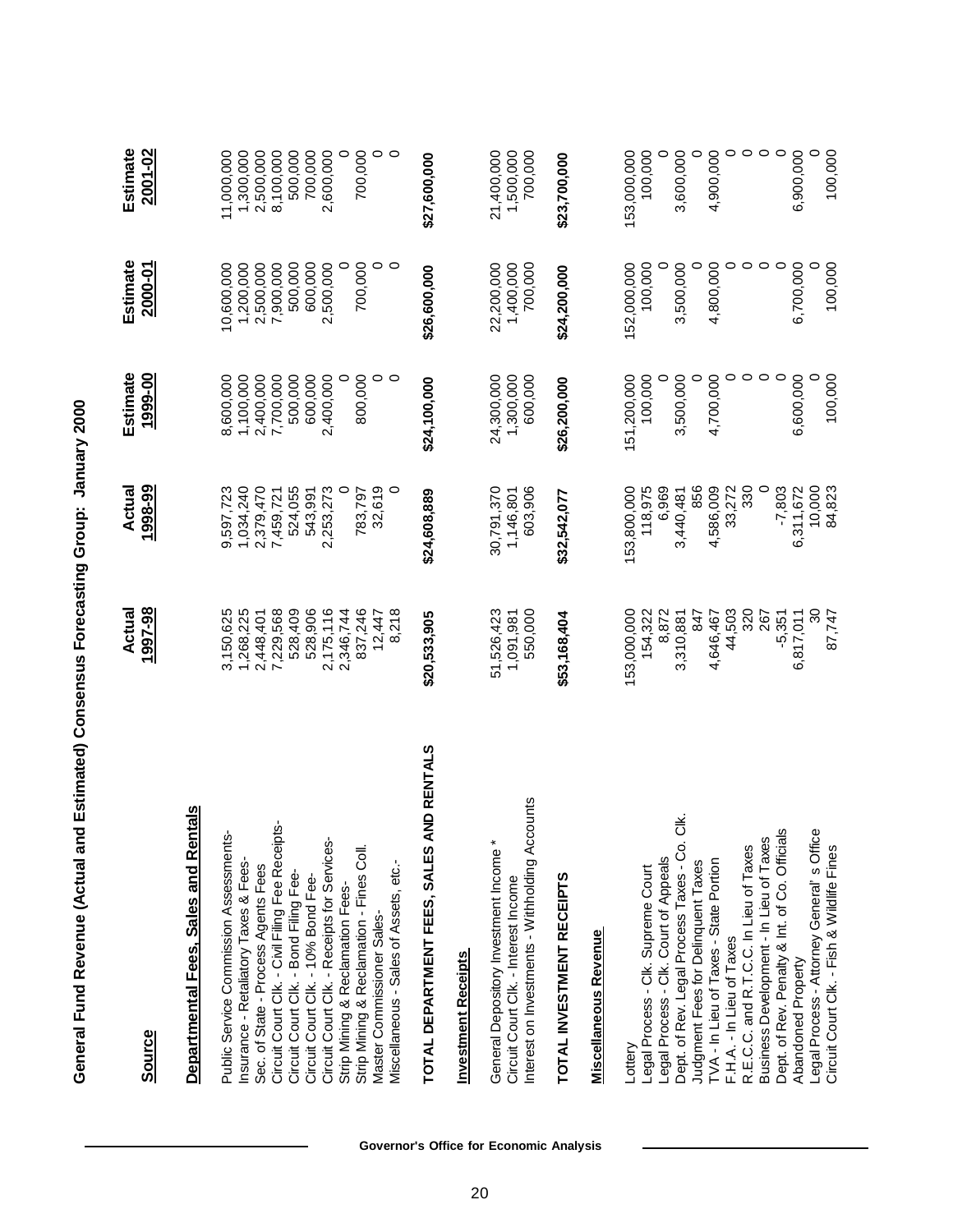| ١<br>Ĺ<br>I |
|-------------|
|             |
| i           |
|             |
|             |
|             |
| I           |

| <b>Source</b>                                                                                                                                                                                                                                                                                                                                                                       | 1997-98<br>Actual                                                                    | 1998-99<br>Actual                                                                      | Estimate<br>1999-00                                                                           | Estimate<br>2000-01                                                                            | Estimate<br>2001-02                                                                             |
|-------------------------------------------------------------------------------------------------------------------------------------------------------------------------------------------------------------------------------------------------------------------------------------------------------------------------------------------------------------------------------------|--------------------------------------------------------------------------------------|----------------------------------------------------------------------------------------|-----------------------------------------------------------------------------------------------|------------------------------------------------------------------------------------------------|-------------------------------------------------------------------------------------------------|
| & Pen.<br>Cir. Ct. Clk. - Criminal/Traffic Fines & Costs<br>ທ<br>ш<br>NREP - Haz. Material & Waste - Fines<br>TOTAL MISCELLANEOUS REVENU<br><b>MISC. NOT IN REVENUE ESTIMATE</b><br>Circuit Court Clk. - Bond Forfeitures<br>Other Fines & Unhonored Checks<br>Fines for Air Pollution Emission<br><b>Statistical Discrepancy</b><br>Fines Water Pollution<br>Unclassified Receipts | 828,289<br>,547,042<br>န္တ<br>,923,758<br>\$4,892,572<br>\$212,069,026<br>39,704,021 | 944,780<br>2,779,519<br>န္တ<br>43,957,955<br>1,486,813<br>\$8,871,896<br>\$217,554,651 | 1,100,000<br>3,000,000<br>47,400,000<br>500,000<br>\$219,300,000<br>-\$100,000<br>\$8,000,000 | 1,300,000<br>51,100,000<br>1,500,000<br>3,300,000<br>\$224,600,000<br>\$100,000<br>\$8,000,000 | 1,600,000<br>1,600,000<br>55,100,000<br>3,600,000<br>\$230,600,000<br>-\$100,000<br>\$8,000,000 |
| TOTAL GENERAL FUND                                                                                                                                                                                                                                                                                                                                                                  | \$6,004,955,360                                                                      | \$6,192,605,072                                                                        | \$6,431,200,000                                                                               | \$6,746,800,000                                                                                | \$7,078,000,000                                                                                 |

\*Investment income is shown in this report at the net affect of the expense of generating that income<br>NOTE: Due to rounding, column totals may not add up to the bold-faced totals. \*Investment income is shown in this report at the net affect of the expense of generating that income **NOTE:** Due to rounding, column totals may not add up to the bold-faced totals.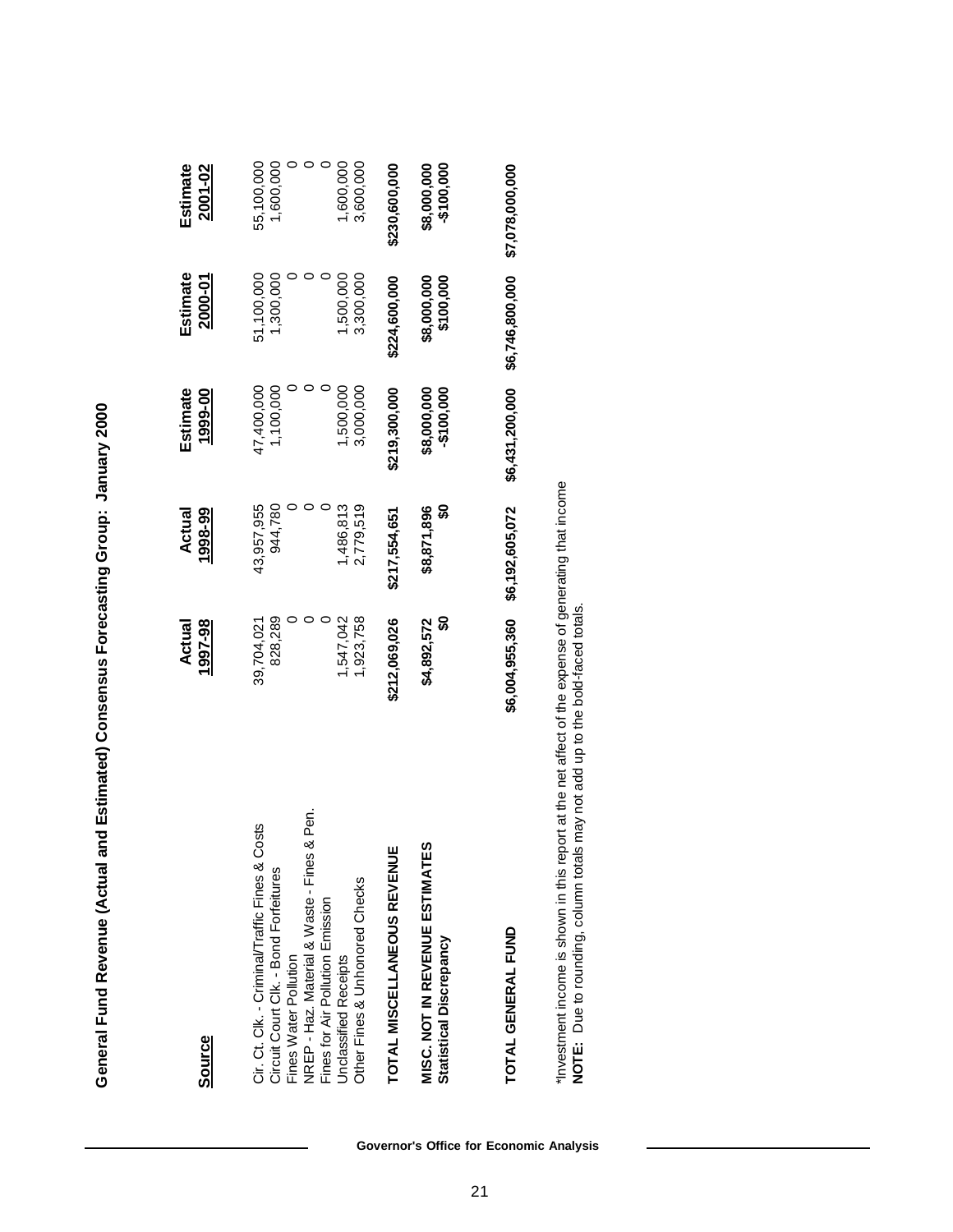| <b>Source</b>                                                                                                                                                                             | 1997-98<br>Actual                                                                     | 1998-99<br>Actual                                                                      | Estimate<br>1999-00                                                         | Estimate<br>2000-01                                                         | Estimate<br>2001-02                                                              |
|-------------------------------------------------------------------------------------------------------------------------------------------------------------------------------------------|---------------------------------------------------------------------------------------|----------------------------------------------------------------------------------------|-----------------------------------------------------------------------------|-----------------------------------------------------------------------------|----------------------------------------------------------------------------------|
| Sales and Gross Receipts Taxes                                                                                                                                                            |                                                                                       |                                                                                        |                                                                             |                                                                             |                                                                                  |
| Motor Fuels Normal & Normal Use<br>Motor Vehicle Rental Usage<br>Supplemental Fuel Surtax<br>Motor Vehicle Usage<br>Usage Tax on Buses<br>Motor Fuels Surtax<br><b>Truck Trip Permits</b> | 325,308,579<br>41,450,720<br>389,148,668<br>24,378,280<br>521,868<br>70,577<br>32,684 | 420,749,080<br>331, 184, 288<br>44,465,916<br>441,870<br>8,678<br>51,261<br>23,900,921 | 48,000,000<br>416,200,000<br>365,600,000<br>25,500,000<br>500,000<br>10,000 | 424,000,000<br>388,700,000<br>50,500,000<br>26,500,000<br>500,000<br>10,000 | 412,600,000<br>52,500,000<br>0<br>27,700,000<br>10,000<br>432,700,000<br>500,000 |
| CEIPTS TAX<br>TOTAL SALES AND GROSS RE                                                                                                                                                    | \$780,911,374                                                                         | \$820,802,014                                                                          | \$855,810,000                                                               | \$890,210,000                                                               | \$926,010,000                                                                    |
| License and Privilege Taxes                                                                                                                                                               |                                                                                       |                                                                                        |                                                                             |                                                                             |                                                                                  |
|                                                                                                                                                                                           |                                                                                       |                                                                                        |                                                                             |                                                                             |                                                                                  |
| County Clerk Penalty                                                                                                                                                                      | 45,170.89                                                                             | 57,132.24                                                                              | 60,000                                                                      | 60,000                                                                      | 60,000                                                                           |
| Nonreciprocal Permits                                                                                                                                                                     | 267,940                                                                               | 261,518                                                                                | 275,000                                                                     | 275,000                                                                     | 275,000                                                                          |
| Weight Distance Tax                                                                                                                                                                       | 66,636,093                                                                            | 70,151,729                                                                             | 74,000,000                                                                  | 77,400,000                                                                  | 82,000,000                                                                       |
| Motor Vehicle Operator's License                                                                                                                                                          | 3,525,005                                                                             | 3,401,282                                                                              | 3,400,000                                                                   | 3,450,000                                                                   | 3,500,000                                                                        |
| Operator' s License-Driver Education                                                                                                                                                      | 391,175                                                                               | 621,898                                                                                | 625,000                                                                     | 630,000                                                                     | 635,000                                                                          |
| Operator' s License - Photography Program                                                                                                                                                 | 1,150,817                                                                             | 1,217,146                                                                              | 1,230,000                                                                   | 1,245,000                                                                   | 1,260,000                                                                        |
| Civil Air Patrol Plates                                                                                                                                                                   | $\overline{5}$                                                                        | 657                                                                                    | 600                                                                         | 600                                                                         | 600                                                                              |
| Passenger Car License                                                                                                                                                                     | 23,604,679                                                                            | 23,356,526                                                                             | 23,600,000                                                                  | 23,800,000                                                                  | 24,100,000                                                                       |
| Personalized License Plates                                                                                                                                                               | 439,920                                                                               | 489,388                                                                                | 300,000                                                                     | 300,000                                                                     | 300,000                                                                          |
| Judicial License Plates                                                                                                                                                                   | 747                                                                                   | 1,712                                                                                  | 900                                                                         | 800                                                                         | 900                                                                              |
| Volunteer Fireman License Tags                                                                                                                                                            | 33,799                                                                                | 34,455                                                                                 | 34,500                                                                      | 35,000                                                                      | 35,500                                                                           |
| P.O.W. License Plates                                                                                                                                                                     | 320                                                                                   | 3,820                                                                                  | 1,000                                                                       | 1,000                                                                       | 1,000                                                                            |
| General Assembly License Plates                                                                                                                                                           | 1,485                                                                                 | 3,932                                                                                  | 1,600                                                                       | 1,600                                                                       | 1,600                                                                            |
| Historic Vehicle License Plates                                                                                                                                                           | 109,535                                                                               | 125, 113                                                                               | 140,000                                                                     | 155,000                                                                     | 175,000                                                                          |
| National Guard License Plates                                                                                                                                                             | 10,501                                                                                | 23,184                                                                                 | 20,000                                                                      | 20,000                                                                      | 20,000                                                                           |
| Child Victims License Plates                                                                                                                                                              | 66,925                                                                                | 232,009                                                                                | 250,000                                                                     | 255,000                                                                     | 260,000                                                                          |
| Amateur Radio Plates                                                                                                                                                                      | 10,443                                                                                | 22,779                                                                                 | 10,000                                                                      | 10,000                                                                      | 10,000                                                                           |
| Driveaway and Utility Trailer                                                                                                                                                             | 5,434                                                                                 | 4,405                                                                                  | 4,500                                                                       | 4,700                                                                       | 4,900                                                                            |

# Road Fund Revenue (Actual and Estimated) Consensus Forecasting Group: January 2000 **Road Fund Revenue (Actual and Estimated) Consensus Forecasting Group: January 2000**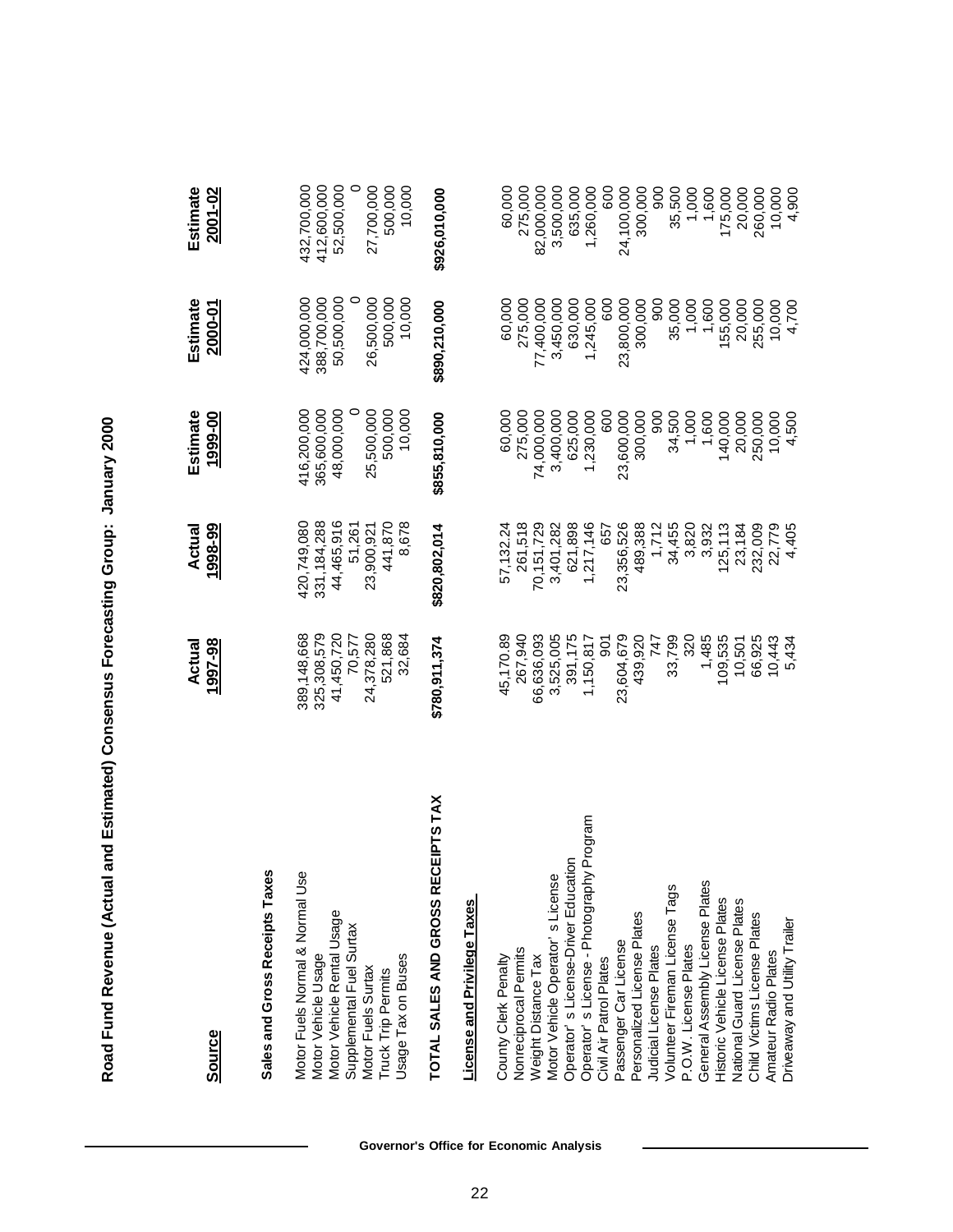| <b>Source</b>                                                                                                                                                                                                                                                                                                                                                                                                                                                                                                                                                                                                                                                                                                                                                                                                                                                                                                                                                                          | 1997-98<br>Actual                                                                                                                                                                                                                                                                                                                                | 1998-99<br>Actual                                                                                                                                                                                                                                                                                                                                         | Estimate<br>1999-00                                                                                                                                                                                                                                                                                                                              | Estimate<br>2000-01                                                                                                                                                                                                                                                                                                                                          | Estimate<br>2001-02                                                                                                                                                                                                                                                                                                                                                |
|----------------------------------------------------------------------------------------------------------------------------------------------------------------------------------------------------------------------------------------------------------------------------------------------------------------------------------------------------------------------------------------------------------------------------------------------------------------------------------------------------------------------------------------------------------------------------------------------------------------------------------------------------------------------------------------------------------------------------------------------------------------------------------------------------------------------------------------------------------------------------------------------------------------------------------------------------------------------------------------|--------------------------------------------------------------------------------------------------------------------------------------------------------------------------------------------------------------------------------------------------------------------------------------------------------------------------------------------------|-----------------------------------------------------------------------------------------------------------------------------------------------------------------------------------------------------------------------------------------------------------------------------------------------------------------------------------------------------------|--------------------------------------------------------------------------------------------------------------------------------------------------------------------------------------------------------------------------------------------------------------------------------------------------------------------------------------------------|--------------------------------------------------------------------------------------------------------------------------------------------------------------------------------------------------------------------------------------------------------------------------------------------------------------------------------------------------------------|--------------------------------------------------------------------------------------------------------------------------------------------------------------------------------------------------------------------------------------------------------------------------------------------------------------------------------------------------------------------|
| Motorcycle License - Motorcycle Education<br>Driver's License - Motorcycle Education<br>Fraternal Order of Police License Plates<br>Cards<br>Truck Proportional Registration<br>Overweight Coal Truck Permit<br><b>Bus Certificates and Permits</b><br>Environmental License Plate<br>Truck License - State Share<br>Horse Council License Plate<br>Pearl Harbor Survivor Plates<br>Purple Heart Recipient Plate<br>Highway Emergency Permit<br>Dealer Demonstrator Tags<br>Motor Carrier Identification<br>Bus License - Except City<br>Industrial Hauling Permits<br>Street Rod License Plate<br>Contract Taxicab Permit<br>Masonic License Plates<br>Weight Distance Surtax<br>Army Reserve Plates<br>DES License Plates<br>Motorcycle License<br>Junk Yard License<br><b>Civic Event Plates</b><br>U-Drive-It Permits<br>Transfer License<br>U-Drive-Licenses<br>Temporary Tags<br>Collegiate Plates<br>Dealers License<br>Trailer License<br>Truck Permits<br><b>Taxi License</b> | 19,523,566<br>195,495<br>286,360<br>7,944<br>32,755<br>154,855<br>156,754<br>31,995<br>850<br>28,898<br>10,440<br>551,857<br>53,880<br>808,104<br>6,310,570<br>1,110<br>2,525,118<br>1,233,211<br>6,805<br>25,682,055<br>45<br>1,704<br>8,853<br>47,023<br>417,047<br>519,877<br>723<br>2,112<br>180<br>27,107<br>130,591<br>29,364<br>6,129,521 | 12,370<br>561,278<br>20,543,524<br>224,772<br>288,694<br>180,225<br>73,208<br>172,510<br>822,074<br>36,153<br>18,426<br>1,258,017<br>29,482<br>9,930<br>55,927<br>6,561,273<br>450,955<br>615,569<br>2,763,204<br>23,232<br>5,642<br>28,519<br>49,036<br>4,392<br>29,536,040<br>283,662<br>710<br>3,280<br>1,224<br>98,264<br>6,132,846<br>4,138<br>5,271 | 10,000<br>30,500<br>235,000<br>290,000<br>21,000,000<br>580,000<br>174,000<br>182,000<br>1,300,000<br>75,000<br>825,000<br>37,000<br>18,500<br>31,000<br>10,000<br>6,700,000<br>4,500<br>25,000<br>480,000<br>650,000<br>2,800,000<br>6,000<br>200<br>30,700,000<br>5,300<br>10,000<br>26,000<br>120,000<br>3,500<br>700<br>100,000<br>6,200,000 | 10,000<br>32,000<br>21,700,000<br>245,000<br>290,000<br>580,000<br>184,000<br>176,000<br>1,350,000<br>77,000<br>32,000<br>825,000<br>38,000<br>18,500<br>10,000<br>4,500<br>6,900,000<br>2,850,000<br>25,000<br>490,000<br>6,000<br>660,000<br>31,700,000<br>5,300<br>10,000<br>200<br>6,300,000<br>26,000<br>102,000<br>120,000<br>$\overline{20}$<br>3,700 | 10,000<br>34,000<br>22,400,000<br>255,000<br>580,000<br>178,000<br>290,000<br>186,000<br>1,400,000<br>79,000<br>825,000<br>39,000<br>18,500<br>33,000<br>10,000<br>7,100,000<br>4,500<br>2,900,000<br>25,000<br>500,000<br>670,000<br>6,400,000<br>6,000<br>32,700,000<br>5,300<br>200<br>102,000<br>$\circ$<br>10,000<br>26,000<br>120,000<br>3,900<br><b>POZ</b> |
| <b>IETAX</b><br>TOTAL LICENSE AND PRIVILEG                                                                                                                                                                                                                                                                                                                                                                                                                                                                                                                                                                                                                                                                                                                                                                                                                                                                                                                                             | \$161,217,660                                                                                                                                                                                                                                                                                                                                    | \$170,862,529                                                                                                                                                                                                                                                                                                                                             | \$176,582,300                                                                                                                                                                                                                                                                                                                                    | \$182,414,700                                                                                                                                                                                                                                                                                                                                                | \$189,550,600                                                                                                                                                                                                                                                                                                                                                      |

Road Fund Revenue (Actual and Estimated) Consensus Forecasting Group: January 2000 **Road Fund Revenue (Actual and Estimated) Consensus Forecasting Group: January 2000**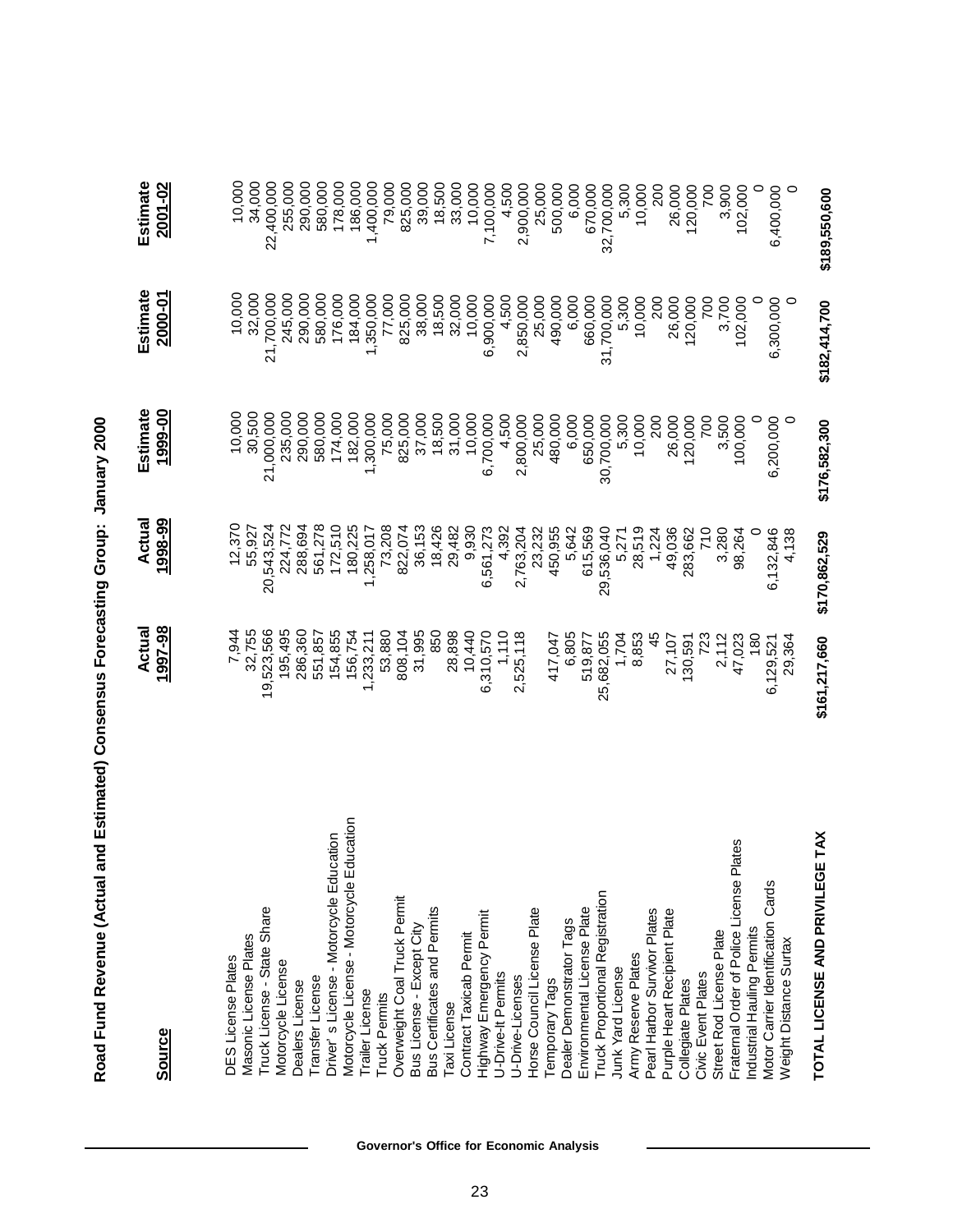| <b>Source</b>                               | 1997-98<br>Actual | 1998-99<br>Actual | Estimate<br>1999-00 | Estimate<br>2000-01 | Estimate<br>2001-02 |
|---------------------------------------------|-------------------|-------------------|---------------------|---------------------|---------------------|
| <b>Departmental Fees, Sales and Rentals</b> |                   |                   |                     |                     |                     |
| Specification and Blue Print Sales          | 196,177           | 205,750           | 205,000             | 210,000             | 215,000             |
| Miscellaneous Rentals                       | 387,015           | 430,530           | 450,000             | 475,000             | 500,000             |
| Sale of Assets                              | 538,301           | 289,215           | 300,000             | 300,000             | 300,000             |
| Proposal Sales                              | 62,818            | 80,394            | 80,000              | 80,000              | 80,000              |
| U-Drive-It Penalty and Interest             | 24,174            | 16,754            | 20,000              | 20,000              | 20,000              |
| Penalty & Interest - Weight and Use Taxes   | 1,282,115         | 1,223,024         | 1,250,000           | 1,300,000           | 1,350,000           |
| Medical Alert Stickers                      | 593               | 626               | 600                 | 600                 | 600                 |
| toll Credit card receipts                   | 83,029            | 91,516            | 95,000              | 100,000             | 105,000             |
| Motor Vehicle Title Receipts                | 3,556,404         | 3,834,392         | 4,000,000           | 4,200,000           | 4,400,000           |
| Fees<br>Operator's License Reinstatement    | 233,962           | 1,175,172         | 1,200,000           | 1,250,000           | 1,300,000           |
| Operator's License Name Sales               | 17,855            | 50,744            | 50,000              | 50,000              | 50,000              |
| Driving History Record Fee                  | 4,832,807         | 4,458,957         | 4,500,000           | 4,550,000           | 4,600,000           |
| Traffic Offenders' School Fees              | 1,344,786         | 1,575,742         | 1,650,000           | 1,700,000           | 1,750,000           |
| Highway Sign Logo Rental                    | 504,837           | 534,264           | 545,000             | 555,000             | 565,000             |
| Fines and Forfeitures                       | 573               | 394               | 5,000               | 5,000               | 5,000               |
| Coal Road Recovery Fines                    | 17,555            | 32,516            | 35,000              | 35,000              | 35,000              |
| <b>MVL Computer Services</b>                | 371,502           | 616,399           | 625,000             | 635,000             | 645,000             |
| & RENTALS<br>TOTAL DEPART. FEES, SALES      | \$13,454,505      | \$14,616,388      | \$15,010,600        | \$15,465,600        | \$15,920,600        |
| <b>Toll Facility Income</b>                 |                   |                   |                     |                     |                     |
| Audubon Parkway                             | 1,361,282         | 1,368,654         | 1,400,000           | 1,450,000           | 1,500,000           |
| Daniel Boone Parkway                        | 3,164,519         | 3,188,378         | 3,300,000           | 3,400,000           | 3,500,000           |
| Green River Parkway                         | 4,333,093         | 4,485,941         | 4,700,000           | 4,900,000           | 5,100,000           |
| Cumberland Parkway                          | 4,139,654         | 4,299,694         | 4,500,000           | 4,700,000           | 4,900,000           |
| TOTAL TOLL FACILITY INCOME                  | \$12,998,548      | \$13,342,667      | \$13,900,000        | \$14,450,000        | \$15,000,000        |

Road Fund Revenue (Actual and Estimated) Consensus Forecasting Group: January 2000 **Road Fund Revenue (Actual and Estimated) Consensus Forecasting Group: January 2000**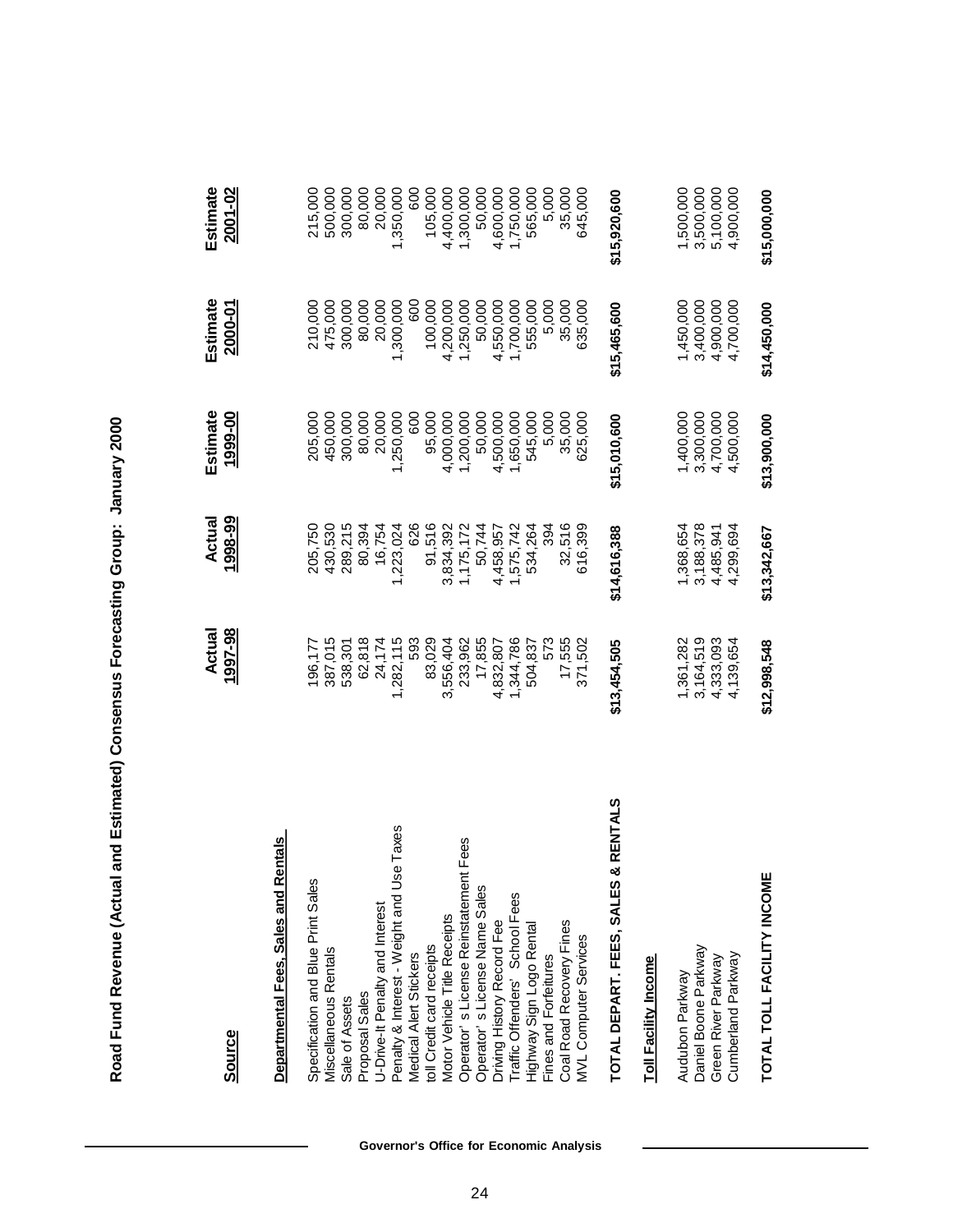| Source                                            | 1997-98<br>Actual  | Actual<br>1998-99  | Estimate<br>1999-00 | Estimate<br>2000-01 | Estimate<br>2001-02 |
|---------------------------------------------------|--------------------|--------------------|---------------------|---------------------|---------------------|
| Investment Income                                 |                    |                    |                     |                     |                     |
| Investment Income                                 | 41,950,532         | 35,588,653         | 25,000,000          | 20,000,000          | 16,000,000          |
| TOTAL INVESTMENT INCOME                           | \$41,950,532       | \$35,588,653       | \$25,000,000        | \$20,000,000        | \$16,000,000        |
| Miscellaneous Income                              |                    |                    |                     |                     |                     |
| Highway Miscellaneous Receipts<br>Property Damage | 104,460<br>391,632 | 140,993<br>484,400 | 160,000<br>500,000  | 160,000<br>510,000  | 160,000<br>520,000  |
| TOTAL MISCELLANEOUS INCOME                        | \$496,091          | \$625,392          | \$660,000           | \$670,000           | \$680,000           |
| <b>MISC. NOT IN REVENUE ESTIMATES</b>             | \$760,964          | \$758,510          | S                   | င္တ                 | န္တ                 |
| TOTAL ROAD FUND REVENUE                           | \$1,011,789,673    | \$1,056,596,152    | \$1,086,962,900     | \$1,123,210,300     | \$1,163,161,200     |

Road Fund Revenue (Actual and Estimated) Consensus Forecasting Group: January 2000 **Road Fund Revenue (Actual and Estimated) Consensus Forecasting Group: January 2000**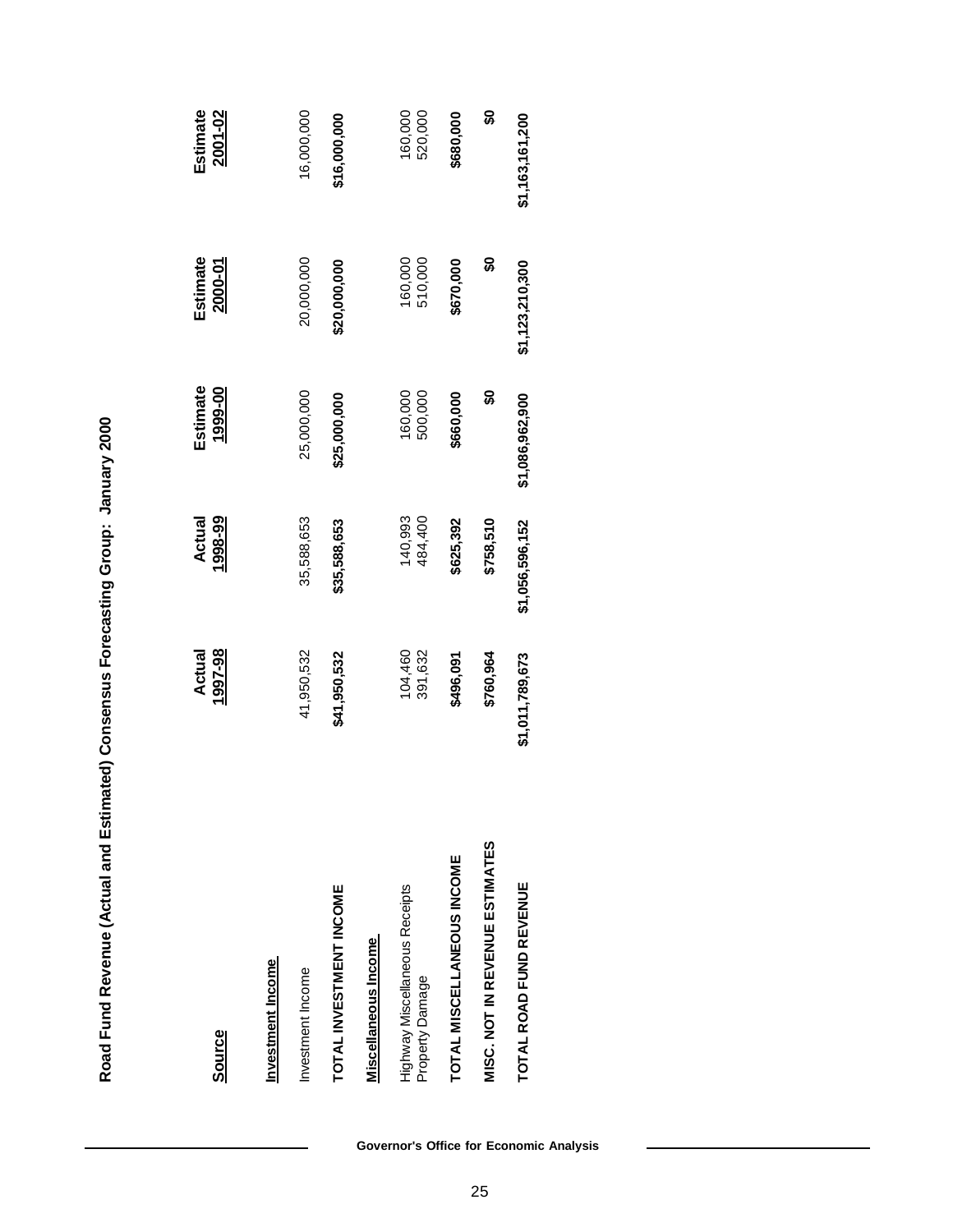## **Section V**

### **Tobacco Master Settlement Agreement**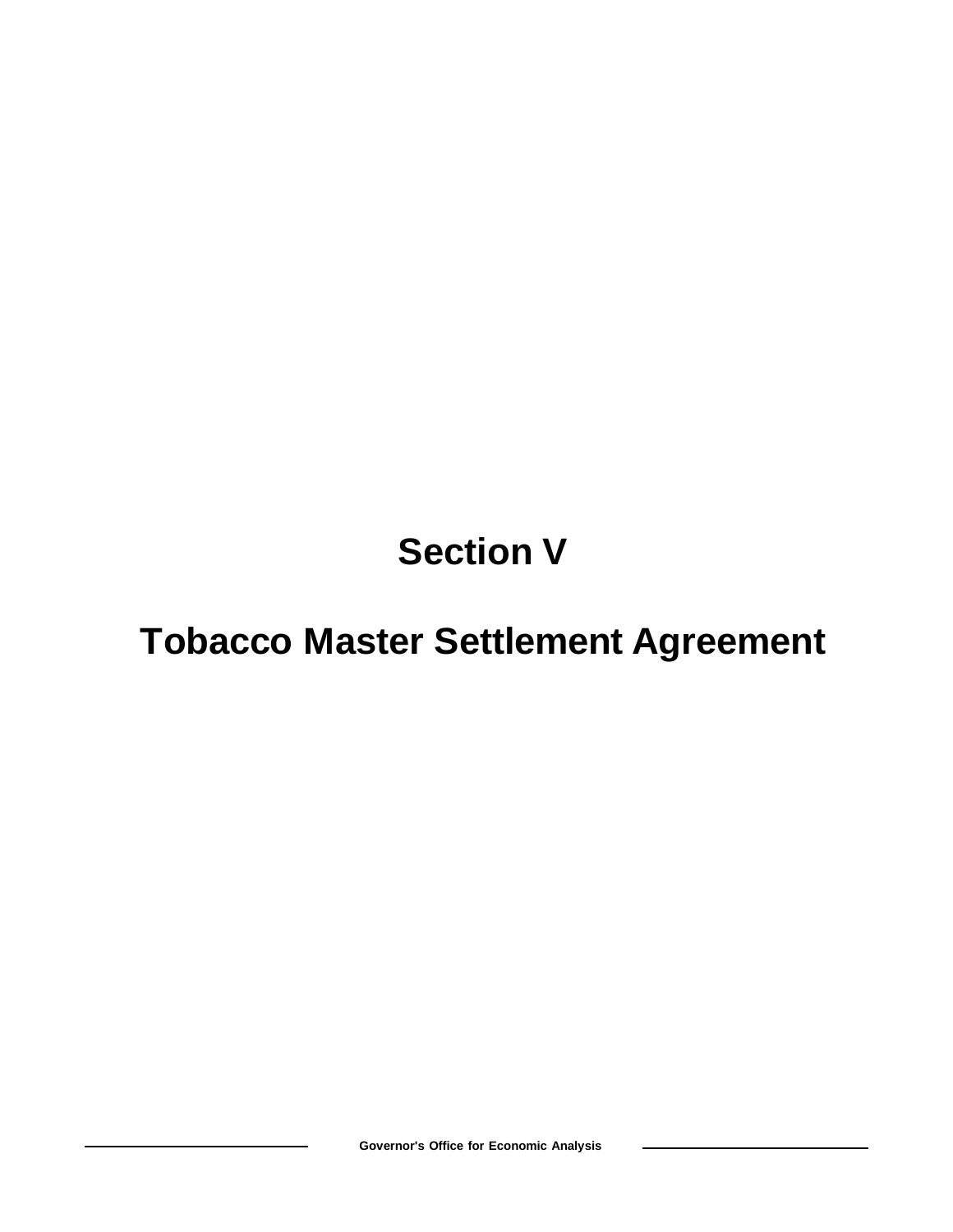### *Master Settlement Agreement Payments*

On November 23, 1998, the attorneys general of forty-six states, five commonwealths and territories, and the District of Columbia reached an agreement with five major tobacco companies, representing 97.5 percent of the tobacco industry. Worth approximately \$229 billion over the next twenty-six years, the Master Settlement Agreement (MSA) will provide payments to states based on a formula developed by the attorneys general. Four additional states – Florida, Minnesota, Mississippi, and Texas – individually settled with the tobacco industry for more than \$40 billion.

In the early years of the agreement, the participating states receive "initial" payments, which are distinct from the "annual" payments (which are ongoing). The initial payments total \$12.7 billion disbursed over five years: 1998 and 2000 through 2003. Initial payments have a disbursement date of January 15<sup>th</sup>, with the exception of the 1998 initial payment which was held pending final approval of the MSA. The annual payments commence in 2000 and continue indefinitely. They tally to \$207.9 billion through 2025. These payments have a disbursement date of April 15<sup>th</sup>. The third and final type of payment made to states is the "strategic contribution fund" payment, which begins in 2008 and sunsets in 2017. This category was included to reward states for contributions to the tobacco settlement. The sum total of these payments comes to \$8.6 billion over the ten year span.

#### *Current Status*

The states achieved their number one legislative priority on Friday, May 21, 1999, when President Clinton signed into law the Fiscal 1999 Emergency Supplemental Appropriations Bill. This bill contained the Hutchison/Graham tobacco recoupment protection language that will ensure that the tobacco settlement funds will go to the states without federal strings or earmarks. On November 12, the National Association of Attorneys General announced that the settlement had reached final approval status, meaning that tobacco payments were scheduled to arrive in state coffers before the end of November. Additional payments will come in January and April of 2000, and annual payments will continue in perpetuity.

Kentucky has already received the first two payments outlined in the tobacco settlement agreement. These payments represent the 1998 and 2000 initial payments. A forecast of expected payments for the remainder of FY00 and the upcoming biennium is discussed below.

#### *Forecast*

The Governor's Office for Economic Analysis was asked to forecast the payments to be received by the Commonwealth from the Master Settlement Agreement. A preliminary forecast was presented to the Consensus Forecasting Group (CFG) at the December meeting. The final forecast was submitted to the CFG at the January meeting where it was approved without revision.

Payments are expected to total \$137.8 million in FY00. This amount is higher than any other year in the forecast because a one-time payment (the 1998 initial payment of \$43.5 million) was received in FY00. The forecast calls for \$101.1 million in FY01 followed by \$121.6 million in FY02. The large jump from FY01 to FY02 is attributable to the gradual increase in the base amounts paid by the participating tobacco manufacturers into the trust fund for state disbursements.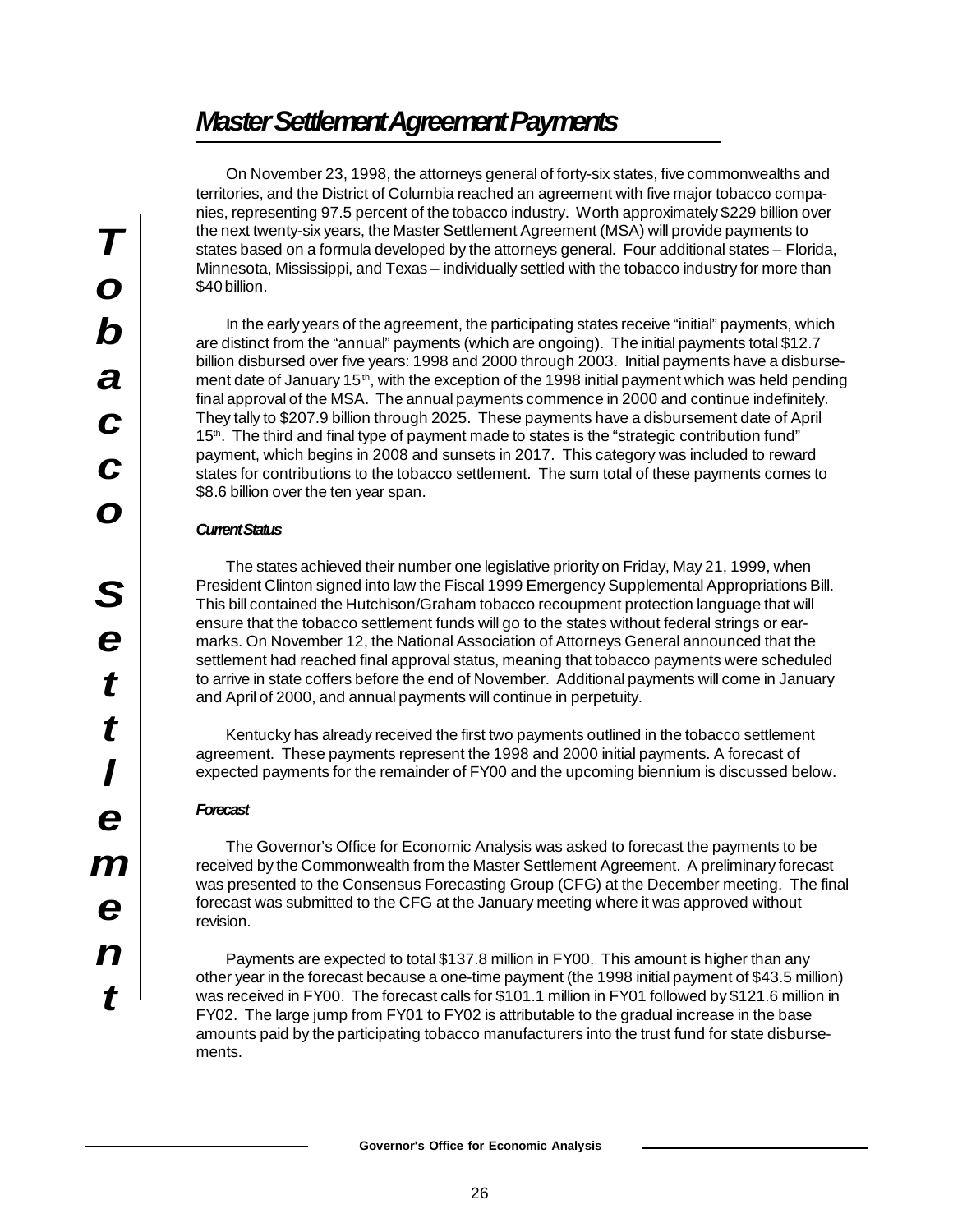#### *Forecasting Methodology*

 The forecasting methodology was dictated by the terms of (MSA). The MSA contains several caveats and potential reduction factors that could potentially diminish the payments to the states . Therefore, GOEA's forecasting model started with the black-letter payments that are outlined in the MSA. We adjusted these payments by our best forecast of the reduction factors. Since all states participating in the MSA are affected by the reduction factors, GOEA was able to compare forecasting ideas with other states and organizations, including the National Governors' Association.

It should be noted that the order of the adjustment factors is important. The inflation adjustment precedes the volume adjustment, which precedes the adjustment for previously settled states.

#### *Inflation Adjustment*

Each year, an inflation adjustment is applied to that year's annual payment amount, but not to the initial payment. The inflation adjustment equals the greater of growth in the CPI index or 3.0 percent. Since inflation has been in check in recent years, the 3.0 percent growth was used in the forecast for this biennium.

#### *Volume Adjustment*

Once the inflation adjustment is made, the volume adjustment is applied to both the initial payment and the annual payment. The formula for the volume adjustment is specified directly in the MSA: "In the event the Actual Volume is less than the Base Volume, the Applicable Base Payment shall be reduced by subtracting from it the amount equal to such Applicable Base Payment multiplied by 0.98 and by the result of one minus the ratio of Actual Volume to Base Volume."

Several points stand out when considering the formula for the volume adjustment. First, in the event that actual volume falls below the 1997 base volume, a 2.0 percent automatic reduction occurs before multiplying the resultant by the volume ratio. Second, volume adjustments are cumulative. Since the base volume never changes, consistent declines in domestic shipments will build cumulatively upon one another. Finally, domestic shipment data are used in the formula. Therefore the forecast of MSA payments will necessarily rely on a forecast of domestic shipments from the manufacturers participating in the MSA.

GOEA has obtained volume adjustment forecasts from several sources. These forecasts are remarkably consistent, since they are all based on the same limited historical data. The current year has a larger than normal volume adjustment due to the abnormally large inventories that were stockpiled at the end of 1998 in anticipation of the increases in cigarette prices. These large inventories reduced 1999 shipments vis-à-vis the 1997 base levels, causing an estimated volume reduction of 14.2 percent.

#### *Previously Settled States Adjustment*

The third step in calculating the payment is to apply the previously settled states reduction (PSS). This reduction reflects payment to the four states — Florida, Minnesota, Mississippi, and Texas— that settled with the industry prior to the MSA. The percentage is 12.45 percent on payments through 2006, 12.24 percent from 2007- 2017, and 11.07 percent in 2018 and thereafter.

#### *Other Adjustments*

GOEA considered the first three adjustments when estimating the MSA payments. The total, after these adjustments, was multiplied by the Kentucky state share (1.76 percent) to get the final estimates. There are, however, other reduction factors that GOEA will monitor that could potentially erode MSA payments beyond the current biennium.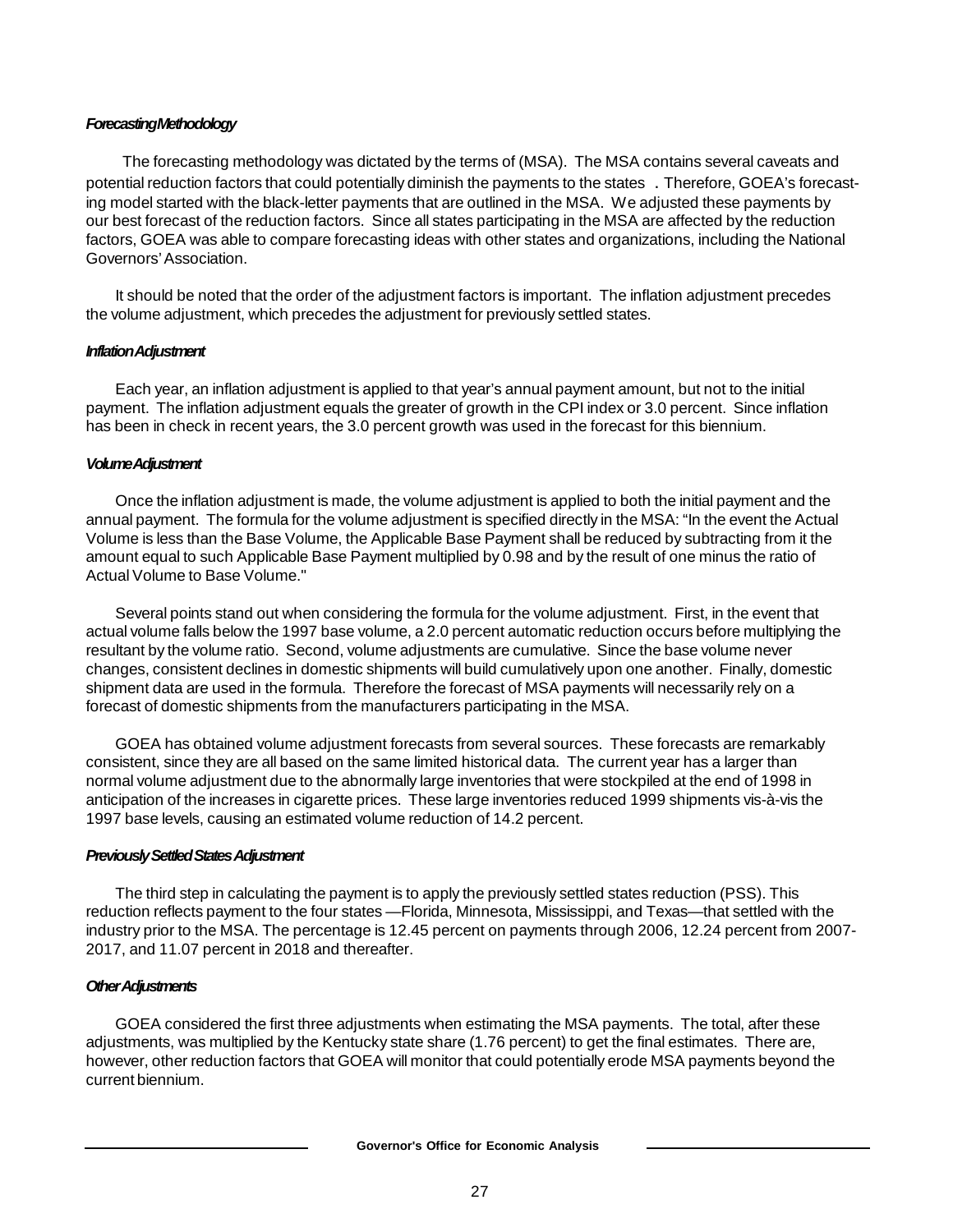The most notable of the remaining reductions is the Non-Participating Manufacturers' (NPM) Adjustment *.* If an independent economic consultant determines that Participating Manufacturers experience a market share loss of more than 2.0 percent— measured against a 1997 baseline— due to the MSA, a reduction to certain state payments is made. This protective clause was added because the manufacturers participating in the MSA must artificially inflate their cigarette prices to recoup the revenues lost to settlement payments. This drives a wedge between the incremental cost of producing a pack of cigarettes and the selling price of the product. The price gap leaves the potential for a competitor to enter the market and lower the market share of the participating manufacturers.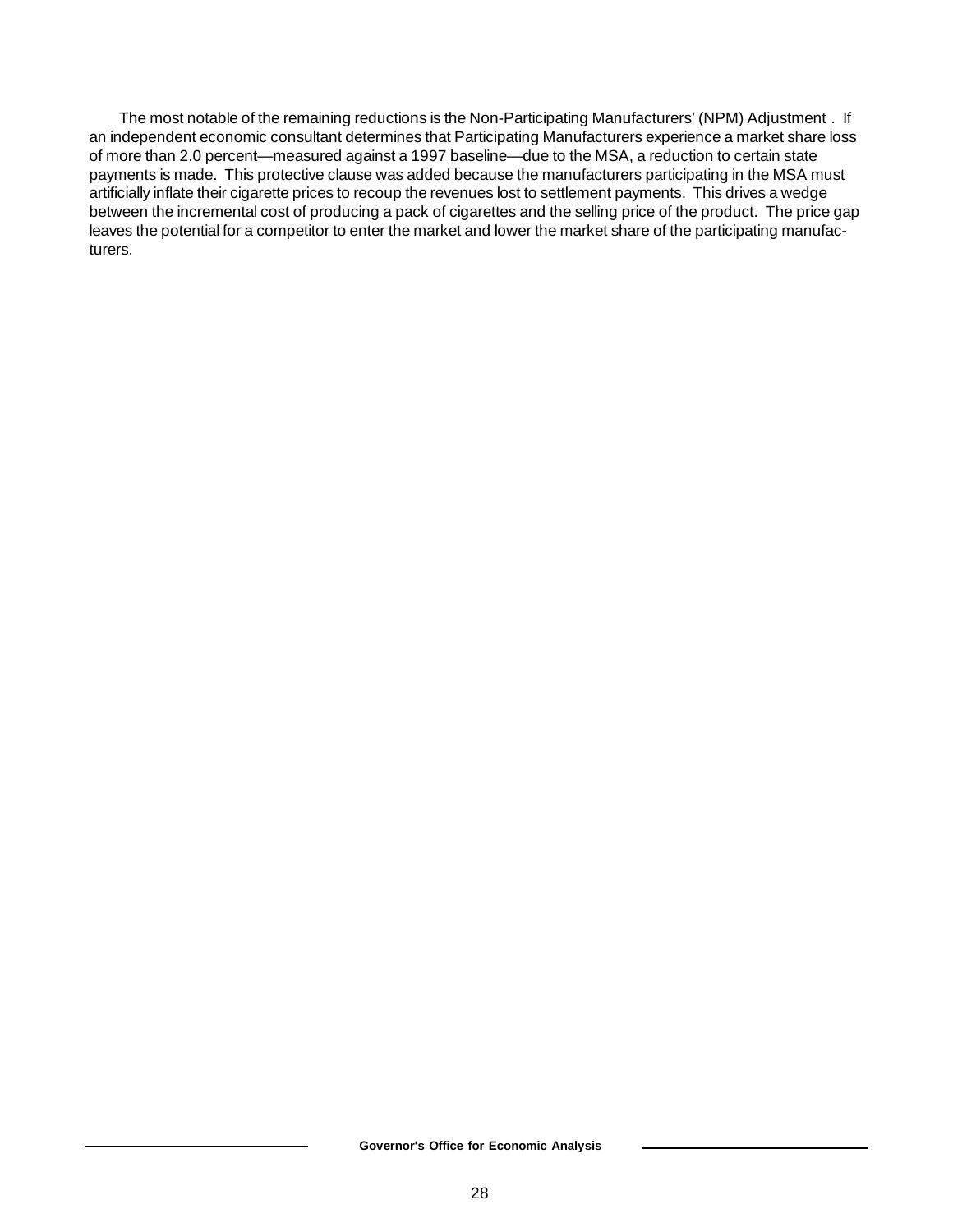## **APPENDIX A**

## **Receipts for First Half FY00**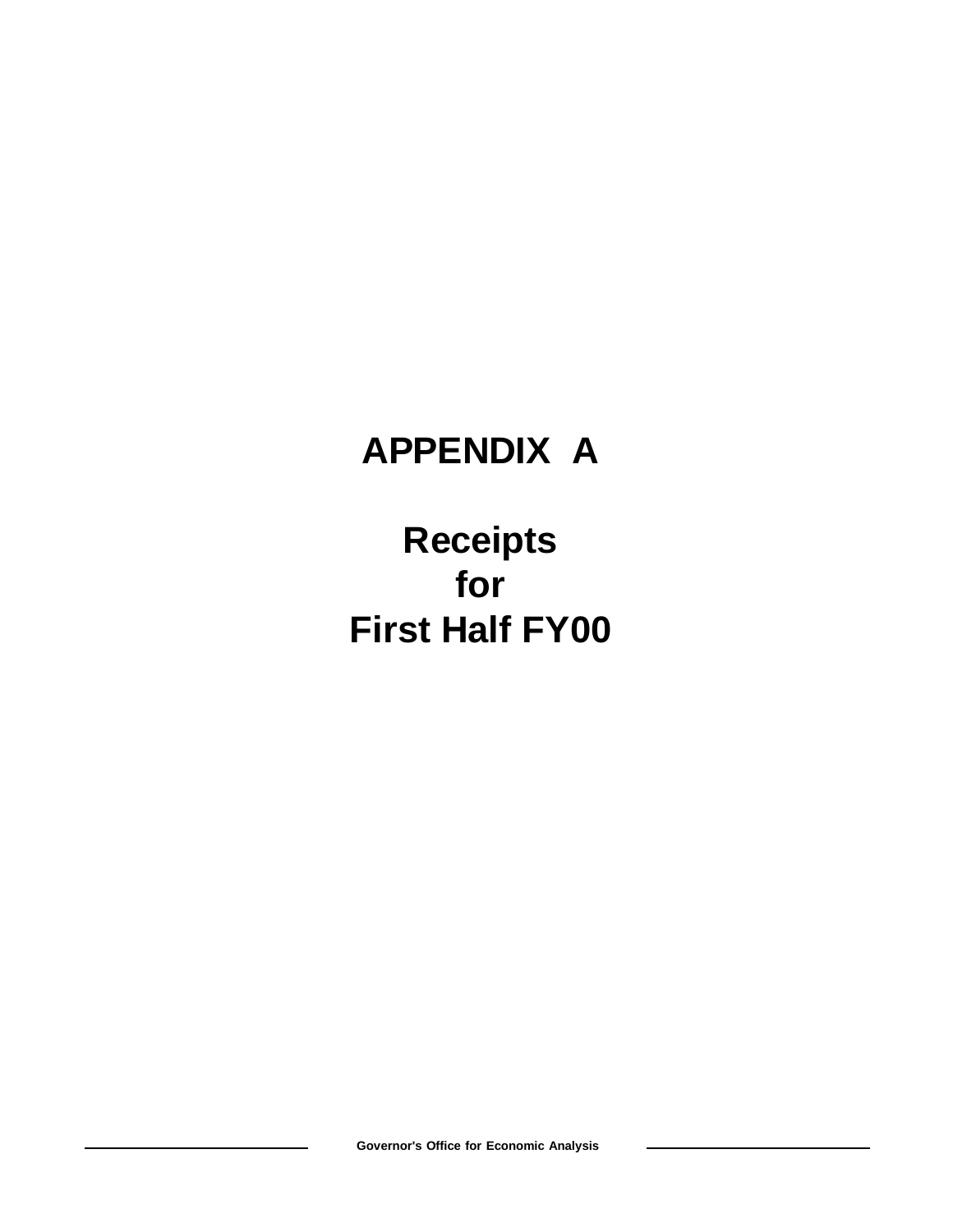| <b>STATE GOVERNMENT REVENU</b><br><b>UND REVENU</b><br><b>GENERAL F</b><br><b>KENTUCKY</b> |
|--------------------------------------------------------------------------------------------|
|--------------------------------------------------------------------------------------------|

|                               | Second Quarter<br>1999-2000 | Second Quarter<br>1998 - 1999 | Change   | Total<br>% of | Year-to Date<br>1999 - 2000         | Year-to Date<br>1998 - 1999  | Change                         | Total<br>% of |
|-------------------------------|-----------------------------|-------------------------------|----------|---------------|-------------------------------------|------------------------------|--------------------------------|---------------|
| TOTAL GENERAL FUND            | \$1,652,396,856             | \$1,582,778,229               | 4.4%     | 100.0%        | \$3,127,142,907                     | \$3,020,589,540              | 3.5%                           | $100.0\%$     |
| <b>Tax Receipts</b>           | \$1,582,961,740             | \$1,513,426,712               | 4.6%     | 95.8%         | \$2,983,282,604                     | \$2,874,581,982              | 3.8%                           | 95.4%         |
| Sales and Gross Receipts      | \$572,469,642               | \$562,714,010                 | 1.7%     | 34.6%         | \$1,164,209,508                     | \$1,122,282,858              | 3.7%                           | 37.2%         |
| Beer Consumption              | 1,390,180                   | 1,458,178                     | $-4.7%$  | 0.1%          | 3,157,182                           | 3,242,644                    | $-2.6%$                        | 0.1%          |
| Beer Wholesale                | 7,445,284                   | 7,461,960                     | $-0.2%$  | 0.5%          | 16,321,749                          | 15,841,826                   | 3.0%                           | 0.5%          |
| Cigarette                     | 3,707,015                   | 3,775,656                     | $-1.8%$  | 0.2%          | 7,396,713                           | 7,755,336                    | $-4.6%$                        | 0.2%          |
| Distilled Spirits Case Sales  | 21,059                      | 19,566                        | 7.6%     | 0.0%          | 42,156                              | 39,471                       | 6.8%                           | 0.0%          |
| Distilled Spirits Consumption | 2,194,863                   | 1,981,011                     | 10.8%    | 0.1%          | 4,179,750                           | 3,976,177                    | 5.1%                           | 0.1%          |
| Distilled Spirits Wholesale   | 3,613,570                   | 3,294,818                     | 9.7%     | $0.2\%$       | 6,891,642                           | 6,639,299                    |                                | $0.2\%$       |
| Insurance Premium             | 7,671,498                   | 8,722,585                     | $-12.1%$ | 0.5%          | 29,957,912                          | 29,116,944                   | 3.8%<br>2.9%                   | 1.0%          |
| Pari-Mutuel                   | 1,885,483                   | 1,813,231                     | 4.0%     | 0.1%          | 870,262<br>$\overline{\mathcal{N}}$ | 2,856,988                    | 0.5%                           | 0.1%          |
| Race Track Admission          | 55,905                      | 46,995                        | 19.0%    | 0.0%          | 167,392                             | 169,789                      | $-1.4%$                        | 0.0%          |
| Sales and Use                 | 542,317,120                 | 532,297,519                   | 1.9%     | 32.8%         | 1,089,379,336                       | 9,266,437<br>$\frac{4}{3}$   | 3.8%                           | 34.8%         |
| Wine Consumption              | 480,963                     | 411,303                       | 16.9%    | 0.0%          | 869,957                             | 796,725                      | 9.2%                           | 0.0%          |
| Wine Wholesale                | 1,686,703                   | 1,431,187                     | 17.9%    | 0.1%          | 975,457<br>Ñ                        | 581,224<br>$\mathbf{\Omega}$ | 5.3%                           | 0.1%          |
| License and Privilege         | \$61,100,060                | \$67,239,725                  | $-9.1\%$ | 3.7%          | \$119,772,687                       | \$128,085,464                | $-6.5%$                        | 3.8%          |
| Alc. Bev. License Suspension  | 21,800                      | 24,750                        | $-11.9%$ |               | 20,700                              | 46,000                       | $-55.0%$                       | 0.0%          |
| Coal Severance                | 36,772,609                  | 39,135,588                    | $-6.0%$  | 0.0%<br>2.2%  | 73,973,212                          | 80,170,453                   | $-7.7%$                        | 2.4%          |
| Corporation License           | 15,592,456                  | 17,207,275                    | $-9.4%$  | 0.9%          | 30,799,211                          | 30,587,173                   | 0.7%                           | 1.0%          |
| Corporation Organization      | 84,207                      | 26,325                        | 219.9%   | 0.0%          | 192,036                             | 343,401                      | $-44.1%$                       | 0.0%          |
| Occupational Licenses         | 10,299                      | 6,681                         | 54.1%    | 0.0%          | 34,512                              | 21,685                       | 59.2%                          | 0.0%          |
| Oil Production                | 709,906                     | 345,778                       | 105.3%   | 0.0%          | 1,280,879                           | 681,836                      | 87.9%                          | 0.0%          |
| Race Track License            | 102,800                     | 152,273                       | $-32.5%$ | 0.0%          | 250,800                             | 304,473                      | $-17.6%$                       | 0.0%          |
| Bank Franchise Tax            | 2,193,482                   | 4,741,957                     | $-53.7%$ | 0.1%          | 1,838,105                           | 4,741,310                    | $-61.2%$                       | 0.1%          |
| Driver License Fees           | 74,546                      | 108,236                       | $-31.1%$ | 0.0%          | 201,310                             | 486,944                      | $-58.7%$                       | 0.0%          |
| Minerals Severance            | 3,479,657                   | 3,741,048                     | $-7.0%$  | 0.2%          | 7,378,440                           | 6,947,059                    | 6.2%                           | 0.2%          |
| Natural Gas Severance         | 2,058,301                   | 1,749,814                     | 17.6%    | 1%            | 803,483<br>ო                        | 3,755,131                    | 3%<br>$\overline{\phantom{0}}$ | 0.1%          |
| Income                        | \$719,975,890               | \$682,871,945                 | 5.4%     | 43.6%         | \$1,420,502,022                     | \$1,360,969,621              |                                | 45.4%         |
| Corporation                   | 79,944,373                  | 81,830,068                    | $-2.3%$  | 4.8%          | 150,339,801                         | 152,119,095                  | 4.4%<br>-1.2%                  | 4.8%          |
| Individual                    | 640,031,517                 | 601,041,877                   | 5%<br>ဖ  | 38.7%         | 1,270,162,221                       | 1,208,850,526                | 5.1%                           | 40.6%         |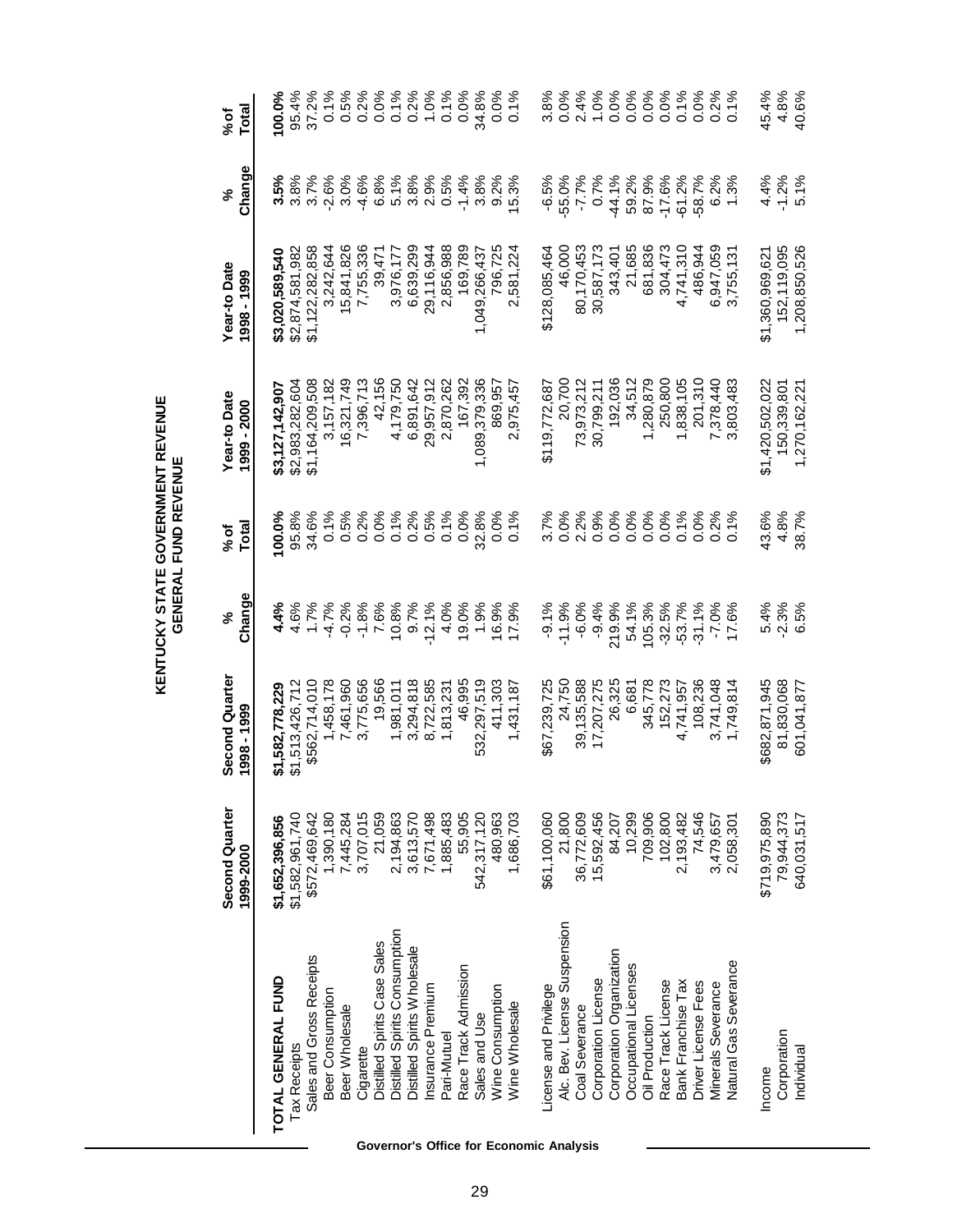| <b>KENTUCKY STATE GOVERNMENT REVENUL</b><br>GENERAL FUND REVENUE |
|------------------------------------------------------------------|
|------------------------------------------------------------------|

|                                            | Second Quarter<br>1999 - 2000 | <b>Second Quarter</b><br>1998 - 1999 | Change<br>వి   | Total<br>%of | Year-to Date<br>1999-2000 | Year-to Date<br>1998-1999 | Change<br>వ్   | Total<br>%of |
|--------------------------------------------|-------------------------------|--------------------------------------|----------------|--------------|---------------------------|---------------------------|----------------|--------------|
| <b>Bank Deposits</b><br>Property           | \$209,103,340                 | \$178,323,354                        | 17.3%          | 0.0%<br>2.7% | \$240,193,336             | တ္လ<br>\$218,869,054      | 9.7%           | 7.7%<br>0.0% |
| Building & Loan Association                |                               | $\circ$                              |                | 0.0%         | 81,697                    | 432,053                   | $-81.1%$       | 0.0%         |
| General - Intangible<br>Distilled Spirits  | 449,860<br>17,261,106         | 12,280,488<br>343.627                | 30.9%<br>40.6% | 0.0%<br>1.0% | 17,015,756<br>449,860     | 367.048<br>10,007,466     | 22.6%<br>70.0% | 0.0%<br>0.5% |
| General - Real                             | 107,756,280                   | 103,110,649                          | 4.5%           | 6.5%         | 108,341,269               | 104,636,661               | 3.5%           | 3.5%         |
| General - Tangible                         | 52,116,335                    | 44,603,745                           | 16.8%          | 3.2%         | 71,566,597                | 57,587,166                | 24.3%          | 2.3%         |
| Marginal Accounts                          | $\widehat{\circ}$             | 2,083                                |                | 0.0%         | 13,576                    | 56,960                    | $-76.2%$       | 0.0%         |
| Omitted & Delinquent                       | 2,117,103                     | 3,811,845                            | $-44.5%$       | 0.1%         | 9,731,060                 | 4,888,014                 | 99.1%          | 0.3%         |
| Public Service                             | 29,043,676                    | 14,125,101                           | 105.6%         | 1.8%         | 32,608,061                | 42,519,861                | 23.3%          | 1.0%         |
| Other                                      | 358,981                       | 45.816                               | 683.5%         | 0.0%         | 385.460                   | (1,626,473)               |                | 0.0%         |
| Inheritance                                | \$16,881,561                  | \$20,072,087                         | $-15.9%$       | 1.0%         | \$32,942,770              | \$40,100,596              | $-17.8%$       | 1.1%         |
| Miscellaneous                              | \$3,431,246                   | \$2,205,593                          | 55.6%          | 0.2%         | \$5,662,280               | \$4,274,390               | 32.5%          | 0.2%         |
| Legal Process<br>T. V. A. In Lieu Payments | 829,444                       | 867,590                              | $-4.4%$        | 0.1%         | 1,780,410                 | 1,792,619                 | $-0.7%$        | 0.1%         |
|                                            | 2,563,907                     | 1,313,459                            | 95.2%          | 0.2%         | 3,841,475                 | 2,456,729                 | 56.4%          | 0.1%         |
| Other                                      | 37,895                        | 24.544                               | 54.4%          | $0.0\%$      | 40.395                    | 25,042                    | 61.3%          | 0.0%         |
| Nontax Receipts                            | \$68,403,007                  | \$68,582,980                         | $-0.3%$        | 4.1%         | \$140,778,853             | \$144,108,114             | $-2.3%$        | 4.5%         |
| Departmental Fees                          | 4,081,155                     | 3,685,519                            | 10.7%          | 0.2%         | 17, 145, 854              | 17,036,410                | 0.6%           | 0.5%         |
| Fines & Forfeitures                        | 11,316,260                    | 11,189,529                           | 1.1%           | 0.7%         | 23,408,286                | 21,955,258                | 6.6%           | 0.7%         |
| Interest on Investments                    | 9,903,823<br>37,500,000       | 9,886,333                            | 0.2%           | 0.6%         | 17,512,828                | 19,083,343                | $-8.2%$        | 0.6%         |
| Lottery                                    |                               | 39,000,000                           | $-3.8%$        | 2.3%         | 76,800,000                | 80,600,000                | $-4.7%$        | 2.5%         |
| Miscellaneous                              | 5,601,769                     | 4,821,598                            | 6.2%           | 0.3%         | 5,911,885                 | 5,433,102                 | 8.8%           | 0.2%         |
| Redeposit of State Funds                   | \$1,032,109                   | \$768.537                            | 34.3%          | 0.1%         | \$3,081,451               | \$1,899,444               | 62.2%          | 0.1%         |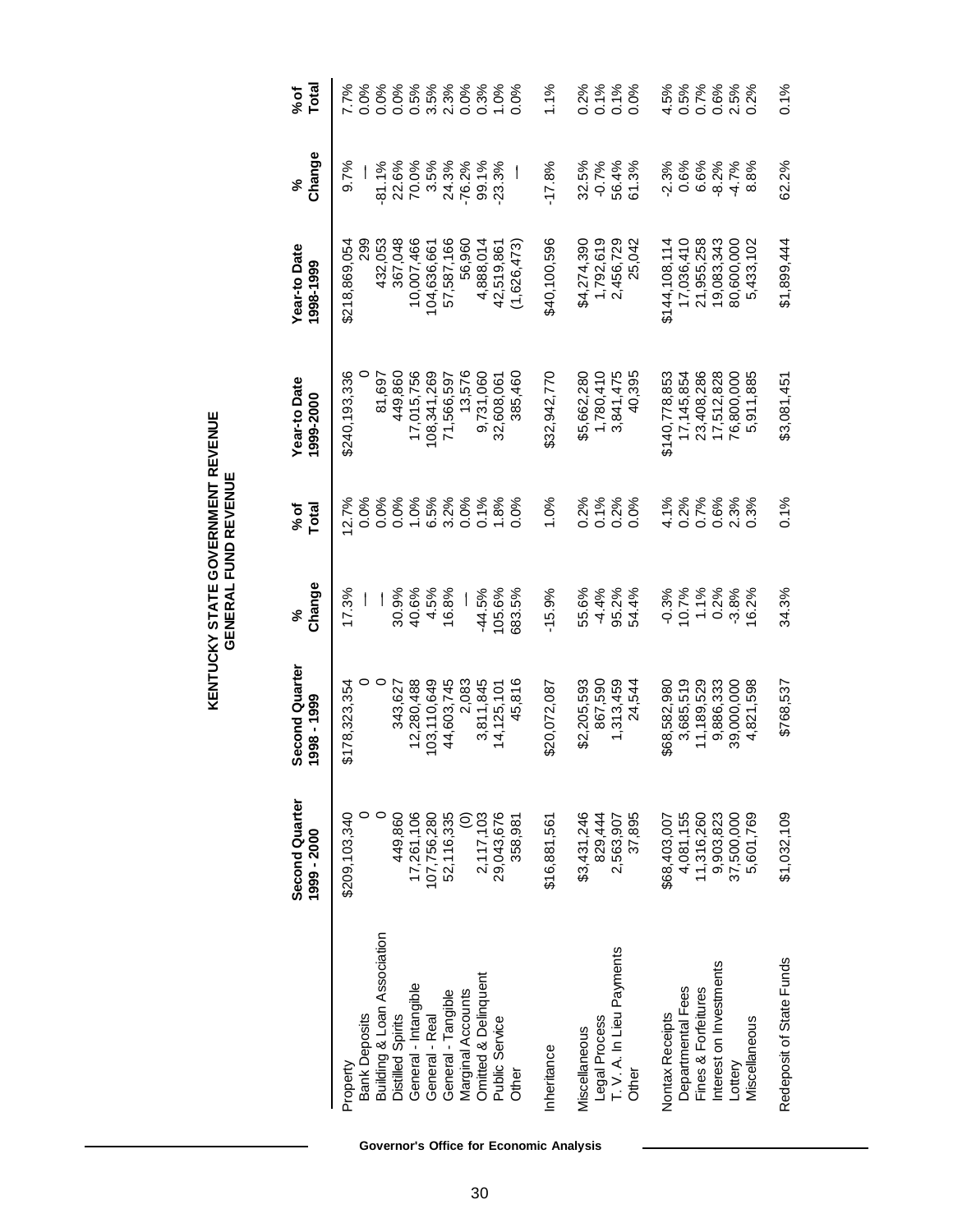|                                                                                                                                        | ē<br>Second Quart<br>1999 - 2000                                             | Second Quarter<br>1998 - 1999                                                | Change<br>వ్                                                   | <b>Total</b><br>% of                          | Year-to Date<br>1999 - 2000                                                  | Year-to Date<br>1998 - 1999                                                  | Change<br>ళ                                               | Total<br>% of                                   |
|----------------------------------------------------------------------------------------------------------------------------------------|------------------------------------------------------------------------------|------------------------------------------------------------------------------|----------------------------------------------------------------|-----------------------------------------------|------------------------------------------------------------------------------|------------------------------------------------------------------------------|-----------------------------------------------------------|-------------------------------------------------|
| TOTAL ROAD FUND                                                                                                                        | \$243,342,730                                                                | \$243,975,243                                                                | $-0.3%$                                                        | 100.0%                                        | \$524,678,696                                                                | \$502,160,831                                                                | 4.5%                                                      | 100.0%                                          |
| Tax Receipts - County Share<br><b>Total Tax Receipts</b><br>State Road Fund<br>Tax Receipts-                                           | \$227,069,437<br>2,521,620<br>\$229,591,058                                  | \$226,269,855<br>3,186,757<br>\$229,456,612                                  | 0.4%<br>$-20.9%$<br>0.1%                                       | 93.3%<br>1.0%<br>94.3%                        | \$498,413,804<br>5,555,932<br>\$503,969,737                                  | \$472,037,103<br>6,311,474<br>\$478,348,577                                  | $-12.0%$<br>5.4%<br>5.6%                                  | 95.0%<br>1.1%<br>96.1%                          |
| Motor Fuels Use & Surtax<br>Truck Trip Permits (fuel)<br>Sales and Gross Receipts<br>Motor Vehicle Usage<br>Motor Fuels Taxes          | \$191,086,337<br>94,114,242<br>4,536,494<br>114,804<br>92,320,797            | 101,360<br>98,747,816<br>3,431,283<br>89,071,949<br>\$191,352,409            | $-4.7%$<br>$-0.1%$<br>32.2%<br>13.3%<br>3.6%                   | 78.5%<br>38.7%<br>1.9%<br>37.9%<br>0.0%       | 211,501,704<br>7,582,198<br>210,779<br>203,936,236<br>\$423,230,917          | 213,120<br>205,784,502<br>6,725,219<br>\$399,030,632<br>186,307,791          | 2.8%<br>6.1%<br>12.7%<br>$-1.1%$<br>9.5%                  | 40.3%<br>1.4%<br>0.0%<br>38.9%<br>80.7%         |
| Motor Vehicle Operators<br>Other Special Fees<br>License and Privilege<br><b>Truck Decal Fees</b><br>Weight Distance<br>Motor Vehicles | 14,767,795<br>1,416,446<br>18,615,680<br>16,532<br>3,688,269<br>\$38,504,721 | 30,832<br>14,704,538<br>1,577,778<br>17,573,722<br>4,217,334<br>\$38,104,204 | 0.4%<br>5.9%<br>$-10.2%$<br>-46.4%<br>$-12.5%$<br>1.1%         | 6.1%<br>0.6%<br>7.6%<br>0.0%<br>1.5%<br>15.8% | 66,318<br>5,817,718<br>2,471,789<br>37,125,525<br>\$80,738,820<br>35,257,470 | \$79,317,945<br>35,345,004<br>2,599,636<br>34,826,582<br>6,454,739<br>91,984 | 1.8%<br>$-0.2%$<br>6.6%<br>$-27.9%$<br>$-4.9%$<br>$-9.9%$ | 0.0%<br>6.7%<br>0.5%<br>7.1%<br>15.4%<br>1.1%   |
| In Lieu of Traffic Fines<br>Investment Income<br>Departmental Fees<br>Miscellaneous<br>Highway Tolls<br>Nontax Receipts                | \$16,214,990<br>3,075,109<br>352,372<br>3,248,709<br>9,412,172<br>126,628    | 407,233<br>10,197,248<br>144,610<br>3,058,288<br>3,728,587<br>\$17,535,967   | 0.6%<br>$-13.5%$<br>$-12.9%$<br>$-7.7%$<br>$-7.5%$<br>$-12.4%$ | 6.7%<br>1.3%<br>0.1%<br>1.3%<br>3.9%<br>0.1%  | 427,109<br>743,662<br>6,743,743<br>11,777,516<br>\$25,959,602<br>6,267,571   | 734,330<br>316,815<br>\$29,825,293<br>6,260,209<br>6,560,560<br>15,953,380   | 0.1%<br>1.3%<br>2.8%<br>$-26.2%$<br>$-13.0%$<br>34.8%     | 1.2%<br>$1.3\%$<br>4.9%<br>0.1%<br>2.2%<br>0.1% |
| Inter-Agency Motor Pool<br>Motor Carrier Taxes -<br>Undistributed                                                                      | င္တ<br>င္တ                                                                   | င္တ<br>င္တ                                                                   |                                                                | 0.0%<br>0.0%                                  | င္တ<br>င္တ                                                                   | င္တ<br>င္တ                                                                   |                                                           | 0.0%<br>0.0%                                    |
| Redeposit of State Funds                                                                                                               | \$58,303                                                                     | \$169,422                                                                    | $-65.6%$                                                       | 0.0%                                          | \$305,290                                                                    | \$298,435                                                                    | 2.3%                                                      | 0.1%                                            |

**KENTUCKY STATE GOVERNMENT REVENUE<br>ROAD FUND REVENUE KENTUCKY STATE GOVERNMENT REVENUE ROAD FUND REVENUE**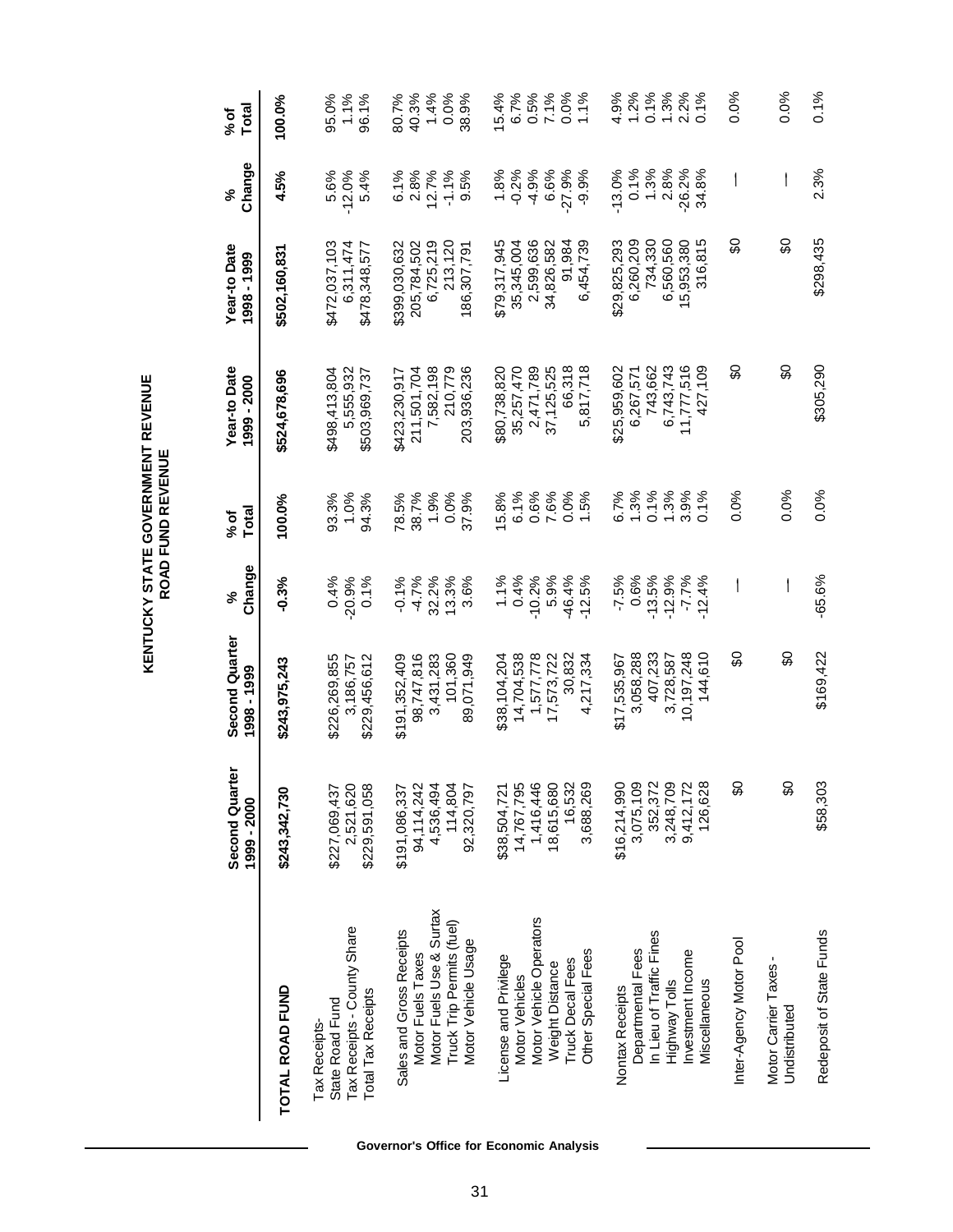### **APPENDIX B**

### **Summary Statistics for General and Road Funds**

**Major Revenue Sources Fiscal Years 1990-1999**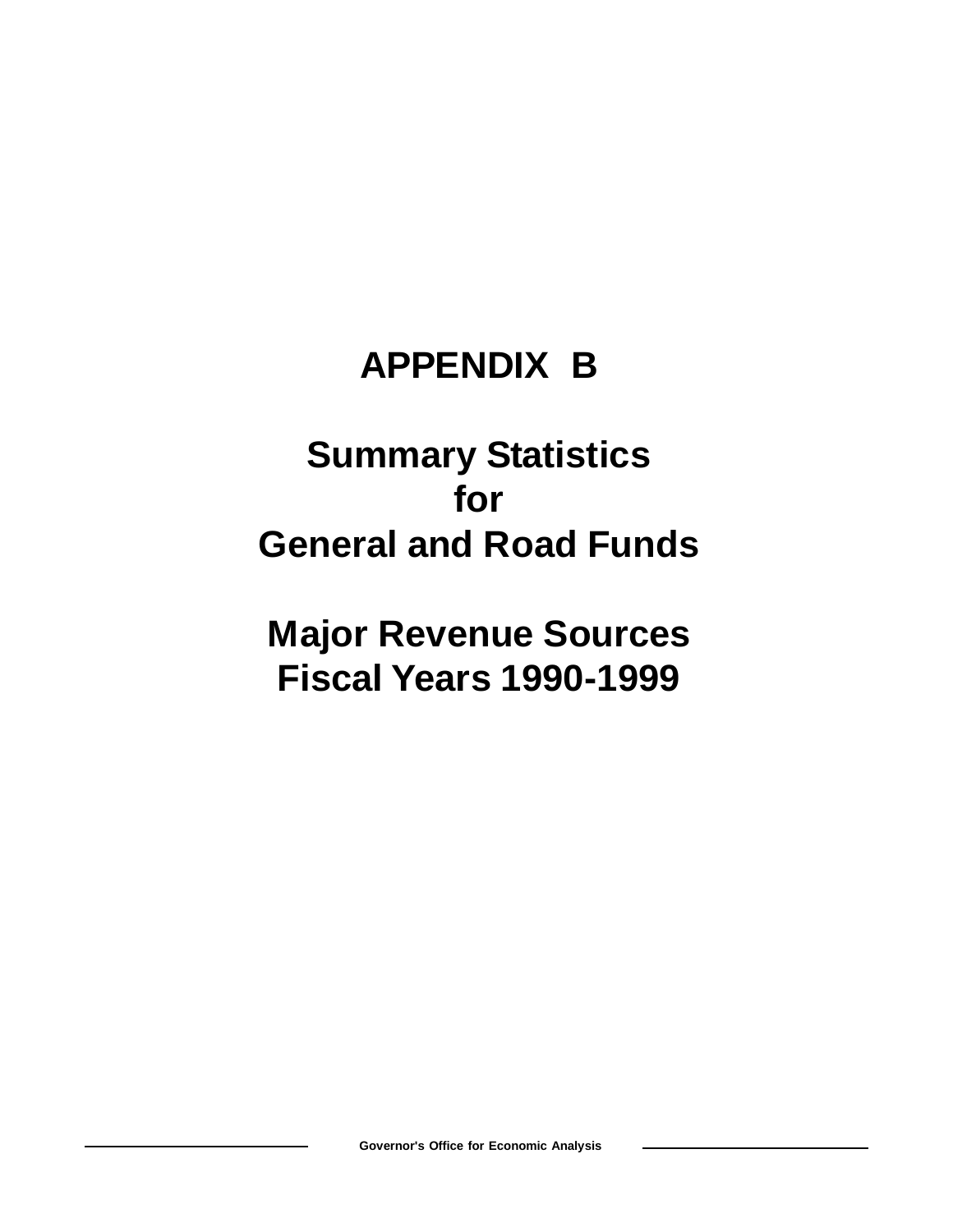#### **SUMMARY STATISTICS FOR GENERAL AND ROAD FUNDS MAJOR REVENUE SOURCES FISCAL YEARS 1990-1999**

#### **GENERAL FUND**

#### **TOTAL RECEIPTS**

#### **ALCOHOLIC BEVERAGE TAXES Malt Beverage**

| <b>Fiscal</b> |                     | <b>Percent</b> |               |                  |                |
|---------------|---------------------|----------------|---------------|------------------|----------------|
| Year          | <b>Receipts</b>     | Change         | <b>Fiscal</b> |                  | <b>Percent</b> |
|               |                     |                | Year          | <b>Receipts</b>  | Change         |
| 1998-99       | \$<br>6,198,387,525 | 3.1%           |               |                  |                |
| 1997-98       | 6.011.806.561       | 6.1%           | 1998-99       | \$<br>36,870,323 | 2.6%           |
| 1996-97       | 5,663,553,824       | 6.1%           | 1997-98       | 35.937.878       | 3.2%           |
| 1995-96       | 5,336,883,824       | 3.5%           | 1996-97       | 34,830,419       | 1.0%           |
| 1994-95       | 5,154,077,980       | 10.9%          | 1995-96       | 34.489.349       | 2.0%           |
| 1993-94       | 4.647.078.322       | 3.0%           | 1994-95       | 33.812.169       | 3.9%           |
| 1992-93       | 4.511.721.822       | 3.5%           | 1993-94       | 32,553,876       | 4.4%           |
| 1991-92       | 4,360,835,365       | 1.1%           | 1992-93       | 31,172,541       | 2.5%           |
| 1990-91       | 4,311,675,984 **    | 21.1%          | 1991-92       | 30.404.806       | 4.8%           |
| 1989-90       | 3,560,983,777 *     | 8.2%           | 1990-91       | 29,002,422       | 5.9%           |
|               |                     |                | 1989-90       | 27.376.409       | 3.4%           |
|               |                     |                |               |                  |                |

\* Lottery revenues were first deposited in the General Fund.

\*\* Adjusted for small math error.

#### **GENERAL FUND TOTAL TAX RECEIPTS**

#### **Distilled Spirits**

| <b>Fiscal</b> |                     | <b>Percent</b> | <b>Fiscal</b> |                  | <b>Percent</b> |
|---------------|---------------------|----------------|---------------|------------------|----------------|
| Year          | <b>Receipts</b>     | Change         | Year          | <b>Receipts</b>  | Change         |
| 1998-99       | \$<br>5,917,216,645 | 3.4%           | 1998-99       | \$<br>21,432,736 | 2.2%           |
| 1997-98       | 5,722,452,608       | 5.8%           | 1997-98       | 20,979,849       | 2.1%           |
| 1996-97       | 5,408,832,505       | 6.2%           | 1996-97       | 20,548,503       | 0.3%           |
| 1995-96       | 5,095,157,184       | 3.3%           | 1995-96       | 20,493,441       | 3.0%           |
| 1994-95       | 4,931,201,083       | 10.6%          | 1994-95       | 19,897,599       | $-0.3%$        |
| 1993-94       | 4,459,648,594 *     | 3.0%           | 1993-94       | 19,960,515       | 0.2%           |
| 1992-93       | 4,329,156,325       | $3.6\%$        | 1992-93       | 19,923,344       | 2.2%           |
| 1991-92       | 4,177,324,418       | $0.6\%$        | 1991-92       | 19,485,739       | 0.9%           |
| 1990-91       | 4,151,464,190 *     | 22.5%          | 1990-91       | 19,314,634       | 2.8%           |
| 1989-90       | 3,388,459,466       | 5.1%           | 1989-90       | 18,789,245       | 0.8%           |

\*Adjusted for small math error.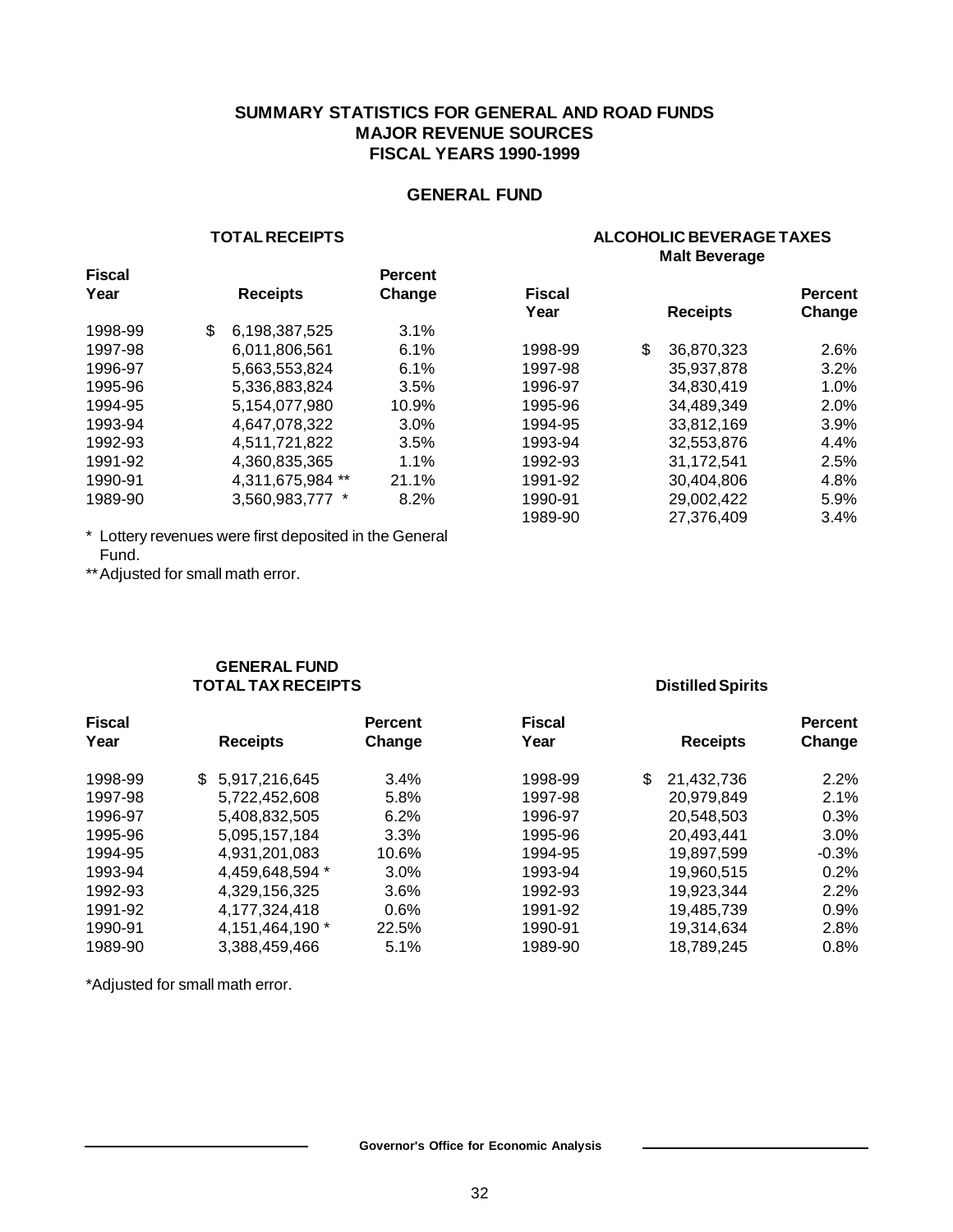#### **Wine**

| <b>Fiscal</b><br>Year | <b>Receipts</b> | <b>Percent</b><br>Change |
|-----------------------|-----------------|--------------------------|
| 1998-99               | \$<br>7.049.136 | 7.6%                     |
| 1997-98               | 6.551.316       | 7.6%                     |
| 1996-97               | 6.085.828       | 8.5%                     |
| 1995-96               | 5,610,308       | 15.7%                    |
| 1994-95               | 4,847,726       | 7.9%                     |
| 1993-94               | 4.492.841       | 0.9%                     |
| 1992-93               | 4,454,161       | 4.2%                     |
| 1991-92               | 4.273.359       | 4.6%                     |
| 1990-91               | 4.085.329       | 0.7%                     |
| 1989-90               | 4,055,763       | 1.0%                     |

\*Adjusted for small math error

#### **COAL SEVERANCE TAX**

| <b>Fiscal</b> |                   | <b>Percent</b> |
|---------------|-------------------|----------------|
| Year          | <b>Receipts</b>   | Change         |
| 1998-99       | \$<br>154,476,772 | $-5.7%$        |
| 1997-98       | 163,731,038       | 0.1%           |
| 1996-97       | 163,545,844       | $-1.5%$        |
| 1995-96       | 166,101,045       | $-7.3%$        |
| 1994-95       | 179,116,944       | $-0.4%$        |
| 1993-94       | 179,844,327       | $-0.2%$        |
| 1992-93       | 180,117,668       | $-2.7%$        |
| 1991-92       | 185,102,332       | $-3.1%$        |
| 1990-91       | 191,037,171       | $-2.3%$        |
| 1989-90       | 195,496,376 *     | 8.2%           |

\*Adjusted for small math error

#### **CIGARETTE TAX\***

| <b>Fiscal</b><br>Year | <b>Receipts</b>  | <b>Percent</b><br>Change |
|-----------------------|------------------|--------------------------|
| 1998-99               | \$<br>14,673,839 | $-3.0%$                  |
| 1997-98               | 15,130,443       | $-5.7%$                  |
| 1996-97               | 16,044,967       | 2.3%                     |
| 1995-96               | 15,680,704       | 3.7%                     |
| 1994-95               | 15,126,270       | 5.9%                     |
| 1993-94               | 14,285,746       | 2.1%                     |
| 1992-93               | 13,994,590       | $-0.4%$                  |
| 1991-92               | 14,044,608       | $-1.6%$                  |
| 1990-91               | 14,278,438       | 2.7%                     |
| 1989-90               | 13,897,537       | $-2.1%$                  |

\*The cigarette tax is levied at the rate of 3 cents per pack. These totals reflect the 2.5 cents per pack that are deposited into the General Fund. The remaining 0.5 cent per pack is dedicated to tobacco research and is deposited in the Tobacco Research Trust Fund.

#### **CORPORATION INCOME TAX**

| <b>Fiscal</b> |                 | Percent  |
|---------------|-----------------|----------|
| Year          | <b>Receipts</b> | Change   |
| 1998-99       | \$312,066,675   | $-6.5\%$ |
| 1997-98       | 333,666,393     | 14.0%    |
| 1996-97       | 292.753.126     | 2.8%     |
| 1995-96       | 284.732.573     | -16.5%   |
| 1994-95       | 340,912,408     | 26.7%    |
| 1993-94       | 269,067,231     | 5.6%     |
| 1992-93       | 254.775.357     | $-6.0\%$ |
| 1991-92       | 271,026,952     | $-15.1%$ |
| 1990-91       | 319,350,654 *   | 14.3%    |
| 1989-90       | 279,482,573     | $-10.1%$ |

\*Each tax rate increased one percentage point effective January 1, 1990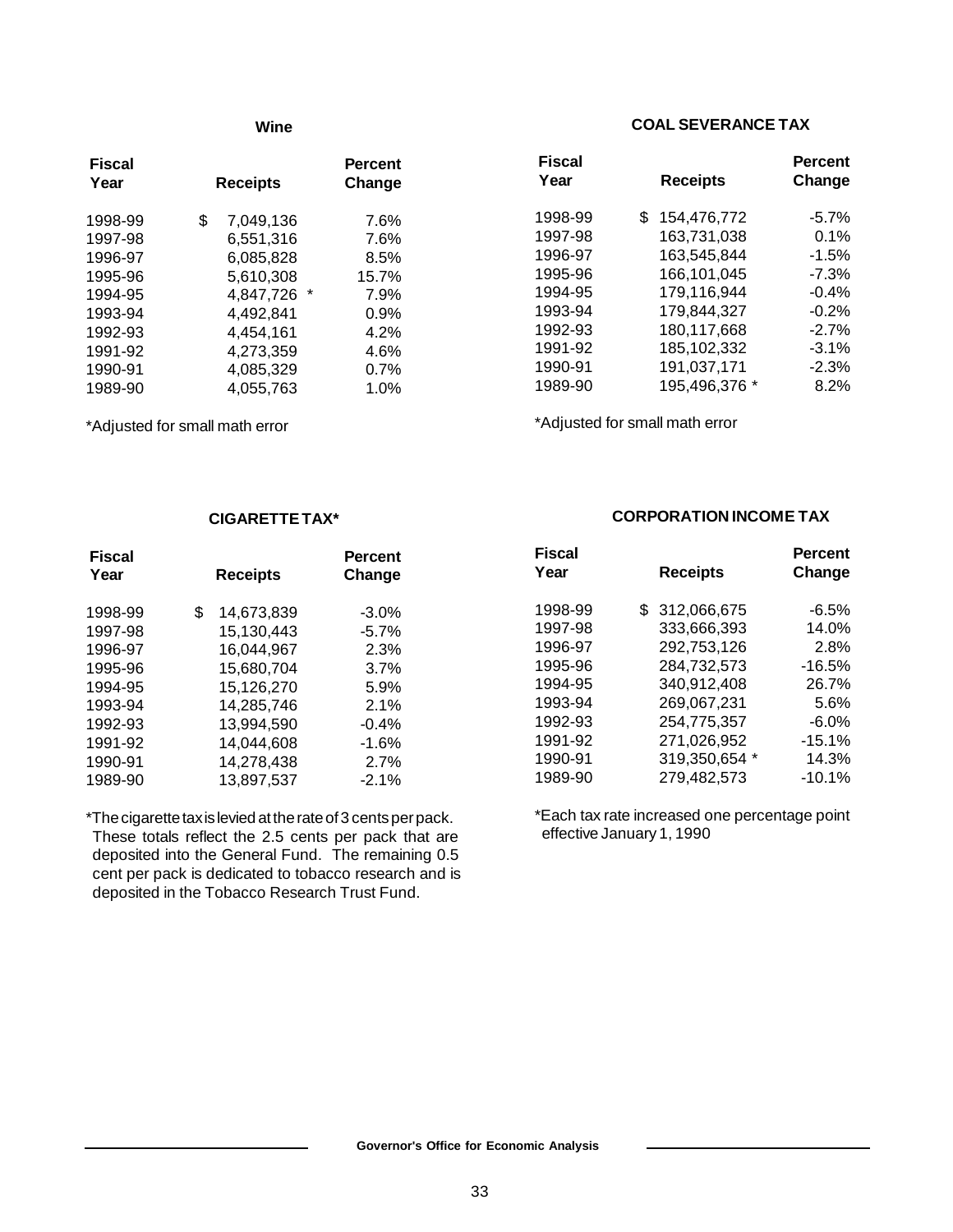#### **CORPORATION LICENSE TAX**

| <b>Fiscal</b><br>Year | <b>Receipts</b> | <b>Percent</b><br>Change |
|-----------------------|-----------------|--------------------------|
| 1998-99               | \$125,912,523   | 11.7%                    |
| 1997-98               | 112,763,161     | 4.9%                     |
| 1996-97               | 107,498,746     | 18.8%                    |
| 1995-96               | 90,515,183 **   | $-7.1%$                  |
| 1994-95               | 97,449,950 *    | 18.8%                    |
| 1993-94               | 82,031,324 *    | $-5.8%$                  |
| 1992-93               | 87,061,523      | 6.3%                     |
| 1991-92               | 81,926,247      | $0.3\%$                  |
| 1990-91               | 81,709,060      | 8.5%                     |
| 1989-90               | 75,328,093      | 8.7%                     |
|                       |                 |                          |

\* Adjusted for small math error.

\*\* Corrected for posting error.

#### **INDIVIDUAL INCOME TAX**

| <b>Fiscal</b><br>Year | <b>Receipts</b> | <b>Percent</b><br>Change |
|-----------------------|-----------------|--------------------------|
| 1998-99               | \$2,532,005,348 | 4.7%                     |
| 1997-98               | 2.418.144.438   | 9.7%                     |
| 1996-97               | 2,205,022,964   | 6.3%                     |
| 1995-96               | 2,074,572,167   | 5.6%                     |
| 1994-95               | 1,964,843,490   | 13.6%                    |
| 1993-94               | 1,729,182,293   | $-0.2\%$                 |
| 1992-93               | 1.733.415.059   | 3.3%                     |
| 1991-92               | 1,678,525,589   | $-0.9%$                  |
| 1990-91               | 1,693,338,659 * | 39.9%                    |
| 1989-90               | 1,210,284,972   | 8.9%                     |

\* Kentucky income tax law was amended to conform to the Internal Revenue Code in effect on December 31, 1989 and the deduction for federal income tax was repealed.

#### I**NHERITANCE AND ESTATE TAX**

| <b>Fiscal</b> |                  | <b>Percent</b> |
|---------------|------------------|----------------|
| Year          | <b>Receipts</b>  | Change         |
| 1998-99       | \$<br>81,483,083 | $-22.8%$       |
| 1997-98       | 105,538,130      | 10.8%          |
| 1996-97       | 95,287,282       | 17.0%          |
| 1995-96       | 81,441,427 *     | $2.4\%$        |
| 1994-95       | 79,511,634       | 4.4%           |
| 1993-94       | 76,135,351       | 7.3%           |
| 1992-93       | 70.965.470       | $-8.3\%$       |
| 1991-92       | 77,354,648       | 12.6%          |
| 1990-91       | 68,726,903       | 2.8%           |
| 1989-90       | 66,855,011       | 25.2%          |

\*Phase-in of Class A beneficiary exemption began July 1, 1995.

#### **INSURANCE PREMIUMS TAX Foreign Life Insurance Companies**

| <b>Fiscal</b><br>Year | <b>Receipts</b>  | <b>Percent</b><br>Change |
|-----------------------|------------------|--------------------------|
| 1998-99               | \$<br>33,085,292 | $-5.8%$                  |
| 1997-98               | 35,116,933       | 6.1%                     |
| 1996-97               | 33,086,032       | $-8.5%$                  |
| 1995-96               | 36,165,049       | 6.5%                     |
| 1994-95               | 33,966,941       | $-10.7%$                 |
| 1993-94               | 38,057,960       | 11.1%                    |
| 1992-93               | 34,268,972       | 1.7%                     |
| 1991-92               | 33,703,047       | 15.7%                    |
| 1990-91               | 29,130,844       | 1.7%                     |
| 1989-90               | 28,656,062       | $-1.8%$                  |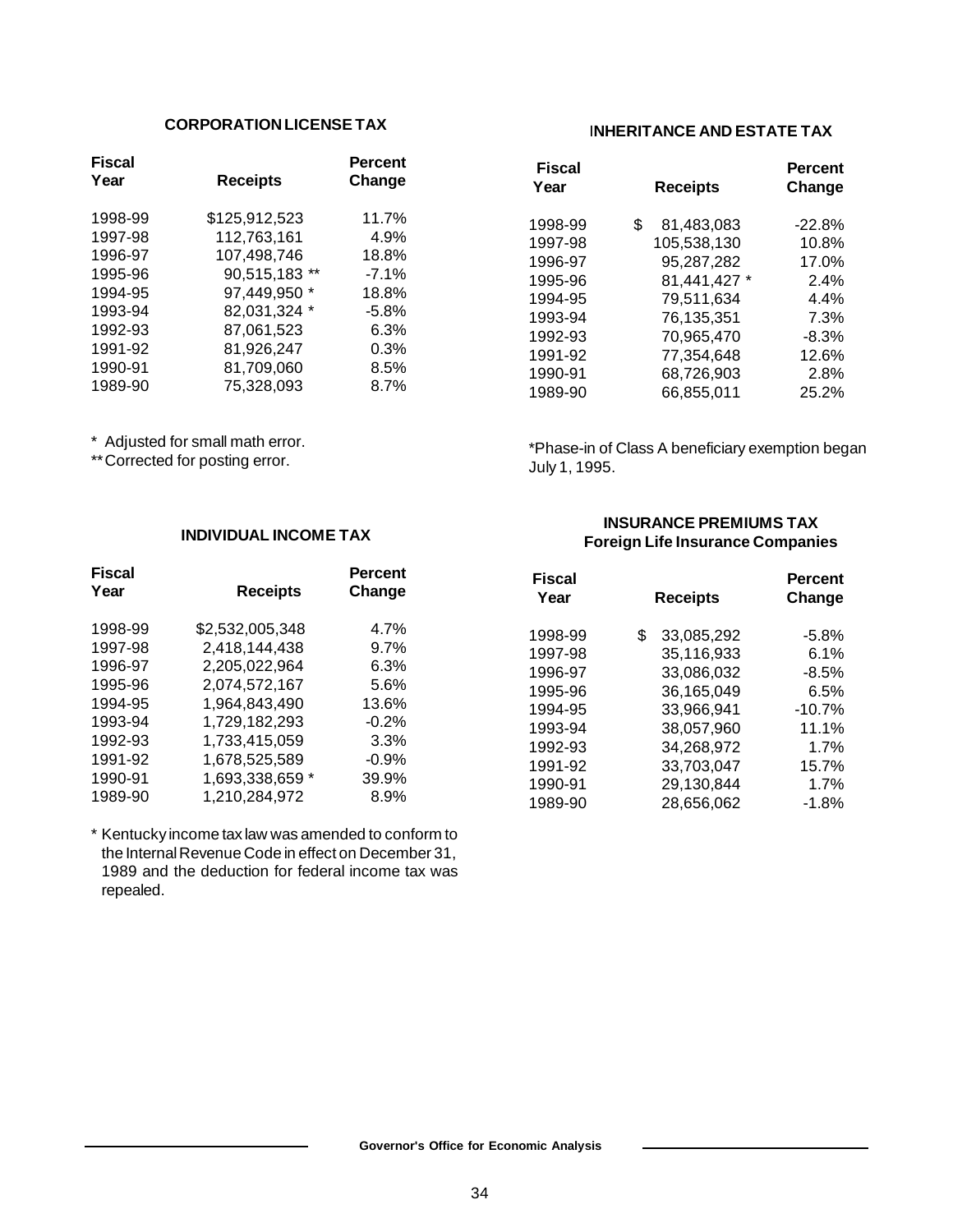#### **Insurance Companies Other than Life**

| <b>Fiscal</b> |                 | <b>Percent</b> |
|---------------|-----------------|----------------|
| Year          | <b>Receipts</b> | Change         |
| 1998-99       | \$54,431,503    | 3.5%           |
| 1997-98       | 52,600,230      | 4.5%           |
| 1996-97       | 50,318,931      | 3.4%           |
| 1995-96       | 48,687,419      | 7.0%           |
| 1994-95       | 45,515,163      | 6.5%           |
| 1993-94       | 42,720,970      | 5.1%           |
| 1992-93       | 40,631,761      | 2.1%           |
| 1991-92       | 39,781,751      | 3.3%           |
| 1990-91       | 38,529,132      | 9.6%           |
| 1989-90       | 35,164,266      | 0.0%           |

#### **MINERALS AND NATURAL GAS TAX**

| Fiscal  |                  | Percent  |
|---------|------------------|----------|
| Year    | <b>Receipts</b>  | Change   |
| 1998-99 | \$<br>18,954,883 | $-6.1%$  |
| 1997-98 | 20,192,086       | 0.7%     |
| 1996-97 | 20,051,609       | 15.4%    |
| 1995-96 | 17.378.785       | 17.6%    |
| 1994-95 | 14,783,614       | $-11.6%$ |
| 1993-94 | 16,718,727       | 8.1%     |
| 1992-93 | 15,463,902       | 18.0%    |
| 1991-92 | 13,105,878       | $-16.7%$ |
| 1990-91 | 15,733,934       | 12.1%    |
| 1989-90 | 14,032,659       | 2.9%     |

#### **LOTTERY RECEIPTS**

#### Fiscal **Percent Year Receipts Change** 1998-99 \$153,800,000 0.5% 1997-98 153,000,000 1.3% 1996-97 151,000,000 2.7% 1995-96 147,000,000 8.1% 1994-95 136,000,000 19.3% 1993-94 114,000,000 14.0% 1992-93 100,000,000 0.0% 1991-92 100,000,000 37.0% 1990-91 73,000,000 -18.9% 1989-90 90,000,000 \*  **Fiscal Percent Year Receipts Change** 1998-99 \$ 1,344,942 -37.0% 1997-98 2,135,211 -29.9% 1996-97 3,044,497 15.1% 1995-96 2,644,656 -5.0% 1994-95 2,784,562 3.2% 1993-94 2,697,560 -38.9% 1992-93 4,413,136 -7.2% 1991-92 4,756,184 -18.3% 1990-91 5,824,523 33.5% 1989-90 4,363,731 14.0%

\*The Kentucky Lottery Corporation began sales on April 4, 1989. All receipts were initially deposited into a trust account. During the first quarter of FY90 all funds were transferred to the General Fund.

#### **OIL PRODUCTION TAX**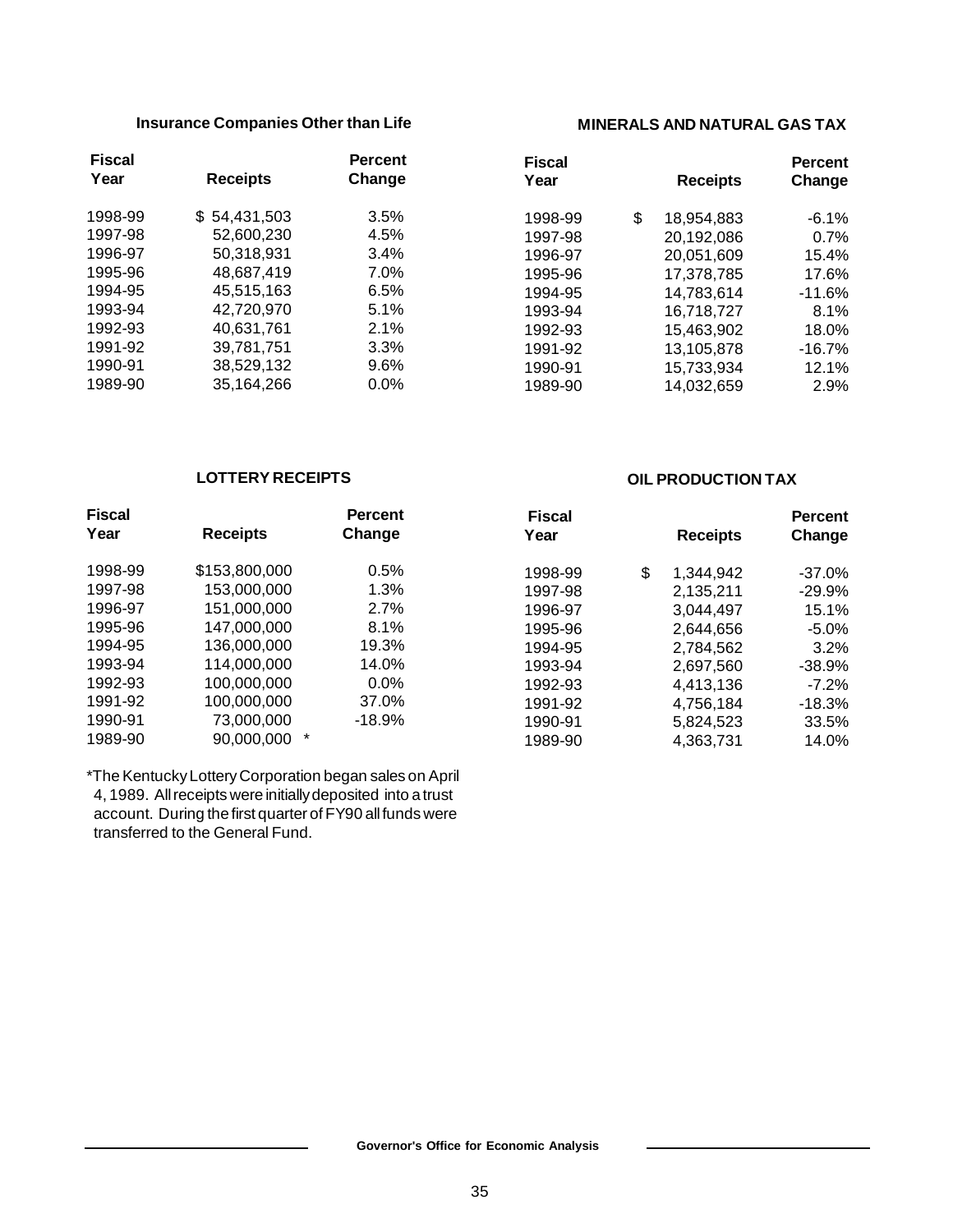#### **PARI-MUTUEL TAX**

| <b>Receipts</b> | <b>Percent</b><br>Change |
|-----------------|--------------------------|
| \$7,179,163     | 48.1%                    |
| 4,845,921       | $-18.0%$                 |
| 5,911,958       | $-17.3%$                 |
| 7,148,951       | $-1.5\%$                 |
| 7,256,986       | 18.3%                    |
| 6,134,317       | $-1.8%$                  |
| 6,247,368       | $-8.8%$                  |
| 6,852,421       | 6.5%                     |
| 6,435,598       | *<br>$-42.1%$            |
| 11,124,213      | 6.9%                     |
|                 |                          |

\*Tax rate and credit system were restructured, effectively reducing the amount of the pari-mutuel tax.

#### **TOTAL PROPERTY TAXES**

| <b>Fiscal</b> |                  | <b>Percent</b> |
|---------------|------------------|----------------|
| Year          | <b>Receipts</b>  | Change         |
|               |                  |                |
| 1998-99       | \$370,404,549    | 2.1%           |
| 1997-98       | 362,792,501      | $-12.6%$       |
| 1996-97       | 414.858.124      | 1.4%           |
| 1995-96       | 409,176,706      | 3.5%           |
| 1994-95       | 395,324,665      | 6.8%           |
| 1993-94       | 370,199,709      | 4.4%           |
| 1992-93       | 354,757,842      | 4.8%           |
| 1991-92       | 338.548.264      | 4.7%           |
| 1990-91       | *<br>323,373,594 | 6.6%           |
| 1989-90       | 303,346,266      | 7.6%           |

\*Adjusted for small math error.

#### **Property Taxes - Real Estate**

| <b>Fiscal</b> |                 | Percent |
|---------------|-----------------|---------|
| Year          | <b>Receipts</b> | Change  |
| 1998-99       | \$161,723,137   | 4.8%    |
| 1997-98       | 154,245,453     | $-9.3%$ |
| 1996-97       | 170,063,059 *   | 19.2%   |
| 1995-96       | 142,728,406     | 7.2%    |
| 1994-95       | 133,200,108     | 0.8%    |
| 1993-94       | 132,125,477     | 4.6%    |
| 1992-93       | 126,333,184     | 3.4%    |
| 1991-92       | 122,146,269     | 5.7%    |
| 1990-91       | 115,574,669     | 2.3%    |
| 1989-90       | 112,971,186     | 2.1%    |

\* Some tangible property tax receipts were erroneously credited to real property receipts accounts.

#### **Property Taxes - Tangible**

| <b>Fiscal</b> |                 | <b>Percent</b> |
|---------------|-----------------|----------------|
| Year          | <b>Receipts</b> | Change         |
| 1998-99       | \$125,564,658   | $-0.2%$        |
| 1997-98       | 125,753,465     | 0.9%           |
| 1996-97       | 124,637,468     | $-9.6%$        |
| 1995-96       | 137.812.773     | 20.8%          |
| 1994-95       | 114,122,717     | 9.2%           |
| 1993-94       | 104,501,822     | 10.8%          |
| 1992-93       | 94,346,047      | 4.5%           |
| 1991-92       | 90,281,298      | 7.3%           |
| 1990-91       | 84,110,969      | 7.5%           |
| 1989-90       | 78,212,759      | 18.9%          |

\*Some tangible property tax receipts were erroneously credited to real property receipts accounts.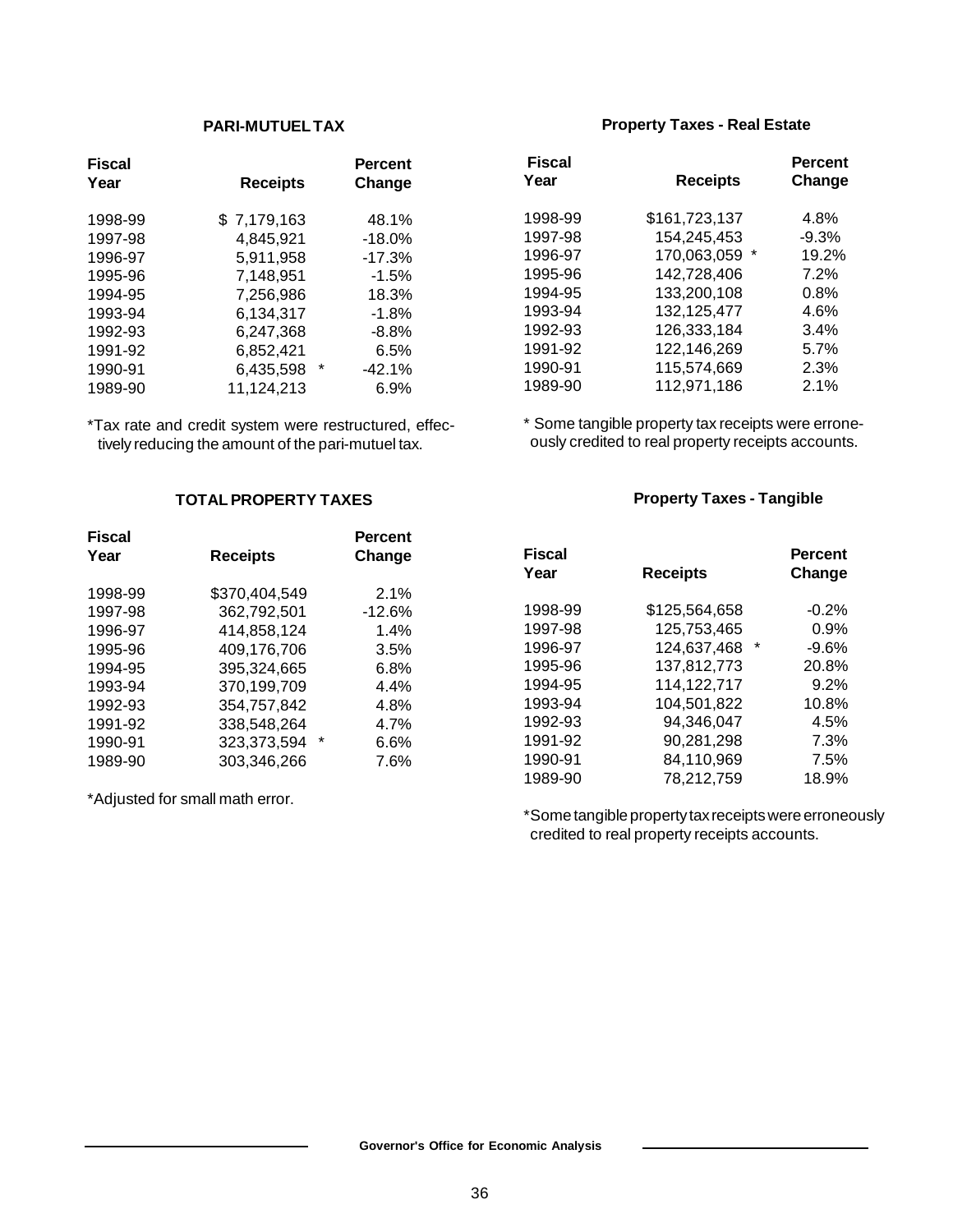#### **Property Taxes - Intangible**

| <b>Receipts</b> |              | <b>Percent</b><br>Change   |
|-----------------|--------------|----------------------------|
|                 |              | $-14.3%$                   |
|                 |              | $-54.7\%$                  |
|                 | 46,631,437 * | $-29.9%$                   |
|                 | 66,489,089   | $-20.4%$                   |
|                 | 83,479,482   | 7.9%                       |
|                 | 77,393,521   | $-0.5%$                    |
|                 | 77,751,342   | 11.1%                      |
|                 | 69,961,863   | $-2.0%$                    |
|                 | 71.415.874   | 12.9%                      |
|                 | 63.275.797   | 10.9%                      |
|                 | \$           | 18,103,920<br>21,129,328 * |

\*Shares of stock were exempted from property tax.

#### **SALES AND USE TAX**

| Fiscal<br>Year | <b>Receipts</b> | <b>Percent</b><br>Change |
|----------------|-----------------|--------------------------|
| 1998-99        | \$2,085,899,677 | 5.3%                     |
| 1997-98        | 1,981,297,580   | $5.2\%$                  |
| 1996-97        | 1,882,681,995   | 5.5%                     |
| 1995-96        | 1,783,881,316   | 6.2%                     |
| 1994-95        | 1,680,520,815   | 7.7%                     |
| 1993-94        | 1,560,085,519   | 6.7%                     |
| 1992-93        | 1,462,251,261   | 7.2%                     |
| 1991-92        | 1,363,690,026   | 5.2%                     |
| 1990-91        | 1,296,310,445 * | 19.4%                    |
| 1989-90        | 1.085.822.176   | 3.9%                     |

\* The tax rate was raised from 5 to 6 percent effective July 1, 1990.

#### **ROAD FUND STATISTICS**

#### **ROAD FUND TOTAL RECEIPTS\***

#### **ROAD FUND TOTAL TAX RECEIPTS**

| <b>Fiscal</b> |                      | <b>Percent</b> | <b>Fiscal</b> |                         | <b>Percent</b> |  |
|---------------|----------------------|----------------|---------------|-------------------------|----------------|--|
| Year          | <b>Receipts</b>      | Change         | Year          | <b>Receipts</b>         | Change         |  |
| 1998-99       | \$1,056,596,153      | 4.4%           | 1998-99       | \$1,013,091,830         | 5.4%           |  |
| 1997-98       | 1,011,789,675        | 5.4%           | 1997-98       | 961,522,616             | 4.5%           |  |
| 1996-97       | 960,183,780          | $2.2\%$        | 1996-97       | 919,796,955             | 2.3%           |  |
| 1995-96       | 939,910,490          | $4.4\%$        | 1995-96       | 899,036,284             | 3.5%           |  |
| 1994-95       | 900,619,387          | 4.4%           | 1994-95       | 868.711.393             | 3.8%           |  |
| 1993-94       | 862,826,425          | 5.2%           | 1993-94       | 836.526.817             | 5.5%           |  |
| 1992-93       | 820,411,480          | 4.9%           | 1992-93       | 792,914,736             | 6.9%           |  |
| 1991-92       | 781,808,152          | 2.1%           | 1991-92       | 741,489,481             | 3.3%           |  |
| 1990-91       | $***$<br>765,598,232 | $1.5\%$        | 1990-91       | $^\star$<br>717,692,214 | 0.1%           |  |
| 1989-90       | 754.484.154          | 3.5%           | 1989-90       | 717,013,358             | 2.7%           |  |

\* Does not include federal grants.

\*\* Motor vehicle usage tax rate was increased to 6 percent effective July 1, 1990.

#### \* Motor vehicle usage tax rate was increased to 6 percent effective July 1, 1990.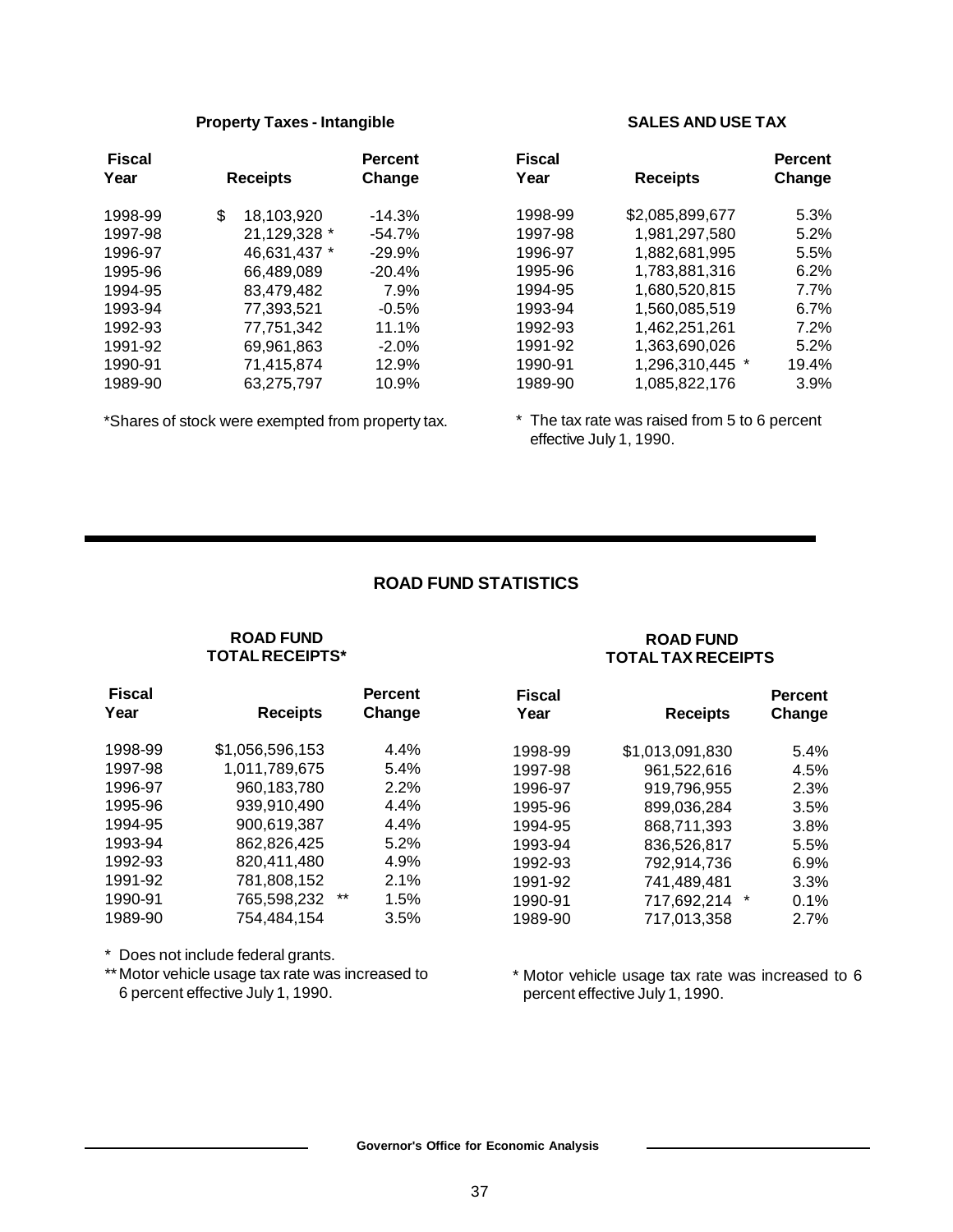#### **MOTOR FUELS TAXES Motor Fuels Normal**

| <b>Fiscal</b> |                 | <b>Percent</b> |
|---------------|-----------------|----------------|
| Year          | <b>Receipts</b> | Change         |
| 1998-99       | \$427,848,100   | $8.0\%$        |
| 1997-98       | 396,123,781     | 1.4%           |
| 1996-97       | 390,688,336     | 3.3%           |
| 1995-96       | 378,142,941     | 1.3%           |
| 1994-95       | 373,316,977     | 4.2%           |
| 1993-94       | 358,435,307     | 1.4%           |
| 1992-93       | 353,651,330     | 4.5%           |
| 1991-92       | 338,517,487     | 3.4%           |
| 1990-91       | 327,467,484     | $-2.7%$        |
| 1989-90       | 336,436,477     | 0.1%           |

#### **Motor Fuels Normal Use and Surtax**

| Fiscal<br>Year | <b>Receipts</b> | <b>Percent</b><br>Change |
|----------------|-----------------|--------------------------|
| 1998-99        | \$16,853,163    | $-3.6\%$                 |
| 1997-98        | 17.473.744      | 14.1%                    |
| 1996-97        | 15,316,702      | $-32.1%$                 |
| 1995-96        | 22,554,473      | $-2.2%$                  |
| 1994-95        | 23,052,951      | 7.7%                     |
| 1993-94        | 21,399,126      | 3.9%                     |
| 1992-93        | 20,591,812      | $-1.9%$                  |
| 1991-92        | 21.000.948      | $-6.0\%$                 |
| 1990-91        | 22,331,775      | $-2.7\%$                 |
| 1989-90        | 22.943.630      | 5.7%                     |

**MOTOR VEHICLE OPERATOR'S LICENSE**

#### **MOTOR VEHICLE REGISTRATIONS Passenger Car Registration**

| Fiscal  |                 | <b>Percent</b> |
|---------|-----------------|----------------|
| Year    | <b>Receipts</b> | Change         |
| 1998-99 | \$23,356,526    | $-1.1\%$       |
| 1997-98 | 23,604,679      | 1.4%           |
| 1996-97 | 23,276,395      | $-0.5%$        |
| 1995-96 | 23,389,132      | $0.0\%$        |
| 1994-95 | 23,398,303      | $-0.3%$        |
| 1993-94 | 23,473,690      | 1.7%           |
| 1992-93 | 23,083,164      | 0.8%           |
| 1991-92 | 22.893.363      | 1.6%           |
| 1990-91 | 22,528,562      | 0.1%           |
| 1989-90 | 22.504.662      | 3.5%           |

#### **MOTOR VEHICLE USAGE TAX**

| Fiscal<br>Year | <b>Receipts</b>  | <b>Percent</b><br>Change |
|----------------|------------------|--------------------------|
| 1998-99        | \$331,187,817    | 1.8%                     |
| 1997-98        | 325,308,554      | 6.7%                     |
| 1996-97        | 304,868,491      | 2.1%                     |
| 1995-96        | 298,585,859      | 5.2%                     |
| 1994-95        | 283,820,829      | 2.0%                     |
| 1993-94        | 278,157,347      | 19.1%                    |
| 1992-93        | 233,527,651      | 11.4%                    |
| 1991-92        | 209,619,192      | 2.2%                     |
| 1990-91        | *<br>205,055,084 | 5.8%                     |
| 1989-90        | 193,791,775      | 6.5%                     |

\*The tax rate was increased from 5 percent to 6 percent.

#### **MOTOR VEHICLE RENTAL USAGE TAX**

| <b>Fiscal</b> |                 | <b>Percent</b> | <b>Fiscal</b> |                  | <b>Percent</b> |
|---------------|-----------------|----------------|---------------|------------------|----------------|
| Year          | <b>Receipts</b> | Change         | Year          | <b>Receipts</b>  | Change         |
| 1998-99       | \$<br>5,400,685 | $3.0\%$        | 1998-99       | \$<br>44,465,916 | 7.3%           |
| 1997-98       | 5,241,595       | $-2.1\%$       | 1997-98       | 41,450,720       | 13.3%          |
| 1996-97       | 5,355,648       | 4.8%           | 1996-97       | 36,593,748       | 25.9%          |
| 1995-96       | 5,110,387       | $-1.2%$        | 1995-96       | 29,054,964       | 26.5%          |
| 1994-95       | 5,170,423       | $-3.5%$        | 1994-95       | 22,966,441       | 34.7%          |
| 1993-94       | 5,358,710       | 6.7%           | 1993-94       | 17,055,319       | 40.7%          |
| 1992-93       | 5,020,733       | $-3.8%$        | 1992-93       | 12,124,476       | 33.2%          |
| 1991-92       | 5,221,356       | 3.6%           | 1991-92       | 9,103,767        | 25.3%          |
| 1990-91       | 5,038,197       | $-6.0\%$       | 1990-91       | 7,264,932 *      | 11.5%          |
| 1989-90       | 5,361,189       | 0.7%           | 1989-90       | 6,517,199        | $-9.8%$        |

\*The tax rate was reduced from 8 percent to 5 percent.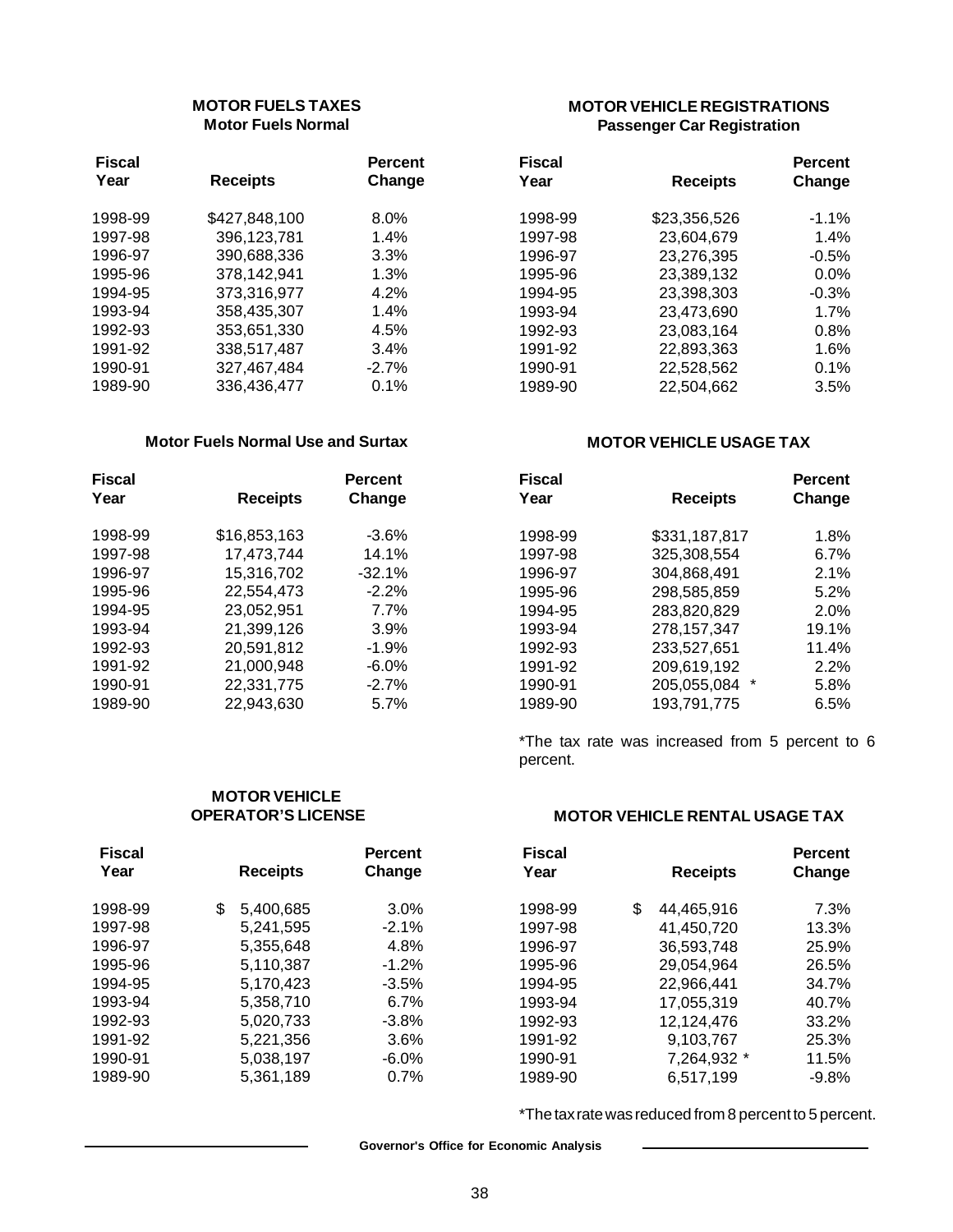### **Table of Contents**

| 1. |  |
|----|--|
| 2. |  |
|    |  |
|    |  |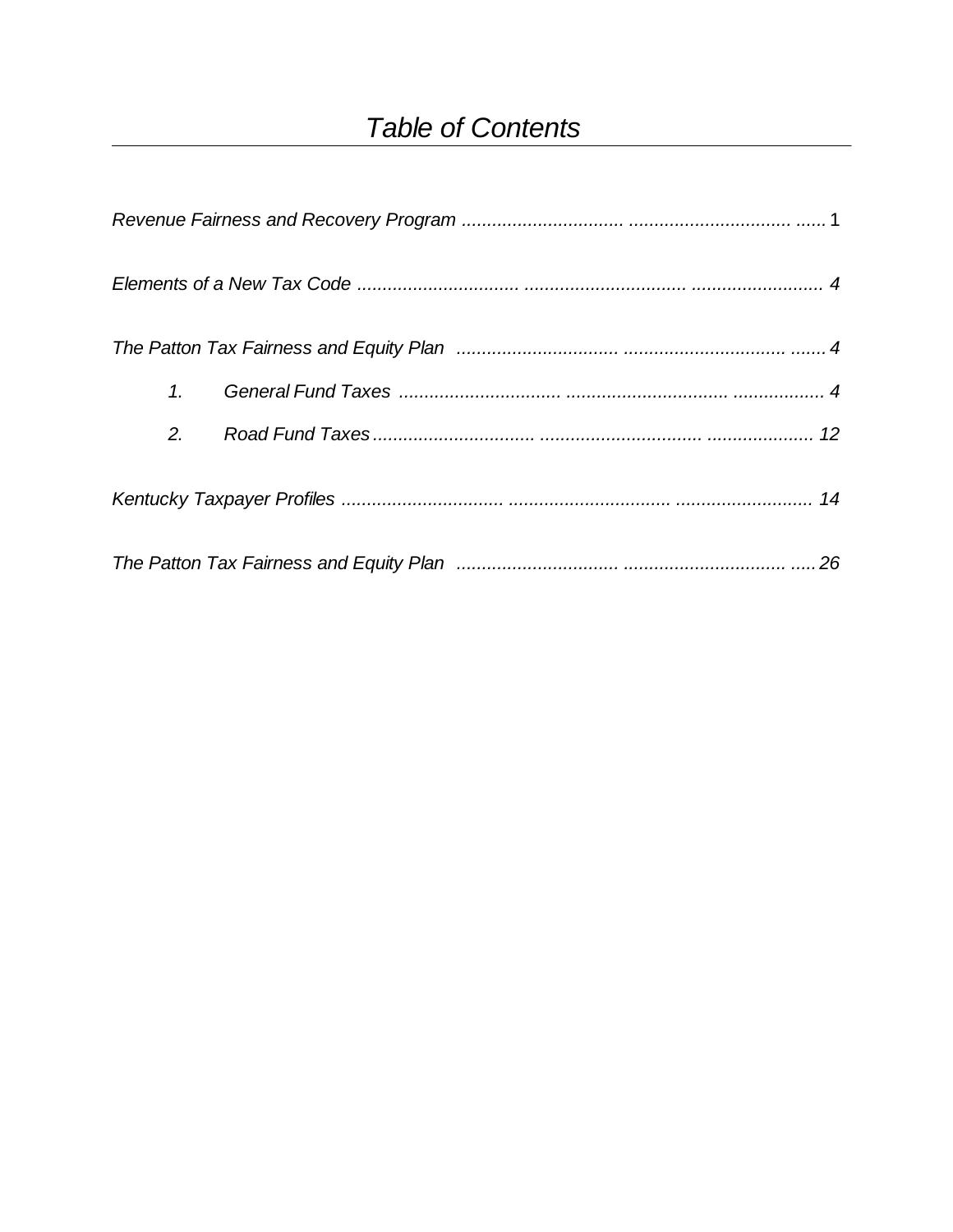#### **Revenue Fairness and Recovery Program**

Kentucky, like other states, is enjoying an unprecedented period of sustained economic growth. Economic expansion created 177,000 new jobs in Kentucky between 1995 and 1999. Over the same period the unemployment rate has averaged about 5 percent. Although economic growth indicators are positive, questions have arisen regarding the adequacy of the Commonwealth's tax structure to finance the investment in human and physical capital necessary to be competitive in the new knowledge-based economy while providing the public services desired by Kentucky's citizens. The fairness of Kentucky business taxes has also emerged as a major tax issue as e-commerce and deregulation of key industries have evolved as significant "new economy" issues. At the same time, recent studies by the Barents Group and articles in the Wall Street Journal are raising serious questions regarding the fairness of Kentucky's individual income tax structure. Such studies indicate that Kentucky's personal income tax burden is particularly onerous for lower income groups— those left behind in the new economy.

In the emerging economy, growth in the service and knowledge based "high tech" sectors will overtake growth in traditional manufacturing and resource industries such as agriculture and mining. The Milken Institute reported in 1999 that "since the 1990-91 recession, growth in the high-tech sector has been four times as large as growth in the aggregate economy."

The high tech economy growth impact is enhanced by the increased use of technology by all sectors of our economy. Along with other impacts, the increased use of technology has changed the nature and character of economic transactions. The explosive growth of Internet sales, both business to business and business to consumer, is now beginning to erode the sales tax base of the states, including Kentucky. The inability of states to require remote vendors to collect sales and use tax on behalf of their Kentucky customers coupled with the difficulty associated with collecting the tax directly from individual consumers poses a serious challenge to Kentucky's general fund revenue base, of which the sales tax represents about 34 percent.

While Kentucky's sales tax base is a major concern, the emergence of ecommerce as an alternative to traditional retail sales places Kentucky's Main Street retail industry at a competitive disadvantage. For example, online holiday sales in the United States for 1999 jumped by 300 percent over 1998 for a total of \$10-11 billion. If Kentucky's typical percentage of these sales is 1.5 percent , then it stands to reason that the state may have lost \$9-10 million in 1999 sales tax revenue on these sales alone. Coupled with the loss of use tax on catalog sales, the figure is even more staggering. The following table illustrates the amount of tax lost due to the prevalence of mail order and internet sales.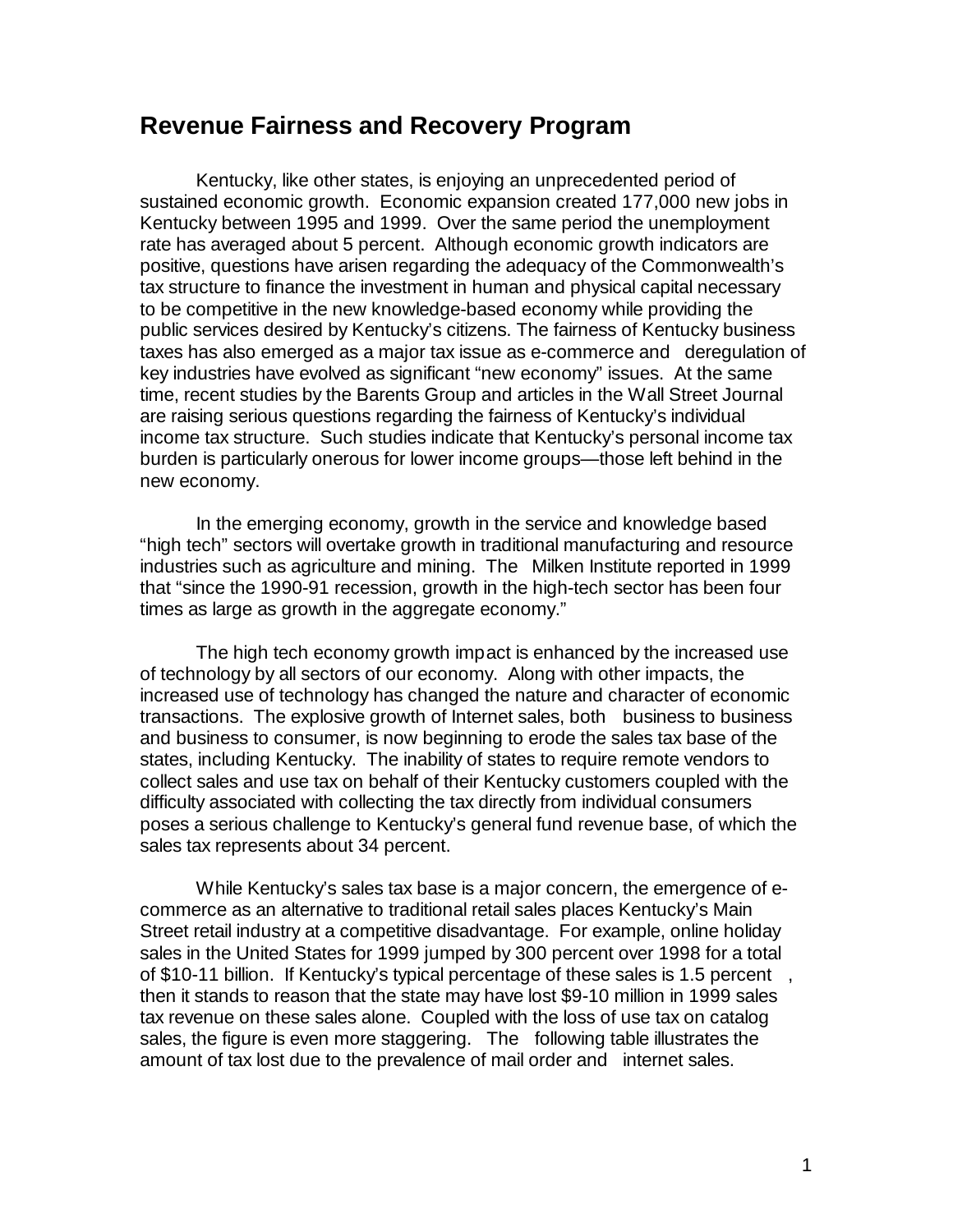| Estimating the Amount of Sales and Use Tax Owed from Mail Order<br><b>Consumer Purchases in Kentucky, 1998-2003</b> |                                   |    |              |                |                      |    |                    |
|---------------------------------------------------------------------------------------------------------------------|-----------------------------------|----|--------------|----------------|----------------------|----|--------------------|
|                                                                                                                     | <b>Tax Owed on Internet Sales</b> |    |              |                |                      |    |                    |
| Year                                                                                                                | Tax Owed on                       |    | Low Growth   |                | <b>Medium Growth</b> |    | <b>High Growth</b> |
|                                                                                                                     | <b>Mail Order</b>                 |    | Scenario     |                | Scenario             |    | Scenario           |
|                                                                                                                     | Sales (non-                       |    |              |                |                      |    |                    |
|                                                                                                                     | Internet)                         |    |              |                |                      |    |                    |
| 1998                                                                                                                | \$<br>87,478,622                  | \$ | 226,910      | \$             | 1,359,217            | \$ | 3,076,304          |
| 1999                                                                                                                | 91,598,062<br>\$                  | \$ | 463,269      | \$             | 3,151,893            | \$ | 6,809,152          |
| 2000                                                                                                                | 95,932,360<br>\$                  | \$ | 831,831      | \$             | 5,950,184            | \$ | 11,803,138         |
| 2001                                                                                                                | \$100,442,989                     | \$ | 1,327,788    | $\mathfrak{L}$ | 9,646,615            | \$ | 19,182,222         |
| 2002                                                                                                                | \$105,188,362                     | \$ | 1,987,288 \$ |                | 14,494,097           | \$ | 30,175,349         |
| 2003                                                                                                                | \$110,154,011                     | \$ | 2,590,868    | \$             | 21,157,896           | \$ | 48,347,302         |
|                                                                                                                     |                                   |    |              |                |                      |    |                    |
| Source: Long Term Policy Research Center, Collecting Taxes in the                                                   |                                   |    |              |                |                      |    |                    |
| Cyberage, Frankfort, Kentucky, 1999, page xv.                                                                       |                                   |    |              |                |                      |    |                    |

The Congressional moratorium on the imposition of additional taxes on the e-commerce industry is an additional concern of state revenue policy makers, and essentially threatens the states' ability to control their own destiny. The moratorium was extended to permit Congress an opportunity to establish guidelines for e-commerce tax policy. To drive the policy development process, Congress established the Advisory Commission on Electronic Commerce. Proposals being discussed include a permanent ban on e-commerce taxation broadening the powers of state and local governments to require the collection of tax on such transactions, and the creation of a national sales tax coupled with a new version of revenue sharing. The apparent lack of consensus of the Advisory Commission suggests a stalemate which is prompting a "go it alone" policy for the states. In this environment, Kentucky must forge a tax policy for the future that recognizes the potential loss of sales and use tax revenue and aligns Kentucky's policy with the changing economy in the most equitable manner possible.

While the tax policy implications of the high tech and e-commerce industries are just emerging, Kentucky policy makers have realized, for more than a decade, that a fundamental shift is occurring nationally and in Kentucky from the consumption of goods to the consumption of services. This structural shift in the economy has great implications for Kentucky's sales tax revenue base. Like most other states, Kentucky's sales tax base has focused on the taxation of goods rather than services. As a consequence, Kentucky's long term sales tax base will continue to deteriorate as more of Kentucky's consumer dollar is spent on non-taxed services rather than on taxed goods.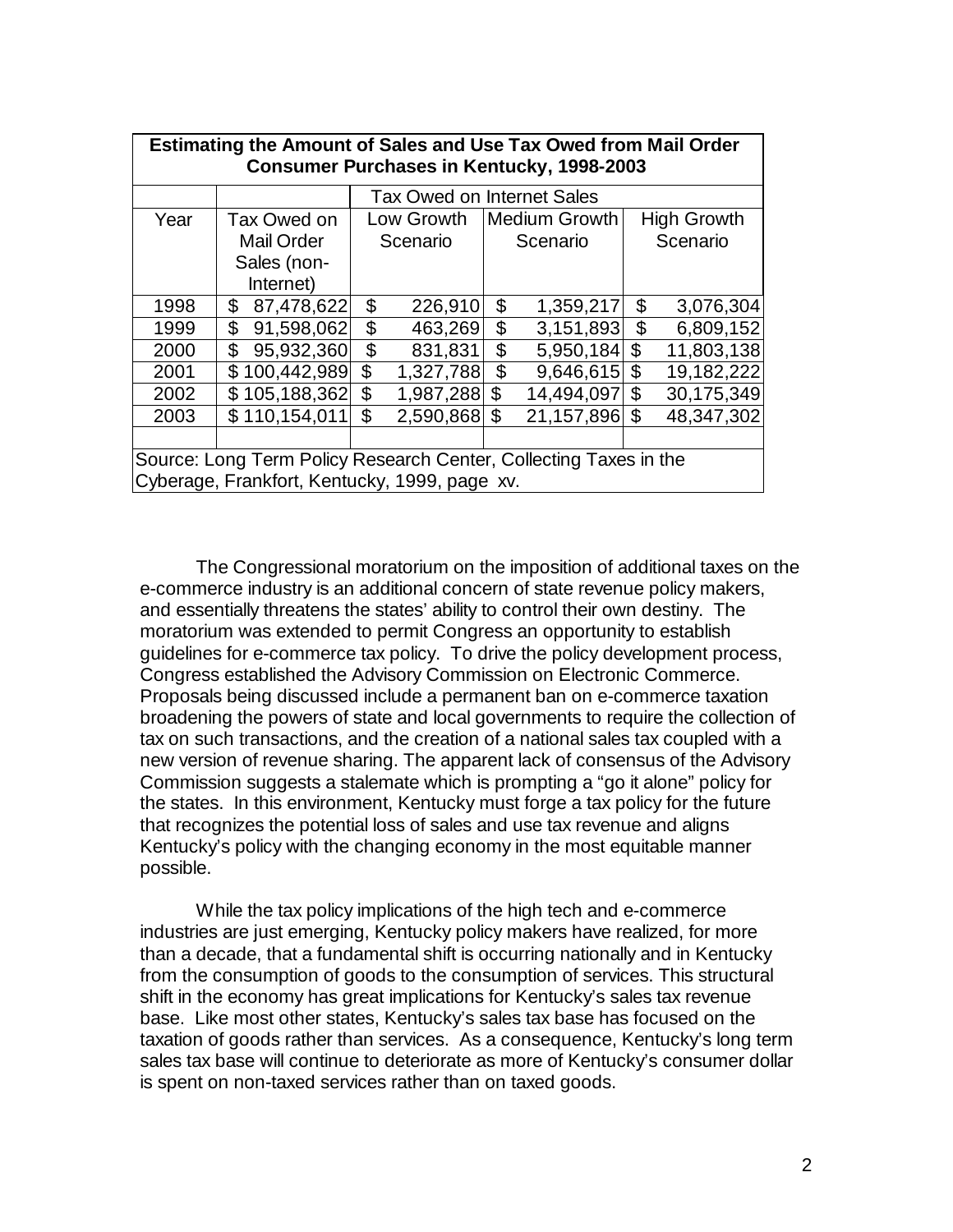Kentucky's sales tax base was established in an era when manufacturing was the focus and the sale of goods through a Main Street retailer was predominant. Enacted in the 1960s, Kentucky's sales tax structure reflects a time when citizens lived, worked and shopped in the same community. A tax policy that focused on taxing products was easy to administer and sufficient to raise the revenues needed to support government services. Today, Kentucky's economy is much more "open" and purchases are made in a national/international rather than a regional market.

While the changing structure of the economy and electronic commerce pose significant tax policy issues to the maintenance of a fair and adequate tax system, deregulation of major industry groups, particularly the communications industry, present additional concerns. As deregulation occurs, out-of-state providers of communications services such as direct broadcasting firms (satellite) have entered and are prospering in the Kentucky communications market without taxation. Their current tax status provides an unfair advantage compared to instate providers of similar services such as the cable industry. The failure to impose fair taxes on such service providers fosters an additional revenue base leakage for the state of Kentucky and its local governments. The revenue loss will grow as wireless communication grows and as more consumers acquire satellite dishes to replace cable television services— a shift that will increase in today's unlevel playing field environment. A tax policy for the new century must consider this issue and insure a fair, level playing field for all communication service providers.

While the nature of the emerging new economy must be considered in the design of an adequate and fair business tax structure, it is imperative to consider how changes in our economy are affecting the "fairness" of our individual income tax structure as well. The Barents Group reported, in a 1999 study, entitled "Comparative Analysis of Kentucky's Tax Structure" that Kentucky has the highest personal income tax burden among its competitor states. While some of the burden is mitigated by lower taxes in other areas, Kentucky clearly has a personal income tax structure that places an undue burden on those least able to pay. The Barents study is reinforced by other studies including the Center on Budget and Policy Priorities which cited Kentucky as one of the state's which imposes a higher than average income tax burden on its lower income households.

Kentucky's personal income tax structure, like its sales tax, was enacted in an earlier era. The current graduated rate structure ranging from 2 percent to 6 percent was mildly progressive when established in 1950. As incomes have risen over the past 50 years, the Kentucky tax code has lost its progressivity. As a result, Kentuckians who have the least ability to benefit from the new economy are subjected to income taxes which inhibit their ability to acquire the skills needed for employment in the new high tech, high wage industries or to provide basic necessities for their families. Kentucky's personal income tax code must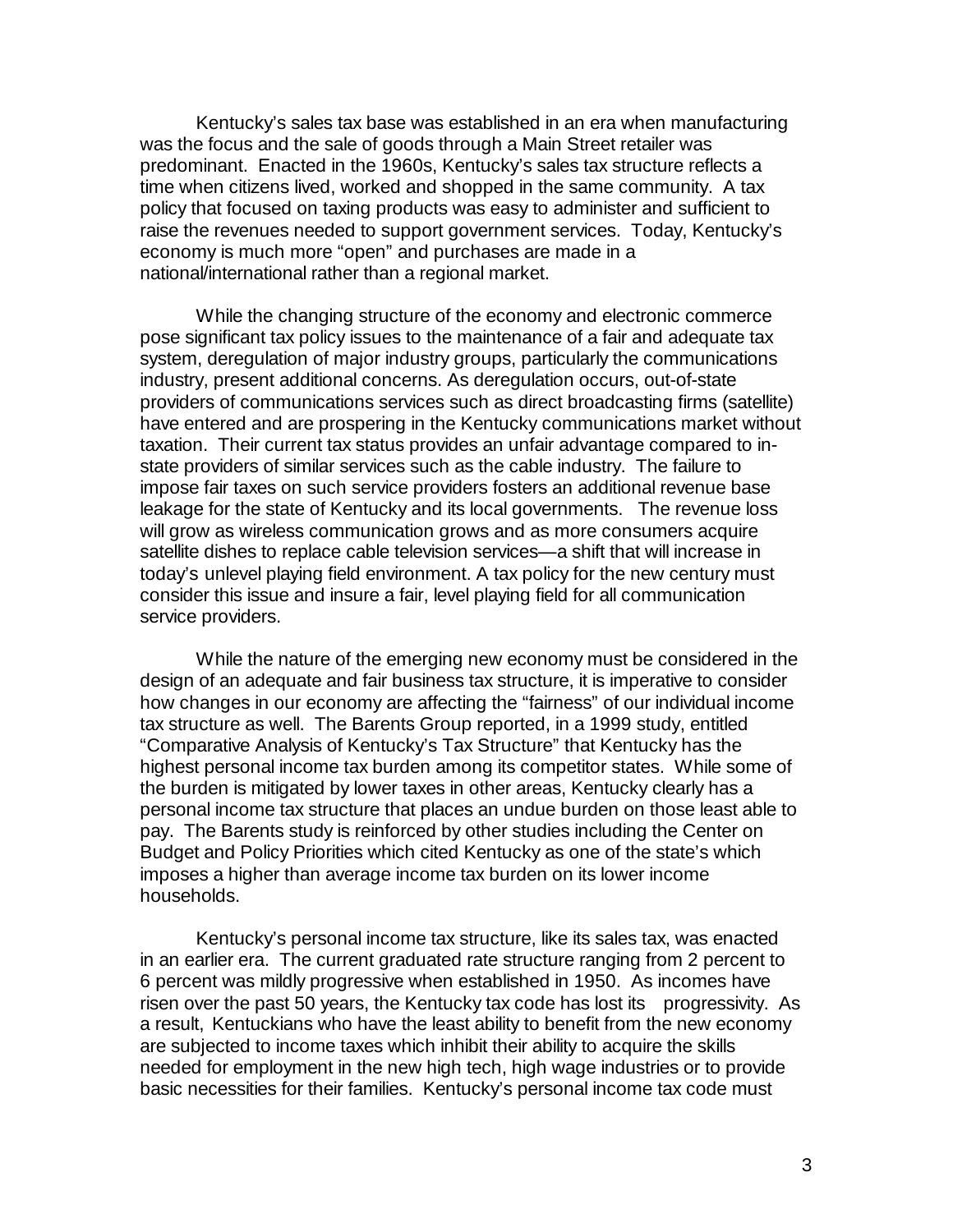be changed to enhance its fairness and reduce the burden for lower income Kentucky families.

#### **Elements of a New Tax Code**

A tax code for the new century must be:

- *fair and equitable* for its citizens and businesses
- *simple* for taxpayers to understand and comply with
- *competitive* with other states for attracting and retaining business and industry
- *adequate* to finance 1) an excellent, world-class system of education and life long learning, 2) the human services which a progressive society demands for its less fortunate citizens 3) the safety of our citizens, and 4) the infrastructure and services necessary to grow our economy

As stated above, indications are that the current tax structure is not capable of sustaining an adequate level of state revenue. Therefore, it is appropriate to implement a revitalized tax structure which addresses these issues and complies with the sound tax principles of fairness, simplicity, competitiveness and adequacy.

#### **The Patton Tax Fairness and Equity Plan**

- **1. General Fund Taxes:**
	- **Modernize Kentucky's Individual Income Tax** (Effective January 1, 2001)

The Changes: Kentucky's personal income tax code will be modified to enhance the fairness and equity of how individuals and households are taxed. The following changes will occur:

#### A. *Adopt Federal Personal Standard Deduction and Personal Exemption:*

Kentucky will adopt the annually revised federal personal exemption of \$2,800 and standard deductions (based upon federal filing status) of \$3,675, \$4,400, \$6,450, and \$7,350; and a single tax rate of six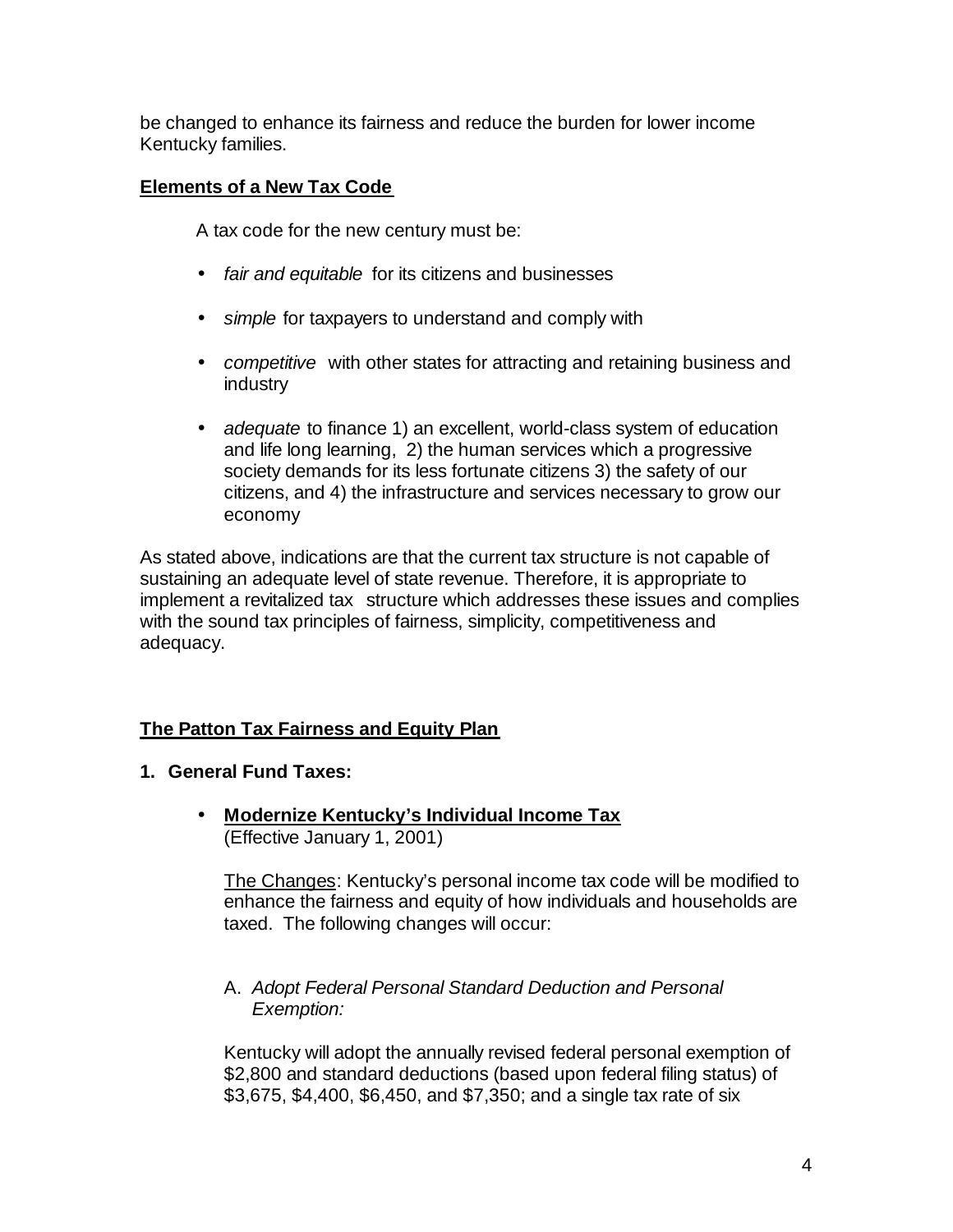percent (6 percent). The current Kentucky personal tax credit of \$20, low income tax credit and graduated rate brackets will be eliminated. This change will increase the progressivity of the tax code and establish a much fairer Kentucky personal income tax structure that eliminates tax for families and reduces tax for single filers at poverty level. Approximately two-thirds of Kentucky household's would experience a reduction in their personal income tax burden. This change will raise the income level at which individuals must file a return to the level established for filing a federal return. Kentuckians will no longer have to file a Kentucky return unless they are required to file a federal return.

#### A. *Maintain Current Kentucky Itemized Deductions:*

Current Kentucky itemized deductions will be maintained unless subject to alternative tax. No changes will be made to itemized deductions such as home mortgage interest, charitable deductions and the like.

#### B. *Establish a Kentucky Alternative Tax:*

In order to enhance the equity of Kentucky's personal income tax, a Kentucky alternative tax will be calculated for 2 percent of Kentucky's taxpayers. This will increase the tax only on those who can most afford it.

FY01: \$(25M) FY02: \$(54.8M)

#### **Results of Personal Income Tax Fairness Initiative :**

With these changes in the personal income tax, the incidence of Kentucky's personal income tax will change as follows:

- A. *A Reduction in Number of Taxable Returns :* Approximately 200,000 Kentuckians who currently file Kentucky tax returns would no longer owe Kentucky income tax.
- B. *Kentucky Personal Income Taxes Will Be Reduced for nearly 2/3 of Kentucky's Tax Filers:* 1.11 million tax filers will have their Kentucky personal income taxes reduced.
- C. *Kentucky's Income Tax Structure Will Be More Competitive:* According to a Barents' Group review, Kentucky's personal income tax structure will compare more favorably with our surrounding states.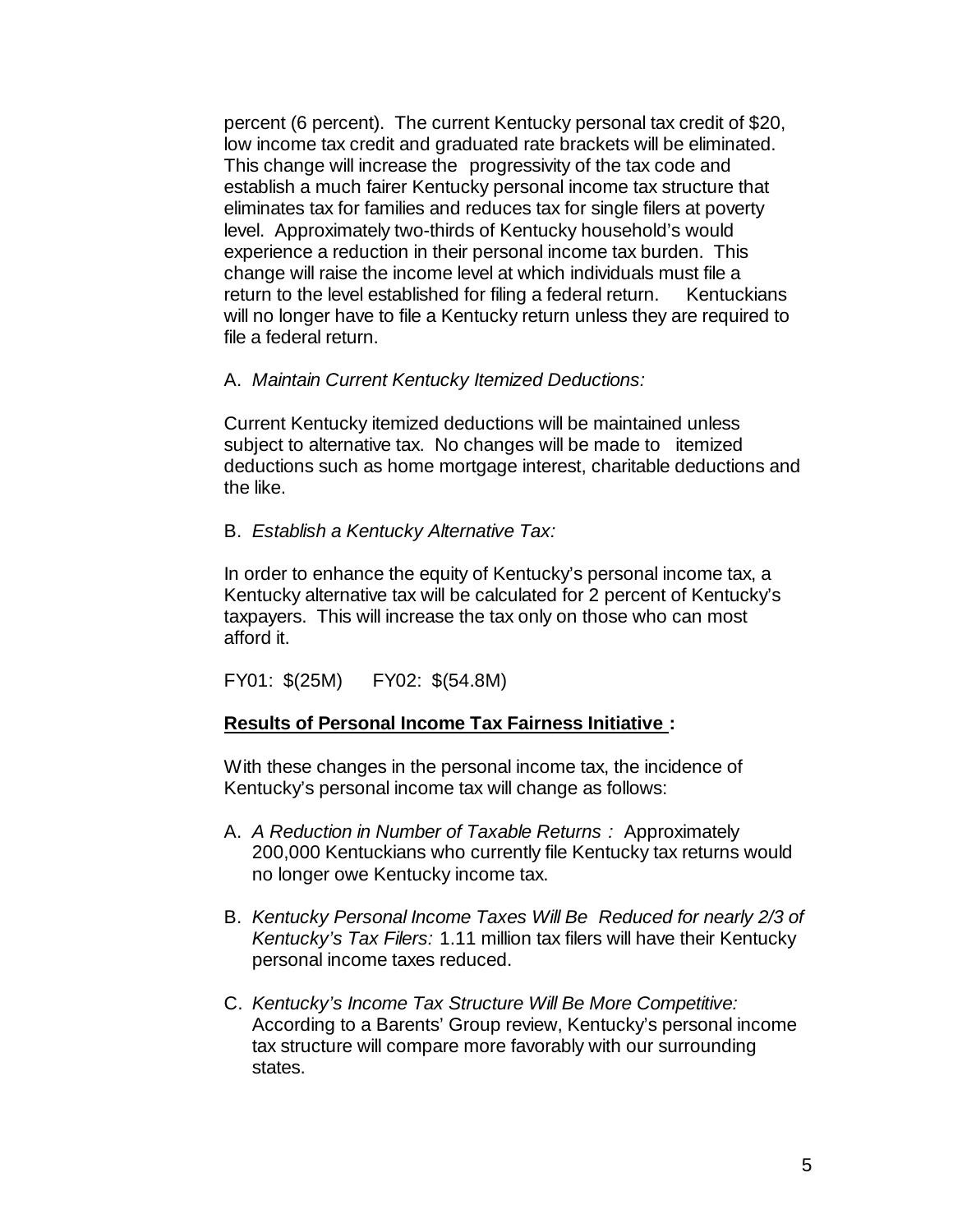A. *Kentucky's Income Tax Structure Will Be More Progressive:* The chart below displays the more progressive incidence of the Kentucky personal income tax after the enactment of the proposed personal income tax changes. Kentucky taxpayers, on average, below \$75,000 federal AGI would pay less personal income taxes after enactment of the proposed changes while, on average, those above \$100,000 would pay more.

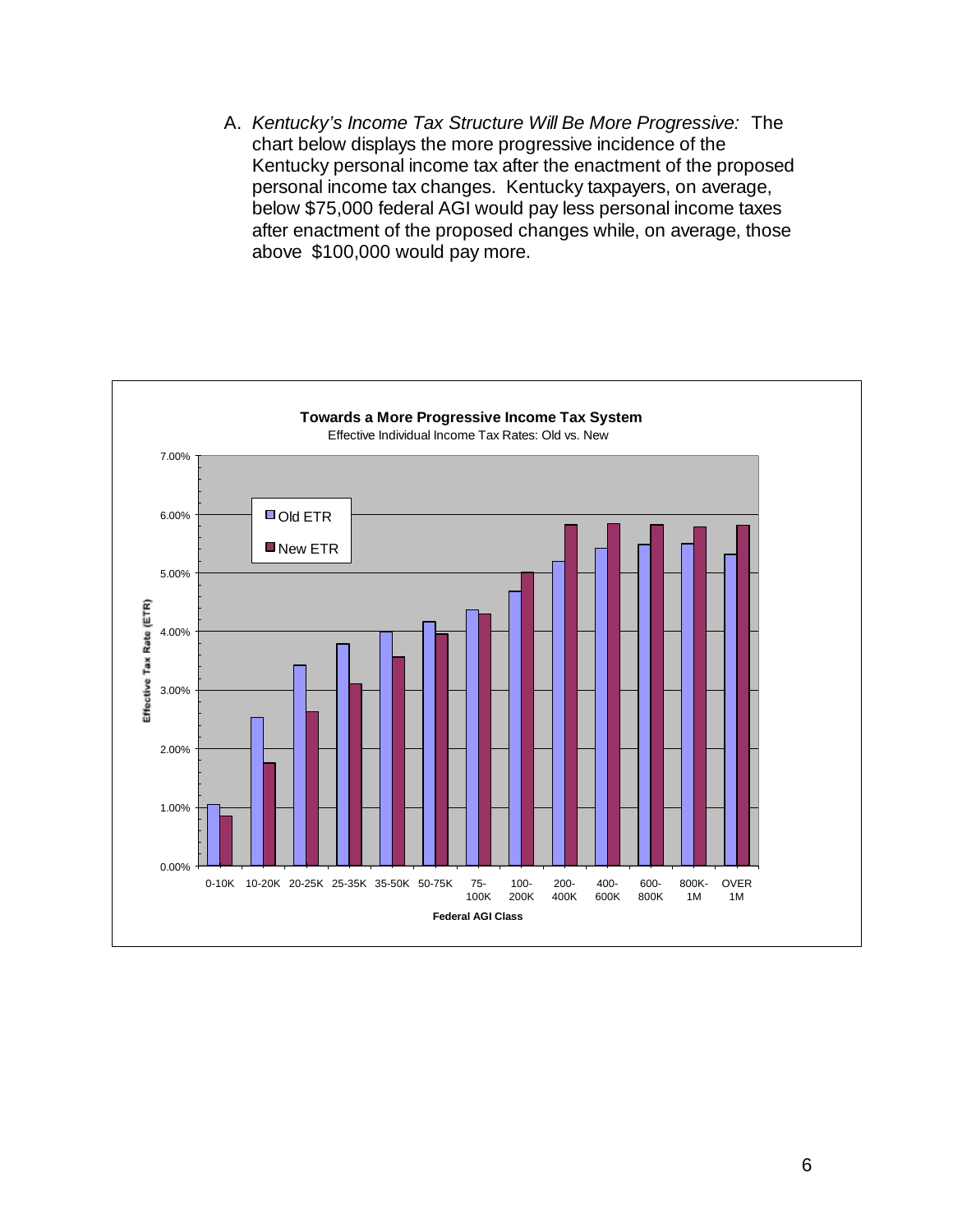• **Change the Definition of Nexus for Firms Doing Business and Availing Themselves of Kentucky's Marketplace** (Effective July 1, 2000)

Nexus for Corporation Income and License Tax Currently, Kentucky applies a "physical presence" standard for determining when a corporation or business is subject to Kentucky income and license tax laws. It is the only state that applies this narrow nexus standard. In the new economy where cross-state transactions are commonplace and firms freely do business across state boundaries, the current nexus standard places Kentucky at a serious disadvantage. Enactment of a "doing business" standard will make Kentucky's business filing and taxpaying standard more equitable and consistent with standards of other states, and place our domestic companies on a level playing field with their out-of-state competitors.

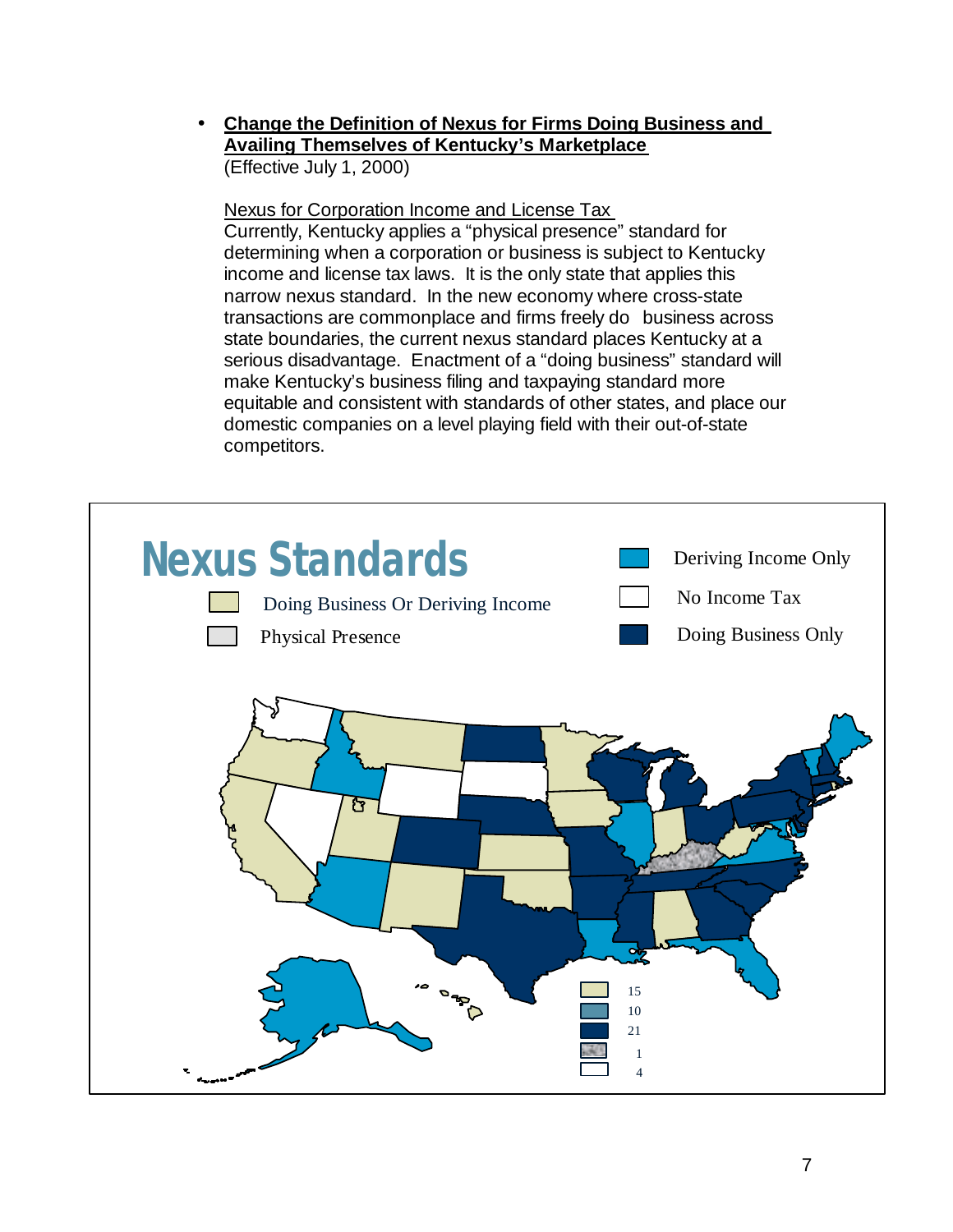Nexus for Sales and Use Tax

Require out-of-state businesses to collect Kentucky sales and use tax on behalf of their customers when they avail themselves of Kentucky's marketplace by directing sales activities into the state through representatives or related entities with physical presence here such as retail stores or distribution centers. The change will level the playing field for our Main Street retailers. The sales tax base, which would otherwise diminish, can be preserved.

Impact for Nexus Proposals FY01: \$0.5M FY02: \$1M

• **Include Limited Liability Corporations ( LLC's) and Limited Liability Partnerships (LLP's) in Corporate License Tax** (Effective July 1, 2000)

This proposal will close a loophole in the corporation license tax before further legal exploitation occurs and will ensure that all business entities with corporate characteristics are taxed equally for the privilege of doing business in Kentucky regardless of their formal business structure. The Tennessee legislature recently enacted a similar provision.

FY01: - FY02: \$2.5M

• **Extend the Favorable Calculation for Domestic Holding Companies to Out-of-State Holding Companies** (Effective July 1, 2000)

This proposal will eliminate a domestic preference in the corporation license tax and preserve the favorable calculation for domestic companies that have made large investments of capital in Kentucky. It may encourage out-of-state companies that are doing business here to increase their capital investment in Kentucky.

FY01: - FY02: \$(4.2M)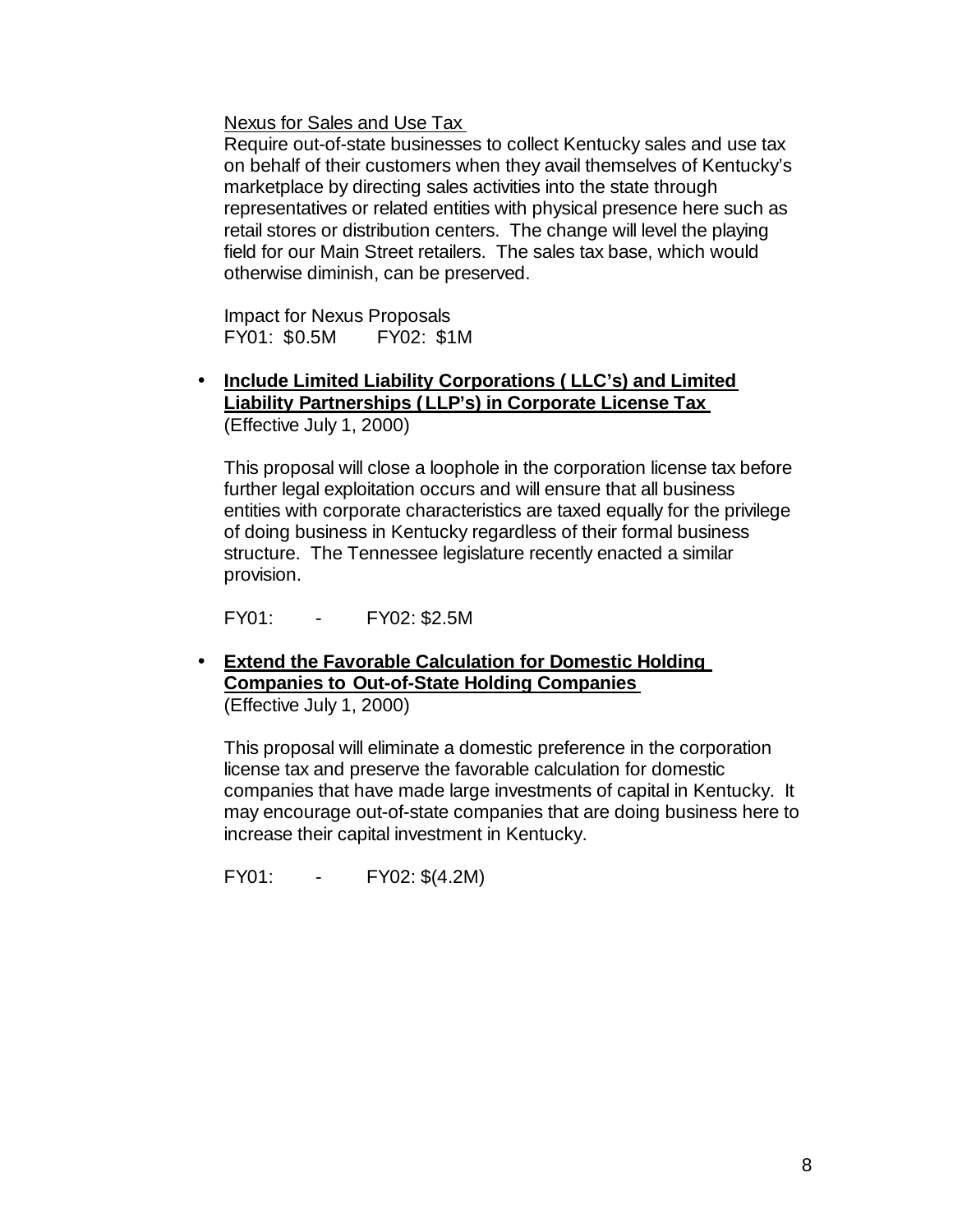• **Revise Rate Setting Procedures for State Property Tax Rate** (Effective January 1, 2000)

The state real property tax rate has been reduced by over 50 percent during the last 20 years. Mirroring the rate setting procedure used by cities, counties and school districts will give the state the benefit of new property when first added to the tax roll, thus slowing the decline in the state rate, and adding diversity to the General Fund. This would allow growth in the real property tax base to correspond to growth in the economy. The owner of a typical residential home in Kentucky, valued at \$90,100, would pay \$4.51 more in property taxes in the year 2000.

FY01: \$6.5M FY02: \$11.3M

#### • **Rescind Non-Revenue Producing Tangible Personal Property Taxes**

(Effective January 1, 2001)

Passage of Constitutional Amendment 2 in 1998 has made it possible to simplify property tax administration and compliance by eliminating the state taxation of certain categories of tangible personal property. To rescind the tax on non-productive tangible personal property is consistent with past legislative intent since the rates of either  $1/10 \notin \sigma$ 1  $\frac{1}{2}$  ¢ per \$100 of assessed value amounts to a de facto exemption from state taxation. Enactment of this provision will not affect local taxation of this property.

FY01: minimal FY02: minimal

#### • **Phase Out the State Property Tax on Motor Vehicles and Motorboats**

(Effective January 1, 2001)

The overwhelming passage of Constitutional Amendment 2 in 1998 allows the General Assembly to exempt tangible personal property such as motor vehicles from property tax. This tax has long been the source of complaints from taxpayers that the tax is unfair and burdensome on individuals who need transportation in order to work. The citizens of the Commonwealth expect relief from the property tax on motor vehicles.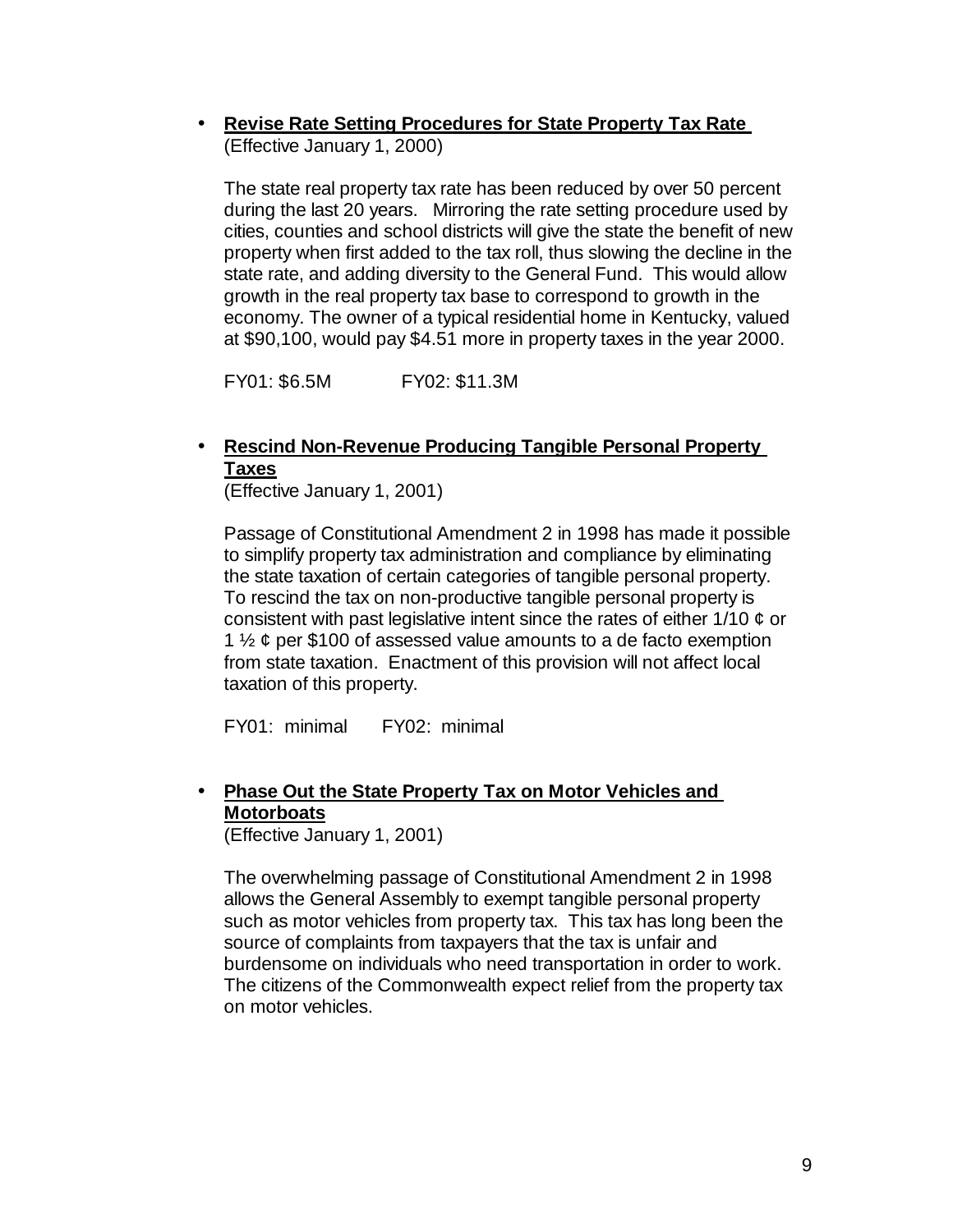The state property tax on motor vehicles and motorboats will be phased out over 3 years. Currently, Kentucky is one of only four states which impose both a state and local property tax on motor vehicles. This exemption would align Kentucky's taxation of motor vehicles with other states and effectively relieve Kentucky individuals from taxes on their personal property. Local government will retain its ability to tax motor vehicles and motor boats.

FY01: \$(14.7M) FY02: \$(41.9M)

#### • **Broaden the Sales Tax to Repair and Installation Labor Associated with Personal Property**

(Effective July 1, 2000)

In recognition of the shift in the economy from the sale of property to the sale of services, this change will tax the charge for the service associated with the repair of installation of taxable tangible property. This proposal will also impose a sales tax on labor to install or repair tangible personal property whether or not any tangible personal property is transferred with the charge for these services. Examples of selected services to be taxed are:

- **EXEC** Labor to repair or replace brakes on a motor vehicle.
- **EXEC** Labor to reupholster a piece of furniture.
- Charges for extended warranty contracts as future labor charges for repair or maintenance of tangible personal property.
- Charges to install computer modems, sound cards, etc.
- Charges to install vehicle accessories such as utility or dump beds, bed liners, auxiliary fuel tanks, etc.

This proposal does not extend sales tax to labor for the repair of homes or business real property or to labor charges made to exempt entities such as schools, churches or governmental organizations.

Three contiguous states, Ohio, Tennessee and West Virginia, not only apply tax on installation and repair labor, but on a much broader range of services as well. The expansion of the sales tax base to include these services will increase the responsiveness of the tax to increases in personal income. This greater "elasticity" arises because the tax will be able to capture growth sources.

FY01: \$165M FY02: \$188.1M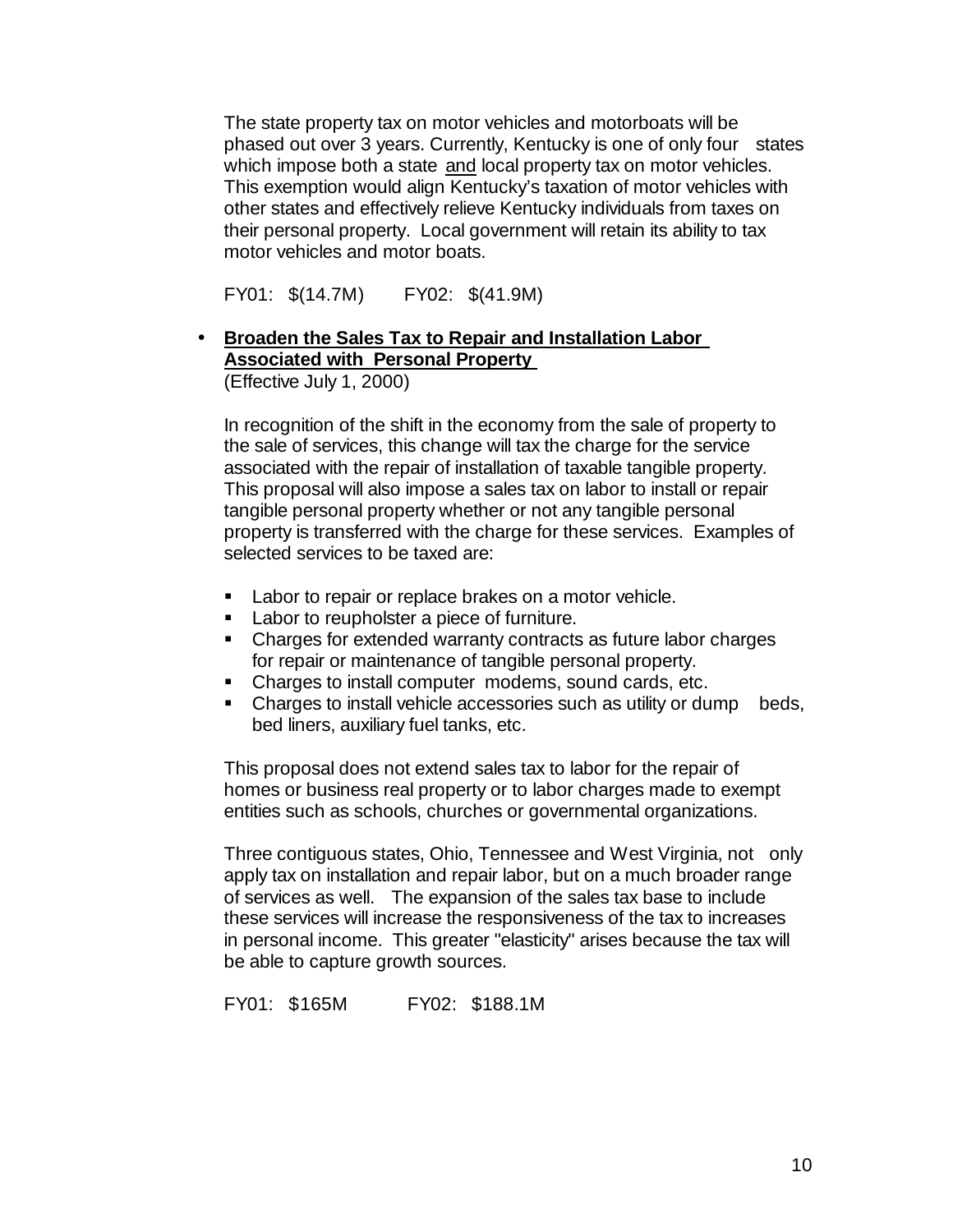• **Extend Prescription Drug Exemption to Physicians and Other Providers** (Effective July 1, 2000)

This proposal will extend the current drug exemption allowed for prescription drugs dispensed on prescription by a registered pharmacist to also include prescription drugs administered to a patient by a physician or an assistant under his direction. All prescription drugs whether dispensed through a pharmacy or administered in a hospital, doctor's office or nursing home will be treated in the same manner.

FY01: \$(17.7M) FY02: \$(20.1M)

• **Simplify State and Local Taxation of Communication Services** (Effective January 1, 2001)

Replacement of the current 6 percent sales tax on intrastate telephone service, the 3 percent school tax, when applicable, and local franchise fees with a 6 percent communications excise tax recognizes the realities within a rapidly evolving industry. The proceeds of the tax will be shared between the state and local taxing jurisdictions. The 6 percent tax will apply uniformly to cable and direct broadcast satellite services as well as interstate and intrastate telecommunications. The enactment of a communications excise tax would level the playing field for Kentucky-based firms in the communications industry, provide an overdue simplification of their taxing scheme and preserve an essential revenue stream for local governments and school districts. It will place Kentucky on the cutting edge of taxation of a dynamic growth industry.

FY01: \$29.8M FY02: \$64.9M

• **Pari-Mutuel Tax Credit for Capital Improvements and Horsemen's Incentives)** (Effective January 1, 2001)

This change will allow a credit for capital investments and horsemen's incentives to those racetracks subject to the higher pari-mutuel tax rate. The credit will be in an amount not to exceed the difference between the two present rates that are based on average daily handle. This change will equalize tax treatment for Kentucky racetracks and encourage capital improvements needed to preserve and enhance this historical sector of Kentucky's economy.

FY01: \$(1.2M) FY02: \$(2.3M)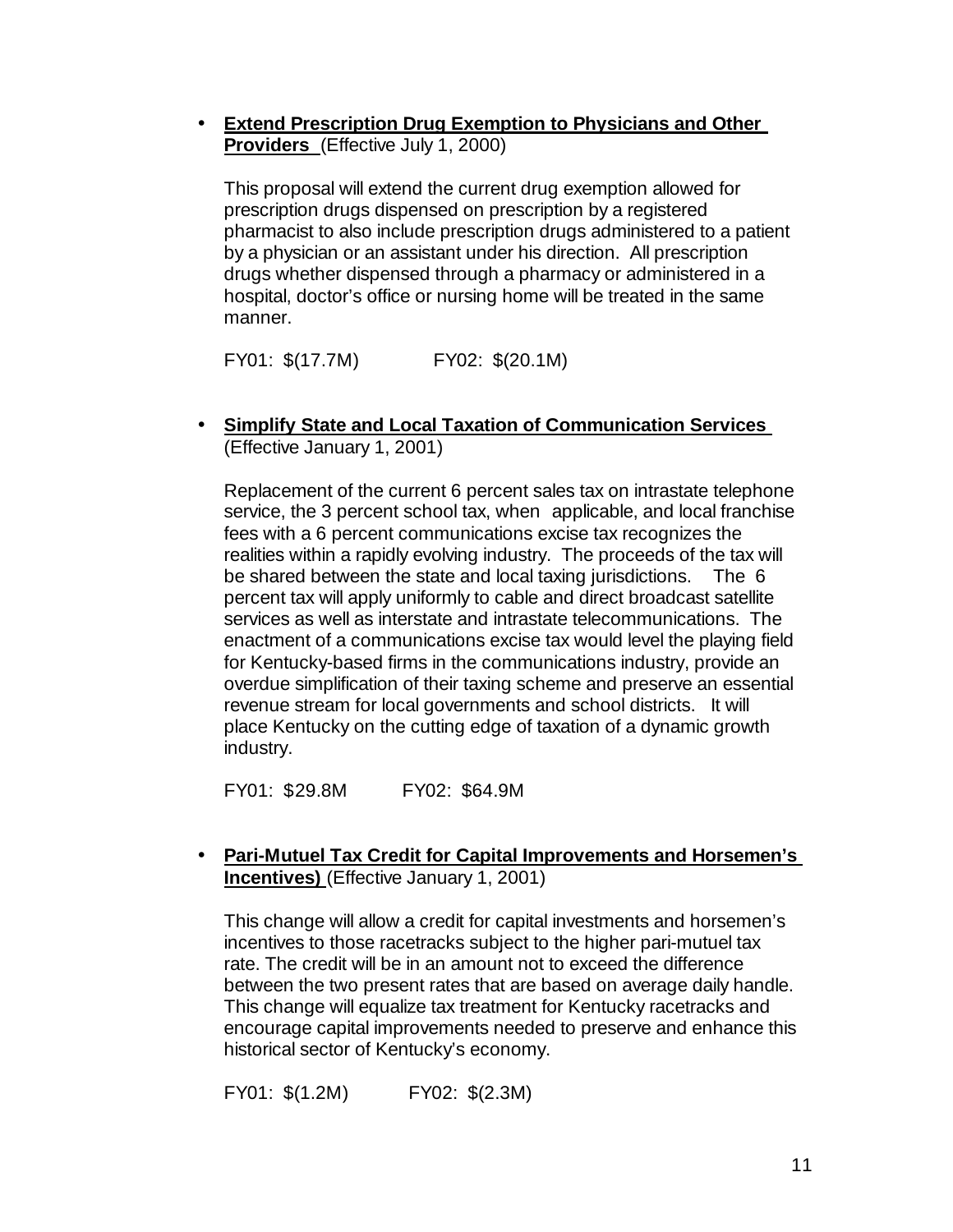#### **2. Road Fund Taxes:**

• **Phase In an Increase in the Motor Fuels Excise Tax to Bring Kentucky's Motor Fuels Tax Rate in Line With Other States** (Effective July 1, 2000)

Kentucky now spends only 60 percent of the national average on each mile of its roadway infrastructure. Kentucky's current motor fuels excise tax rate is among the lowest in the nation (ranked 46  $\mathrm{^{th}}$ ) and is lower than all surrounding states. By phasing in a 7¢ motor fuels excise tax increase, with a 4¢ increase the first year, Kentucky can make progress in funding a documented \$40 billion backlog of needed highway improvements. By adding only one percent to the average motorist's cost of driving, the Commonwealth can enhance safety, quality, and traffic flow on its roads and position the state to better compete in the global economy.

FY01: \$115M FY02: \$204M

#### • **Extend Trade-In Credit to Purchases of New Vehicles and Vehicles Purchased Out of State** (Effective July 1, 2000)

This proposal will extend the trade-in credit to the purchase of a new vehicle or a vehicle purchased out of state, thus equalizing the tax treatment on vehicle purchases. Currently, this credit is only allowed when a Kentucky used vehicle is traded in on a Kentucky used vehicle.

FY01: \$(31.5M) FY02: \$(31.5M)

• **Exempt Trucks Used in Interstate Commerce from the Motor Vehicle Usage Tax** (Effective July 1, 2000)

Unlike the surrounding states, Kentucky assesses a vehicle usage tax on the sale of trucks based in the state, even though they are registered for interstate operation through the International Registration Plan. To legally avoid the tax, many Kentucky trucking firms have relocated their headquarters out-of-state. While these truck owners may still operate extensively in Kentucky, they pay no usage tax when they purchase a vehicle. However, their Kentucky-based competitors pay approximately \$5,000 when buying a typical new truck. By exempting from motor vehicle usage tax all motor vehicles engaged in interstate commerce, Kentucky can compete with surrounding states in attracting and retaining trucking companies.

FY01: \$(5M) FY02: \$(5M)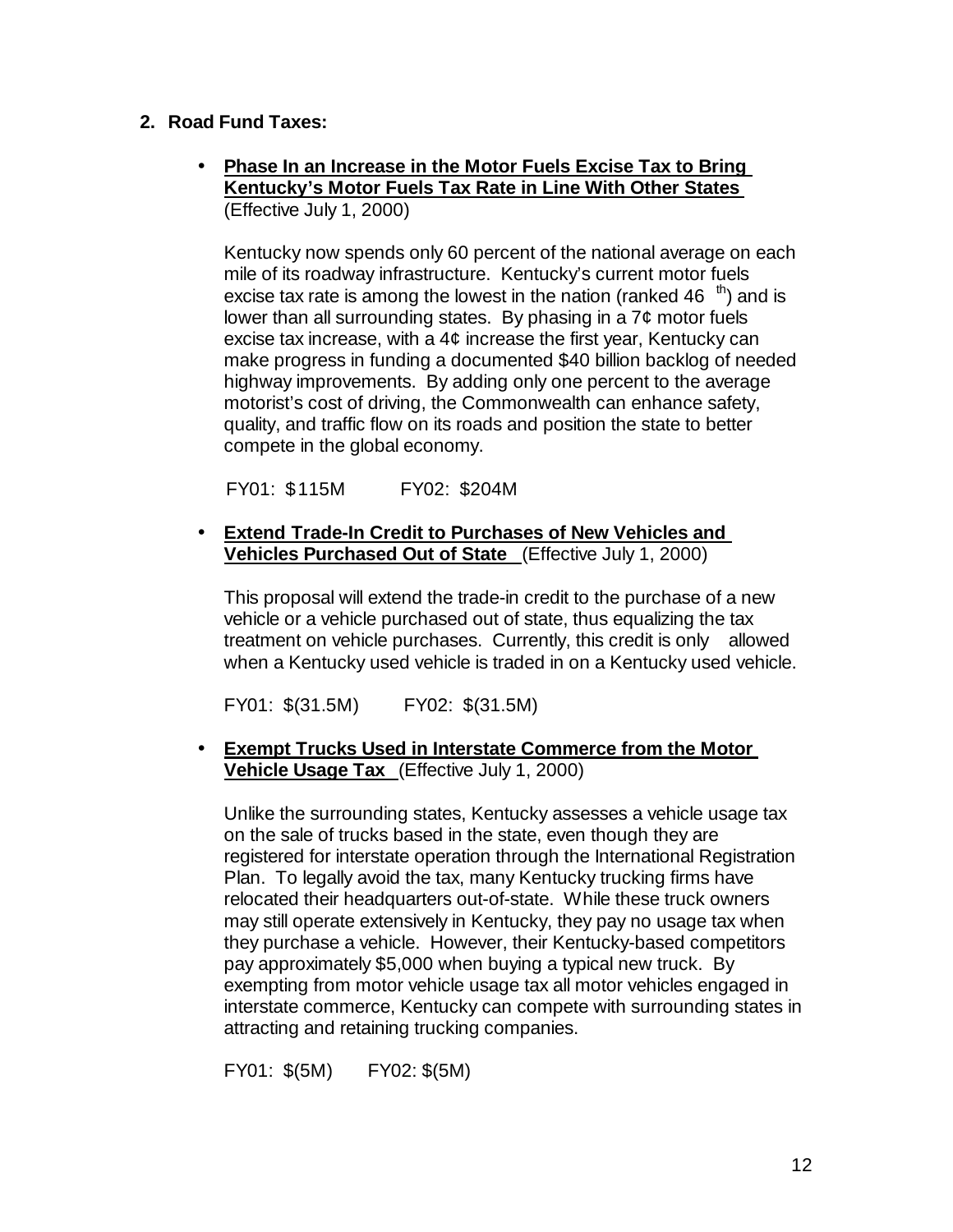Exhibit 1 summarizes the General Fund and Road Fund revenue effect of the Patton Tax Fairness and Equity Plan. Exhibit 2 profiles the impact of the proposed plan on selected Kentucky families according to family size.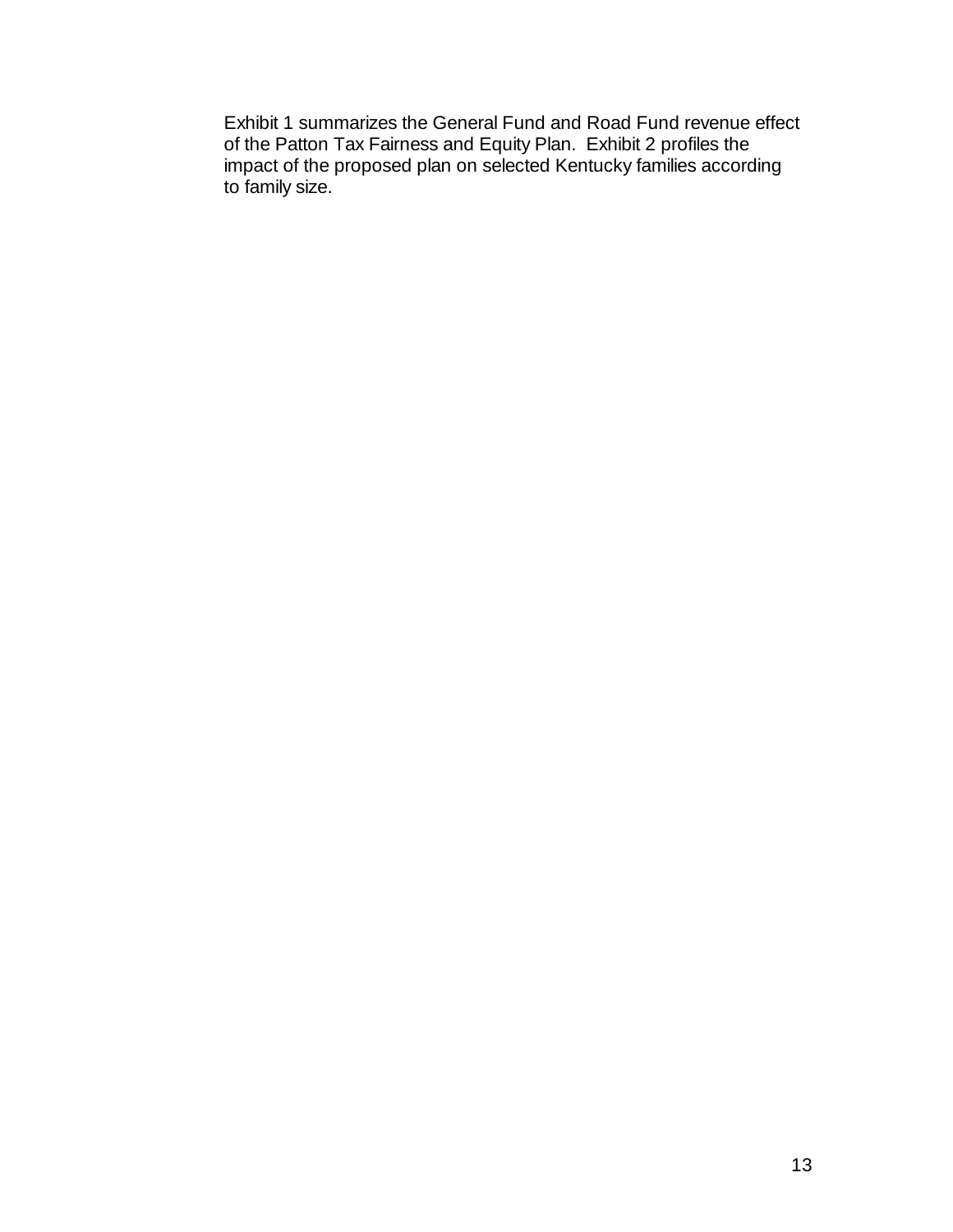# The Patton Tax Fairness and Equity Plan

# **Kentucky Taxpayer Profiles**

### **January 24, 2000**

*The proposals to reform Kentucky's tax structure will affect different families in different ways. The following information demonstrates the impacts of the proposed tax reform on selected Kentucky families according to income and family size. The profiles were selected based on the most common types of filers for individual income taxes. The sales and motor vehicle usage tax impacts are based on consumption data from the U.S. Bureau of Labor Statistics, Consumer Expenditure Survey. While it is not possible to show exactly how each and every Kentuckian's tax burden will change, the profiles presented are intended to represent a broad variety of families, and most individuals will probably be able to find a profile with which they can somewhat identify.*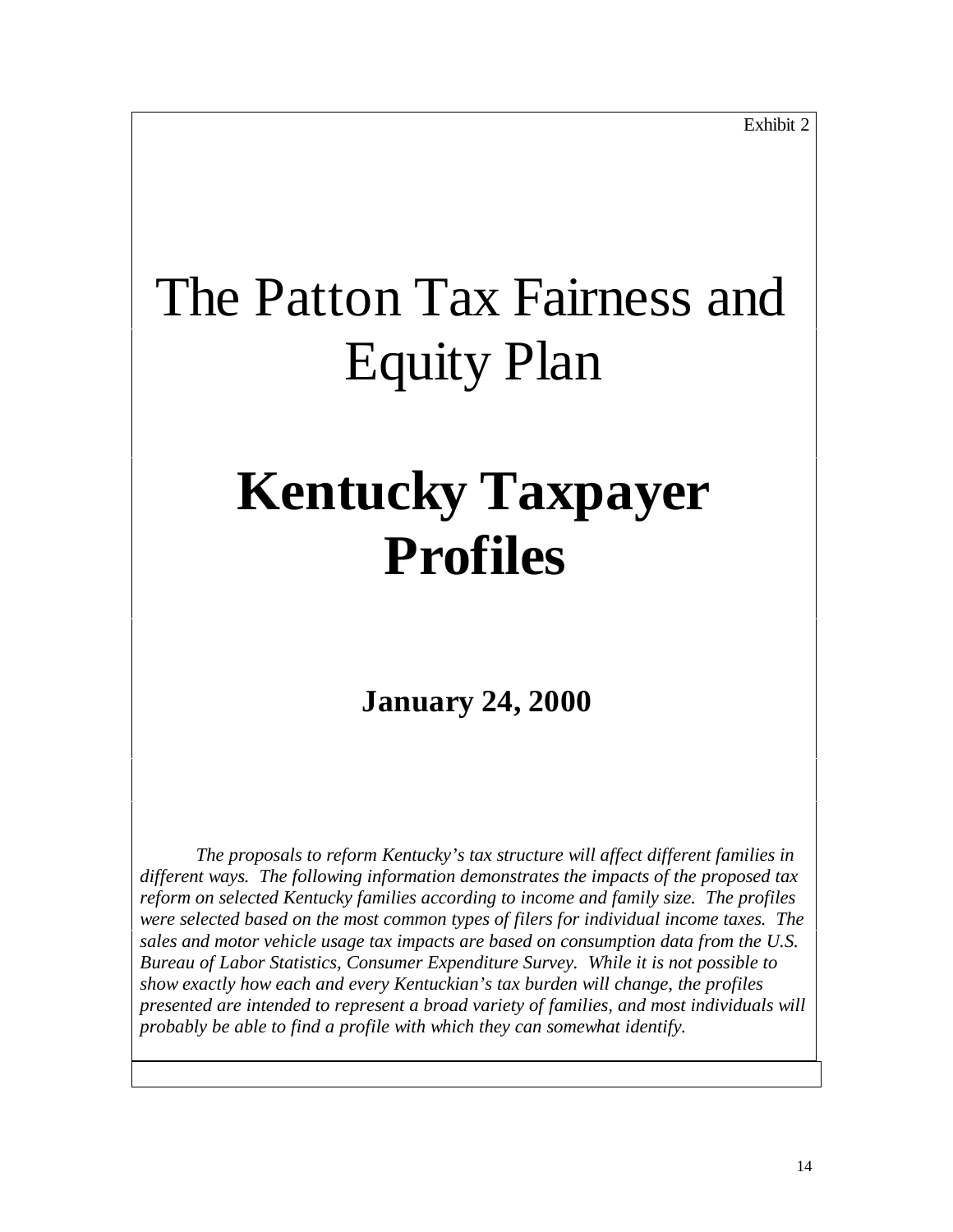# **Profile #1 Single Parent with Two Dependents**

**FAGI = \$13,000 (approx. 65,000 under \$13,000)**

|                                            | Tax<br><b>Current Law</b> | Tax<br>Proposal |
|--------------------------------------------|---------------------------|-----------------|
| State Income Tax*                          | \$311                     | \$0\$           |
| <b>State Property Tax (Automobiles)</b>    | 15                        | $\overline{0}$  |
| Sales Tax on Repair and Installation Labor | $\overline{0}$            | 6               |
| 7¢ increase in Gasoline Tax                | ⋂                         | 29              |
| <b>Total Annual Tax</b>                    | \$326                     | \$35            |
| <b>State Tax Savings</b>                   | \$291                     | 89%             |

\*Includes low income credit of 25% under current tax law.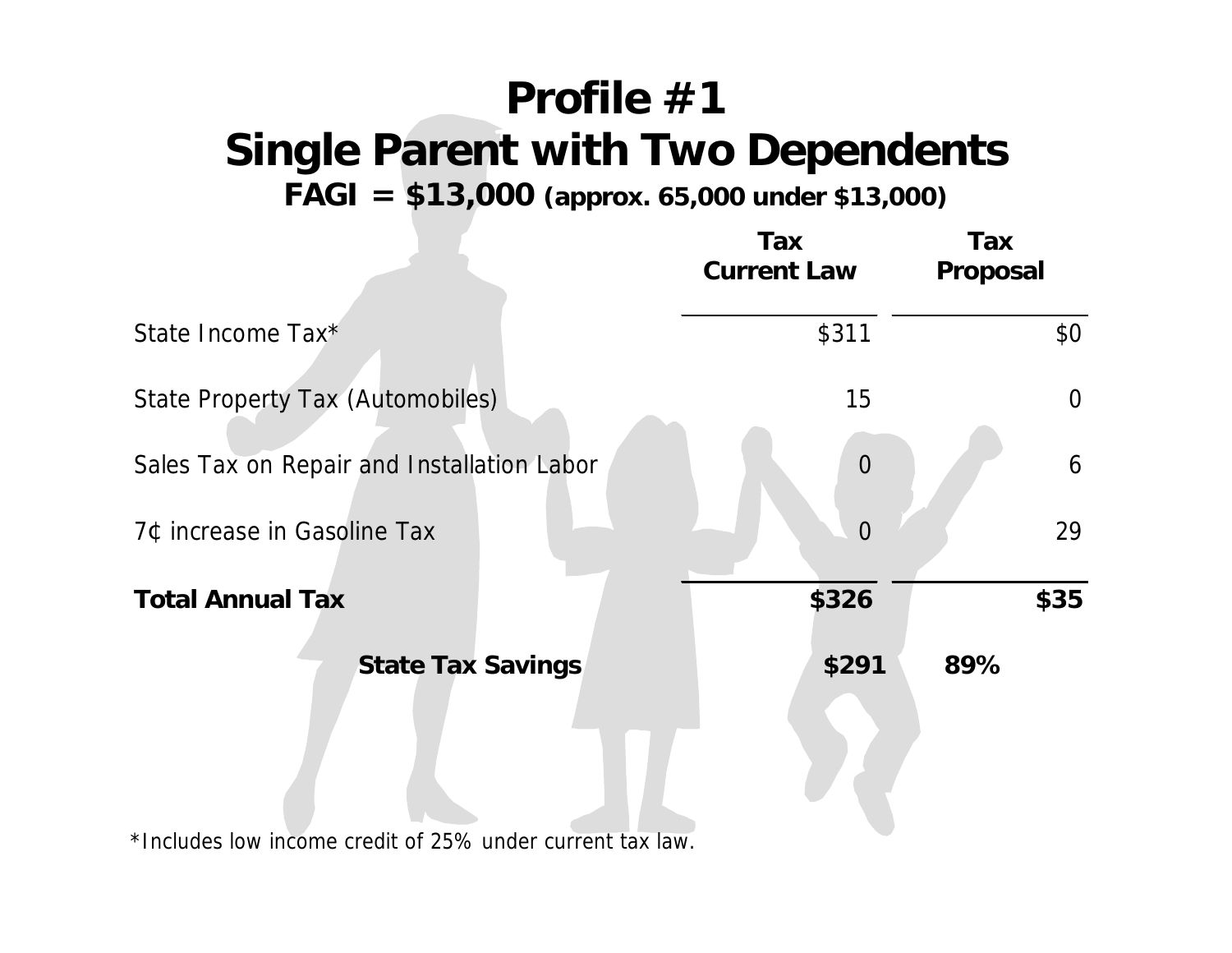## **Profile #2 Single Parent with Two Dependents**

**FAGI = \$20,000 (approx. 35,000 make between \$16,000-\$26,000)**

|                                                          | Tax<br><b>Current Law</b> | Tax<br>Proposal |
|----------------------------------------------------------|---------------------------|-----------------|
| State Income Tax*                                        | \$520                     | \$119           |
| State Property Tax (Automobiles)                         | 18                        | $\overline{0}$  |
| Sales Tax on Repair and Installation Labor               | $\overline{0}$            | $\overline{7}$  |
| 7¢ increase in Gasoline Tax                              | $\Omega$                  | 29              |
| <b>Total Annual Tax</b>                                  | \$538                     | \$155           |
| <b>State Tax Savings</b>                                 | \$383                     | 71%             |
| *Includes low income credit of 15% under current tax law |                           |                 |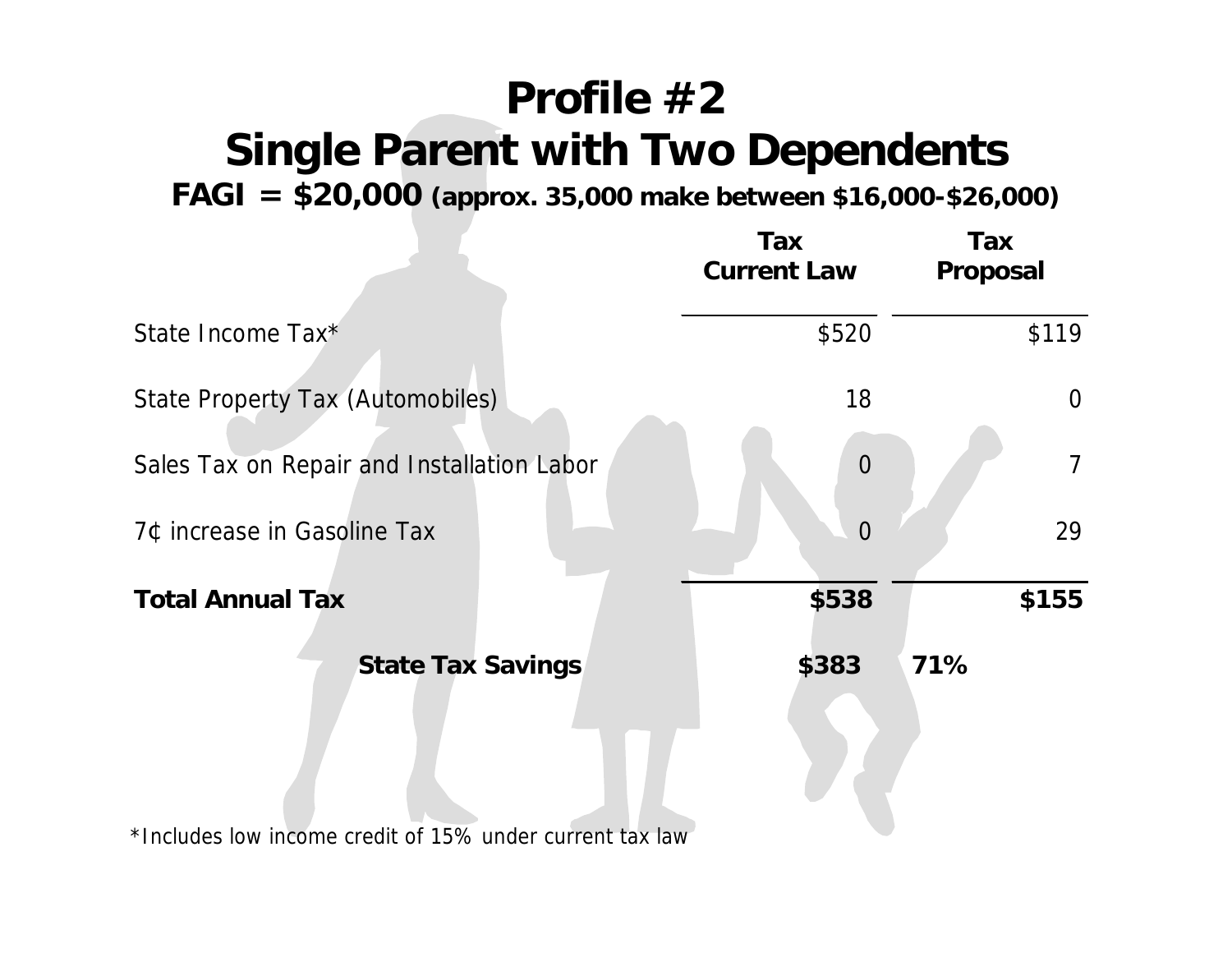## **Profile #3 Two Parents with Two Dependents**

**FAGI = \$13,000** (Poverty - One Wage Earner) Approx. 15,000 KY Taxpayers

|                                                       | Tax<br><b>Current Law</b> | Tax<br>Proposal |
|-------------------------------------------------------|---------------------------|-----------------|
| State Income Tax*                                     | \$296                     | \$0             |
| State Property Tax (Automobiles)                      | 15                        | $\Omega$        |
| Sales Tax on Repair and Installation Labor            | $\Omega$                  | 6               |
| 7¢ increase in Gasoline Tax                           | $\overline{0}$            | 29              |
| <b>Total Annual Tax</b>                               | \$311                     | \$35            |
| <b>State Tax Savings</b>                              | \$276                     | 89%             |
| *Includes low income credit of 25% under current law. |                           |                 |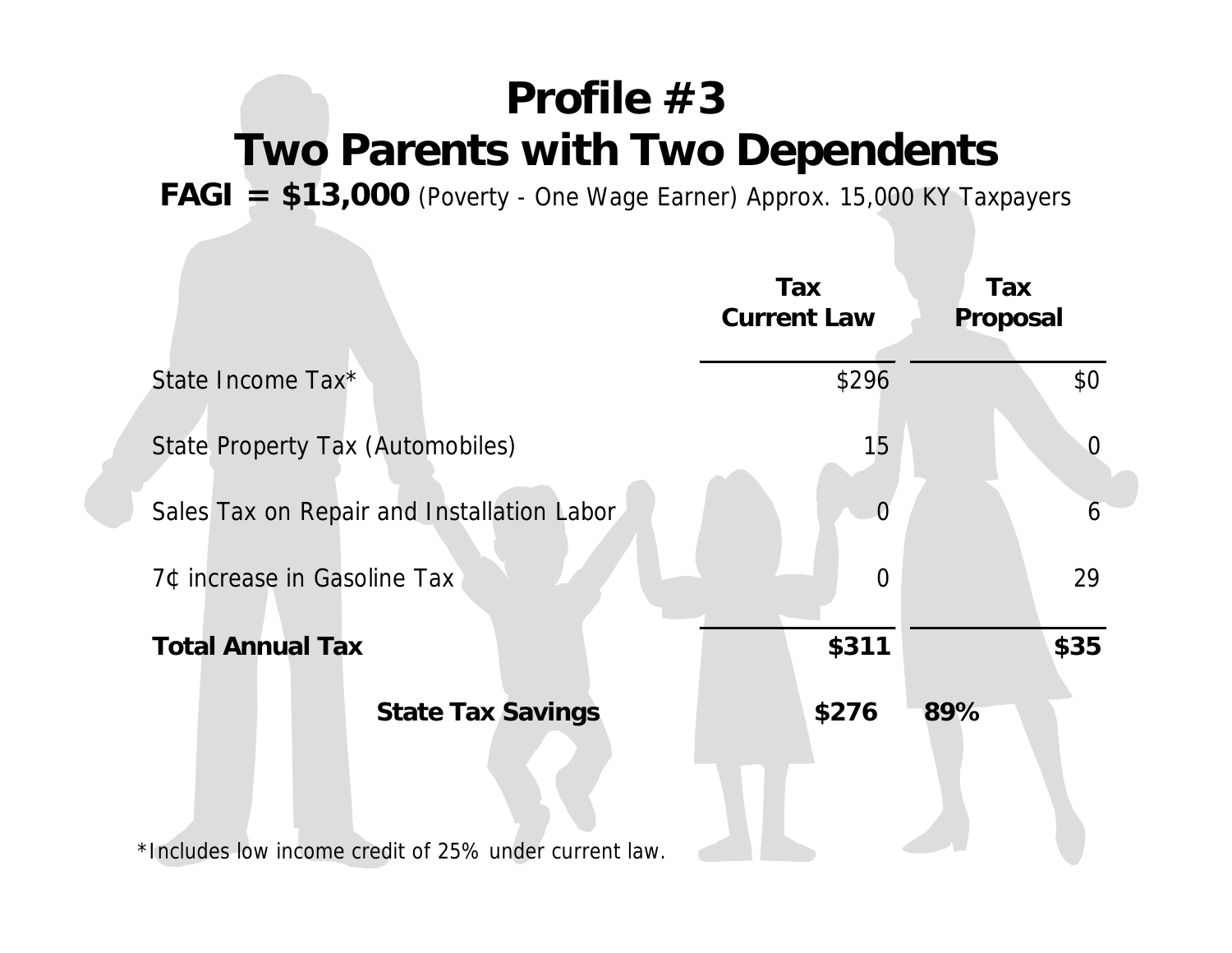## **Profile #4 Two Parents with Two Dependents**

**FAGI = \$40,000 (approx. 31,000 make between \$33,000-\$50,000)**

|                                            | Tax<br><b>Current Law</b> | Tax<br>Proposal |
|--------------------------------------------|---------------------------|-----------------|
| State Income Tax                           | \$1,230                   | \$1,044         |
| State Property Tax (Automobiles)           | 54                        | $\Omega$        |
| Sales Tax on Repair and Installation Labor | $\overline{0}$            | 19              |
| Motor Vehicle Usage Tax Credit             | 72                        | 0               |
| 7¢ increase in Gasoline Tax                | $\Omega$                  | 76              |
| <b>Total Annual Tax</b>                    | \$1,356                   | \$1,139         |
| <b>State Tax Savings</b>                   | \$217                     | 16%             |
|                                            |                           |                 |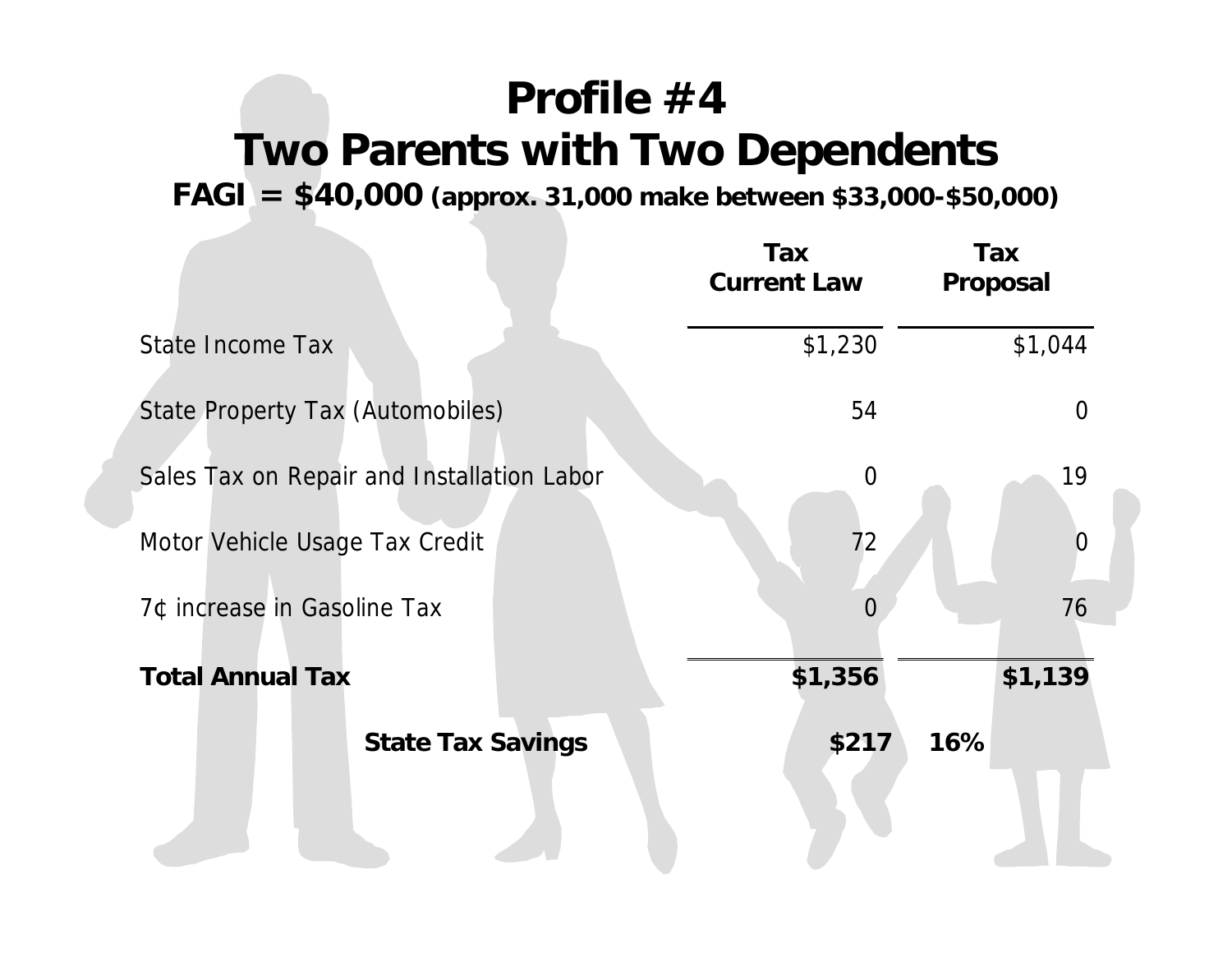# **Profile #5 Two Parents with Two Dependents**

**FAGI = \$60,000 (approx. 34,000 make between \$50,000-\$75,000)**

|                                            | Tax<br><b>Current Law</b> | Tax<br>Proposal |
|--------------------------------------------|---------------------------|-----------------|
| State Income Tax                           | \$2,190                   | \$2,004         |
| State Property Tax (Automobiles)           | 72                        | $\Omega$        |
| Sales Tax on Repair and Installation Labor | $\overline{0}$            | 24              |
| Motor Vehicle Usage Tax Credit             | 96                        | 0               |
| 7¢ increase in Gasoline Tax                | $\Omega$                  | 80              |
| <b>Total Annual Tax</b>                    | \$2,358                   | \$2,108         |
| <b>State Tax Savings</b>                   | \$250                     | 11%             |
|                                            |                           |                 |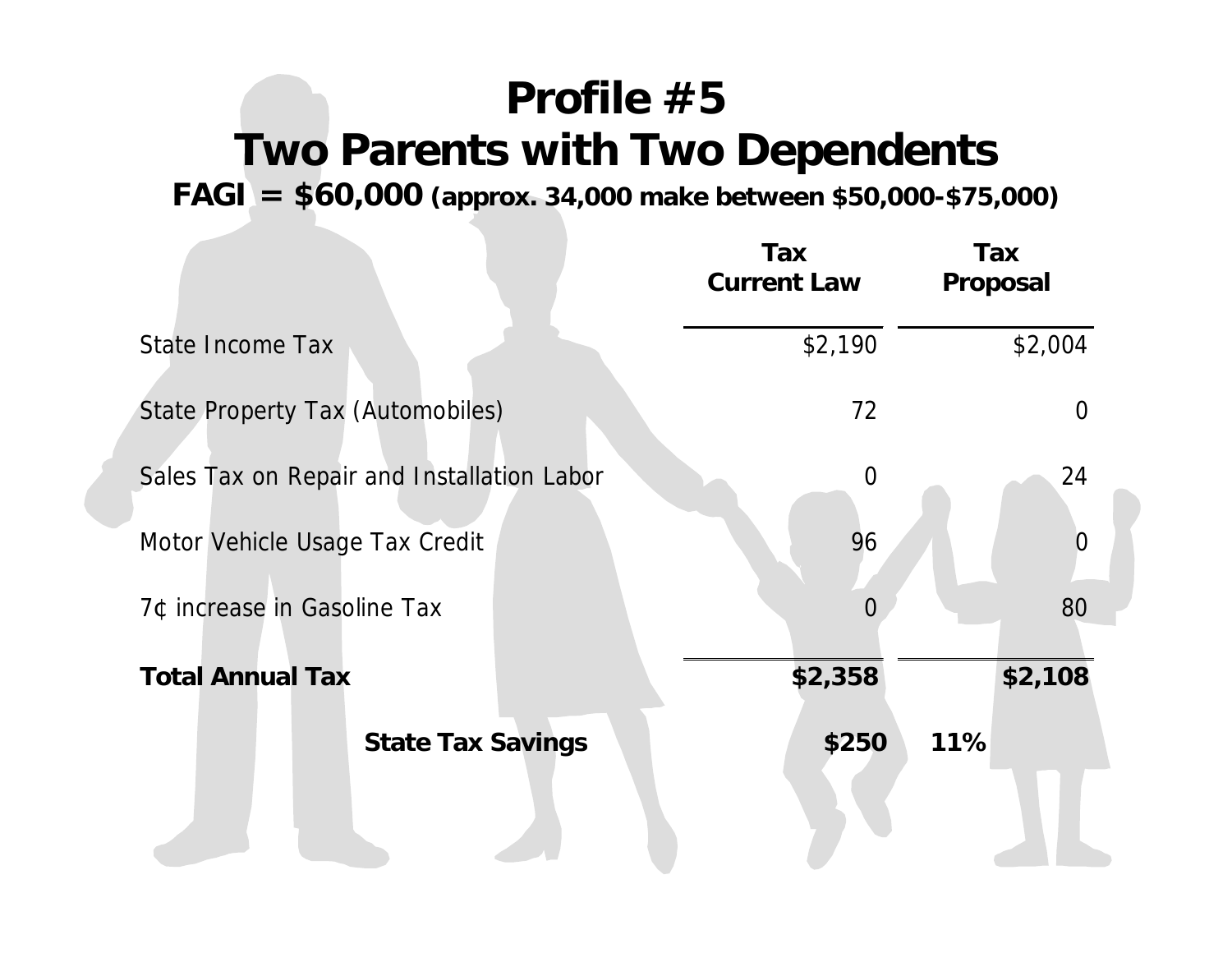# **Profile #6 Two Parents with Two Dependents**

**FAGI = \$100,000(**a**pprox. 10,000 make between \$100,000-\$130,000)**

|                                            | Tax<br><b>Current Law</b> | <b>Tax</b><br>Proposal |
|--------------------------------------------|---------------------------|------------------------|
| State Income Tax*                          | \$4,428                   | \$4,236                |
| State Property Tax (Automobiles)           | 162                       | $\Omega$               |
| Sales Tax on Repair and Installation Labor | $\overline{0}$            | 34                     |
| Motor Vehicle Usage Tax Credit             | 216                       | $\overline{0}$         |
| 7¢ increase in Gasoline Tax                | $\overline{0}$            | 89                     |
| <b>Total Annual Tax</b>                    | \$4,806                   | \$4,359                |
| <b>State Tax Savings</b>                   | \$447                     | 9%                     |
|                                            |                           |                        |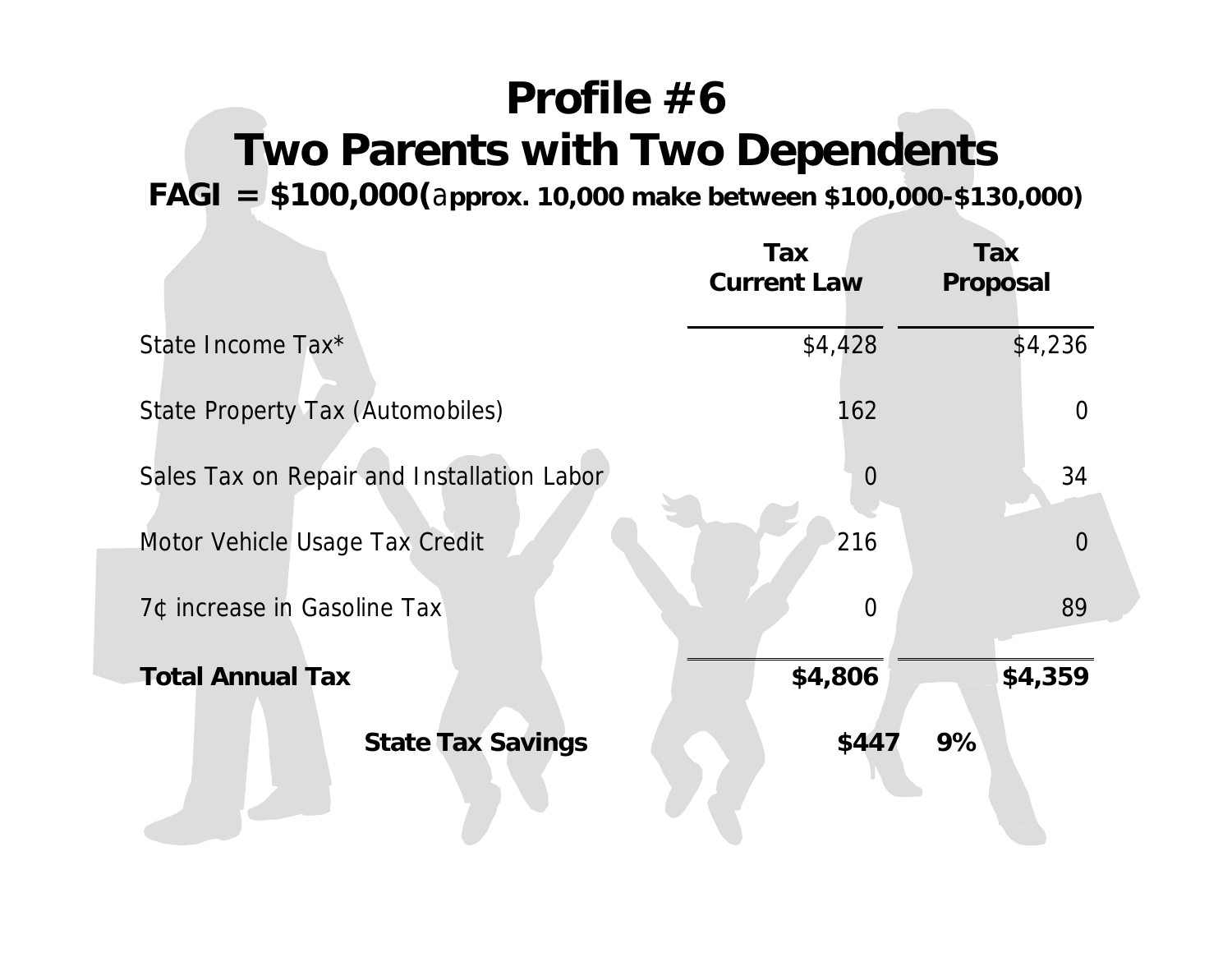# **Profile #7 Two Parents with Two Dependents**

**FAGI = \$200,000** (approx. 2,000 make \$200,000 or greater)

|                                            | Tax<br><b>Current Law</b> | Tax<br><b>Proposal</b> |
|--------------------------------------------|---------------------------|------------------------|
| State Income Tax*                          | \$8,928                   | \$11,520               |
| State Property Tax (Automobiles)           | 198                       | $\overline{0}$         |
| Sales Tax on Repair and Installation Labor | $\overline{0}$            | 59                     |
| Motor Vehicle Usage Tax Credit             | 264                       | $\overline{0}$         |
| 7¢ increase in Gasoline Tax                | $\overline{0}$            | 110                    |
| <b>Total Annual Tax</b>                    | \$9,390                   | \$11,689               |
| <b>State Tax Increase</b>                  | \$2,299                   | 25%                    |
|                                            |                           |                        |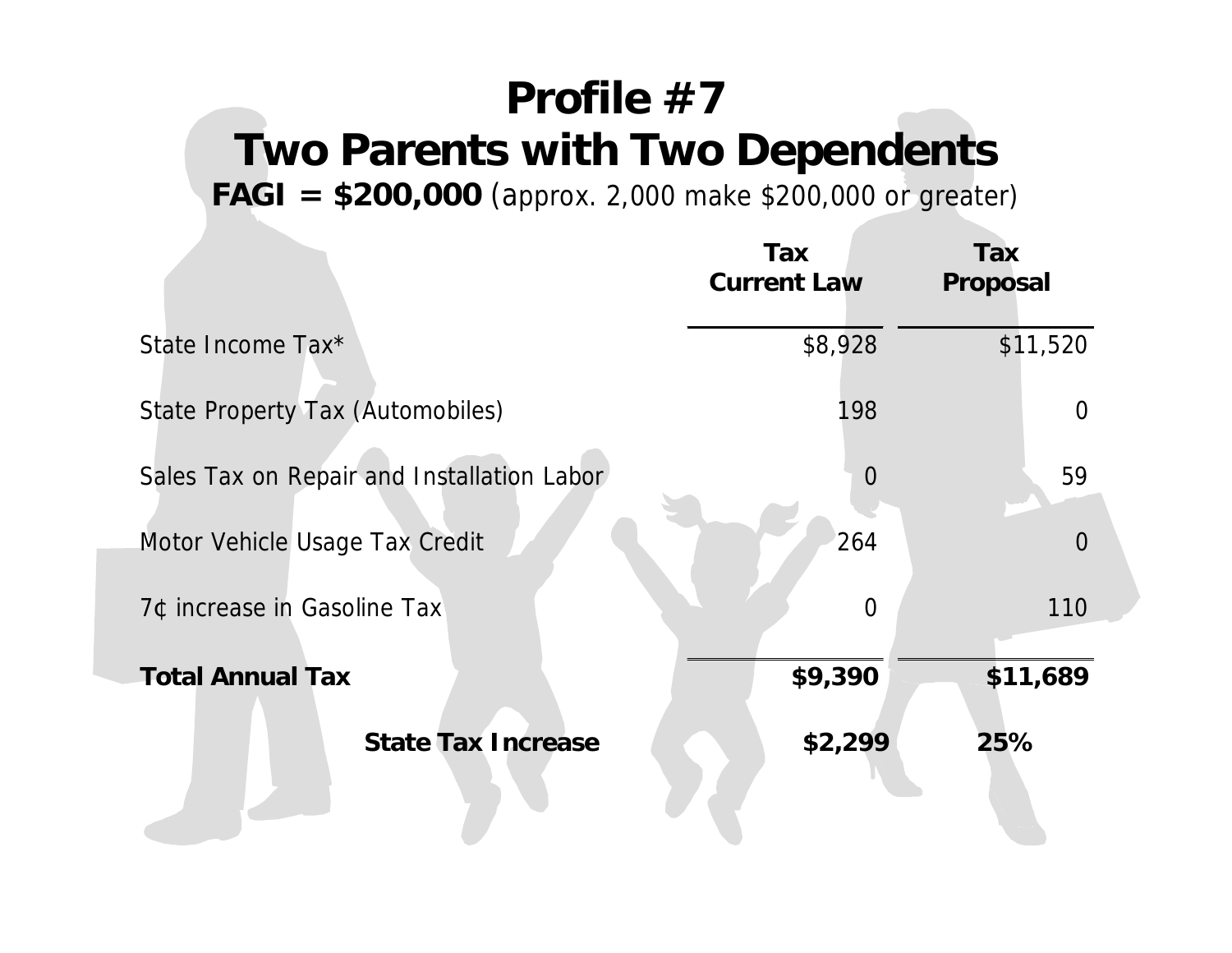# **Profile #8 Single Person-No Dependents**

**FAGI = \$17,000 (approx. 209,000 make under \$17,000)**

|                                            | <b>Tax</b><br><b>Current Law</b><br>2001 | Tax<br><b>Proposal</b> |
|--------------------------------------------|------------------------------------------|------------------------|
| State Income Tax*                          | \$591                                    | \$588                  |
| State Property Tax (Automobiles)           | 8                                        | $\Omega$               |
| Sales Tax on Repair and Installation Labor | $\overline{0}$                           | 6                      |
| 7¢ increase in Gasoline Tax                | $\overline{0}$                           | 29                     |
| <b>Total Annual Tax</b>                    | \$599                                    | \$623                  |
| <b>State Tax Increase</b>                  | \$24                                     | 4%                     |

\*Includes low income credit of 15% under current law .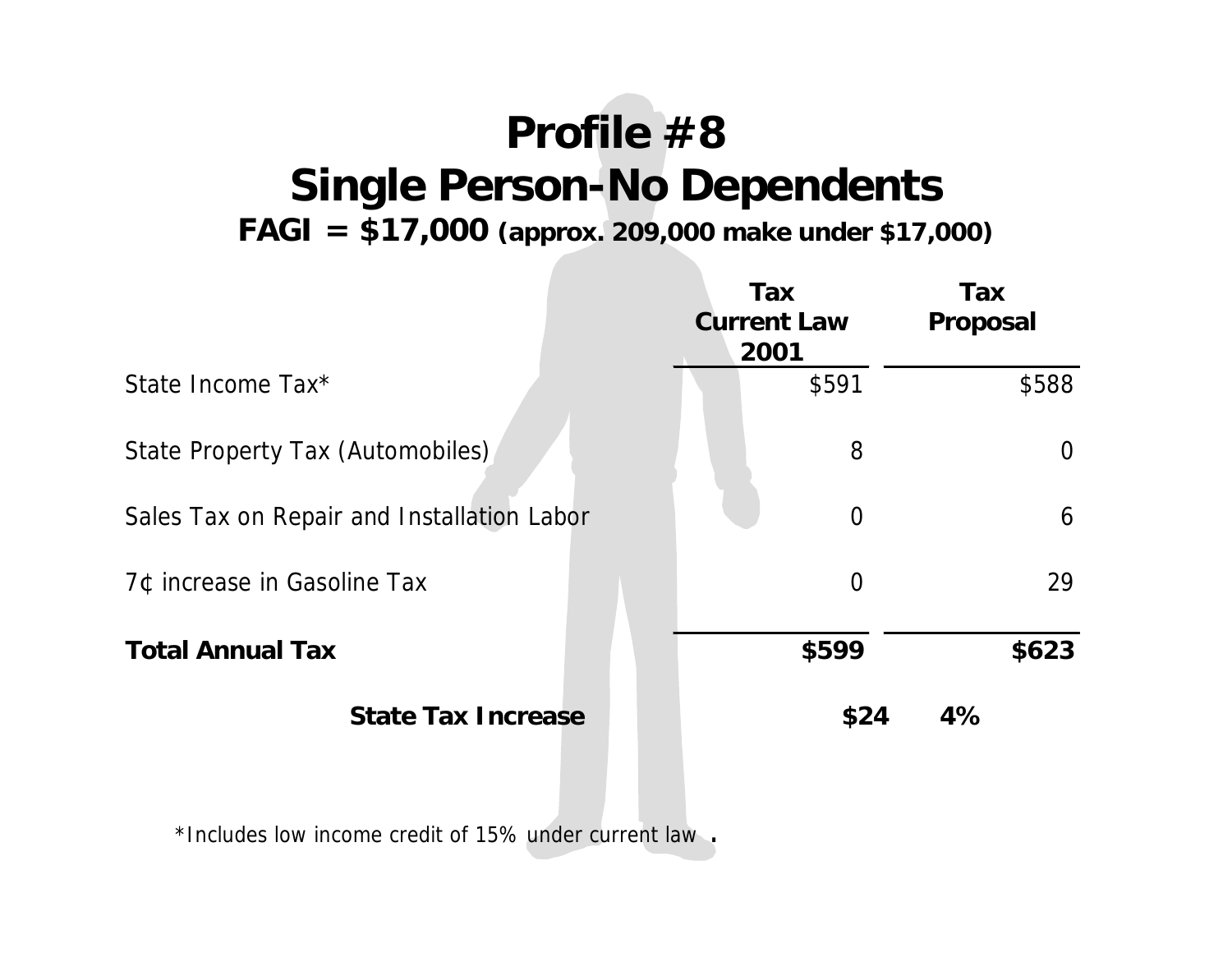# **Profile # 9 Single Person-No Dependents**

**FAGI = \$25,000 (approx. 90,000 make between \$16,000-\$26,000)**

|                                            | Tax<br><b>Current Law</b><br>2001 | Tax<br>Proposal |
|--------------------------------------------|-----------------------------------|-----------------|
| State Income Tax                           | \$1,111                           | \$1,056         |
| State Property Tax (Automobiles)           | 36                                | $\overline{0}$  |
| Sales Tax on Repair and Installation Labor | $\overline{0}$                    | $\overline{7}$  |
| Motor Vehicle Usage Tax Creit              | 120                               | $\overline{0}$  |
| 7¢ increase in Gasoline Tax                | $\overline{0}$                    | 30              |
| <b>Total Annual Tax</b>                    | \$1,267                           | \$1,093         |
| <b>State Tax Savings</b>                   | \$174                             | 14%             |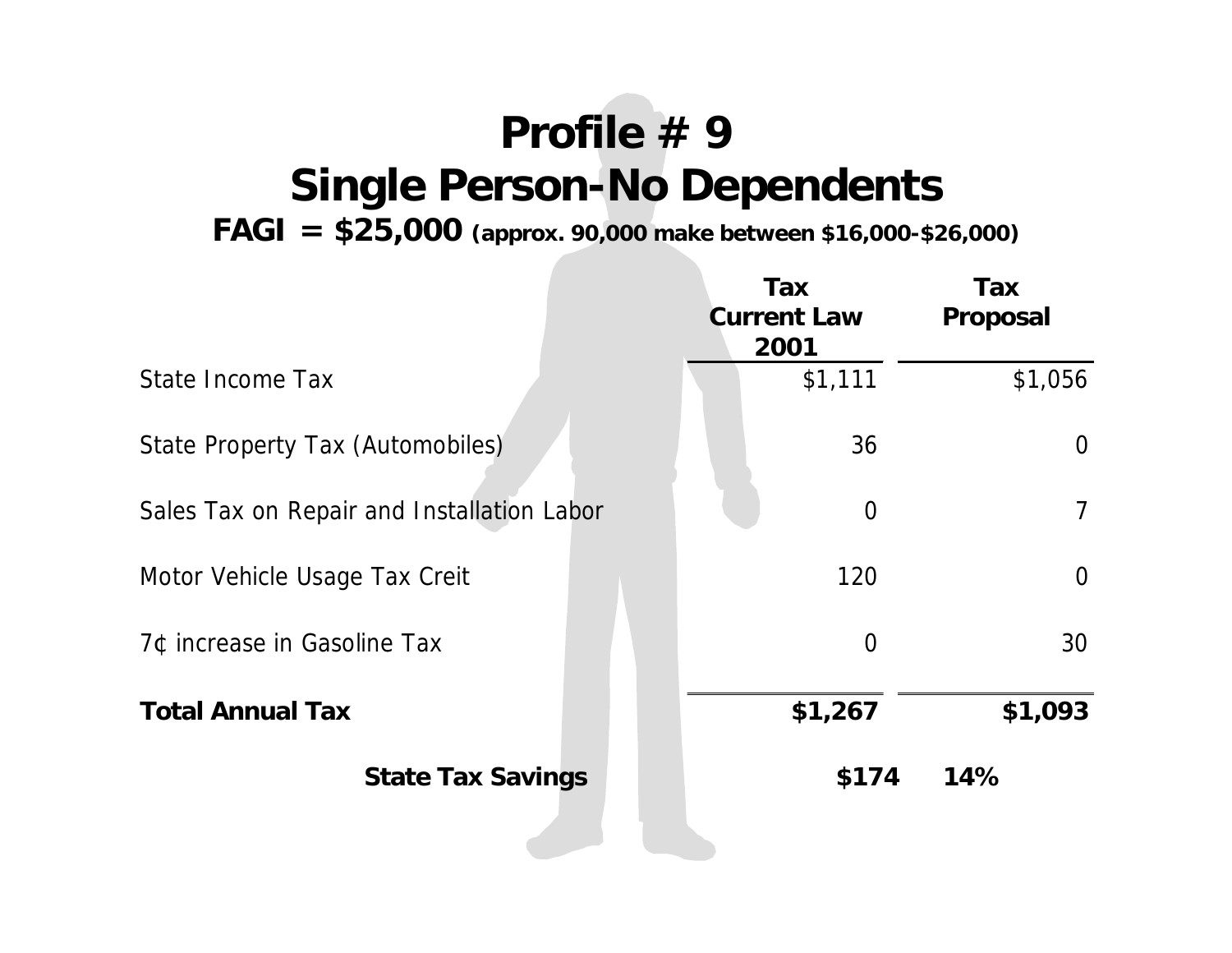# **Profile #10 Married Couple-No Dependents**

**FAGI = \$40,000(approx. 43,000 make between \$33,000-\$50,000)**

|                                            | Tax<br><b>Current Law</b> | Tax<br><b>Proposal</b> |
|--------------------------------------------|---------------------------|------------------------|
| State Income Tax                           | \$1,462                   | \$1,572                |
| State Property Tax (Automobiles)           | 90                        | $\overline{0}$         |
| Sales Tax on Repair and Installation Labor | $\overline{0}$            | 14                     |
| Motor Vehicle Usage Tax Credit             | 120                       | $\overline{0}$         |
| 7¢ increase in Gasoline Tax                | $\overline{0}$            | 58                     |
| <b>Total Annual Tax</b>                    | \$1,672                   | \$1,644                |
| <b>State Tax Savings</b>                   | \$28                      | 2%                     |
|                                            |                           |                        |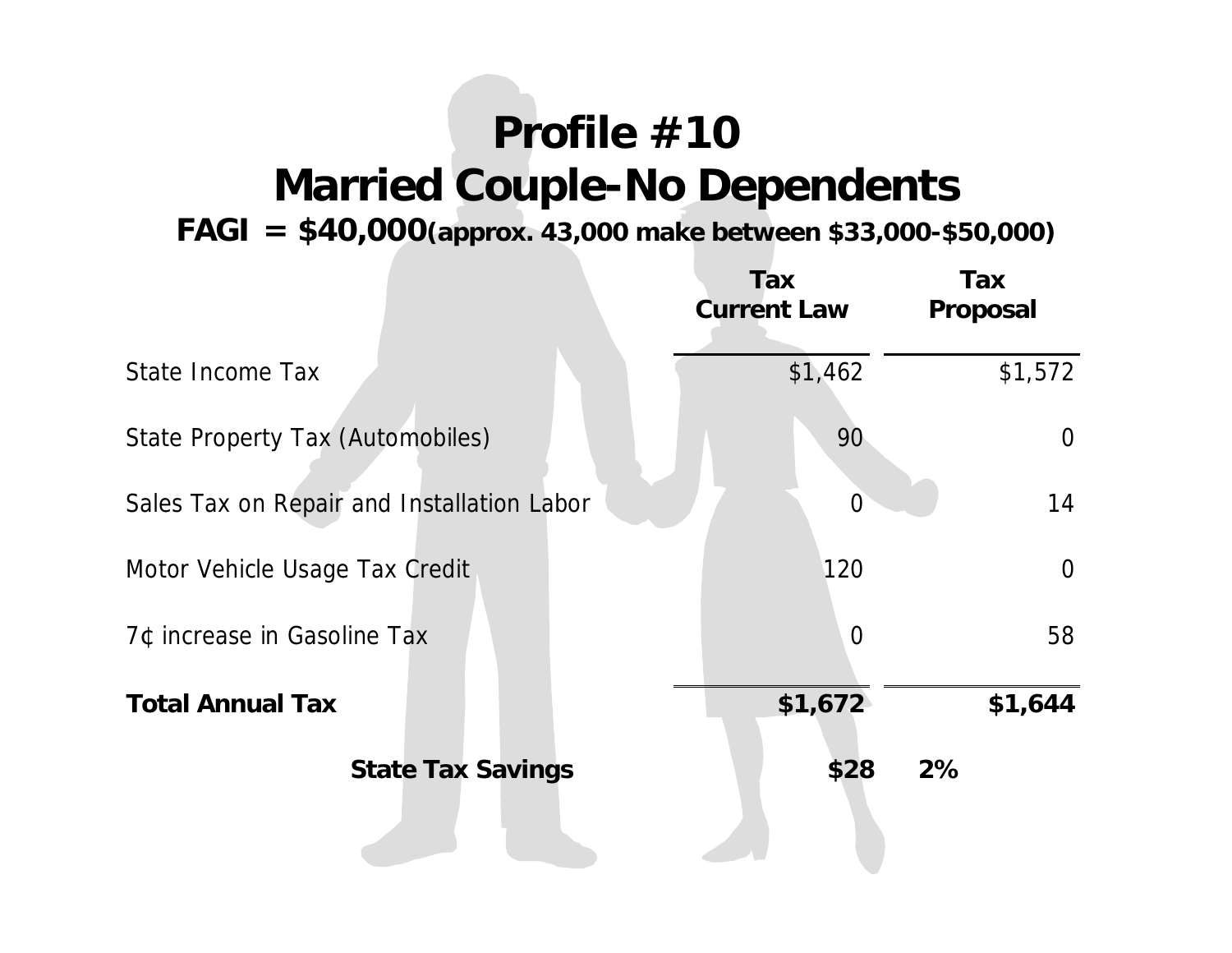# **Profile #11 Married Couple-No Dependents**

**FAGI = \$70,000(approx. 40,000 make between \$50,000-\$75,000)**

|                                            | Tax<br><b>Current Law</b> | Tax<br>Proposal |
|--------------------------------------------|---------------------------|-----------------|
| State Income Tax                           | \$3,010                   | \$3,120         |
| <b>State Property Tax (Automobiles)</b>    | 144                       | $\overline{0}$  |
| Sales Tax on Repair and Installation Labor | $\overline{0}$            | 20              |
| Motor Vehicle Usage Tax Credit             | 192                       | $\overline{0}$  |
| 7¢ increase in Gasoline Tax                | $\overline{0}$            | 63              |
| <b>Total Annual Tax</b>                    | \$3,346                   | \$3,203         |
| <b>State Tax Savings</b>                   | \$143                     | 4%              |
|                                            |                           |                 |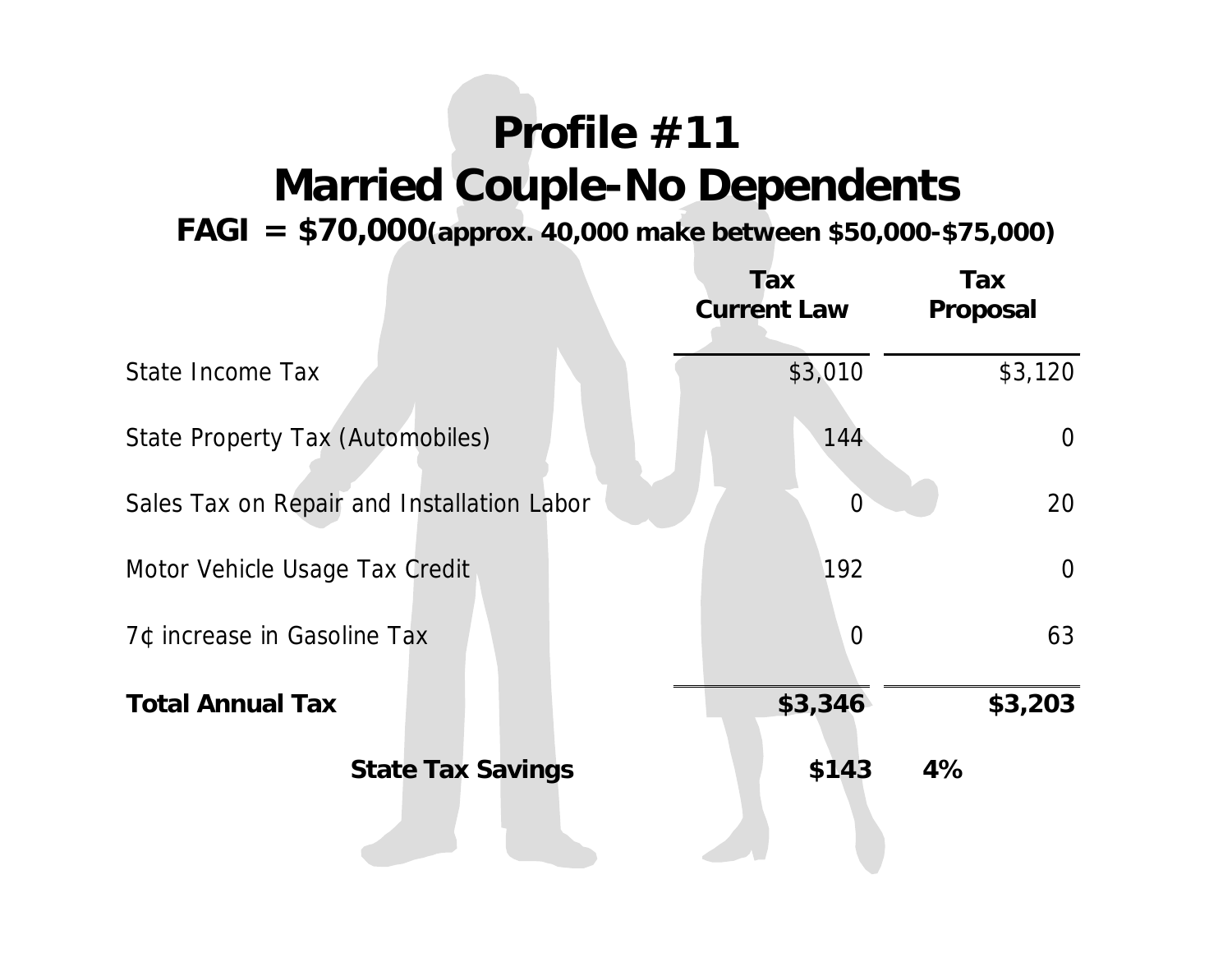## Exhibit 1 The Patton Tax Fairness and Equity Plan

FY2001 and FY2002 Impacts

(millions of dollars)

| <b>General Fund Impact</b><br><b>Individual Income Tax</b><br>\$<br>Retain federal Adjusted Gross Income as starting point of return; Adopt federal filing status;<br>Adopt federal standard deduction; Adopt federal itemized deductions (less state tax paid)<br>including federal limitations; Adopt federal personal exemptions including federal phase out;<br>Retain current Kentucky Modifications to federal Adjusted Gross Income; Establish a flat tax | $(25.0)$ \$<br>0.5 |      | (54.8)  |
|------------------------------------------------------------------------------------------------------------------------------------------------------------------------------------------------------------------------------------------------------------------------------------------------------------------------------------------------------------------------------------------------------------------------------------------------------------------|--------------------|------|---------|
|                                                                                                                                                                                                                                                                                                                                                                                                                                                                  |                    |      |         |
|                                                                                                                                                                                                                                                                                                                                                                                                                                                                  |                    |      |         |
| rate of 6%                                                                                                                                                                                                                                                                                                                                                                                                                                                       |                    |      |         |
| <b>Corporation Income and License Tax**</b><br>\$                                                                                                                                                                                                                                                                                                                                                                                                                |                    | - \$ | (0.7)   |
| \$<br>Nexus: Adopt the broader and widely accepted "doing business" standard                                                                                                                                                                                                                                                                                                                                                                                     | 0.5                | \$   | 1.0     |
| \$<br>Include LLC's and LLP's in corporate license tax                                                                                                                                                                                                                                                                                                                                                                                                           |                    | \$   | 2.5     |
| Extend favorable treatment of KRS 136.071 to include out of state holding companies that meet<br>the 50% asset requirements (USX Case)<br>\$                                                                                                                                                                                                                                                                                                                     |                    | \$   | (4.2)   |
| <b>Property Tax</b><br>\$                                                                                                                                                                                                                                                                                                                                                                                                                                        | $(8.2)$ \$         |      | (30.6)  |
| \$<br>Use local government rate setting provisions for setting the state rate                                                                                                                                                                                                                                                                                                                                                                                    | 6.5                | - \$ | 11.3    |
| Motor vehicle & watercraft: phase-in exemption from state property tax (45c, 30c, 15c, 0), offset                                                                                                                                                                                                                                                                                                                                                                |                    |      |         |
| \$<br>clerks' commission and system cost                                                                                                                                                                                                                                                                                                                                                                                                                         | $(14.7)$ \$        |      | (41.9)  |
| \$<br><b>Sales and Use Tax***</b>                                                                                                                                                                                                                                                                                                                                                                                                                                | 147.3              | - \$ | 168.0   |
| \$<br>Extend tax to include repair and installation labor                                                                                                                                                                                                                                                                                                                                                                                                        | $165.0\quad$ \$    |      | 188.1   |
| \$<br>Expand prescription drug exemption to physicians and other providers                                                                                                                                                                                                                                                                                                                                                                                       | $(17.7)$ \$        |      | (20.1)  |
| \$<br>Broaden nexus definition to preserve existing sales tax base                                                                                                                                                                                                                                                                                                                                                                                               | $\overline{a}$     | \$   |         |
| <b>Communications Excise Tax</b><br>\$                                                                                                                                                                                                                                                                                                                                                                                                                           | 29.8 <sup>°</sup>  |      | 64.9    |
| Intrastate and Interstate telecom services, cable, dbs, and others                                                                                                                                                                                                                                                                                                                                                                                               |                    |      |         |
| Exempt switch access revenue                                                                                                                                                                                                                                                                                                                                                                                                                                     |                    |      |         |
| <b>Parimutuel Tax</b><br>\$                                                                                                                                                                                                                                                                                                                                                                                                                                      | $(1.2)$ \$         |      | (2.3)   |
| \$<br>Tax credit to equalize rate among racetracks                                                                                                                                                                                                                                                                                                                                                                                                               | $(1.2)$ \$         |      | (2.3)   |
| <b>TOTAL GENERAL FUND IMPACT</b>                                                                                                                                                                                                                                                                                                                                                                                                                                 | \$143.2            |      | \$144.5 |
| <b>Road Fund Impact</b>                                                                                                                                                                                                                                                                                                                                                                                                                                          |                    |      |         |
| <b>Motor Fuels</b>                                                                                                                                                                                                                                                                                                                                                                                                                                               |                    |      |         |
| <b>Excise Tax Increase</b><br>\$                                                                                                                                                                                                                                                                                                                                                                                                                                 | $115.0*$           |      | 204.0   |
|                                                                                                                                                                                                                                                                                                                                                                                                                                                                  |                    |      |         |
| <b>Motor Vehicle Usage Tax</b>                                                                                                                                                                                                                                                                                                                                                                                                                                   |                    |      |         |
| Trade-in credit for new vehicles and vehicles purchased out-of-state<br>\$                                                                                                                                                                                                                                                                                                                                                                                       | $(31.5)$ \$        |      | (31.5)  |
| \$<br>Interstate truck exemption                                                                                                                                                                                                                                                                                                                                                                                                                                 | $(5.0)$ \$         |      | (5.0)   |
| <b>TOTAL ROAD FUND IMPACT</b>                                                                                                                                                                                                                                                                                                                                                                                                                                    | 78.5<br>\$         |      | \$167.5 |

\*\* Due to lagged effects, 18 month delay before impacts are realized

\*\*\* Assume 11 months' collections in FY01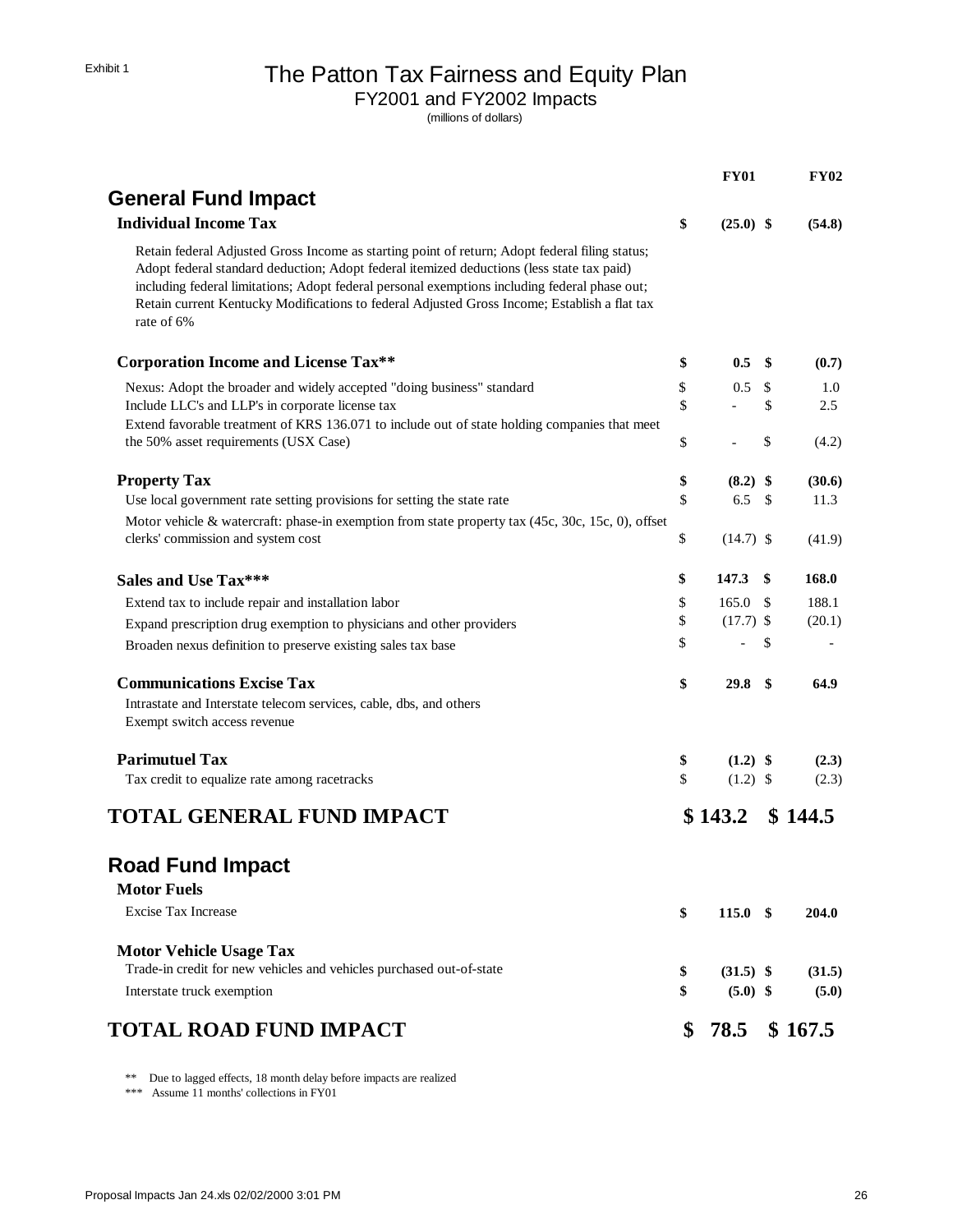# *Table of Contents*

| <b>Assumptions</b> |                               | 2               |
|--------------------|-------------------------------|-----------------|
|                    |                               | 3               |
|                    | <b>Debt Capacity Analysis</b> |                 |
|                    |                               | 5               |
| <b>Structure</b>   |                               | 6               |
| <b>Definitions</b> |                               | $6\phantom{1}6$ |
|                    |                               | 8               |
| <b>Appendices</b>  |                               |                 |
| A:                 |                               | 12              |
| B:                 |                               | 15              |
| $C^{\cdot}$        |                               | 18              |
| Dί                 |                               | 20              |
| E:                 |                               | 22              |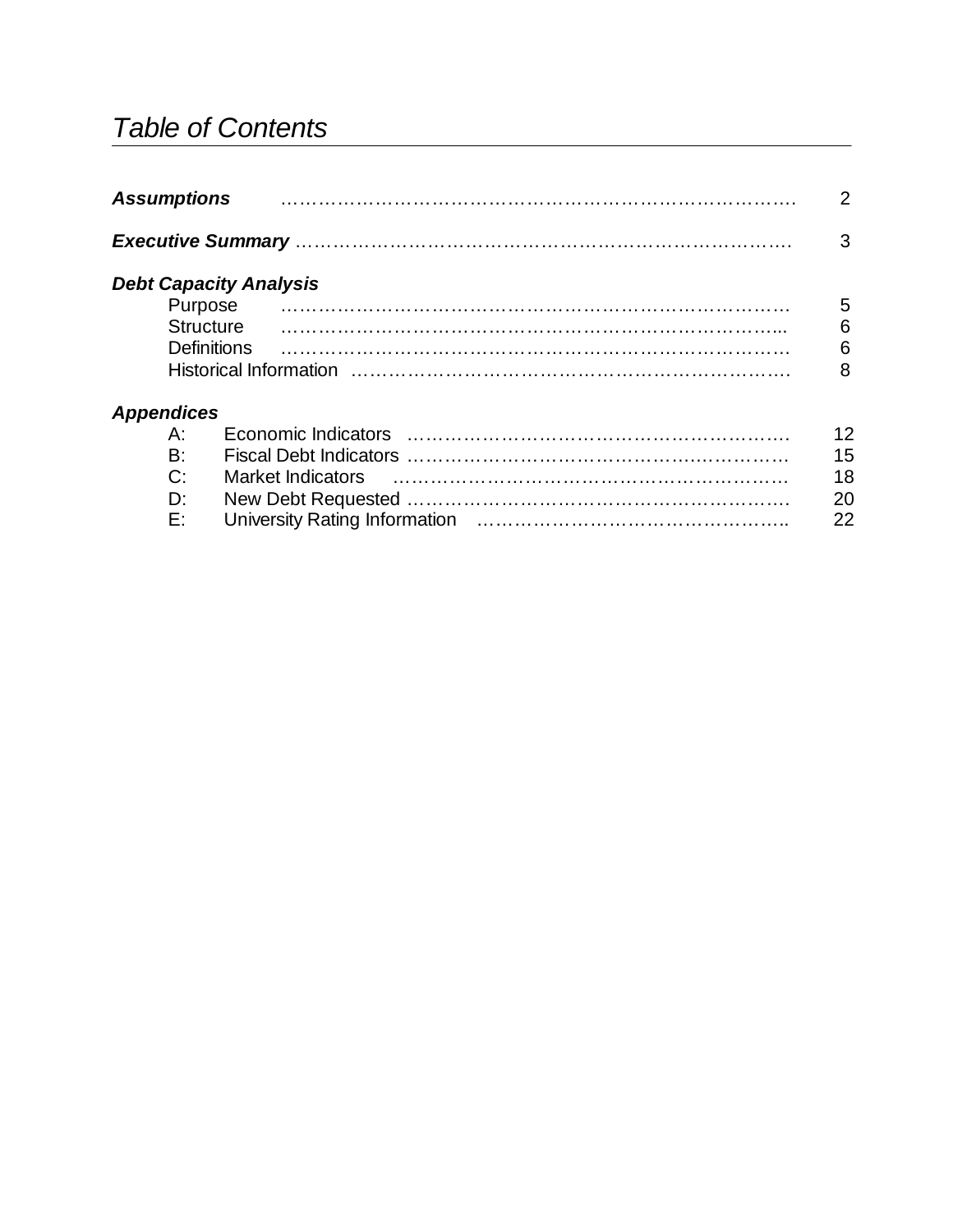This analysis is premised on the following assumptions:

- FY 2000-2002 General Fund estimates are based on the January 25, 2000 Official Revenue Estimates. Growth Rates for FY 2003-2004 are based on January 2000 planning estimates using 1.0 elasticity .
- FY2000-2002 Road Fund estimates are based on the January 25, 2000 Official Revenue Estimates. Growth Rates for FY 2003 and 2004 are based on January 2000 planning estimates using 0.9 elasticity.
- Agency Fund estimates are based on actual 1999 revenue with an implied growth rate equal to the growth rate of the General Fund.
- No Tobacco Settlement Funds are included for FY 2000, but are additions to the General Fund revenue beginning in FY2001.
- The total revenue estimates include Governor Paul E. Patton's revenue initiatives.
- All authorized debt is issued by June 30, 2000 at the template rates except the SFCC debt that is authorized at 5.80%
- Assumes the entire Road Fund Authorization will be issued by 6-30-00, which includes \$200 million for road projects and \$68.1 million for the New Office Building.
- Assumes 2% Cost of Issuance.
- Required Debt Service is estimated from amortization schedules using the debt service template rates.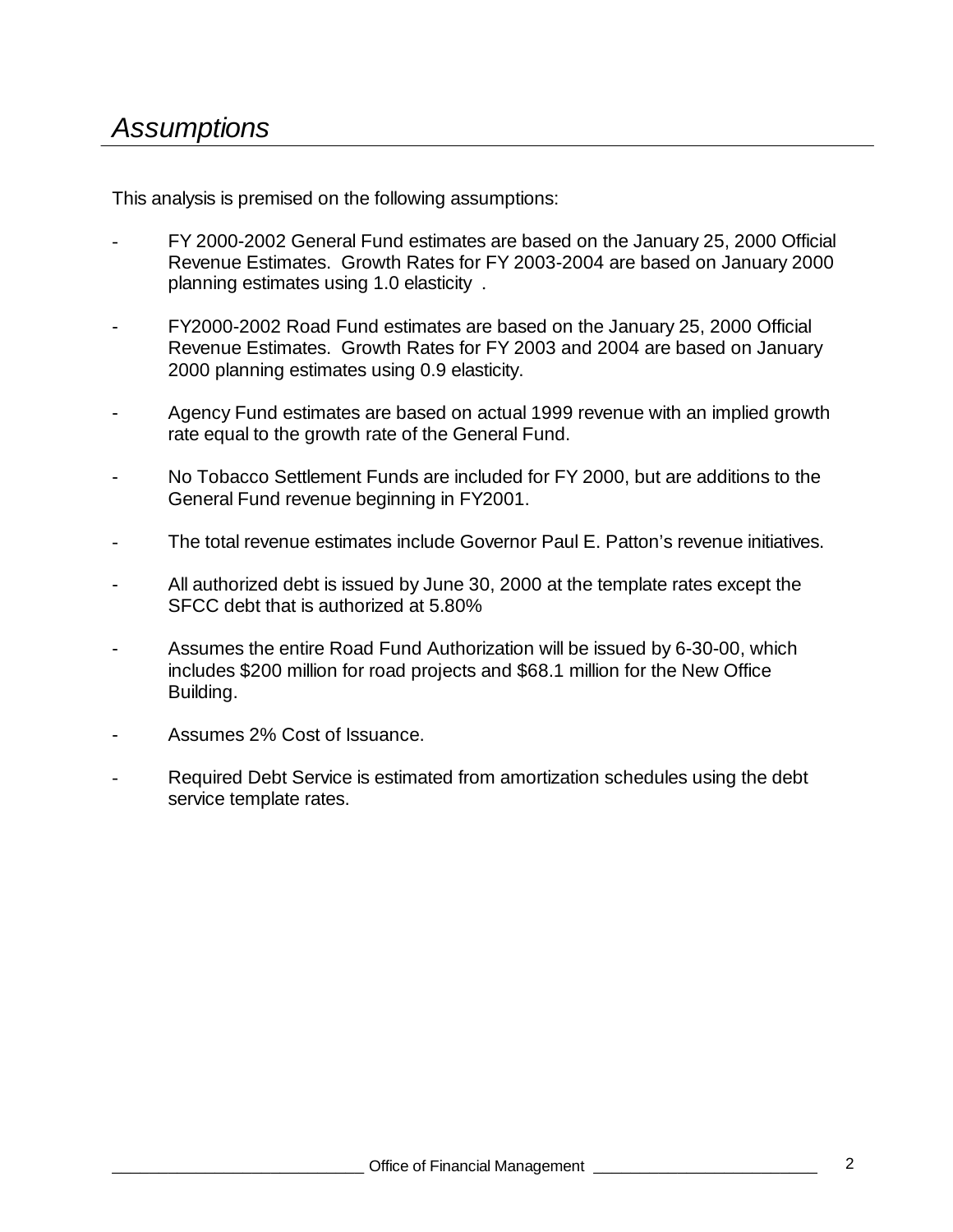Governor Paul E. Patton is proposing \$909,900,000 in new debt financed projects to the 2000 General Assembly. The recommendation for the 2000-2002 biennium is compared to previous biennia in Table 1 and is described in more detail on Appendix D.

The "Capital Financing Analysis" provides an overview of the structure of debt issuance in the Commonwealth. In addition historical information about the status of the debt program is provided in the Appendices. This information is required pursuant to KRS 42.410.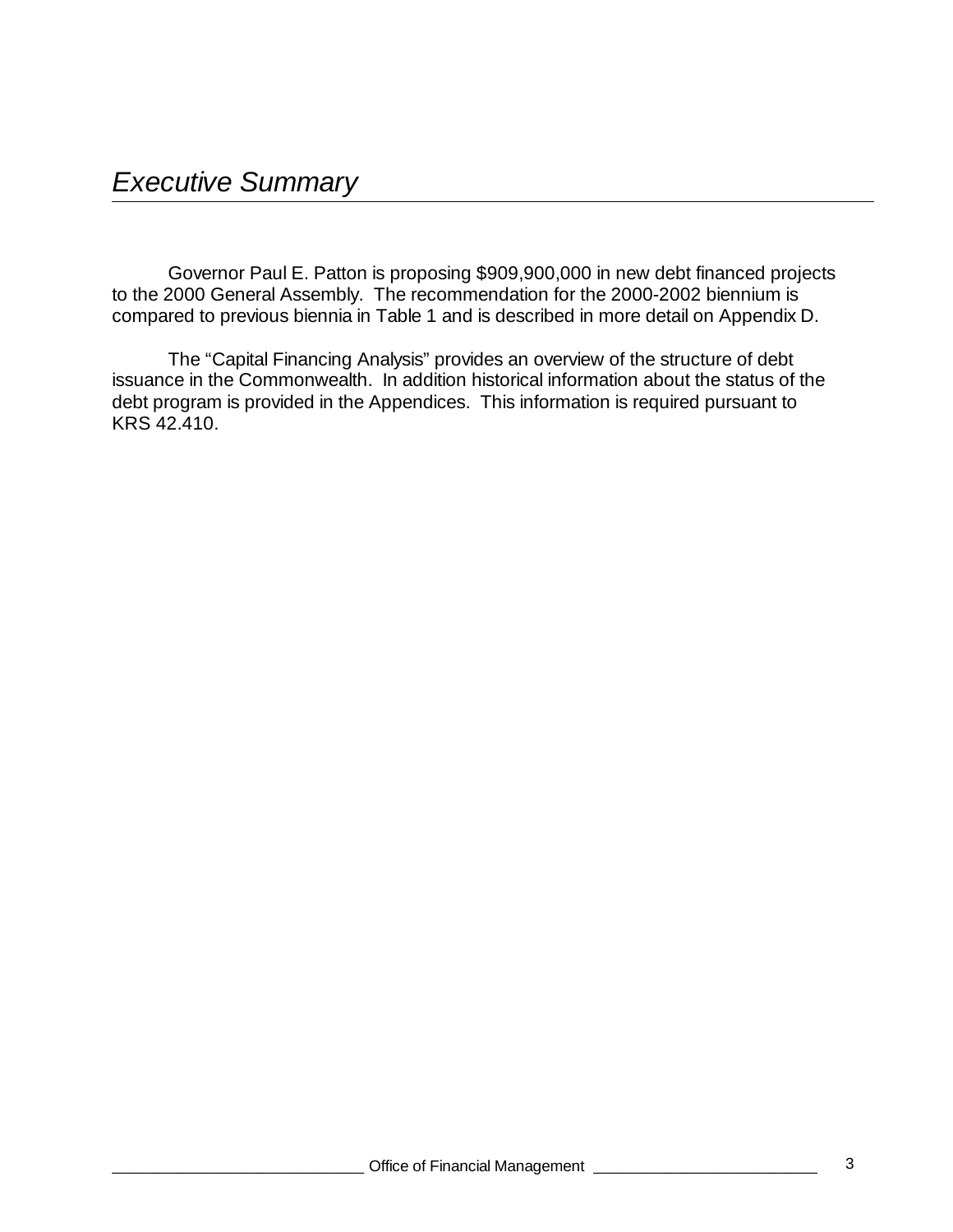### **Table 1**

### **DEBT AUTHORIZED BY RECENT SESSIONS OF THE GENERAL ASSEMBLY**

| <b>Fiscal</b><br>Year | <b>Principal Debt</b><br><b>Authorized</b> | <b>Fiscal</b><br>Year | <b>Principal Debt</b><br><b>Authorized</b> |
|-----------------------|--------------------------------------------|-----------------------|--------------------------------------------|
| 1980                  | \$689,312,400                              | 1992                  | 439,375,100<br>S                           |
| 1982                  | 534,024,000                                | $1994^1$              | 429,575,900                                |
| 1984                  | 535,929,000                                | $1996^2$              | 313,575,000                                |
| 1986                  | 494,721,100                                | $1998^3$              | 1,168,030,000                              |
| 1988                  | 364,171,900                                | $2000^4$              | 909.900.000                                |
| 1990                  | 1,148,218,400                              |                       |                                            |

- **1 This includes debt authorized in the Extraordinary Session of the General Assembly and debt authorized by the Surplus Expenditure Plan.**
- **2 Enacted in the 1996-98 Budget of the Commonwealth, and subsequent May 1997 Extraordinary Session of the Kentucky General Assembly. Includes all new authorized debt and all reauthorized debt for the 1996-1998 Biennium .**

Reauthorized: \$69,393,000 General Fund and \$2,000,000 Agency Fund New Authorization: \$103,796,000 General Fund and \$35,000,000 Agency Fund May 1997 Extraordinary Session: Includes \$103,386,000 of Bond Funded Projects

**Excludes the \$60,000,000 of Agency Bonds in the Finance Cabinet (KIA Leveraging). Pursuant to KRS 56.870 (3), Legislative authorization is required when revolving fund repayments are used to support bonds.**

**<sup>3</sup> New Debt Enacted in the 1998-2000 Budget of the Commonwealth.**

Reauthorized: \$74,102,000 General Fund and \$2,000,000 Agency Fund New Authorizations: \$600,830,000 General Fund: \$268,100,000 Road Fund and \$96,100,000 Agency Fund \$126,898,000 is authorized in the General Fund Surplus Expenditure Plan \$201,000,000 is authorized for SFCC however debt service is appropriated for only \$108,130,000 in FY 2000

<sup>4</sup> **New Debt Recommended in the 2000-2002 Executive Budget.**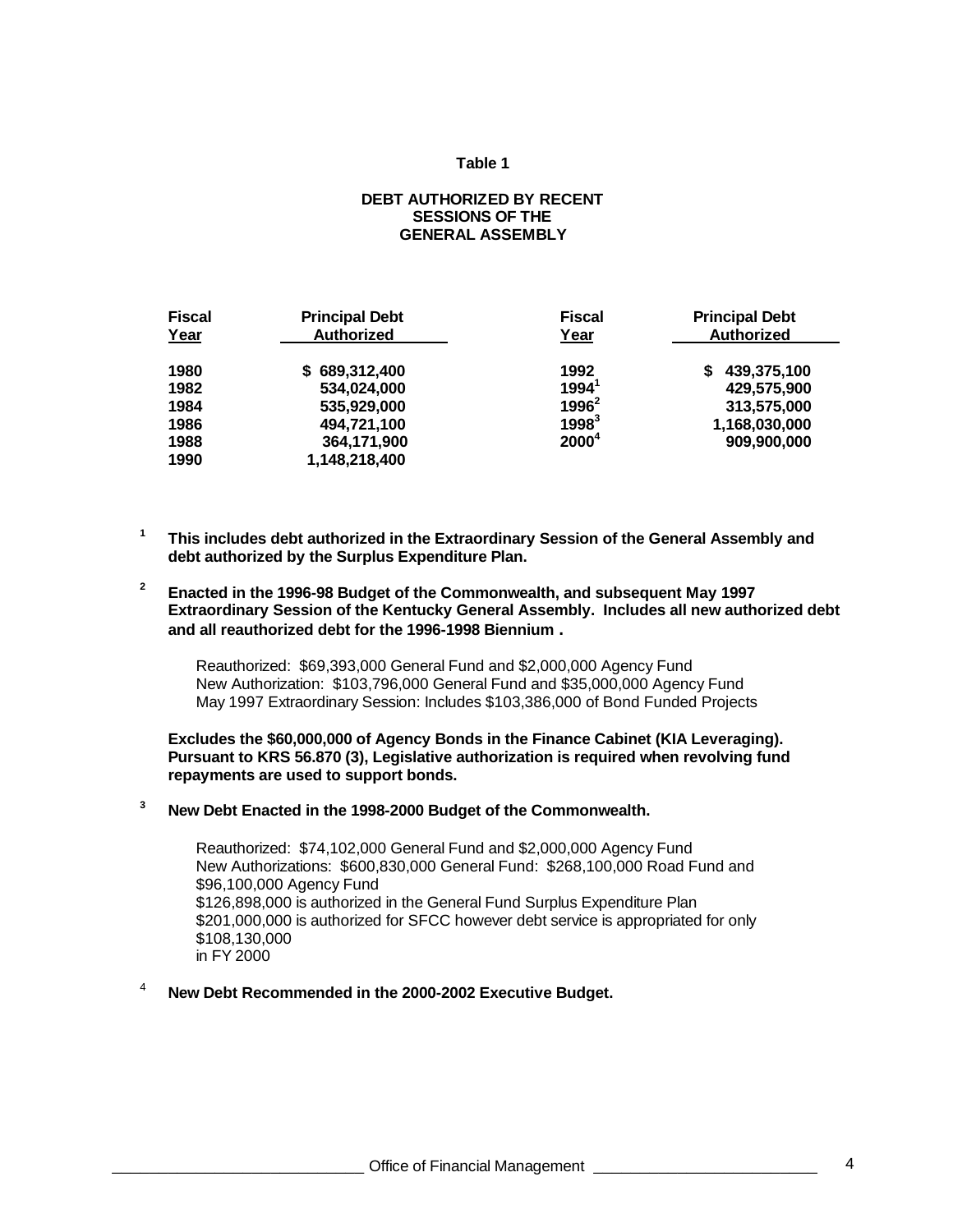## **Purpose**

This report provides a rev iew of pertinent historical information about the Commonwealth's debt, debt management goals and Governor Paul E. Patton's capital financing plan recommendation. The Governor's recommendation of authorized debt for new projects for FY2001-2002 is evaluated against various measures of debt affordability and previous biennial authorizations.

The goals of the debt management program of the Commonwealth are:

- 1. Maintain debt at levels that eliminate questions concerning the state's willingness or ability to make timely payments on appropriation supported debt.
- 2. Maintain debt at relatively constant or declining levels when compared to various indicators of wealth (assuming the indicators are stable over time as well).
- 3. Issue debt only for those projects that will provide benefits equal to or longer than the amortization period of the debt .
- 4. Maintain or improve the state's current Aa3/A+/A+ State Property and Buildings Commission debt rating.
- 5. Establish and implement a program to manage the net interest expenses of the Commonwealth.
- 6. Use debt to finance projects prudently, without neglecting the capital investment needs of the state.
- 7. Continually strive to reduce the expense of debt through ongoing management of outstanding debt and analysis of low-cost alternatives.
- 8. Use tax-exempt rather than taxable funding sources for project financing or operating funds whenever possible to minimize overall governmental operational costs.

These goals continue to be important to the assessment by outside entities of the use of debt by the Commonwealth and provide an appropriate backdrop for any discussion about long-term capital expenditures.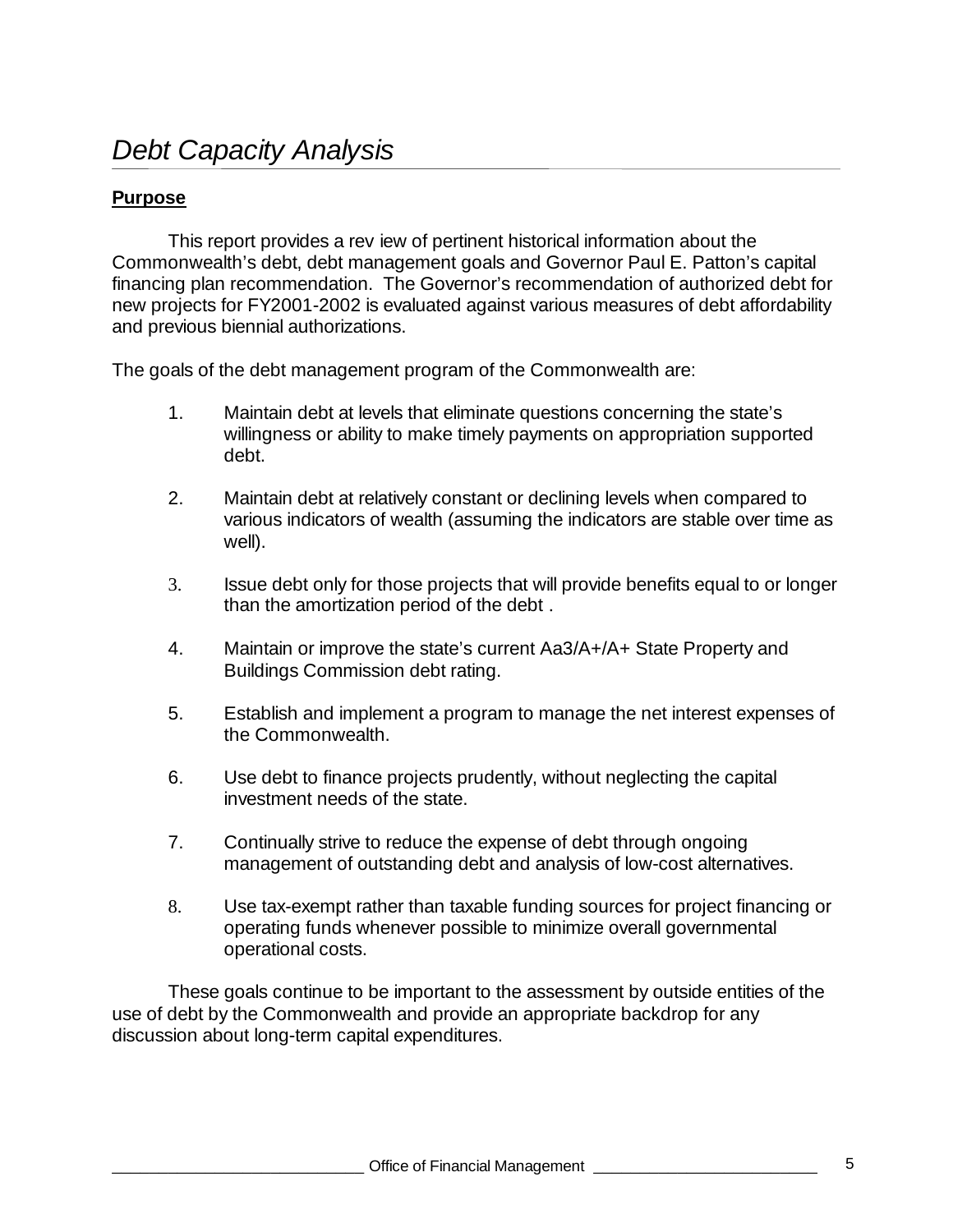## **Structure**

The Commonwealth's indebtedness is classified as either appropriation supported or non-appropriation supported debt.

**Appropriation supported debt** carries the name of the Commonwealth and is either (i) a general obligation of the state, or (ii) a project revenue obligation of one of the debt-issuing agencies created by the Kentucky General Assembly to finance various projects and is subject to state appropriations for all or a portion of the debt service on the bonds.

General obligation bonds pledge the full faith, credit and taxing power of the Commonwealth for the repayment of debt. The Kentucky Constitution requires voter approval by general referendum prior to the issuance of general obligation bonds in amounts exceeding \$500,000. Kentucky has not issued general obligation bonds since 1966. The Commonwealth currently has no general obligation bonds outstanding.

Project revenue bonds are issued by various debt-issuing authorities of the Commonwealth (Chart 1). These bonds pledge, as security for repayment of the debt, the revenues produced by the projects funded by the debt. Project revenue bonds are not a direct obligation of the Commonwealth. Project revenue bonds are, in some cases, derived partially or solely from biennial appropriations of the General Assembly. In other cases, the direct revenues generated from the project funded constitute the entire source of payment.

**Non-appropriation or moral obligation debt** carries the name of the Commonwealth for the benefit and convenience of other entities within the state. The bonds are special obligations of the issuer, secured and payable solely from the sources pledged for the payment thereof and do not constitute a debt, liability, obligation or a pledge of the faith and credit of the Commonwealth. The General Assembly does not intend to appropriate any funds to fulfill the financial obligations represented by these types of bonds. In the event of a shortfall, the issuer convenants to request from the Governor and the General Assembly sufficient amounts to pay debt service.

## **Definitions**

**Total debt service** is defined as all debt service appropriated by the General Assembly. This includes debt service on all bond issues of the State Property and Buildings Commission, state universities (consolidated educational buildings revenue bonds, hospital revenue bonds, community college revenue bonds, and housing and dining system revenue bonds), the Turnpike Authority of Kentucky, and the state appropriation supported portion of both the School Facilities Construction Commission and the Kentucky Infrastructure Authority .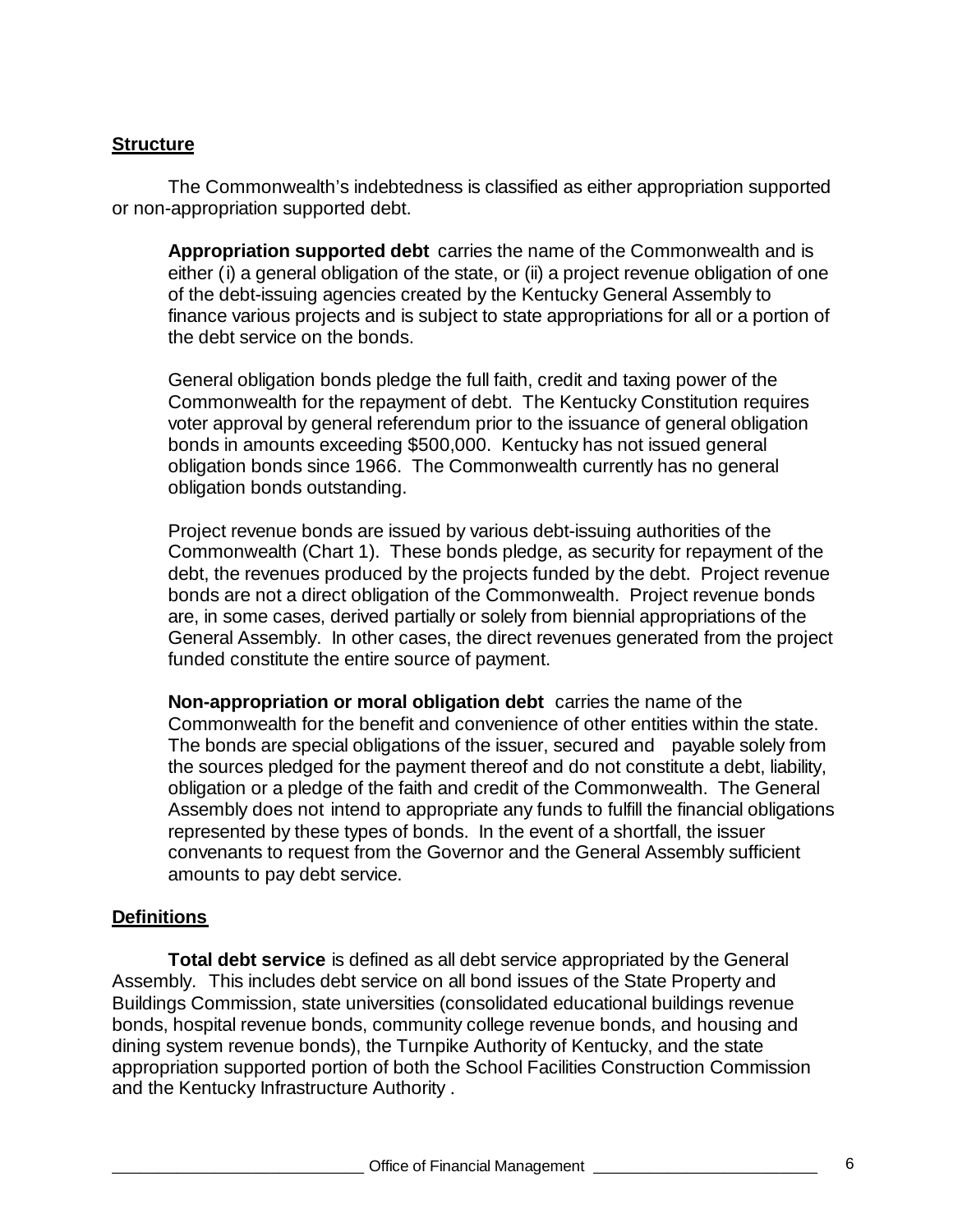#### **Chart 1 ACTIVE DEBT ISSUING ENTITIES**

| <b>ENTITY</b>                                             | <b>STATUTORY AUTHORITY/</b><br><b>PURPOSE</b>                                                                                                                                                                                                   | <b>DEBT</b><br><b>LIMITATIONS</b>                                                                                         | MOODY'S/S & P/Fitch |
|-----------------------------------------------------------|-------------------------------------------------------------------------------------------------------------------------------------------------------------------------------------------------------------------------------------------------|---------------------------------------------------------------------------------------------------------------------------|---------------------|
| State Property and Buildings<br>Commission                | KRS 56.450 Provide financing for capital construction<br>projects and financing programs approved by the<br>General Assembly.                                                                                                                   | Cannot incur debt without<br>prior approval of projects<br>and appropriation of debt<br>service by the General Assembly.  | $Aa3/A+/A+$         |
| Kentucky Asset/Liability Commission                       | KRS 56.860 Provide for short-term financing of capital<br>Projects and the management of cash borrowings.                                                                                                                                       | Cannot incur debt without<br>prior approval of projects<br>and appropriation of debt<br>service by the General Assembly.  | Varies              |
| Turnpike Authority of Kentucky                            | KRS 175.410-175.990 Construct, maintain, repair,<br>and operate Turnpike projects, resource recovery<br>roads and economic development roads.                                                                                                   | Cannot incur debt without<br>prior approval of projects<br>and appropriations of debt<br>service by the General Assembly. | A1/A/NA             |
| The State Universities                                    | KRS 56.495 Construct educational buildings and<br>housing and dining facilities.                                                                                                                                                                | Cannot incur debt without<br>Prior approval of projects<br>and appropriations of debt<br>service by the General Assembly. | See<br>Appendix E   |
| Kentucky Housing Corporation                              | KRS 198A Make low interest mortgage loans and<br>Construction loans to increase the supply of housing<br>for low and moderate income residents in the state.                                                                                    | Limited to \$1.125 billion<br>of debt outstanding                                                                         | Aaa/AAA/NA          |
| Kentucky Infrastructure Authority                         | <b>KRS 224A</b> Provide financial assistance to local<br>Governments for the construction or refinancing<br>of infrastructure facilities and to provide loans to<br>industries for construction of pollution control<br>facilities.             | Cannot incur debt without<br>appropriation of debt service<br>by General Assembly.                                        | $Aa3/A+/NA$         |
| Kentucky Higher Education Student<br>Loan Corporation     | KRS 164A Make guaranteed student loans to<br>residents of the state to attend post-secondary<br>institutions and to make loans to students attending<br>post-secondary schools within the state.                                                | Limited to \$553 million<br>of debt outstanding.                                                                          | Aaa/AA-/NA          |
| <b>School Facilities Construction</b><br>Commission       | KRS 157.800-157.895 Assist local school districts<br>with the financing and construction of school<br>buildings. Finance the construction of vocational<br>education facilities.                                                                | Cannot incur debt without<br>appropriation of debt se rvice<br>by General Assembly                                        | $Aa3/A+/A$          |
| Kentucky Economic Development<br><b>Finance Authority</b> | <b>KRS 154</b> Issue industrial revenue bonds on behalf of<br>industries, hospitals, and comm ercial enterprises in the<br>state. Provide financing and tax credits to manufacturing<br>entities expanding or locating facilities in the state. | None                                                                                                                      | Varies              |
| Kentucky Local Correctional Facilities<br>Authority       | KRS 441.605-441.695 Provide an alternative method of Limited to the lev el of debt<br>Constructing, improving, repairing and financing local<br>jails.                                                                                          | service supported by court fees<br>pledged as repayment for the<br>bonds.                                                 | AAA                 |
| Kentucky Agricultural Finance<br>Corporation              | <b>KRS 247.940</b> Provide low interest loans to Kentucky<br>farmers for the purpose of stimulating existing agricultural<br>Enterprises and the promotion of new agricultural<br>ventures.                                                     | Limited to \$500 million<br>of debt outstanding.                                                                          | N/A                 |

On June 7, 1999 Moody's assigns Aa2 Issuer Rating to the Commonwealth of Kentucky; Upgrades to Aa3 from A2 the General Fund Appropriation-backed debt of Kentucky State Property and Buildings Commission, Kentucky Infrastructure Authority, and ALCo Project Notes; and Upgrades to A1 from A Kentucky Turnpike Authority Road Bonds.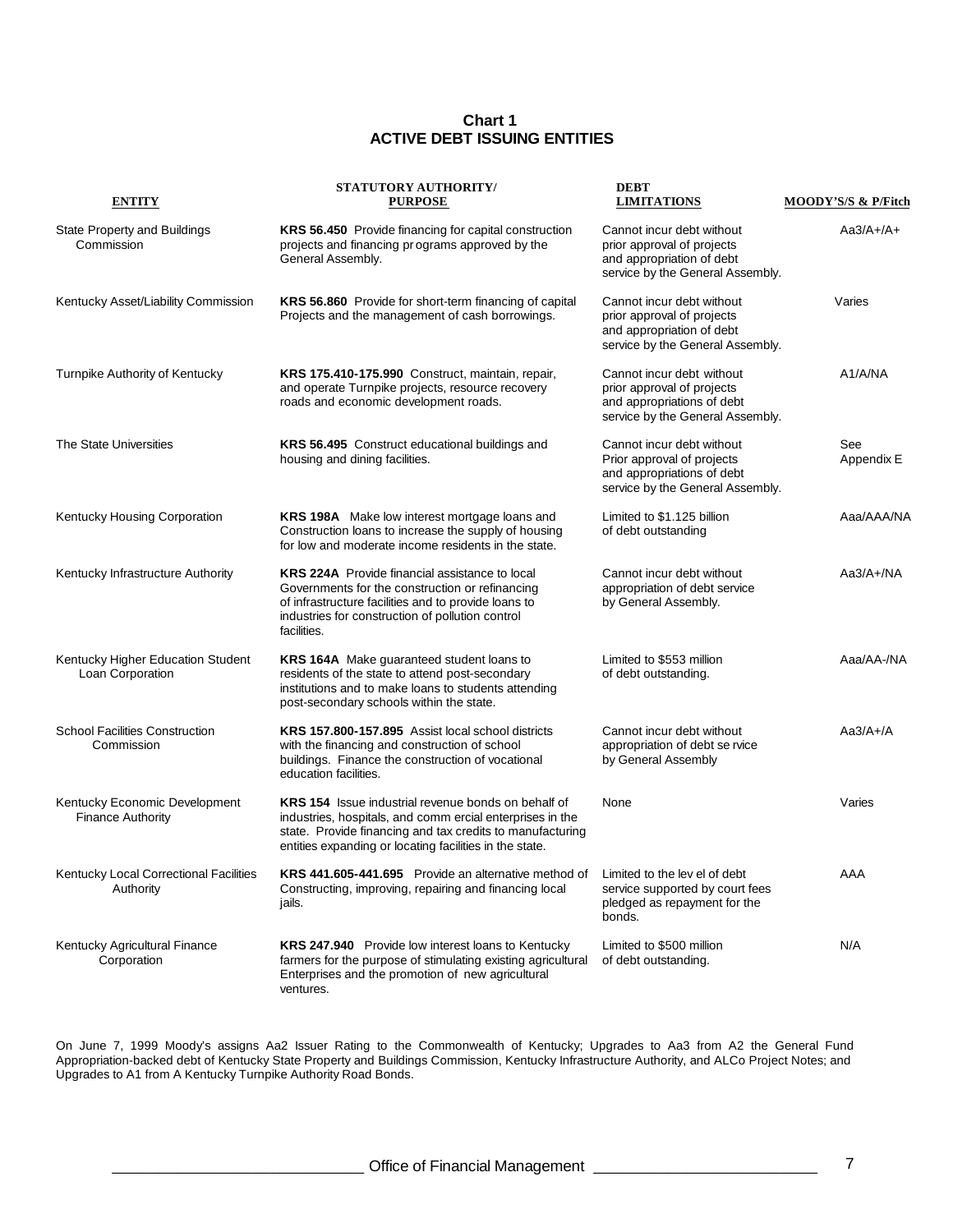**Revenue** is defined to include the General Fund, Road Fund and Agency Fund and is reported on an actual cash (budgetary) basis. Although the state adopted a modified accrual basis of accounting in 1983, the use of the cash basis allows for an analysis of debt for a longer time period. Revenues for General Fund and Road Fund for FY2000, FY2001 and FY2002 are based upon the official forecast of the Consensus Forecasting group. Agency Fund estimates are based upon actual results for FY99 and increased using the projected growth rate of the General Fund for the official forecast. Historical revenue figures and debt service levels were obtained from the Kentucky Comprehensive Annual Financial Report and the supplemental reports for the various years.

**Debt capacity** is the total amount of new asset bonds that can be supported by a calculated amount of state appropriations (assuming a long-term interest rate of 7.50 percent). Asset bonds equate to project costs plus cost of issuance. It assumes no debt service reserves, except in the case of university bonds, where asset bonds include debt service reserves .

## **Historical Information**

Table 2 shows the historical comparison of debt outstanding in current and constant dollars. One significant historical note is the Turnpike Authority program that issued \$600 million in bonds between 1991 and 1995.

Table 3 shows the comparison of debt outstanding and required debt service as a percent of assessed property, personal income and on a per capita basis. Table 4 provides the historical comparison of total appropriation required debt service as a percentage of total revenue. This is the key indictor of debt health for the Commonwealth and is used to assess the impact of any capital program.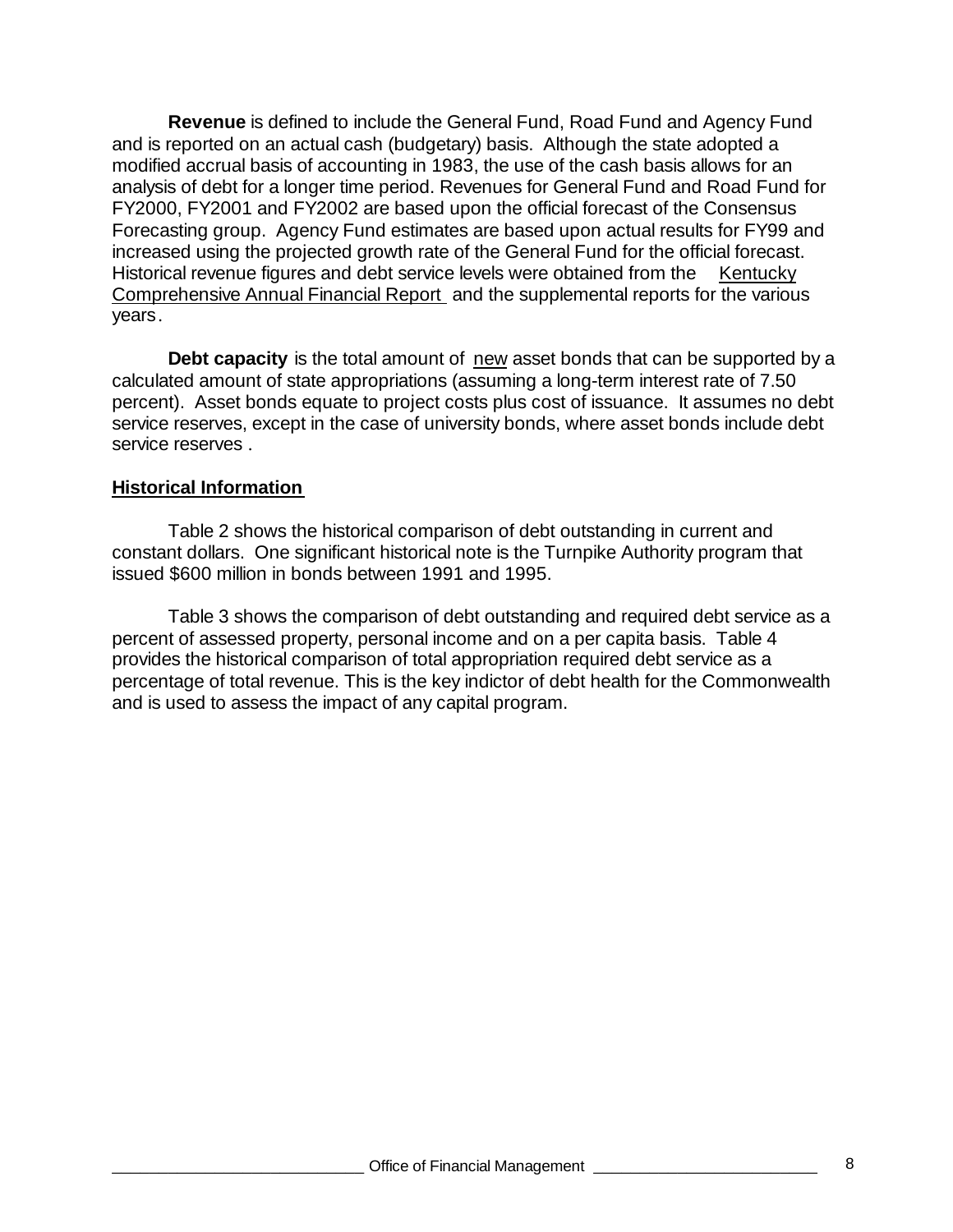### **TABLE 2 APPROPROPRIATION SUPPORTED DEBT PRINCIPAL DEBT OUTSTANDING (000,000)**

|                   |                |                | <b>CPI</b>        |                 |                       |
|-------------------|----------------|----------------|-------------------|-----------------|-----------------------|
|                   |                |                | <b>Constant</b>   |                 |                       |
| <b>Fiscal</b>     |                | <b>Percent</b> | <b>Dollar</b>     | <b>Constant</b> |                       |
| Year              | <b>Current</b> | Change         | <b>Adjustment</b> | (1984)          | <b>Percent Change</b> |
| 1967              | \$956.61       |                | 0.3290            | \$2,907.63      |                       |
| 1968              | 1,119.50       | 17.03%         | 0.3400            | 3,292.65        | 13.24%                |
| 1969              | 1,228.10       | 9.70           | 0.3570            | 3,440.06        | 4.48                  |
| 1970              | 1,221.30       | $-0.55$        | 0.3710            | 3,291.91        | $-4.31$               |
| 1971              | 1,538.10       | 25.94          | 0.3902            | 3,941.82        | 19.74                 |
| 1972              | 1,628.90       | 5.90           | 0.4042            | 4,029.94        | 2.24                  |
| 1973              | 1,611.00       | $-1.10$        | 0.4205            | 3,831.15        | $-4.93$               |
| 1974              | 1,602.50       | $-0.53$        | 0.4580            | 3,498.91        | $-8.67$               |
| 1975              | 1,618.70       | 1.01           | 0.5087            | 3,182.03        | $-9.06$               |
| 1976              | 1,583.10       | $-2.20$        | 0.5449            | 2,905.30        | $-8.70$               |
| 1977              | 1,779.43       | 12.40          | 0.5765            | 3,086.60        | 6.24                  |
| 1978              | 1,785.85       | 0.36           | 0.6151            | 2,903.35        | $-5.94$               |
| 1979              | 2,005.69       | 12.31          | 0.6729            | 2,980.66        | 2.66                  |
| 1980              | 2,113.96       | 5.40           | 0.7626            | 2,772.04        | $-7.00$               |
| 1981              | 2,125.66       | 0.55           | 0.8505            | 2,499.30        | $-9.84$               |
| 1982              | 1,698.60       | $-20.09$       | 0.9240            | 1,838.31        | $-26.45$              |
| 1983              | 1,781.79       | 4.90           | 0.9633            | 1,849.67        | 0.62                  |
| 1984              | 2,100.72       | 17.90          | 1.0000            | 2,100.72        | 13.57                 |
| 1985              | 2,098.89       | $-0.09$        | 1.0343            | 2,029.28        | $-3.40$               |
| 1986              | 2,197.98       | 4.72           | 1.0687            | 2,056.69        | 1.35                  |
| 1987              | 2,627.29       | 19.53          | 1.0910            | 2,408.15        | 17.09                 |
| 1988              | 2,771.07       | 5.47           | 1.1365            | 2,438.25        | 1.25                  |
| 1989              | 2,726.69       | $-1.60$        | 1.1888            | 2,293.65        | $-5.93$               |
| 1990              | 2,736.18       | 0.35           | 1.2455            | 2,196.85        | $-4.22$               |
| 1991              | 3,253.56       | 18.91          | 1.3138            | 2,476.45        | 12.73                 |
| 1992              | 3,537.60       | 8.73           | 1.3558            | 2,609.23        | 5.36                  |
| 1993              | 3,837.65       | 8.48           | 1.3981            | 2,744.91        | 5.20                  |
| 1994              | 3,785.78       | $-1.35$        | 1.4346            | 2,638.91        | $-3.86$               |
| 1995              | 3,809.20       | 0.62           | 1.4756            | 2,581.46        | $-2.18$               |
| 1996              | 3,775.38       | $-0.89$        | 1.5159            | 2,490.52        | $-3.52$               |
| 1997              | 3,557.74       | $-5.76$        | 1.5588            | 2,282.36        | $-8.36$               |
| 1998              | 3,600.08       | 1.19           | 1.5869            | 2,268.63        | $-0.60$               |
| 1999              | 3,589.95       | $-0.28$        | 1.6142            | 2,223.98        | $-1.97$               |
| 2000 <sup>1</sup> | 4,020.36       | 11.99          | 1.6544            | 2,430.10        | 9.27                  |
| 2001              | 3,720.88       | $-7.45$        | 1.6886            | 2,203.53        | $-9.32$               |
| $2002^2$          | 3,415.80       | $-8.20$        | 1.7288            | 1,975.82        | $-10.33$              |

<sup>1</sup> Assumes all previously authorized debt will be issued by June 30, 2000. Includes \$108,130 of SFCC Debt Funded Projects, but the SFCC Offers of Assistance can be up to \$201.1 Million

Assumes no additional debt authorization for the 2000-2002 Biennium **.**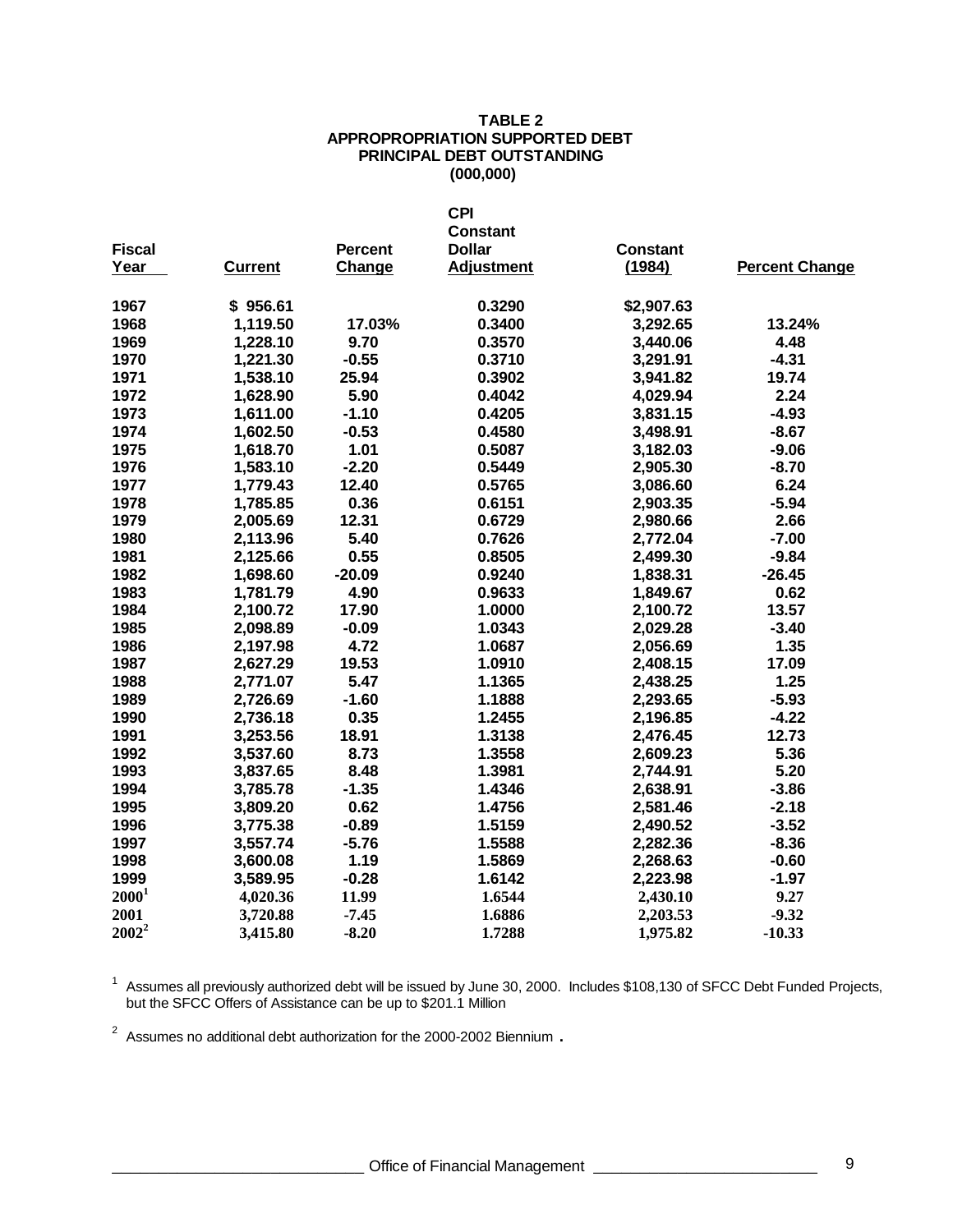### **Table 3 APPROPRIATION SUPPORTED DEBT KENTUCKY ECONOMIC DEBT INDICATORS (Current Dollars)**

|                   | Debt as a<br>$%$ of | <b>Required Debt</b><br>Service as a | <b>Debt</b><br>as a % of | <b>Required Debt</b><br>Service as a % |                 | <b>Required</b><br><b>Debt Service</b> |
|-------------------|---------------------|--------------------------------------|--------------------------|----------------------------------------|-----------------|----------------------------------------|
| <b>Fiscal</b>     | <b>Assessed</b>     | % of Assessed                        | Personal                 | of Personal                            | <b>Debt Per</b> | Per Capita                             |
| Year              | Property            | <b>Property</b>                      | <b>Income</b>            | <b>Income</b>                          | Capita (\$)     | $($ \$)                                |
|                   |                     |                                      |                          |                                        |                 |                                        |
|                   |                     |                                      |                          |                                        |                 |                                        |
| 1978              | 2.83                | 0.21                                 | 7.44                     | 0.56                                   | 494.01          | 37.15                                  |
| 1978              | 2.83                | 0.19                                 | 7.46                     | 0.50                                   | 550.26          | 36.97                                  |
| 1980              | 2.57                | 0.19                                 | 7.19                     | 0.53                                   | 577.58          | 42.83                                  |
| 1981              | 2.32                | 0.18                                 | 6.54                     | 0.51                                   | 580.30          | 45.19                                  |
| 1982              | 1.70                | 0.17                                 | 4.97                     | 0.50                                   | 463.46          | 46.57                                  |
| 1983              | 1.66                | 0.17                                 | 5.06                     | 0.53                                   | 485.76          | 50.41                                  |
| 1984              | 1.84                | 0.18                                 | 5.44                     | 0.52                                   | 572.40          | 54.77                                  |
| 1985              | 1.69                | 0.19                                 | 5.23                     | 0.58                                   | 571.44          | 63.68                                  |
| 1986              | 1.66                | 0.19                                 | 5.24                     | 0.59                                   | 598.09          | 67.31                                  |
| 1987              | 1.85                | 0.17                                 | 5.89                     | 0.55                                   | 714.33          | 67.27                                  |
| 1988              | 1.78                | 0.18                                 | 5.85                     | 0.59                                   | 753.01          | 75.46                                  |
| 1989              | 1.68                | 0.18                                 | 5.40                     | 0.58                                   | 741.55          | 79.38                                  |
| 1990              | 1.51                | 0.17                                 | 5.08                     | 0.56                                   | 741.11          | 82.46                                  |
| 1991              | 1.68                | 0.16                                 | 5.70                     | 0.55                                   | 875.79          | 84.70                                  |
| 1992              | 1.71                | 0.19                                 | 5.81                     | 0.65                                   | 942.61          | 105.10                                 |
| 1993              | 1.76                | 0.18                                 | 5.97                     | 0.61                                   | 1,011.51        | 104.05                                 |
| 1994              | 1.69                | 0.18                                 | 5.64                     | 0.59                                   | 991.56          | 103.71                                 |
| 1995              | 1.57                | 0.17                                 | 5.38                     | 0.60                                   | 991.20          | 110.50                                 |
| 1996              | 1.47                | 0.17                                 | 5.06                     | 0.58                                   | 976.31          | 112.68                                 |
| 1997              | 1.40                | 0.18                                 | 4.55                     | 0.59                                   | 914.12          | 118.08                                 |
| 1998              | 1.53                | 0.19                                 | 4.36                     | 0.55                                   | 919.09          | 116.78                                 |
| 1999              | 1.41                | 0.18                                 | 4.19                     | 0.54                                   | 910.69          | 116.71                                 |
| $2000^1$          | 1.50                | 0.21                                 | 4.46                     | 0.62                                   | 1,013.45        | 140.27                                 |
| $2001^1$          | 1.32                | 0.19                                 | 3.93                     | 0.57                                   | 932.55          | 136.48                                 |
| 2002 <sup>1</sup> | 1.15                | 0.18                                 | 3.44                     | 0.55                                   | 850.97          | 135.97                                 |

**Estimated**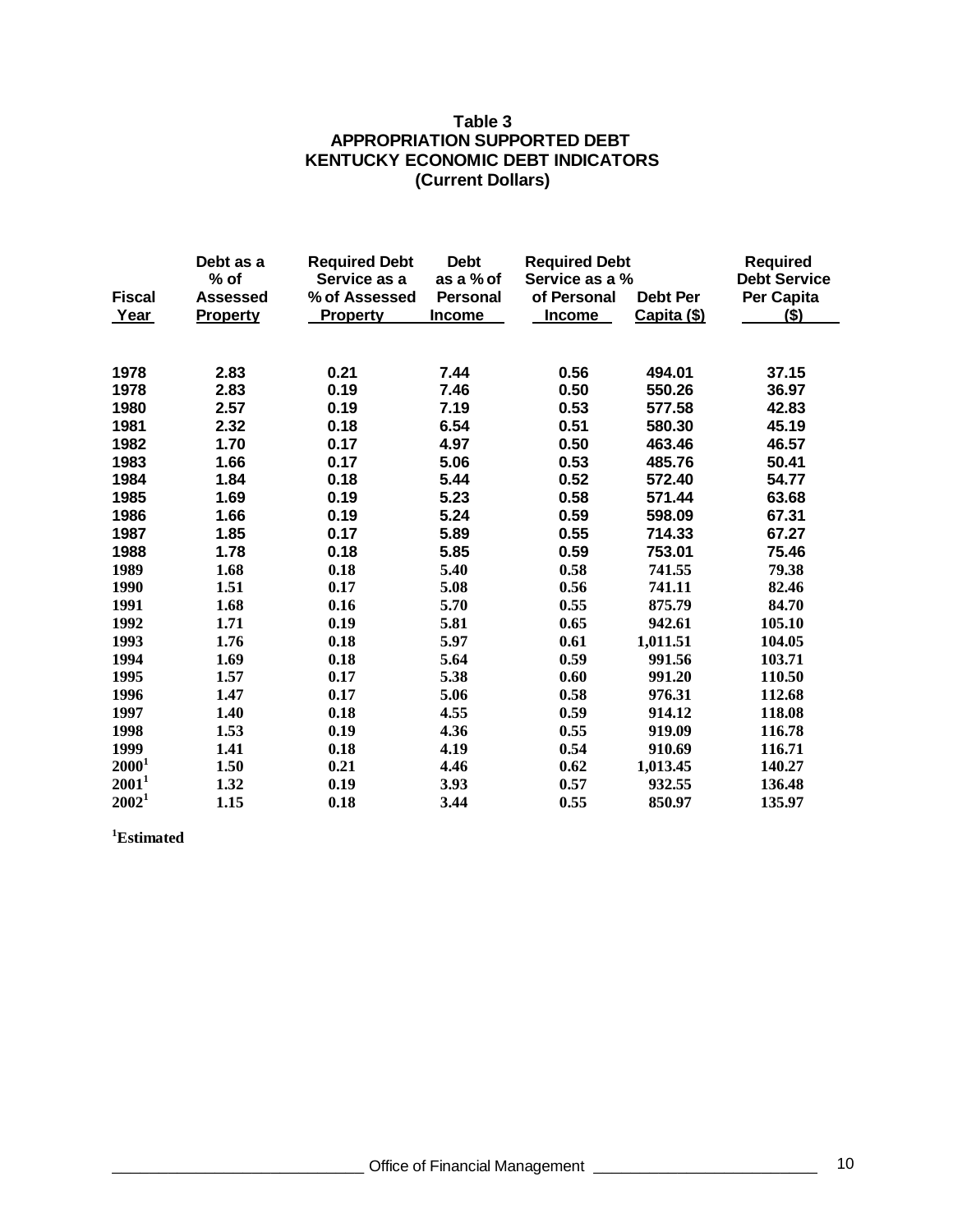### **Table 4 TOTAL APPROPRIATION SUPPORTED DEBT SERVICE AS A PERCENT OF REVENUE (000,000)**

|               | <b>Total</b>             |                     | Appropriation<br><b>Required Debt</b> |
|---------------|--------------------------|---------------------|---------------------------------------|
| <b>Fiscal</b> | Revenue                  | <b>Total Debt</b>   | Service/                              |
| Year          | $($ \$)                  | Service (\$)        | Revenue (%)                           |
| 1967          | 612.16                   | 49.18               | 8.03                                  |
| 1968          | 745.01                   | 54.67               | 7.34                                  |
| 1969          | 932.33                   | 67.01               | 7.19                                  |
| 1970          | 925.39                   | 74.57               | 8.06                                  |
| 1971          | 1,055.46                 | 73.36               | 6.95                                  |
| 1972          | 1,235.47                 | 85.15               | 6.89                                  |
| 1973          | 1,349.80                 | 91.18               | 6.75                                  |
| 1974          | 1,482.62                 | 101.04              | 6.82                                  |
| 1975          | 1,733.88                 | 117.18              | 6.76                                  |
| 1976          | 1,852.92                 | 117.05              | 6.32                                  |
| 1977          | 1,995.62                 | 117.57              | 5.89                                  |
| 1978          | 2,328.35                 | 134.28              | 5.77                                  |
| 1979          | 2,732.90                 | 134.77              | 4.93                                  |
| 1980          | 2,895.18                 | 156.75              | 5.41                                  |
| 1981          | 3,099.47                 | 165.54              | 5.34                                  |
| 1982          | 3,242.64                 | 170.67              | 5.26                                  |
| 1983          | 3,452.40                 | 184.89              | 5.36                                  |
| 1984          | 3,738.28                 | 201.02              | 5.38                                  |
| 1985          | 3,959.25                 | 233.91              | 5.91                                  |
| 1986          | 4,248.04                 | 247.38              | 5.82                                  |
| 1987          | 4,933.93                 | 247.42              | 5.01                                  |
| 1988          | 5,134.52                 | 277.69              | 5.41                                  |
| 1989          | 5,407.11                 | 291.89              | 5.40                                  |
| 1990          | 5,814.85                 | 304.43              | 5.24                                  |
| 1991          | 6,143.23                 | 314.66              | 5.12                                  |
| 1992          | 6,419.98                 | 394.44              | 6.14                                  |
| 1993          | 6,578.18                 | 394.76              | 6.00                                  |
| 1994          | 6,800.82                 | 395.95              | 5.82                                  |
| 1995          | 7,554.79                 | 424.65              | 5.62                                  |
| 1996          | 7,759.59                 | 435.72              | 5.62                                  |
| 1997          | 8,188.75                 | 459.56              | 5.61                                  |
| 1998          | 8,675.10                 | 457.44              | 5.27                                  |
| 1999          | 9,104.43                 | 460.88              | 5.05                                  |
| 2000          | $9,439.72$ <sup>1</sup>  | $556.47^2$          | 5.89                                  |
| 2001          | $10,203.78$ <sup>1</sup> | $544.56^{3}$        | 5.34                                  |
| 2002          | 10,791.21 <sup>1</sup>   | 545.79 <sup>3</sup> | 5.06                                  |

**Estimated.**

**Assumes authorized debt will be issued by June 30, 2000.**

**Assumes no additional debt authorized for the 2000-2002 biennium.**

 **Total**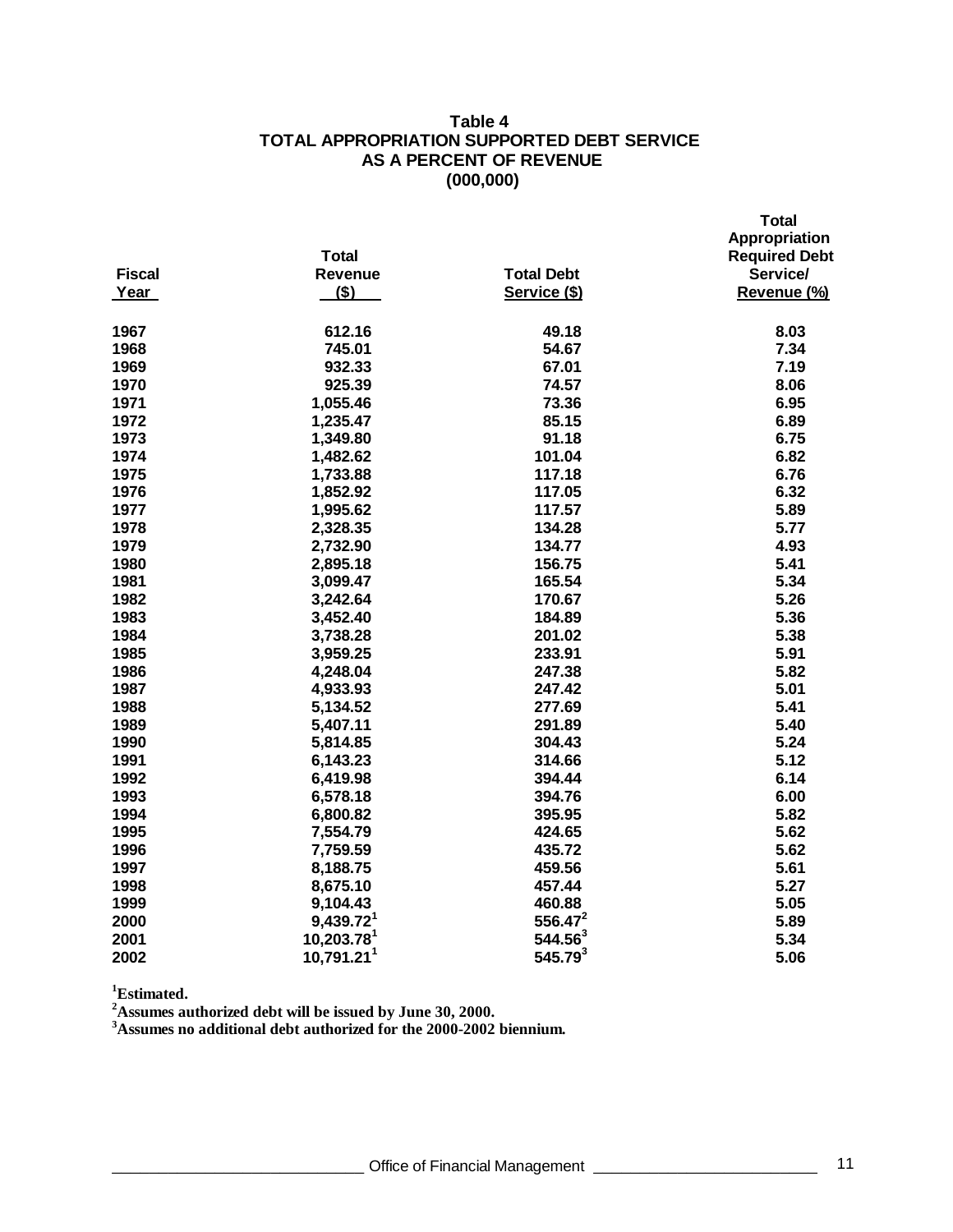The following data reflect Kentucky's debt and debt service in comparison with various economic indicators or measures of wealth. Appropriation supported debt and three categories of debt service are presented in terms of the economic-variables of assessed property values, personal income and population .

Tables A-1, A-2 and A-3 show the annual debt and debt service in three different categories: required, appropriated and actual. "Required debt service" is the debt service that is actually due to the bondholders regardless of source of revenue. Debt service may be paid from interest earnings on the debt service reserve funds as well as by direct appropriations or projected revenues. The "required" debt service" category is the most accurate reflection of the Commonwealth's liability.

"Appropriated debt services" are those funds that were appropriated in the various budgets for debt service. In many cases, these figures are estimated in advance of debt being issued or refinanced. These figures are neither an accurate nor consistent reflection of the Commonwealth's debt liability and are presented pursuant to KRS 42.410.

"Actual debt service" is those funds that flowed through the Debt Service Fund within the state's accounting system. These figures include not only debt service but also proceeds from refundings, costs of issuance and accrued interest on newly issued bonds , rebate and arbitrage penalty payments and trustee fees. This data is not an accurate reflection of the Commonwealth's debt liability, but is being presented pursuant to KRS 42.410.

Table A-4 reflects Kentucky's non-appropriation supported debt in relation to the economic variables of assessed property value, personal income and population. Nonappropriation supported debt is the debt of those authorities for which appropriation of state funds is not used to pay the debt service. The authorities include the Kentucky Higher Education Student Loan Corporation, Kentucky Housing Corporation, certain debt of the Kentucky Infrastructure Authority, Kentucky Local Correctional Facilities Construction Authority, Kentucky Agricultural Finance Corporation and Kentucky Economic Development Finance Authority (formerly Kentucky Development Finance Authority). The total debt and debt service shows a significant decrease in FY93 due to a change in reporting methodology. Project revenue debt is included for only the Kentucky Development Finance Authority (KDFA) Yen bonds issued in 1987 and debt of the Kentucky Local Correctional Facilities Construction Authority. The industrial development bonds ("IDBs") of KDFA, the Kentucky Infrastructure Authority and the Kentucky Agricultural Finance Corporation are no longer included in the Comprehensive Annual Financial Report.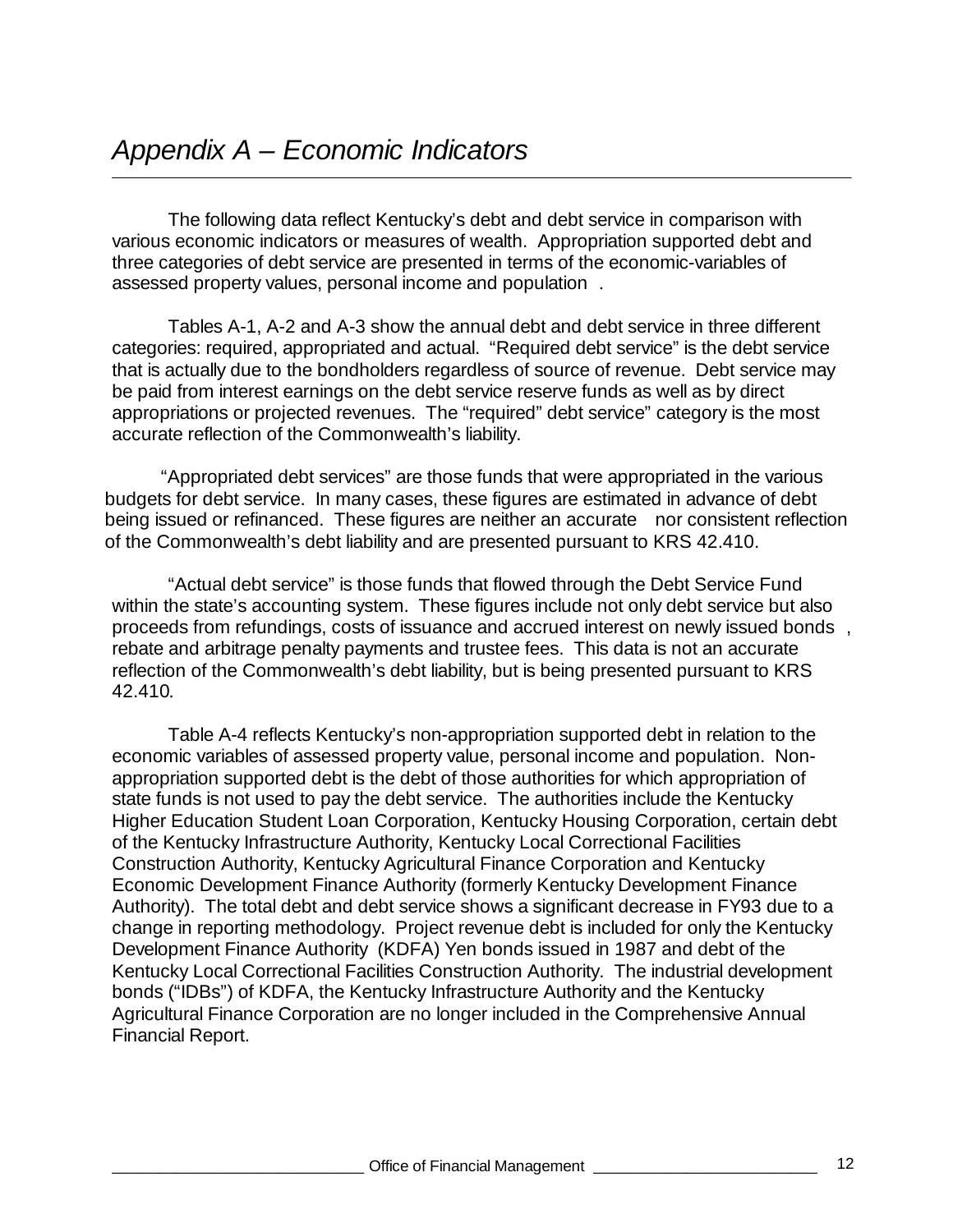### **Table A-1 APPROPRIATION SUPPORTED DEBT AND DEBT SERVICE AS A PERCENT OF ASSESSED PROPERTY (Current Dollars)**

|                    |                 | <b>Required</b> |                     | <b>Actual</b>   |
|--------------------|-----------------|-----------------|---------------------|-----------------|
|                    |                 | <b>Debt</b>     | Appropriated        | <b>Debt</b>     |
|                    | Debt As a       | Service as a    | <b>Debt Service</b> | Service as a    |
|                    | $%$ of          | $%$ of          | $%$ of              | $%$ of          |
|                    | <b>Assessed</b> | <b>Assessed</b> | <b>Assessed</b>     | <b>Assessed</b> |
| <b>Fiscal Year</b> | <b>Property</b> | <b>Property</b> | Property            | <b>Property</b> |
| 1990               | 1.51            | 0.17            | 0.17                | 0.16            |
| 1991               | 1.68            | 0.16            | 0.19                | 0.16            |
| 1992               | 1.71            | 0.19            | 0.21                | 0.15            |
| 1993               | 1.76            | 0.18            | 0.18                | 0.17            |
| 1994               | 1.69            | 0.18            | 0.19                | 0.20            |
| 1995               | 1.57            | 0.17            | 0.17                | 0.16            |
| 1996               | 1.47            | 0.17            | 0.17                | 0.18            |
| 1997               | 1.40            | 0.18            | 0.18                | 0.18            |
| 1998               | 1.53            | 0.19            | 0.19                | 0.16            |
| 1999               | 1.41            | 0.18            | 0.18                | 0.18            |

### **Table A-2 APPROPRIATION SUPPORTED DEBT AND DEBT SERVICE AS A PERCENT OF PERSONAL INCOME (Current Dollars)**

|                 | <b>Debt</b>     |                        |                    |
|-----------------|-----------------|------------------------|--------------------|
| Debt as         | Service as      | Appropriated           | <b>Actual Debt</b> |
| a % of          | a % of          | <b>Debt Service as</b> | Service as a       |
| <b>Personal</b> | <b>Personal</b> | a % of Personal        | % of Personal      |
| <b>Income</b>   | <b>Income</b>   | <b>Income</b>          | <b>Income</b>      |
|                 |                 |                        |                    |
| 5.08            | 0.56            | 0.58                   | 0.51               |
| 5.70            | 0.55            | 0.65                   | 0.59               |
| 5.81            | 0.65            | 0.72                   | 0.68               |
| 5.97            | 0.61            | 0.61                   | 0.54               |
| 5.64            | 0.59            | 0.65                   | 0.59               |
| 5.38            | 0.60            | 0.58                   | 0.61               |
| 5.06            | 0.58            | 0.58                   | 0.57               |
| 4.55            | 0.59            | 0.59                   | 0.58               |
| 4.36            | 0.55            | 0.55                   | 0.54               |
| 4.19            | 0.54            | 0.54                   | 0.51               |
|                 |                 |                        |                    |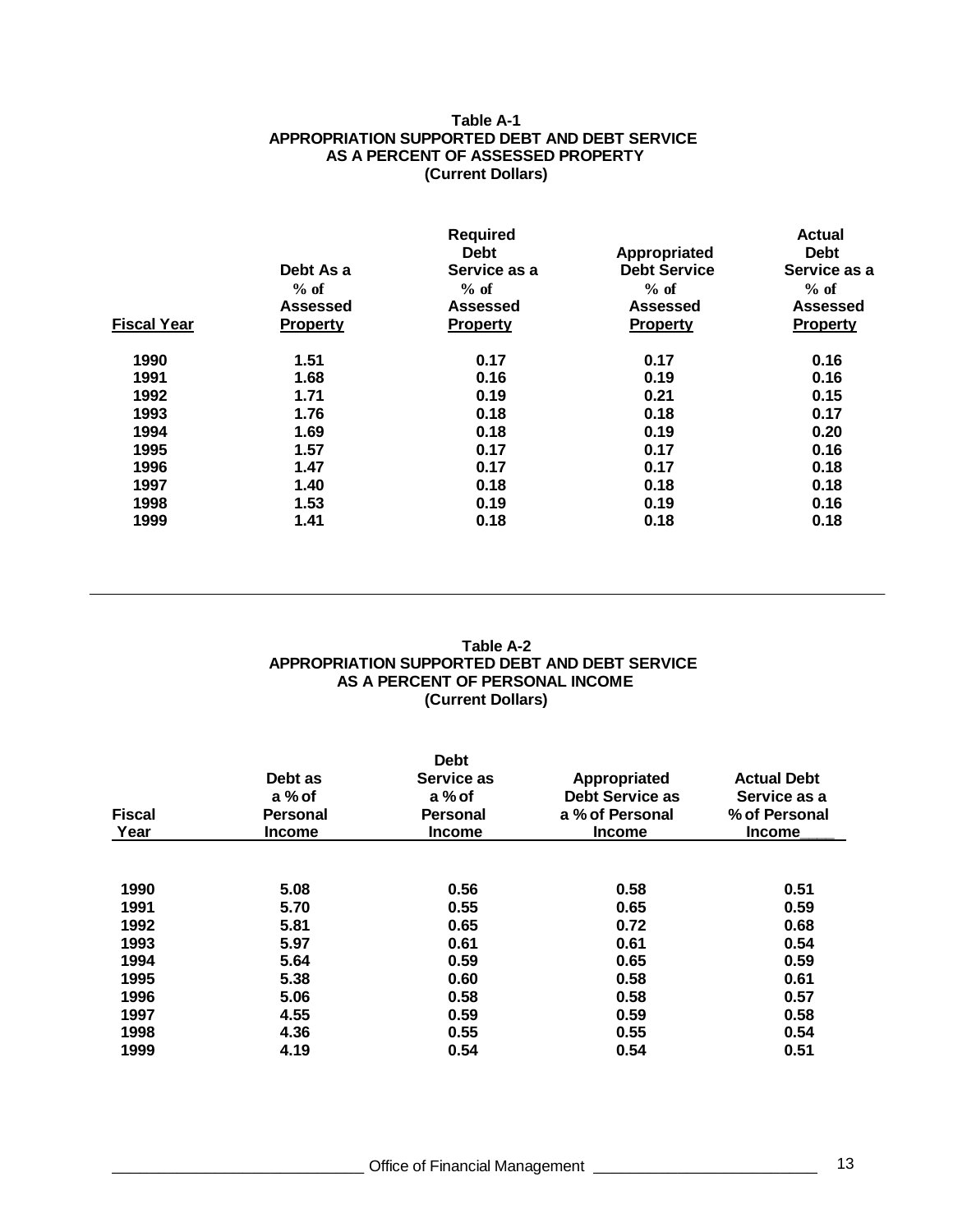### **Table A-3 APPROPRIATION SUPPORTED DEBT AND DEBT SERVICE AS A PERCENT OF POPULATION (Current Dollars)**

|      |                 | <b>Required</b><br><b>Debt Service</b> | Appropriated        | <b>Actual Debt</b> |
|------|-----------------|----------------------------------------|---------------------|--------------------|
|      | <b>Debt Per</b> | Per Capita                             | <b>Debt Service</b> | <b>Service Per</b> |
| Year | Per Capita (\$) | (\$)                                   | Per Capita (\$)     | Capita (\$)        |
| 1990 | 741.11          | 82.46                                  | 84.59               | 74.69              |
| 1991 | 875.79          | 84.70                                  | 99.38               | 90.04              |
| 1992 | 942.61          | 105.10                                 | 116.23              | 110.17             |
| 1993 | 1,011.51        | 104.05                                 | 103.84              | 91.58              |
| 1994 | 991.56          | 103.71                                 | 114.22              | 103.79             |
| 1995 | 991.20          | 110.50                                 | 106.32              | 113.11             |
| 1996 | 976.31          | 112.68                                 | 111.22              | 109.06             |
| 1997 | 914.12          | 118.08                                 | 118.08              | 117.46             |
| 1998 | 919.09          | 116.78                                 | 116.78              | 113.14             |
| 1999 | 910.69          | 116.71                                 | 116.71              | 111.00             |

### **Table A-4 NON-APPROPRIATION SUPPORTED DEBT KENTUCKY ECONOMIC DEBT INDICATORS**

|               | Debt as a<br>$%$ of | Debt as a<br>% of |             |
|---------------|---------------------|-------------------|-------------|
| <b>Fiscal</b> | <b>Assessed</b>     | <b>Personal</b>   | Per Capita  |
| Year          | <b>Property</b>     | <b>Income</b>     | Debt $(\$)$ |
| 1990          | 1.22                | 4.12              | 601.75      |
| 1991          | 1.29                | 4.39              | 674.63      |
| 1992          | 1.21                | 4.13              | 669.87      |
| 1993          | 0.64                | 2.17              | 367.25      |
| 1994          | 0.57                | 1.91              | 336.28      |
| 1995          | 0.54                | 1.86              | 343.20      |
| 1996          | 0.54                | 1.85              | 355.96      |
| 1997          | 0.61                | 1.99              | 399.64      |
| 1998          | 0.66                | 1.89              | 398.38      |
| 1999          | 0.65                | 1.94              | 421.44      |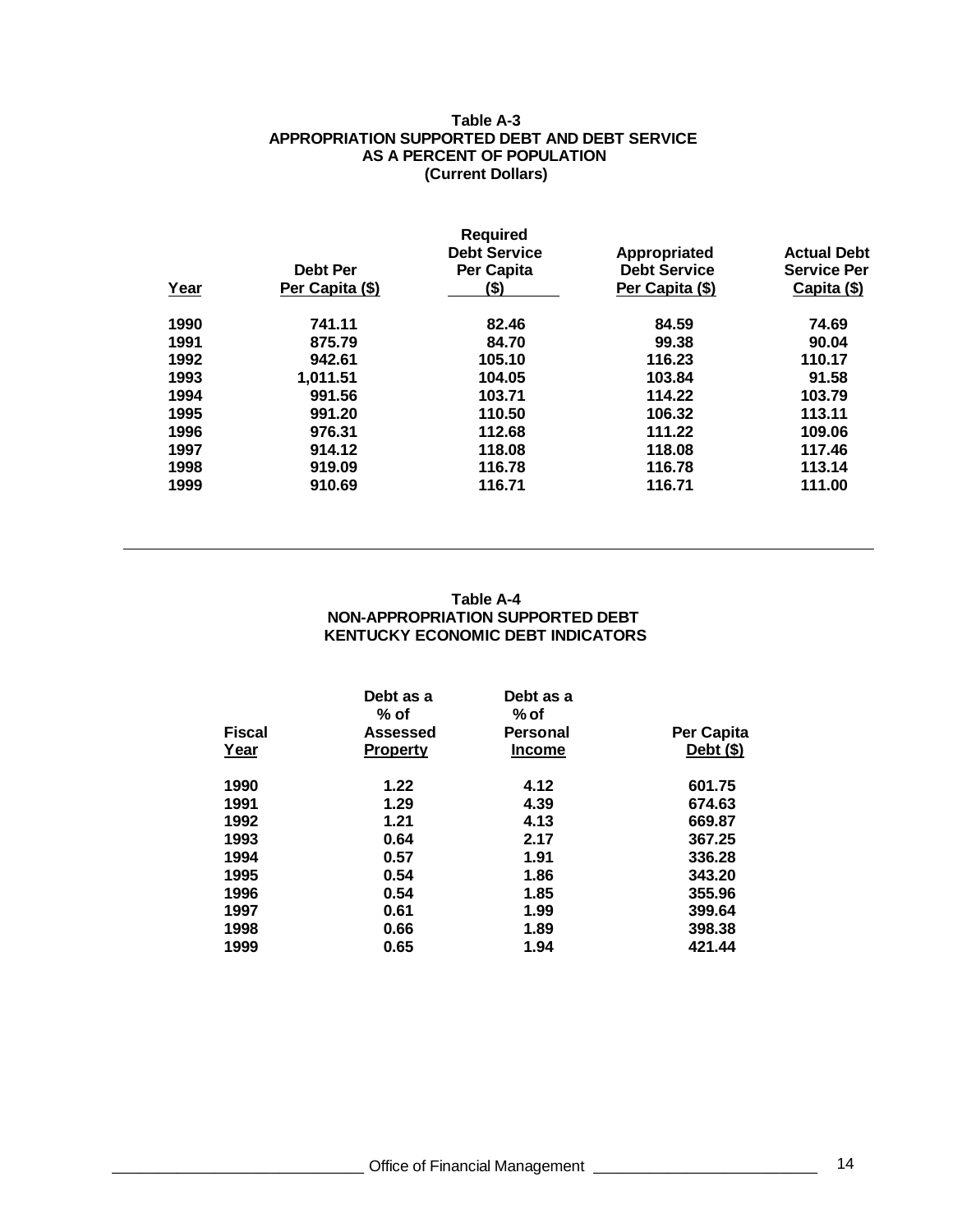# *Appendix B: Fiscal Debt Indicators*

In the following table, total appropriated revenue is shown in terms of the three categories of debt service as described in Appendix A. Appropriated revenue is the revenue of the General Fund, Road Fund and Agency Fund. Table B-1 compares required appropriated and actual debt service to total revenue.

Table B-2 reflects the three categories of debt service in terms of "available appropriated revenues." This form of revenue is revenue from the same sources as described above less funds that are statutorily dedicated to a specific purpose. In the case of the General Fund, Base Court Revenue, Surface Mining County Acreage and Permit Fees, Local Government Economic Assistance Fund and Public Service Commission Administrative Assessments are subtracted from total General Fund receipts to the degree the expenditures can be identified in the Comprehensive Annual Financial Report. In the case of the Road Fund (Table B-3), the following receipts are subtracted: County Road Air, Rural Secondary Road Aid, Municipal Road Aid within the Motor Fuels Normal and Motor Fuels Normal Use accounts, Kentucky Transportation Center Funds, Coal Haul Cooperative Agreements, Extended Weight and Coal Haul Fines, Drivers Education Program and Drivers License Photo Program.

The Agency Fund receipts include those agency funds that are actually applied to debt service. These include primarily the debt service for university housing and dining and hospital issues, and certain bonds of the Capital Plaza Authority, the Human Resources Cabinet (SPBC Project 31) and the Kentucky Fair Board .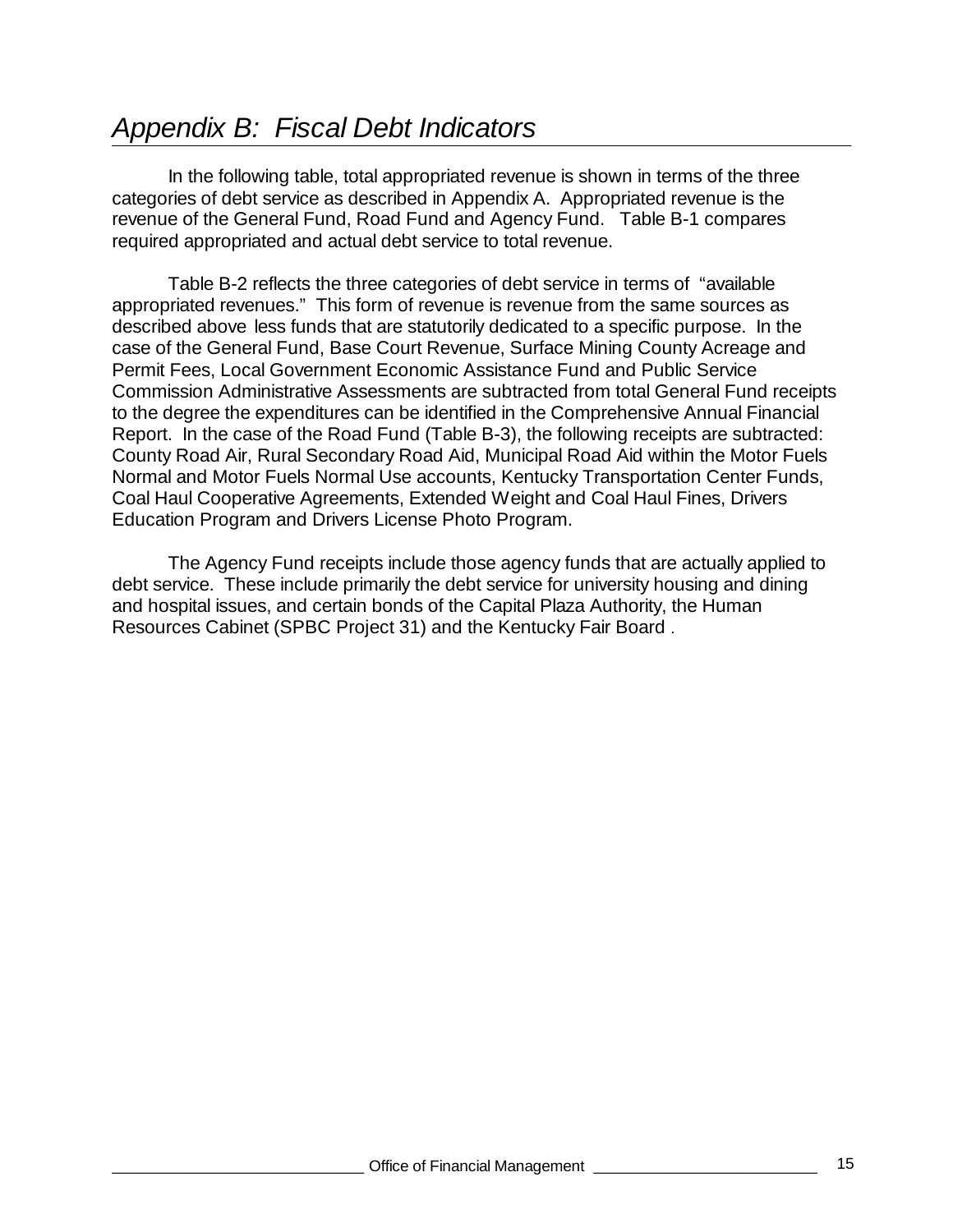#### **Table B-1 APPROPRIATED DEBT SERVICE AS A PERCENT OF TOTAL REVENUE (Budget Basis)**

| <b>Fiscal</b><br>Year | <b>Total Revenue</b><br>(\$Millions) | <b>Required Debt</b><br>Service/<br>Revenue (%) | Appropriated<br><b>Debt Service/</b><br>Revenue (%) | <b>Actual Debt</b><br>Service/<br><b>Revenue</b><br>$(\%)$ |
|-----------------------|--------------------------------------|-------------------------------------------------|-----------------------------------------------------|------------------------------------------------------------|
| 1990                  | 5,814.85                             | 5.24                                            | 5.37                                                | 4.74                                                       |
| 1991                  | 6,143.23                             | 5.12                                            | 6.01                                                | 5.44                                                       |
| 1992                  | 6.419.98                             | 6.14                                            | 6.79                                                | 6.44                                                       |
| 1993                  | 6,578.18                             | 6.00                                            | 5.99                                                | 5.28                                                       |
| 1994                  | 6.800.82                             | 5.82                                            | 6.41                                                | 5.83                                                       |
| 1995                  | 7,554.79                             | 5.62                                            | 5.41                                                | 5.75                                                       |
| 1996                  | 7,759.59                             | 5.62                                            | 5.54                                                | 5.43                                                       |
| 1997                  | 8,188.75                             | 5.61                                            | 5.61                                                | 5.58                                                       |
| 1998                  | 8,675.10                             | 5.27                                            | 5.27                                                | 5.11                                                       |
| 1999                  | 9,104.43                             | 5.05                                            | 5.05                                                | 4.81                                                       |

### **Table B-2 APPROPRIATED DEBT SERVICE AS A PERCENT OF AVAILABLE REVENUE(Budget Basis) (000,000)**

| <b>Fiscal</b><br>Year | <b>Total Revenue</b><br>(\$Millions) | <b>Required Debt</b><br>Service/<br>Revenue (%) | Appropriated<br>Debt Service/<br>Revenue (%) | <b>Actual Debt</b><br>Service/<br>Revenue<br>$(\%)$ |
|-----------------------|--------------------------------------|-------------------------------------------------|----------------------------------------------|-----------------------------------------------------|
|                       |                                      |                                                 |                                              |                                                     |
| 1987                  | 3,363.50                             | 7.36                                            | 7.45                                         | 7.67                                                |
| 1988                  | 3,484.01                             | 7.97                                            | 7.83                                         | 6.97                                                |
| 1989                  | 3,831.16                             | 7.62                                            | 6.78                                         | 6.94                                                |
| 1990                  | 4,143.64                             | 7.35                                            | 7.54                                         | 6.65                                                |
| 1991                  | 4,889.69                             | 6.44                                            | 7.55                                         | 6.84                                                |
| 1992                  | 4,956.73                             | 7.96                                            | 8.80                                         | 8.34                                                |
| 1993                  | 5,131.53                             | 7.69                                            | 7.68                                         | 6.77                                                |
| 1994                  | 5,298.89                             | 7.47                                            | 8.23                                         | 7.48                                                |
| 1995                  | 5,837.56                             | 7.27                                            | 7.00                                         | 7.45                                                |
| 1996                  | 6,063.35                             | 7.19                                            | 7.09                                         | 6.96                                                |
| 1997                  | 6,400.18                             | 7.18                                            | 7.18                                         | 7.14                                                |
| 1998                  | 6,800.88                             | 6.73                                            | 6.73                                         | 6.52                                                |
| 1999                  | 7,010.55                             | 6.56                                            | 6.56                                         | 6.24                                                |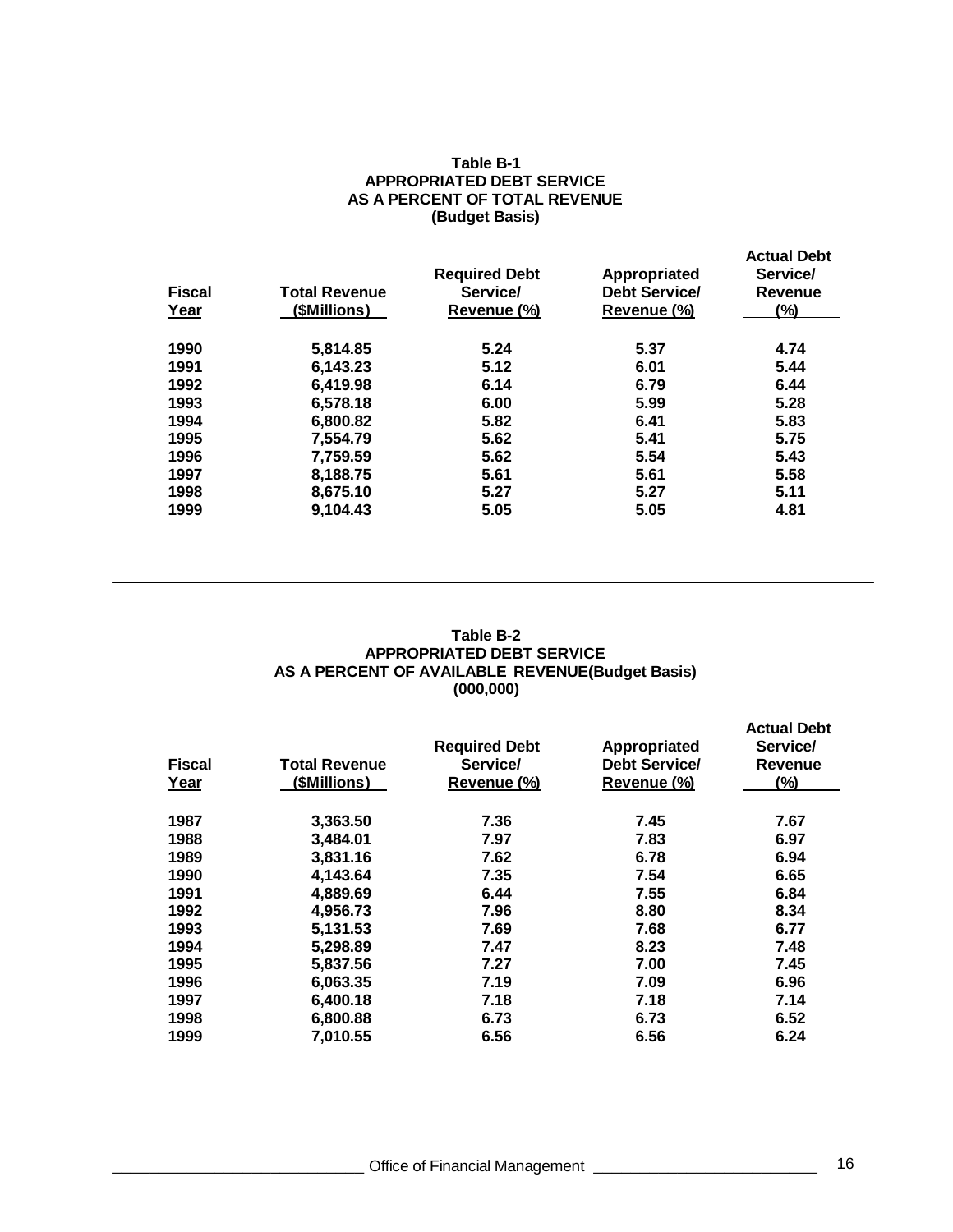### **Table B-3 ROAD FUND DEBT SERVICE AS A PERCENT OF REVENUE (000,000**)

|                   | Available        |                     | <b>Debt Service</b><br>as a Percent |
|-------------------|------------------|---------------------|-------------------------------------|
| <b>Fiscal</b>     | <b>Road Fund</b> |                     | of Available                        |
| Year              | <b>Revenue</b>   | <b>Debt Service</b> | <b>Revenue</b>                      |
| 1980              | \$557.63         | \$104.59            | 18.76%                              |
| 1981              | 543.79           | 112.97              | 20.77                               |
| 1982              | 514.40           | 112.50              | 21.87                               |
| 1983              | 526.85           | 113.97              | 21.63                               |
| 1984              | 574.20           | 112.89              | 19.66                               |
| 1985              | 399.62           | 137.14              | 34.32                               |
| 1986              | 401.98           | 134.90              | 33.56                               |
| 1987              | 510.23           | 130.03              | 25.48                               |
| 1988              | 469.32           | 134.67              | 28.69                               |
| 1989              | 556.90           | 126.13              | 22.65                               |
| 1990              | 581.46           | 129.11              | 22.20                               |
| 1991              | 597.15           | 163.70              | 27.41                               |
| 1992              | 616.06           | 156.44              | 25.39                               |
| 1993              | 640.67           | 147.46              | 23.02                               |
| 1994              | 680.46           | 151.60              | 22.28                               |
| 1995              | 710.64           | 145.69              | 20.50                               |
| 1996              | 748.09           | 155.37              | 20.77                               |
| 1997              | 763.14           | 160.58              | 21.04                               |
| 1998              | 811.04           | 153.66              | 18.95                               |
| 1999              | 839.58           | 154.37              | 18.39                               |
| 2000 <sup>1</sup> | 867.78           | 174.59              | 20.12                               |
| $2001^1$          | 975.25           | 177.31              | 18.18                               |
| 2002 <sup>1</sup> | 1095.86          | 179.88              | 16.41                               |

**Estimated based on the January 25, 2000 official estimates for the Road Fund less proportional revenue sharing and dedicated funds. These estimates are based on debt issued as of 12-31-99. Assumes no additional Road Fund debt will be authorized in the FY 2000-2002 biennium.**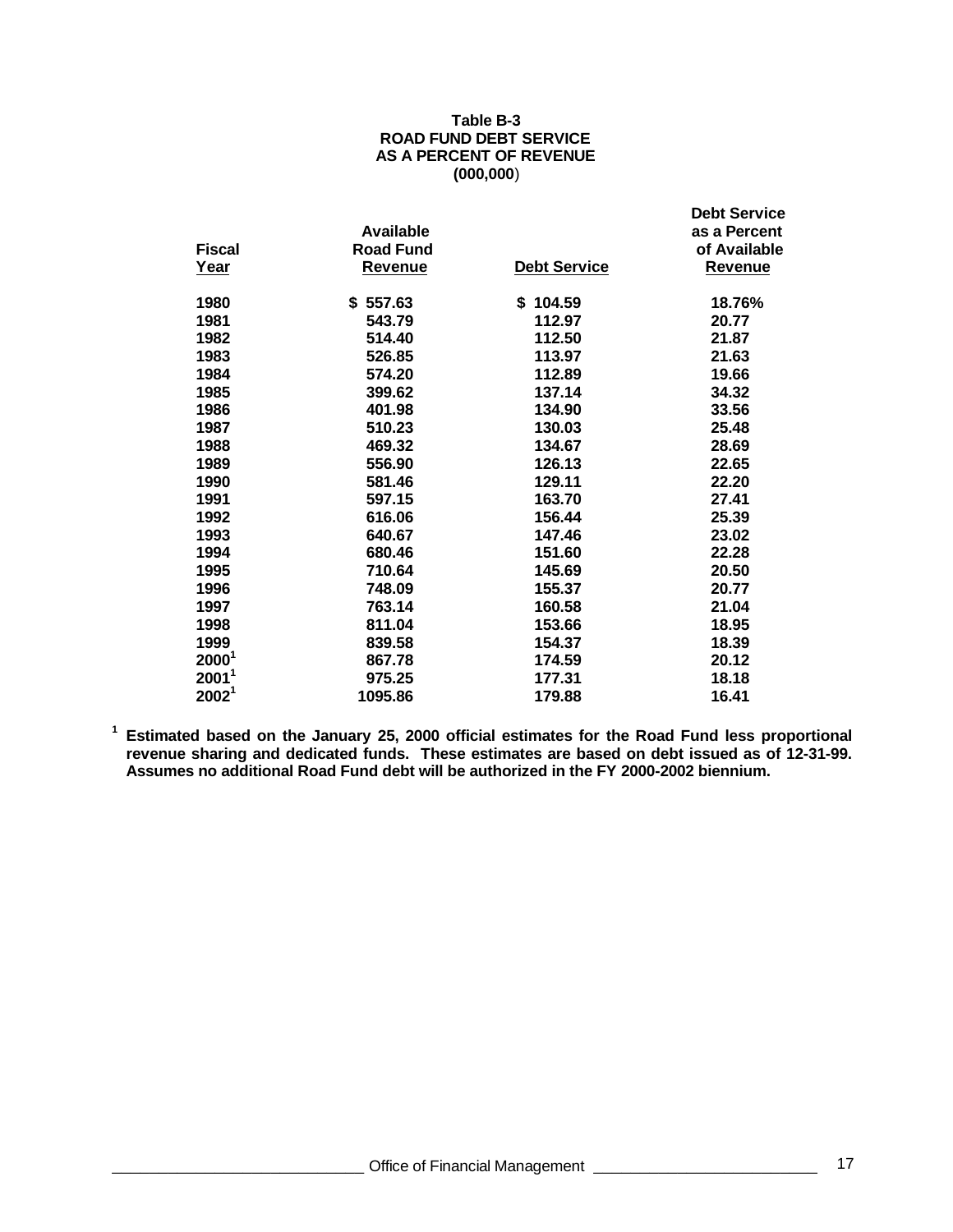|               |                                                     | Arbitrage<br><b>TIC</b> | <b>Bond Buyer</b><br><b>Index</b> | <b>Size</b>   | <b>Final</b><br><b>Maturity</b> |
|---------------|-----------------------------------------------------|-------------------------|-----------------------------------|---------------|---------------------------------|
|               | <b>Kentucky Housing Corporation</b>                 |                         |                                   |               |                                 |
| Oct-98        |                                                     |                         |                                   |               |                                 |
|               | 1998 Series D (AMT)                                 | 5.08%                   | 5.20%                             | \$8,205,000   | 07/01/2038                      |
|               | 1998 Series E (Non-AMT)                             | 4.93%                   | 5.20%                             | \$6,290,000   | 07/01/2030                      |
|               | 1998 Series F (AMT)                                 | 4.93%                   | 5.20%                             | \$64,565,000  | 01/01/2030                      |
|               | 1998 Series G (Taxable)                             | 5.55%                   | 5.20%                             | \$26,375,000  | 07/01/2019                      |
| Mar-99        |                                                     |                         |                                   |               |                                 |
|               | 1999 Series A (Non-AMT)                             | 4.97%                   | 5.29%                             | \$13,300,000  | 01/01/2013                      |
|               | 1999 Series B (AMT)                                 | 4.97%                   | 5.29%                             | \$41,700,000  | 07/01/2028                      |
|               | 1999 Series C (AMT)                                 | 4.97%                   | 5.29%                             | \$61,300,000  | 07/01/2000                      |
| <b>Jul-99</b> |                                                     |                         |                                   |               |                                 |
|               | 1999 Series D (Non-AMT)                             | 5.60%                   | 5.65%                             | \$3,035,000   | 07/01/2017                      |
|               | 1999 Series E (AMT)                                 | 5.60%                   | 5.65%                             | \$17,965,000  | 07/01/2028                      |
|               | 1999 Series F (Taxable LIBOR Floater)               | 5.68%                   | 5.65%                             | \$19,000,000  | 07/01/2031                      |
| Sep-99        |                                                     |                         |                                   |               |                                 |
|               | 1999 Series G (Non-AMT)                             | 5.99%                   | 5.96%                             | \$3,425,000   | 01/01/2015                      |
|               | 1999 Series H (AMT)                                 | 5.99%                   | 5.96%                             | \$65,485,000  | 07/01/2030                      |
|               | 1999 Series I (Taxable LIBOR Floater)               | 5.82%                   | 5.96%                             | \$21,090,000  | 07/01/2013                      |
|               | <b>State Property and Buildings Commission</b>      |                         |                                   |               |                                 |
| Feb-99        |                                                     |                         |                                   |               |                                 |
|               | Project No. 62                                      | 4.58%                   | 5.04%                             | \$31,550,000  | 09/01/2014                      |
| May-99        |                                                     |                         |                                   |               |                                 |
|               | Project No. 63                                      | 5.03%                   | 5.21%                             | \$25,440,000  | 11/01/2018                      |
| Aug-99        |                                                     | 5.47%                   | 5.65%                             | \$125,455,000 | 05/01/2018                      |
|               | <b>Kentucky Infrastructure Authority</b>            |                         |                                   |               |                                 |
| Apr-99        |                                                     |                         |                                   |               |                                 |
|               | Govt. Agencies Program<br>1999 Series J             | 5.43%                   | 5.28%                             | \$12,225,000  | 08/01/2018                      |
|               | Infrastructure Revolving Fund<br>1999 Series M      | 4.51%                   | 5.28%                             | \$16,575,000  | 06/01/2014                      |
|               | <b>Kentucky Higher Education Student Loan Corp.</b> |                         |                                   |               |                                 |
| Sep-9         |                                                     |                         |                                   |               |                                 |
|               | 1998 A (Taxable ARCs)                               | 5.64%                   | 5.63%                             | \$72,800,000  | 05/01/2028                      |
|               | 1998 B (AMT-ARCs)                                   | 3.75%                   | 5.63%                             | \$42,400,000  | 05/01/2028                      |
| <b>Jun-99</b> |                                                     |                         |                                   |               |                                 |
|               | 1999 A (Taxable ARCs)                               | 5.25%                   | 5.18%                             | \$51,350,000  | 05/01/2029                      |
|               | 1999 B (AMT - ARCs)                                 | 3.60%                   | 5.18%                             | \$23,650,000  | 05/01/2029                      |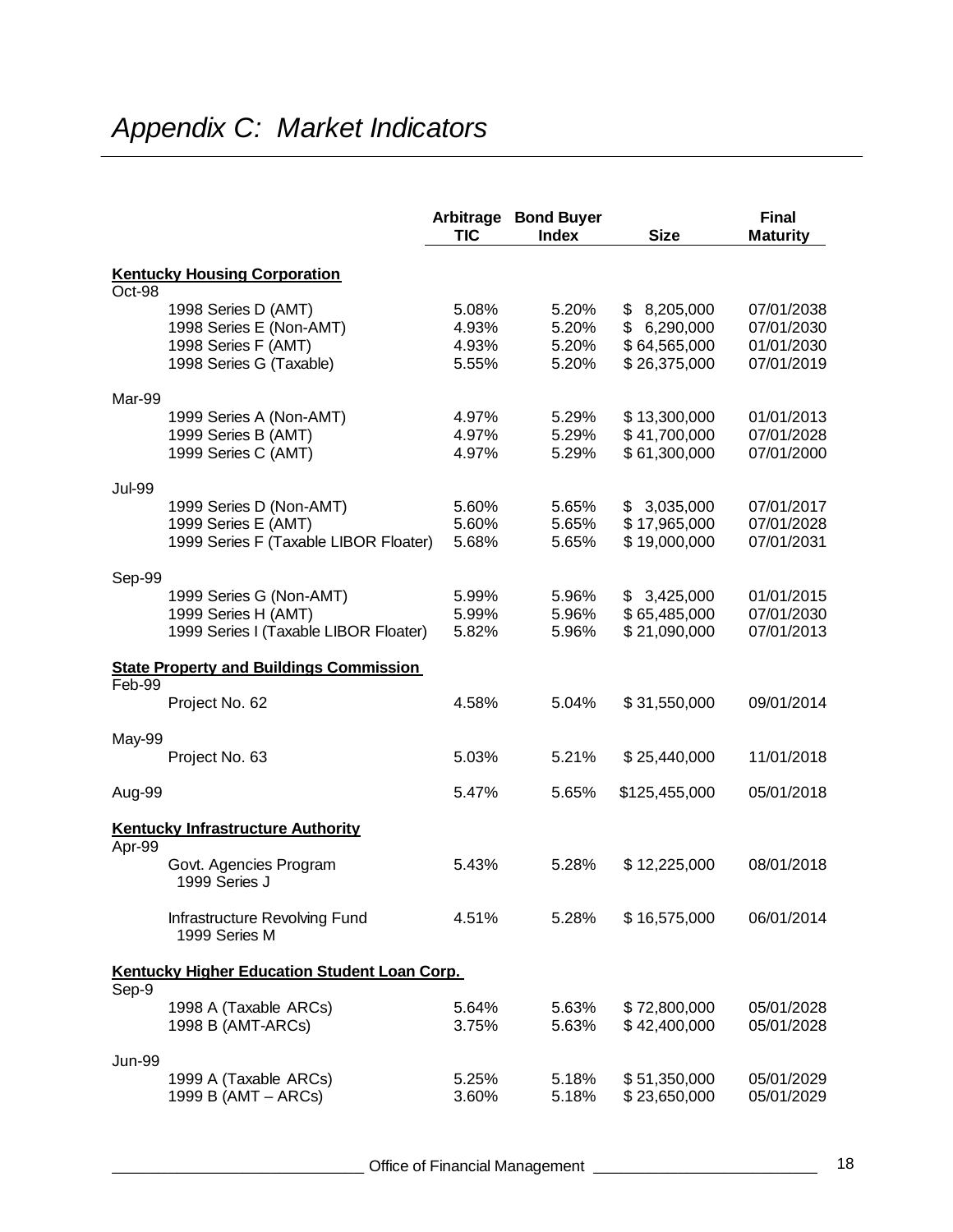|               |                                                                                | Arbitrage<br>TIC | <b>Bond Buyer</b><br><b>Index</b> | <b>Size</b>                    | <b>Final</b><br><b>Maturity</b> |
|---------------|--------------------------------------------------------------------------------|------------------|-----------------------------------|--------------------------------|---------------------------------|
|               | <b>Kentucky Asset/Liability Commission</b>                                     |                  |                                   |                                |                                 |
| <b>Jul-98</b> | 1998 Series A TRAN                                                             | 3.45%            | 3.75%                             | \$200,000,000                  | 06/25/1999                      |
| Sep-98        | 1998 Agency Fund Series                                                        | 3.74%            | 3.26%                             | \$110,000,000                  | 06/30/2002                      |
|               | 1998 Series B TRAN                                                             | 3.31%            | 3.64%                             | \$100,200,000                  | 06/25/1999                      |
| <b>Nov-98</b> | 1998 General Fund 2 <sup>nd</sup> Series                                       | 2.93%            | 3.35%                             | \$126,500,000                  | 11/01/1999                      |
| Mar-99        | 1999 General Fund 1 <sup>st</sup> Series                                       | 4.00%            | 5.11%                             | \$49,195,000                   | 03.01.2006                      |
| <b>Jul-99</b> | 1999 Series A TRAN                                                             | 3.35%            | 3.39%                             | \$300,000,000                  | 06/28/2002                      |
| Aug-99        | 1999 General Fund 2 <sup>nd</sup> Series                                       | 3.25%            | 3.24%                             | \$135,000,000                  | 06/30/2003                      |
| Sep-99        | 1999 General Fund 3 <sup>rd</sup> Series                                       | 3.70%            | 3.78%                             | \$138,000,000                  | 06/30/2003                      |
| Oct-99        | 1999 Road Fund 1 <sup>st</sup> Series<br>1999 Road Fund 2 <sup>nd</sup> Series | 3.65%<br>3.70%   | 3.73%<br>3.68%                    | \$75,200,000<br>\$128,000,000  | 06/30/2003<br>06/30/2003        |
| <b>Nov-99</b> | 1999 Series B TRAN<br>1999 General Fund 4 <sup>th</sup> Series                 | 3.82%<br>3.90%   | 3.68%<br>3.68%                    | \$101,000,000<br>\$135,000,000 | 06/28/2000<br>06/30/2003        |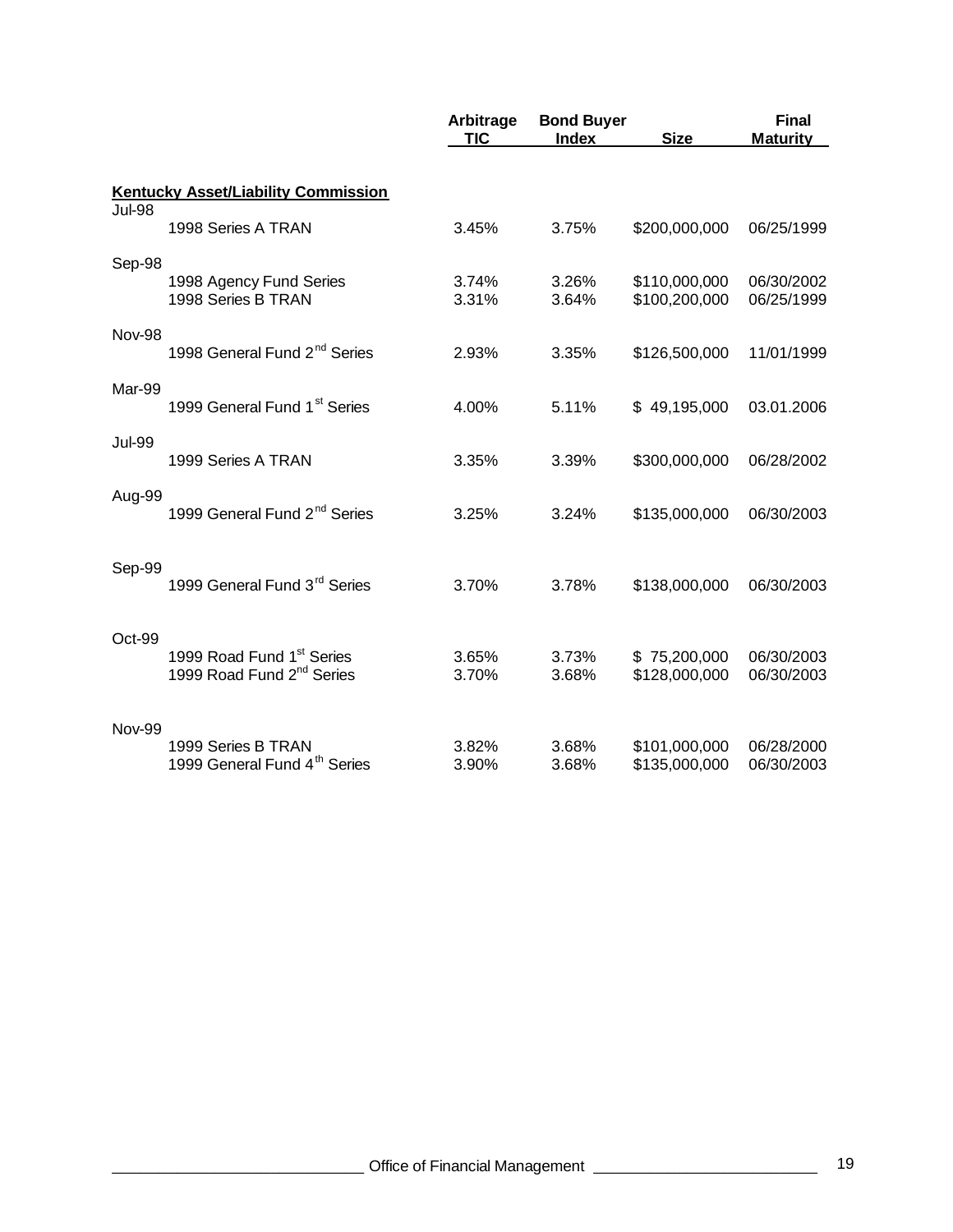# *Appendix D: New Debt Requested*

|                                  |                                                                 | <b>PROJECT/POOL</b>  | <b>CABINET/AGENCY</b> |
|----------------------------------|-----------------------------------------------------------------|----------------------|-----------------------|
| <b>CABINET/AGENCY</b>            | <b>PROJECT TITLE</b>                                            | <b>AUTHORIZATION</b> | <b>TOTALS</b>         |
|                                  |                                                                 |                      |                       |
| <b>Finance</b><br><b>FINANCE</b> |                                                                 | \$                   |                       |
|                                  | <b>STATEWIDE PROPERTY</b><br><b>ACQUISITION/DEMOLITION FUND</b> | 5,000,000            | \$                    |
| <b>FINANCE</b>                   | <b>SPRINKLER RECALL/REPLACEMENT</b>                             | 1,500,000            |                       |
| KIA                              | <b>WATER RESOURCES DEVELOPMENT</b>                              | 50,000,000           |                       |
| GOT                              | <b>STATEWIDE MICROWAVE NETWORK</b>                              | 2,500,000            |                       |
|                                  | <b>MAINTENANCE</b>                                              |                      |                       |
| <b>FINANCE</b>                   | <b>KIA FUND F</b>                                               | 6,000,000            |                       |
| <b>FINANCE</b>                   | <b>KIA FUND A</b>                                               | 7,000,000            |                       |
| <b>FINANCE</b>                   | <b>PLUG FOR 1ST YEAR DEBT SERVICE</b>                           |                      |                       |
| <b>FINANCE</b>                   | <b>KY STATE CAPITOL - HISTORIC RESTORATION</b>                  | 8,550,000            |                       |
|                                  | <b>DESIGN</b>                                                   |                      |                       |
| <b>FINANCE</b>                   | <b>CAPITOL COMPLEX INFRASTRUCTURE</b>                           | 33,700,000           |                       |
| <b>FINANCE</b>                   | <b>NEW EXECUTIVE OFFICE BUILDING</b>                            | 20,500,000           |                       |
| <b>FINANCE</b>                   | LT GOVERNOR'S MANSION/KY HISTORY                                | 4,000,000            |                       |
|                                  | <b>CENTER AREA RESTORATION (BARSTOW</b>                         |                      |                       |
|                                  | <b>HOUSE ET AL)</b>                                             |                      |                       |
| <b>ECONOMIC</b>                  | <b>EDB'S - RESTORE CAPACITY</b>                                 | 4,000,000            |                       |
| <b>DEVELOPMENT</b>               |                                                                 |                      |                       |
| <b>GOT/STATE POLICE</b>          | UNIFIED CRIMINAL JUSTICE SYSTEM                                 | 4,585,000            |                       |
|                                  |                                                                 |                      | 147,335,000           |
| <b>MH/MR</b>                     |                                                                 |                      |                       |
| MH/MR                            | <b>NEW POWER PLANT-WESTERN STATE</b>                            | 3,880,000            |                       |
|                                  | <b>HOSPITAL</b>                                                 |                      |                       |
| MH/MR                            | <b>BOILER REPLACEMENT-CENTRAL STATE</b>                         | 2,457,000            |                       |
|                                  | <b>HOSPITAL</b>                                                 |                      |                       |
|                                  | <b>STATEWIDE PUBLIC HEALTH SYSTEM</b>                           |                      | 6,337,000             |
| <b>CABINET FOR</b>               |                                                                 | 2,000,000            | 2,000,000             |
| <b>HEALTH SERVICES</b>           |                                                                 |                      |                       |
| <b>EDUCATION</b>                 |                                                                 |                      |                       |
| <b>EDUCATION</b>                 | KY SCHOOL FOR THE BLIND - ROOFING &                             | 1,122,000            |                       |
|                                  | <b>WEATHERPROFING</b>                                           |                      |                       |
| <b>EDUCATION</b>                 | KY SCHOOL FOR THE DEAF - ROOF                                   | 850,000              |                       |
|                                  | <b>REPLACEMENTS</b>                                             |                      |                       |
| <b>EDUCATION</b>                 | KY SCHOOL FOR THE DEAF - FIRE SAFETY/                           | 1,250,000            | 3,222,000             |
|                                  | <b>DORM RENOVATION</b>                                          |                      |                       |
|                                  |                                                                 |                      |                       |
| <b>SFCC</b>                      | New Bond Pool Authorization - Offers of                         | 92,000,000           | 92,000,000            |
|                                  | <b>Assistance</b>                                               |                      |                       |
|                                  |                                                                 |                      |                       |
| <b>DEPARTMENT OF</b>             | Fort Boonesborough - Roof Buildings                             | 500,000              | 500,000               |
| <b>PARKS</b>                     |                                                                 |                      |                       |
|                                  |                                                                 |                      |                       |
| <u>LIBRARIES &amp;</u>           | <b>DOC MGT DIGITIZATION SYSTEM</b>                              | 1,188,000            | 1,188,000             |
| <b>ARCHIVES</b>                  |                                                                 |                      |                       |
|                                  |                                                                 |                      |                       |
| <b>KET</b><br>KET                | DTV-HDTV BROADCAST TRANSMISSION                                 | 12,700,000           |                       |
| KET                              | <b>NTSC TRANSMITTERS</b>                                        | 2,800,000            |                       |
|                                  |                                                                 |                      |                       |
| <b>NATURAL RESOURCES</b>         |                                                                 |                      | 15,500,000            |
| NATURAL                          | <b>FORESTRY RADIO SYSTEM</b>                                    | 1,504,000            |                       |
| <b>RESOURCES</b>                 |                                                                 |                      |                       |
| <b>NATURAL</b>                   | <b>STATE OWNED DAM REPAIR</b>                                   | 2,000,000            |                       |
| <b>RESOURCES</b>                 |                                                                 |                      |                       |
| <b>NATURAL</b>                   | <b>BLACK MOUNTAIN</b>                                           | 4,100,000            |                       |
| <b>RESOURCES</b>                 |                                                                 |                      |                       |
|                                  |                                                                 |                      | 7,604,000             |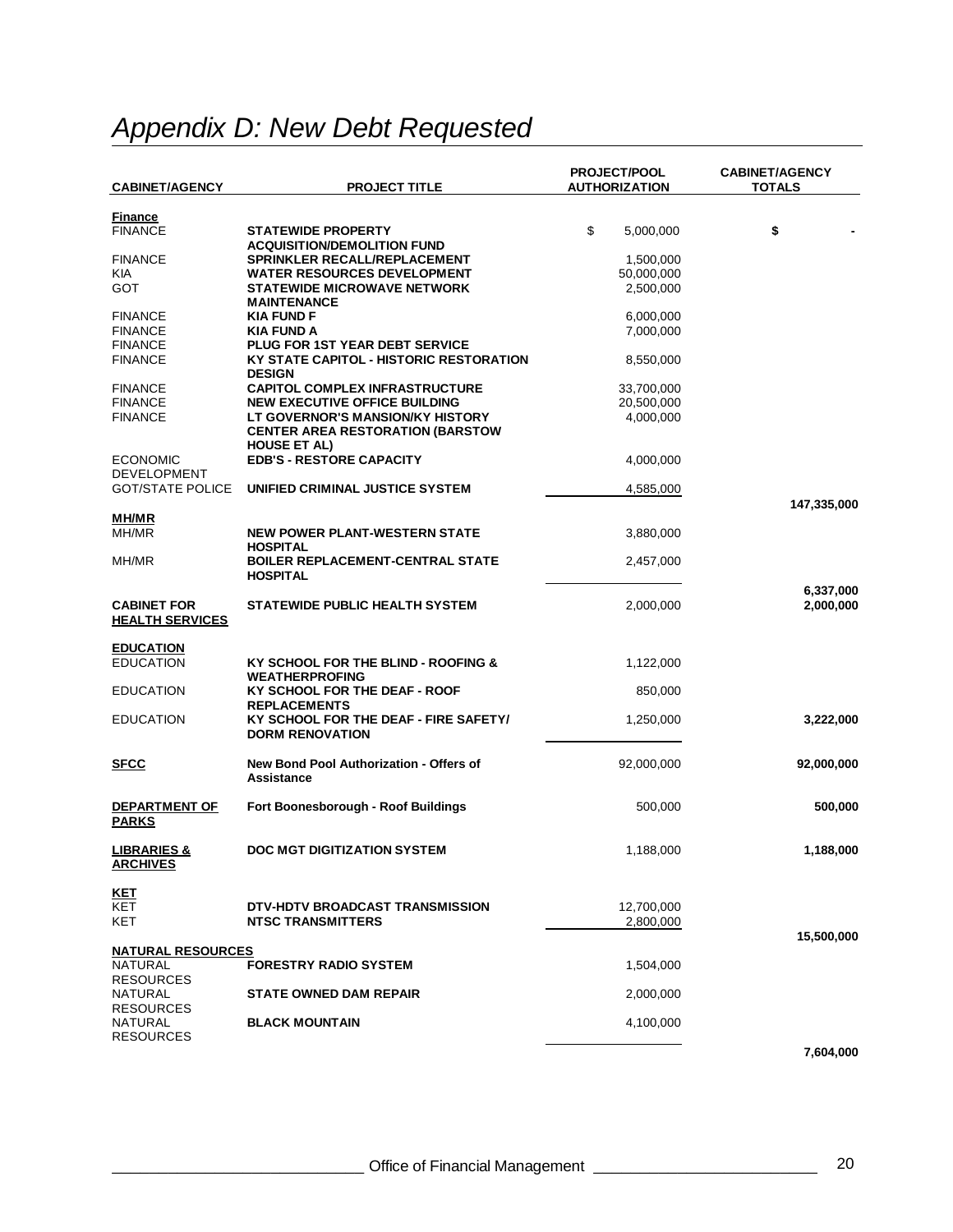|                                       |                                                 | <b>PROJECT/POOL</b>  | <b>CABINET/AGENCY</b> |
|---------------------------------------|-------------------------------------------------|----------------------|-----------------------|
| <b>CABINET/AGENCY</b>                 | <b>PROJECT TITLE</b>                            | <b>AUTHORIZATION</b> | <b>TOTALS</b>         |
|                                       |                                                 |                      |                       |
| <b>JUSTICE CABINET</b>                |                                                 |                      |                       |
| <b>CORRECTIONS</b>                    | <b>BCC-ROOF REPLACEMENT</b>                     | 1,400,000            |                       |
| <b>STATE POLICE</b>                   | UNIFIED CRIMINAL JUSTICE SYSTEM                 | 1,402,000            |                       |
| <b>CRIMINAL JUSTICE</b>               | <b>CRIMINAL JUSTICE TRAINING BUILDING-</b>      | 7,000,000            |                       |
| <b>TRAINING</b>                       | <b>ADDITIONAL FUNDING</b>                       |                      |                       |
| JUVENILE JUSTICE                      | <b>COMBINED RESIDENTIAL/ DETENTION FACILITY</b> | 11,211,000           |                       |
| <b>JUVENILE JUSTICE</b>               | <b>SECURE JUVENILE DETENTION - FAYETTE</b>      | 6,700,000            |                       |
| <b>JUVENILE JUSTICE</b>               | <b>WOODSBEND YOUTH DEVELOPMENT CENTER</b>       | 1,101,000            |                       |
|                                       | <b>EDUCATION BLDG.</b>                          |                      |                       |
| <b>JUVENILE JUSTICE</b>               | 100 BED REPLACEMENT FACILITY - JEFFERSON        | 10,000,000           |                       |
|                                       | <b>COUNTY</b>                                   |                      |                       |
| <b>CORRECTIONS</b>                    | <b>NEW MEDIUM SECURITY PRISON - ELLIOT</b>      | 90,408,000           |                       |
|                                       | <b>COUNTY</b>                                   |                      |                       |
| <b>CORRECTIONS</b>                    | <b>NEW MEDIUM SECURITY PRISON - KNOTT</b>       | 17,200,000           |                       |
|                                       | <b>COUNTY - DESIGN &amp; SITE ACQUISITION</b>   |                      |                       |
| <b>CORRECTIONS</b>                    | NEW GAS FIRED BOILER PLANT-KSR                  | 7,000,000            |                       |
| <b>CORRECTIONS</b>                    | <b>KCIW-PHASE 2 EXPANSION-DESIGN ONLY</b>       | 900,000              |                       |
| <b>CORRECTIONS</b>                    | <b>WKCC 44 BED SEG UNIT</b>                     | 4,300,000            |                       |
|                                       |                                                 |                      | 158,622,000           |
| POSTSECONDARY EDUCATION               |                                                 |                      |                       |
| <b>CPE</b>                            | <b>INSTRUCTIONAL &amp; RESEARCH EQUIPMENT</b>   | 20,000,000           |                       |
|                                       | <b>POOL REPLACEMENT</b>                         |                      |                       |
| <b>CPE</b>                            | <b>CAPITAL RENEWAL &amp; MAINTENANCE POOL</b>   | 30,000,000           |                       |
| <b>CPE</b>                            | <b>AGENCY BOND POOL</b>                         | 35,000,000           |                       |
| EKU                                   | <b>CAMMACK BUILDING RENOVATION</b>              | 5,000,000            |                       |
| EKU                                   | <b>HEALTH EDUCATION CENTER - PHASE 1</b>        | 7,000,000            |                       |
| <b>KCTCS</b>                          | <b>JEFFERSON CC - RENOVATION OF DOWNTOWN</b>    | 8,800,000            |                       |
|                                       | <b>CAMPUS</b>                                   |                      |                       |
| <b>KCTCS</b>                          | <b>ASHLAND TC- ORIGINAL COLLEGE</b>             | 6,900,000            |                       |
|                                       | <b>RENOVATION</b>                               |                      |                       |
| <b>KCTCS</b>                          | <b>MAYO TC - CAMPUS RENOVATION</b>              | 7,582,000            |                       |
| <b>KCTCS</b>                          | <b>CUMBERLAND VALLEY TC - HARLAN CAMPUS</b>     | 4,114,000            |                       |
|                                       | <b>RENOVATION BUILDING #2</b>                   |                      |                       |
| <b>KCTCS</b>                          | <b>ELIZABETHTOWN CC - SCIENCE BUILDING</b>      | 2,200,000            |                       |
|                                       | <b>RENOVATION</b>                               |                      |                       |
| <b>KCTCS</b>                          | SOUTHEAST CC - NEWMAN HALL RENOVATION           | 2,000,000            |                       |
| KSU                                   | <b>HATHAWAY HALL RENOVATION</b>                 | 3,796,000            |                       |
| KSU                                   | <b>CARVER HALL RENOVATION</b>                   | 5,000,000            |                       |
| MoSU                                  | <b>STUDENT CENTER RENOVATION - PHASE 1</b>      | 10,000,000           |                       |
| MuSU                                  | <b>BLACKBURN SCIENCE BUILDING</b>               | 13,000,000           |                       |
|                                       | <b>REPLACEMENT - PHASE 1</b>                    |                      |                       |
| <b>NKU</b>                            | <b>POWER PLANT</b>                              | 12,000,000           |                       |
| <b>NKU</b>                            | OLD SCIENCE BUILDING - PLANNING & DESIGN        | 1,000,000            |                       |
| WKU                                   | <b>THOMPSON SCIENCE COMPLEX REPLACEMENT</b>     | 15,000,000           |                       |
|                                       | & RENOVATION - PHASE 1                          |                      |                       |
| UK                                    | UK BIOMEDICAL SCIENCES RESEARCH                 | 39,000,000           |                       |
|                                       | <b>BUILDING</b>                                 |                      |                       |
| UL                                    | <b>UL RESEARCH BUILDING</b>                     | 25.000.000           |                       |
| <b>KCTCS</b>                          | <b>NORTHERN KY COMMUNITY - TECHNICAL</b>        | 10,000,000           |                       |
|                                       | <b>COLLEGE</b>                                  |                      |                       |
|                                       |                                                 |                      | 262,392,000           |
| <b>TRANSPORTATION</b>                 |                                                 |                      |                       |
| <b>TRANSPORTATION</b>                 | <b>NEW OFFICE BUILDING PARKING STRUCTURE</b>    | 20,700,000           |                       |
| <b>TRANSPORTATION</b>                 | NEW OFFICE BUILDING-ADDITIONAL FUNDING          | 7,500,000            |                       |
|                                       |                                                 |                      | 28,200,000            |
|                                       |                                                 |                      |                       |
| <b>COMMUNITY DEVELOPMENT PROJECTS</b> |                                                 | 185,000,000          | 185,000,000           |
|                                       |                                                 |                      |                       |
| <b>GRAND TOTAL</b>                    |                                                 |                      | \$<br>909,900,000     |
|                                       |                                                 |                      |                       |